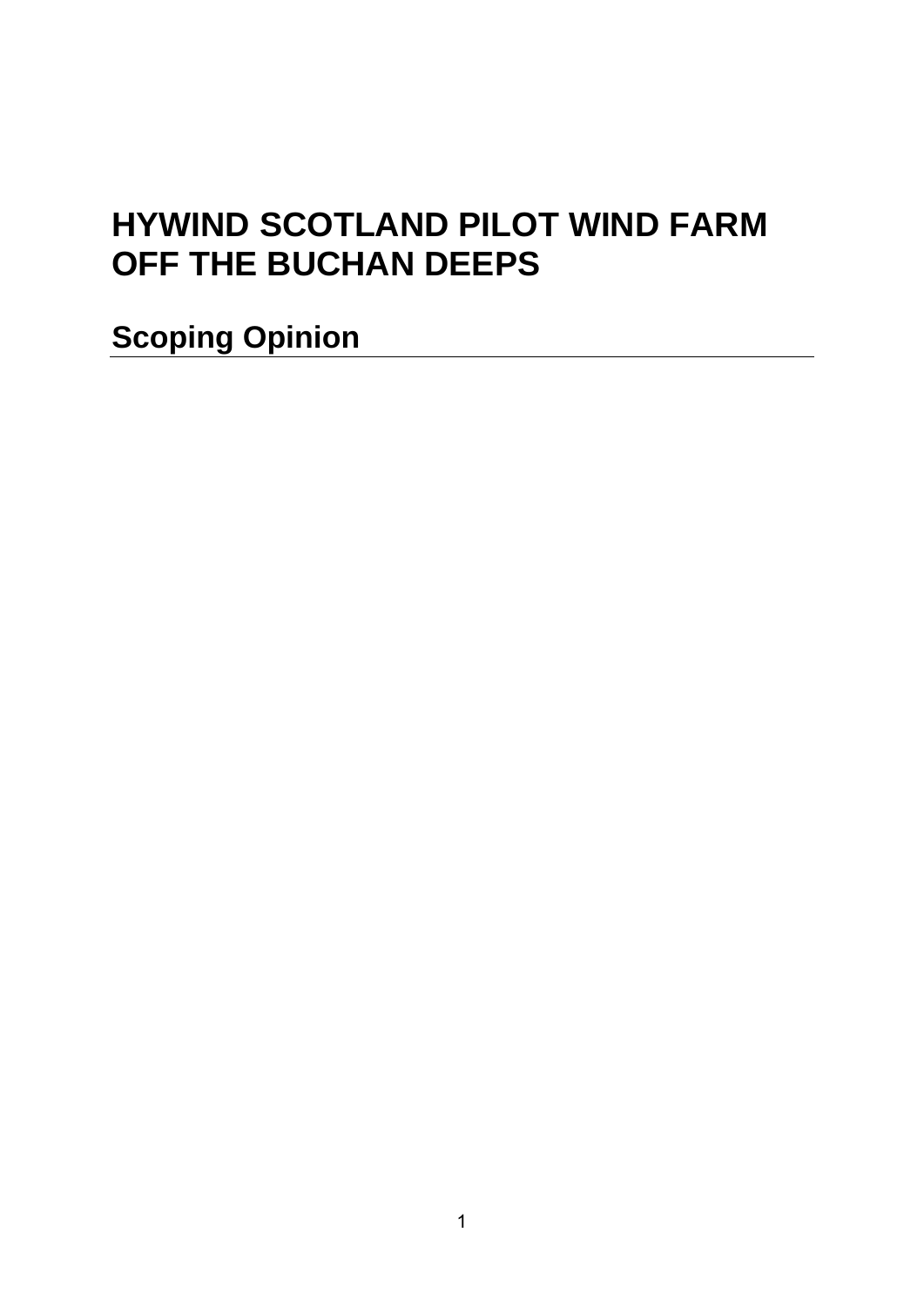## **Contents**

| <b>Introduction</b>                                  |                                        |                                                                                        |  |
|------------------------------------------------------|----------------------------------------|----------------------------------------------------------------------------------------|--|
| <b>Aim of Scoping</b>                                |                                        |                                                                                        |  |
|                                                      | <b>Description of your Development</b> |                                                                                        |  |
| Land use planning                                    |                                        |                                                                                        |  |
| <b>Natural Heritage</b>                              |                                        |                                                                                        |  |
| <b>General issues</b>                                |                                        |                                                                                        |  |
| <b>Contents of the Environmental Statement</b>       |                                        |                                                                                        |  |
| <b>Archaeology and Cultural Heritage</b>             |                                        |                                                                                        |  |
| <b>Navigation</b>                                    |                                        |                                                                                        |  |
| <b>Ecology, Biodiversity and Nature conservation</b> |                                        |                                                                                        |  |
| <b>Water Environment</b>                             |                                        |                                                                                        |  |
| <b>Other Material Issues</b>                         |                                        |                                                                                        |  |
| <b>General Issues</b>                                |                                        |                                                                                        |  |
| Annex 1                                              | $\overline{\phantom{0}}$               | <b>Consultee Comments</b>                                                              |  |
| <b>Annex 2</b>                                       |                                        | <b>Royal Yachting Association (RYA)</b>                                                |  |
|                                                      |                                        | <b>Position Statement</b>                                                              |  |
| Annex <sub>3</sub>                                   | $\qquad \qquad \blacksquare$           | <b>Scottish Canoe Association (SCA)</b>                                                |  |
|                                                      |                                        | <b>Renewable Energy Policy</b>                                                         |  |
| <b>Annex 4</b>                                       |                                        | Annex 4. Review of document ST13828, by Marine Scotland<br><b>Science and JNCC/SNH</b> |  |
| Annex <sub>5</sub>                                   |                                        | Aberdeenshire Councils consultee responses                                             |  |
| Annex 6                                              |                                        | <b>Checklist</b>                                                                       |  |
|                                                      |                                        |                                                                                        |  |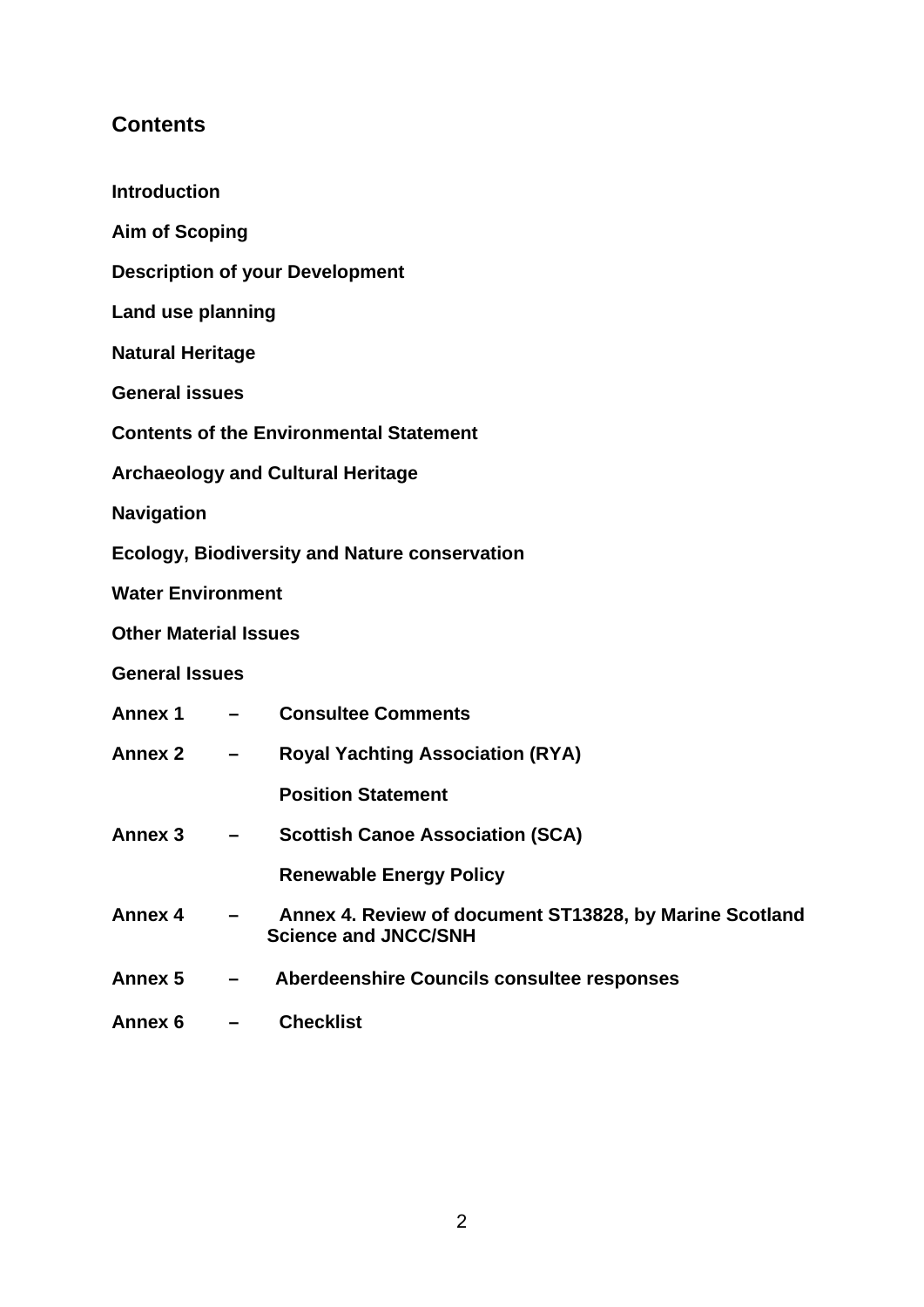## **THE MARINE (SCOTLAND) ACT 2010, PART 4 MARINE LICENSING**

## **THE MARINE AND COASTAL ACCESS ACT 2009, CHAPTER 23, PART 4 MARINE LICENSING**

## **THE MARINE WORKS (ENVIRONMENTAL IMPACT ASSESSMENT) REGULATIONS 2011 (AS AMENDED)**

## **HYWIND SCOTLAND PILOT WIND FARM OFF THE BUCHAN DEEPS**

## **Introduction**

Statoil Wind Limited ('SWL') is seeking an Environmental Impact Assessment (EIA) scoping Opinion for the Hywind Scotland Pilot Park Project from Marine Scotland on behalf of the Scottish Ministers under Section 13 of The Marine Works (Environmental Impact Assessment) Regulations 2007 (as amended) ('the EIA Regulations').

I refer to your letter of 01/10/2013 requesting a scoping opinion under the EIA Regulations. SWL is about to undertake a detailed EIA of the proposal and its potential impacts in accordance with the EIA Regulations. The outcomes of the EIA will result in the preparation of an Environmental Statement (ES) which will accompany a future application for marine licences under Part 4 of the Marine (Scotland) Act 2010 and Part 4 of the Marine and Coastal Access Act 2009.

Please note that the EIA process is vital in generating an understanding of the biological and physical processes that operate in the area and those that may be impacted by the proposed Hywind Scotland Pilot Wind Farm off the Buchan Deeps. We would however state that references made within the scoping document with regard to the significance of impacts should not prejudice the outcome of the EIA process.

It is important that any devices to exploit renewable energy sources should be accompanied by a robust assessment of its environmental impacts. The assessment should also consider how any negative environmental impacts could be avoided or minimised, through the use of mitigating technologies or regulatory safeguards, so that the quality and diversity of Scotland's wildlife and natural features are maintained or enhanced. Marine Scotland welcomes the commitment given in the report that the EIA process will identify mitigation measures in order to avoid, minimise or reduce any adverse impacts. Marine Scotland Licensing Operations Team (MS-LOT) would suggest that the range of options considered should be informed by the EIA process in order that these objectives can be achieved. Consultation with the relevant nature conservation agencies is essential and it is advised that this is undertaken as appropriate.

## **1. Aim of this Scoping Opinion**

Scottish Ministers are obliged under the EIA regulations to respond to requests from developers for a scoping opinion on outline design proposals.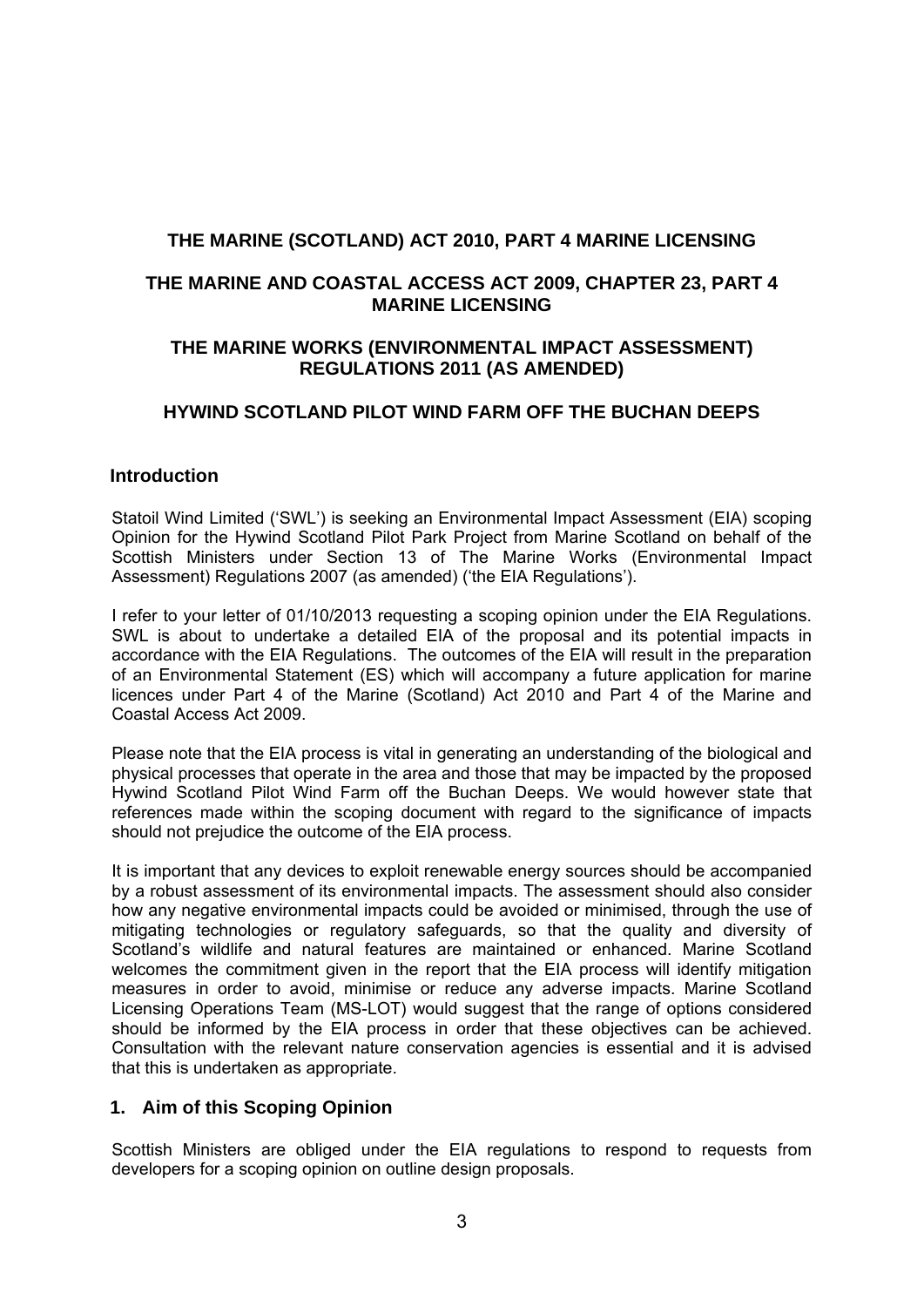The purpose of this document is to provide advice and guidance to developers collated from expert consultees selected by Marine Scotland. It provides clear advice enabling developers to address issues identified with the proposed project. The advice steers the developer as to the content required in the EIA and the ES in accordance with the EIA Regulations.

## **2. Description of development**

The development comprises of up to five wind turbine generators with a maximum individual generating capacity of 6 MW each mounted on a floating spar type structure. The whole structure is then held in place by a mooring system laid on the seabed. The pilot site is located 25 km east of Peterhead in an area known as the Buchan Deeps which offers relatively deep water, for the deployment of the novel floating spar technology.

## **3. Land Use Planning**

The Scottish Government's planning policies are set out in the National Planning Framework, Scottish Planning Policy, Designing Places and Circulars.

The National Planning Framework is the Scottish Government's Strategy for Scotland's long term spatial development.

Scottish Planning Policy (SPP) is a statement of Scottish Government policy on land use planning and contains:

- The Scottish Government's view of the purpose of planning,
- the core principles for the operation of the system and the objectives for key parts of the system,
- statutory guidance on sustainable development and planning under Section 3E of the Planning etc. (Scotland) Act 2006,
- concise subject planning policies, including the implications for development planning and development management, and
- The Scottish Government's expectations of the intended outcomes of the planning system.

Other land use planning documents which may be relevant to this proposal include:

- PAN 2/2011: Archaeology–Planning Process and Scheduled Monument Procedures.
- PAN 50: Controlling the Environmental Effects of Surface Mineral Workings
- PAN 51: Planning, Environmental Protection and Regulation
- PAN 1/2011: Planning and Noise
- PAN 60: Planning for Natural Heritage
- PAN 62: Radio Telecommunications
- PAN 68: Design Statements
- PAN 69: Planning and Building Standards Advice on Flooding
- PAN 75: Planning for Transport
- PAN 79: Water and Drainage
- Marine Guidance Note 371 (M)
- The Moray Structure Plan
- Aberdeenshire Local Plan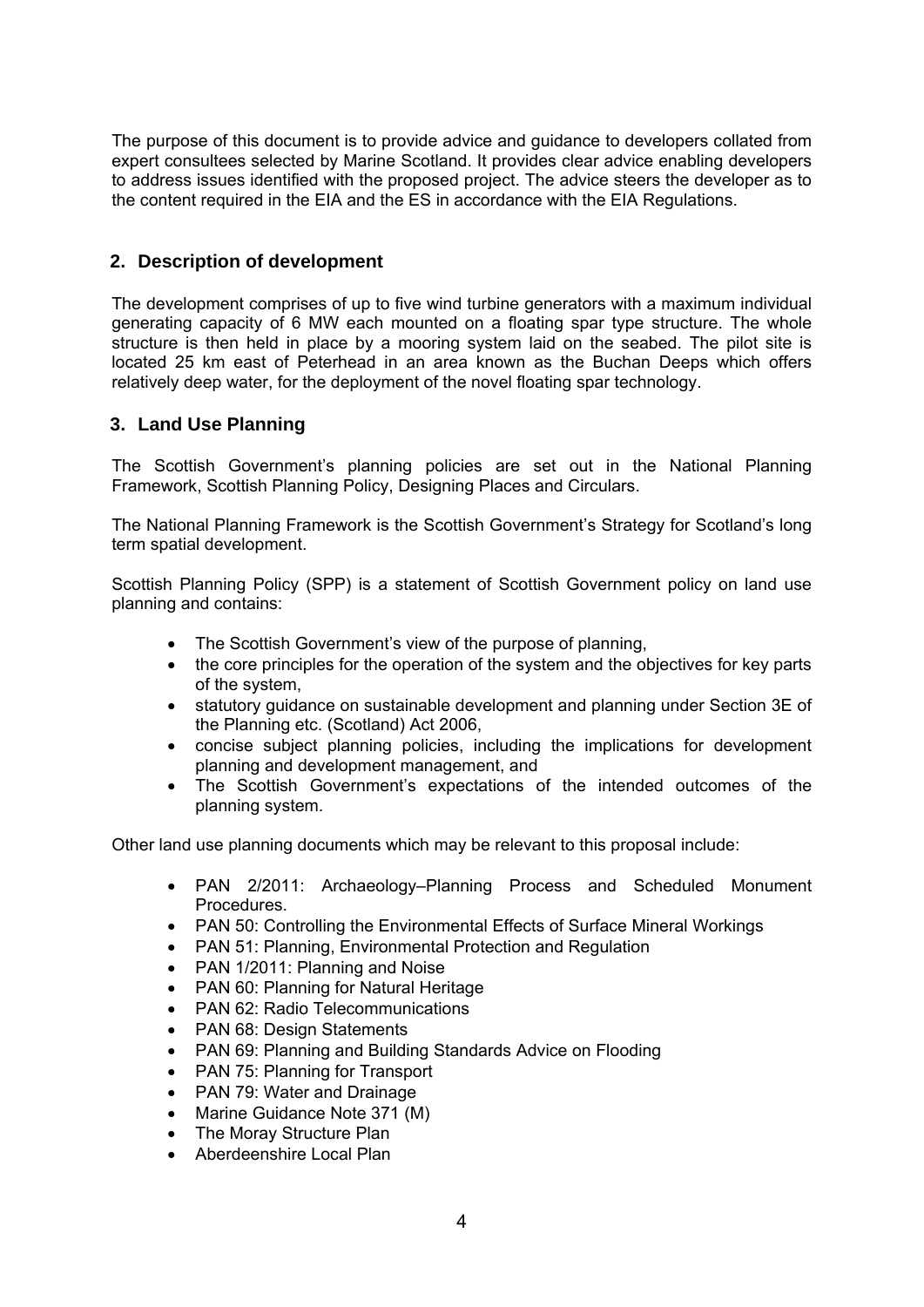## **4. Natural Heritage**

Scottish Natural Heritage (SNH) has produced a Service Level Statement (SLS) for renewable energy consultation. This statement provides information regarding the level of input that can be expected from SNH at various stages of the EIA process. A copy of the SLS and other vital information can be found on the renewable energy section of their website – http://www.snh.gov.uk/docs/A1070243.pdf

## **5. General Issues**

## Economic Benefit

The concept of economic benefit as a material consideration is explicitly confirmed in the consolidated SPP. This fits with the priority of The Scottish Government to grow the Scottish economy and, more particularly, with our published policy statement "Securing a Renewable Future: Scotland's Renewable Energy", all of which highlight the manufacturing potential of the renewables sector. The application should include relevant economic information connected with the project, including the potential number of jobs, and economic activity associated with the procurement, construction operation and decommissioning of the development.

## **6. Contents of the Environmental Statement**

Guidance can be found in The Marine Works (Environmental Impact Assessment) Regulations 2007, Schedule 3

#### Format

Developers should be aware that the ES should also be submitted in a user-friendly PDF format which can be placed on The Scottish Government website. A description of the methodology used in assessing all impacts should be included.

It is considered good practice to set out the qualifications and experience of all those involved in collating, assessing or presenting technical information within the ES.

#### Non-Technical Summary

This should be written in simple non-technical terms to describe the various options for the proposed development and the mitigation measures against the potential adverse impacts which could result. Within an ES it is important that all mitigating measures should be:

- clearly stated;
- fully described with accuracy:
- assessed for their environmental effects:
- assessed for their effectiveness;
- their implementation should be fully described;
- how commitments will be monitored; and
- if necessary, how they relate to any consents or conditions

Given that the layout and design of the project are still developing and evolving, the exact nature of the work that is required to inform the EIA may vary depending on the design choices. The EIA must address this uncertainty so that there is a clear explanation of the potential impact of each of the different scenarios. It should be noted that any changes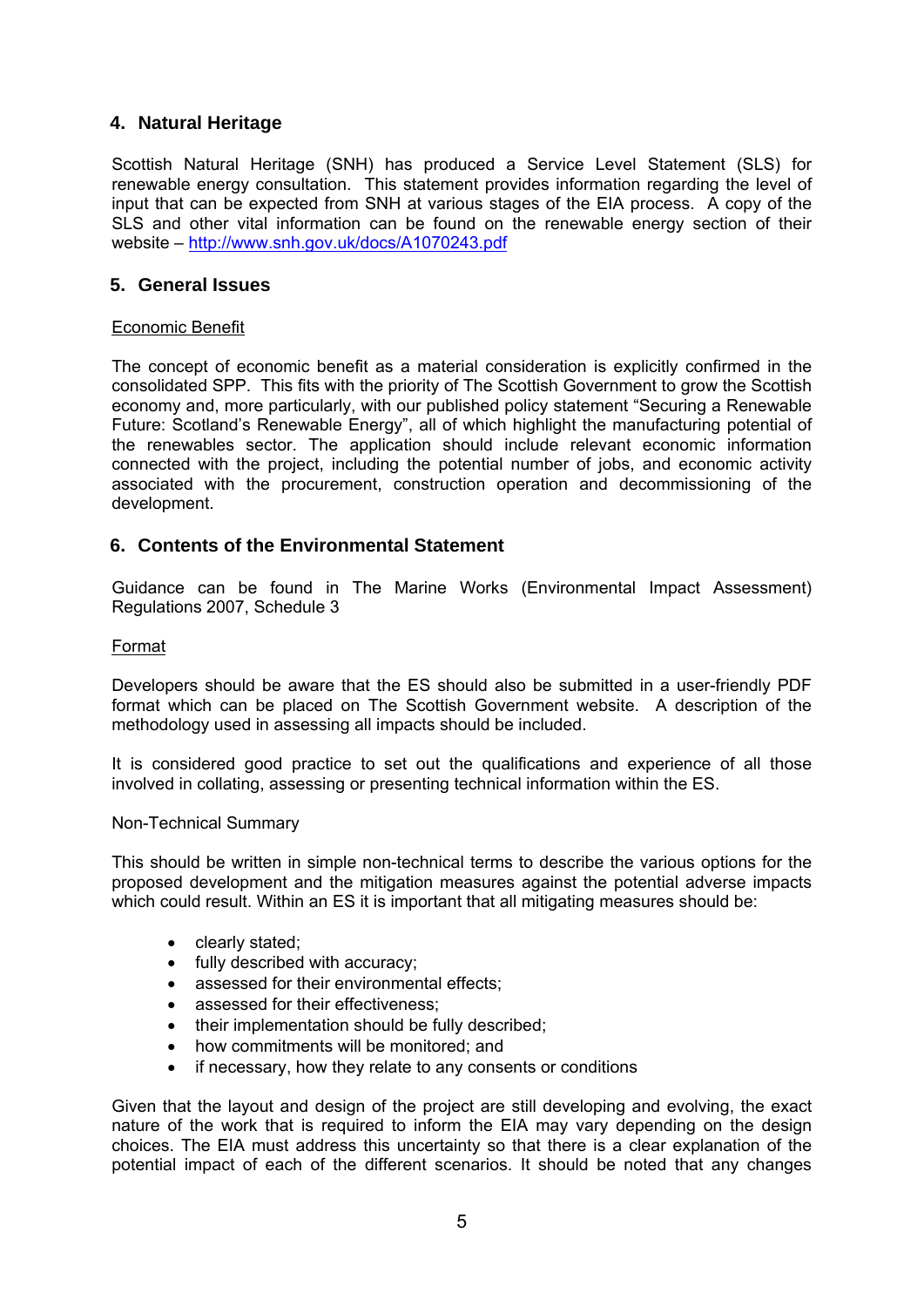produced after the ES is submitted may result in the requirement of further environmental assessment and public consultation if deemed to be appropriate by the licensing authority.

## Baseline Assessment and Mitigation

Refer to Annex 1 for consultee comments on specific baseline assessment and mitigation.

## **8. Archaeology and Cultural Heritage**

## General Principles

The ES should address the predicted impacts on both the marine historic environment and the potential for the onshore impacts of terrestrial elements of the development. It should also describe the mitigation proposed to avoid or reduce impacts to a level where they are not significant. Historic environment issues should be taken into consideration from the start of the site selection process and as part of the alternatives considered.

## **Codes of practice relating to heritage and seabed development;**

- JNAPC Code of Practice for seabed development http://www.jnapc.org.uk/jnapc\_brochure\_may\_2006.pdf
- COWRIE guidelines for offshore renewables and the historic environment http://www.offshorewind.co.uk/Assets/archaeo\_guidance.pdf
- COWRIE guidelines on cumulative assessment of offshore renewables and the historic environment http://www.offshorewind.co.uk/Assets/cowrie\_ciarch%20web.pdf
- Offshore Geotechnical Investigations and Historic Environment Analysis: Guidance for the Renewable Energy Sector, January 2011 http://www.offshorewindfarms.co.uk/Assets/Offshore%20Geotech%20Guidance%20 web.pdf
- Model Clauses for Archaeological Written Schemes of Investigation: Offshore Renewables Projects http://www.wessexarch.co.uk/system/files/WSI%20Renewables\_low%20res.pdf
- British Marine Aggregates Producers Association protocols for archaeological discoveries http://www.wessexarch.co.uk/files/projects/BMAPA-Protocol/BMAPA-EH-Guidance-Note-April-2003.pdf
- Protocol for Archaeological Discoveries: Offshore Renewables Projects http://www.wessexarch.co.uk/files/The%20Crown%20Estate\_Offshore%20Renewabl es-PAD.pdf

## **National policy and advice for the historic environment is set out in:**

- Scottish Planning Policy (SPP) http://www.scotland.gov.uk/Topics/Built-Environment/planning/National-Planning-Policy/newSPP
- The Scottish Historic Environment Policy (SHEP) http://www.historicscotland.gov.uk/shep-dec2011.pdf
- Planning Advice Note 02/2011 Planning and Archaeology (PAN 02/2011) http://www.scotland.gov.uk/Resource/Doc/355385/0120020.pdf

The Scottish Minister's policies for the historic environment are set out in paragraphs 110 – 124 of SPP. Amongst other things, SPP stresses that scheduled monuments should be preserved in situ and within an appropriate setting and states that developments must be managed carefully to preserve listed buildings and their settings to retain and enhance any special architectural or historic features of interest. Further information on setting can be found in the following document: Managing Change in the Historic Environment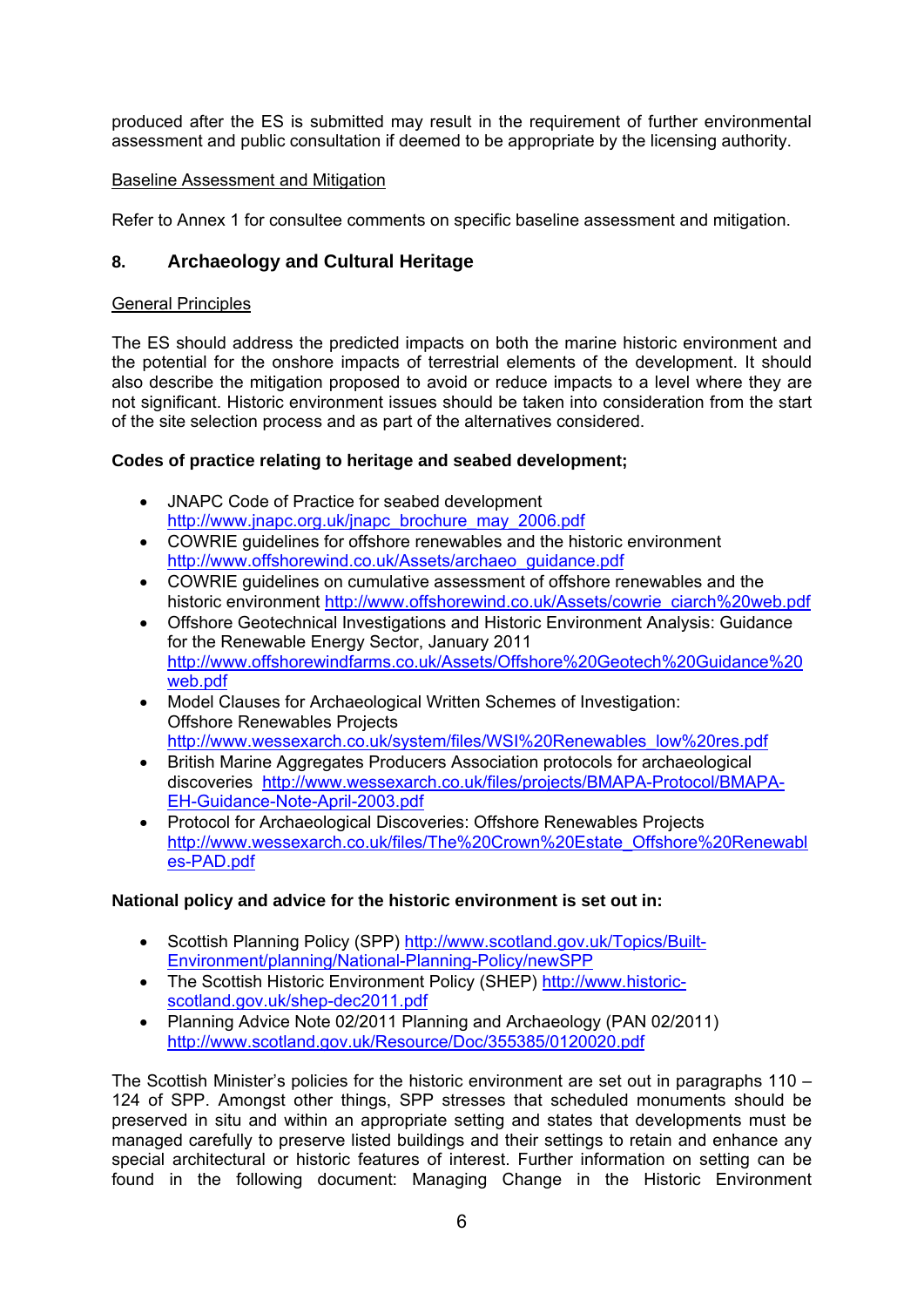http://www.historic-scotland.gov.uk/setting-2.pdf. Impacts on undesignated aspects of the historic environment should also be taken into account as part of any EIA.

Historic Scotland recommend that you engage a suitably qualified archaeological/historic environment consultant to advise on, and undertake, the detailed assessment of impacts on the historic environment and advise on appropriate mitigation strategies.

#### Baseline Information

Information on the location of all archaeological/historic sites held in the National Monuments Record of Scotland, including the locations and, where appropriate, the extent of scheduled monuments, listed buildings and gardens and designed landscapes can be obtained from www.PASTMAP.org.uk

Data on scheduled monuments, listed buildings, Inventory gardens and designed landscapes, historic battlefields and properties in the care of Scottish Ministers can also be downloaded from Historic Scotland's Data Services website http://data.historicscotland.gov.uk/pls/htmldb/f?p=2000:10:3234826639166657.

## **9. Navigation**

The ES should include the following details on the possible impact on navigation for both commercial and recreational craft.

A full navigational risk assessment must be undertaken and the requirements of MGN371 complied with.

- **•** Collision risk
- Navigational safety
- Visual intrusion and noise
- Risk management and emergency response
- Marking and lighting of tidal site and information to mariners
- Effect on small craft navigational and communication equipment
- Weather and risk to recreational craft which lose power and are drifting in adverse conditions
- Evaluation of likely squeeze of small craft into routes of larger commercial vessels.

## **10. Ecology, Biodiversity and Nature Conservation**

Refer to Annex 1 for comments from advisors on ecology, biodiversity and nature conservation.

## **Species**

The ES should show that the applicants have taken account of the relevant wildlife legislation and guidance, namely

- Marine (Scotland) Act 2010
- Marine and Coastal Access Act 2009
- Council Directive 92/43/EEC on The conservation of natural habitats and of wild flora and fauna
- Conservation of Wild Birds (commonly known as the Habitats and Wild Birds Directives)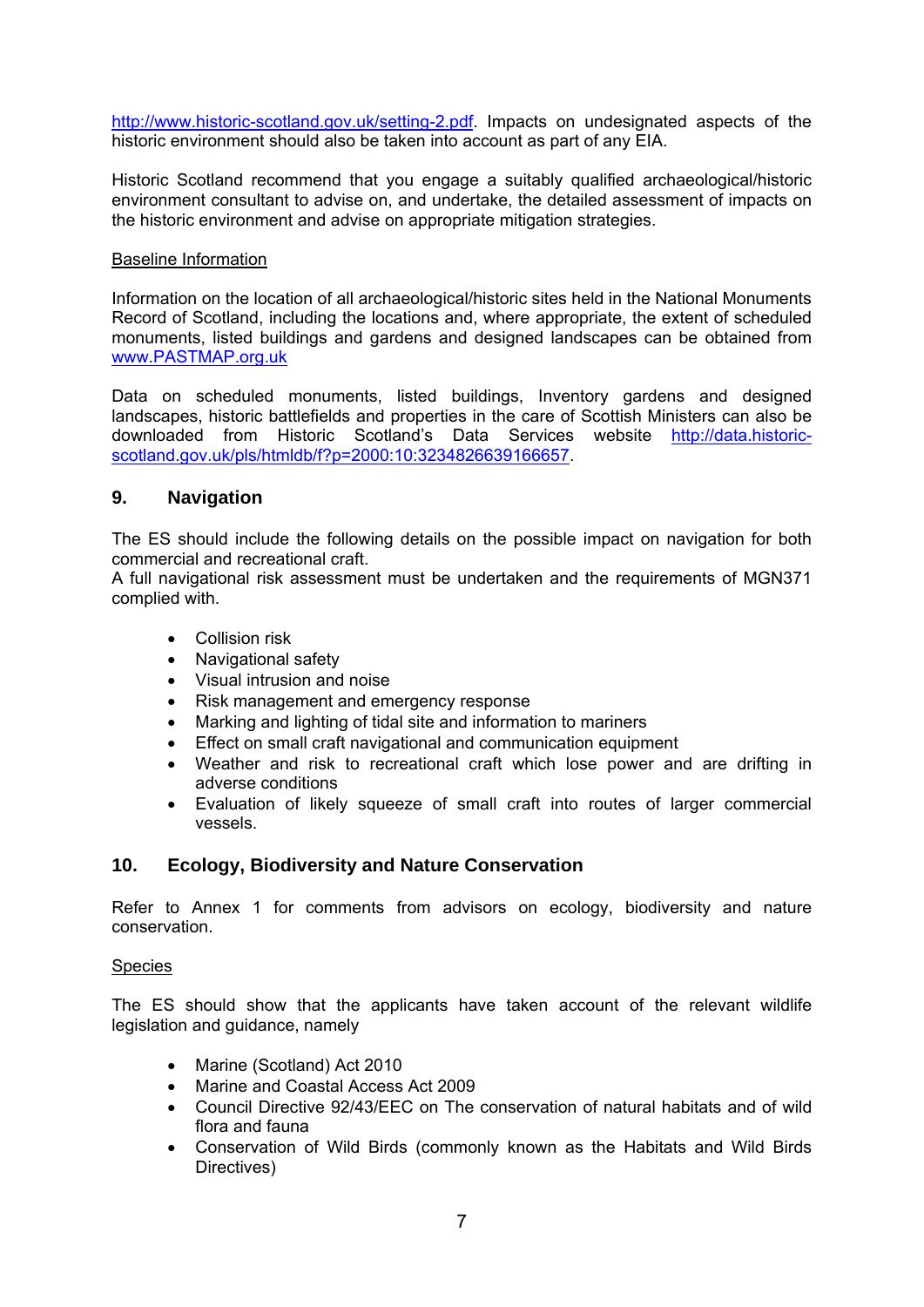- Wildlife & Countryside Act 1981
- Nature Conservation (Scotland) Act 2004
- Wildlife and Natural Environment (Scotland) Act 2011
- Conservation of Habitats and Species Regulations 2010
- Offshore Marine Conservation (Natural Habitats, &c) Regulations 2007
- Scottish Government Interim Guidance on European Protected Species
- Development Sites and the Planning System and the Scottish Biodiversity Strategy and associated Implementation Plans

In terms of the Scottish Government Interim Guidance, applicants must give serious consideration to/recognition of meeting the three fundamental tests set out in this Guidance. **It may be worthwhile for applicants to give consideration to this immediately after the completion of the scoping exercise.** 

It needs to be categorically established which species are present on and near the site, and where, before the application is considered for consent. The presence of protected species such as Schedule 1 Birds or European Protected Species must be included and considered as part of the application process, not as an issue which can be considered at a later stage. Any consent given without due consideration to these species may breach European Directives with the possibility of consequential delays or the project being halted by the European Commission. Likewise the presence of species on Schedules 5 (animals) and 8 (plants) of the Wildlife & Countryside Act 1981 should be considered where there is a potential need for a licence under Section 16 of that Act.

## **11. Water Environment**

The Scottish Environment Protection Agency (SEPA) encourages pre-application engagement to help the development process and to minimise risk of modifications later in the application process and avoidable delays or objections.

Information on energy proposals and issues that should be addressed in the ES can be found on the energy section of SEPA's website at www.sepa.org.uk/planning/energy.aspx. The webpage also contains a link to the marine environment section of SEPA's website which provides more specific guidance.

If the proposal includes both onshore and offshore components the applicant should be aware that the development may be subject to a range of different consenting regimes. SEPA is the regulatory body responsible for the implementation of The Controlled Activities Regulations (CAR). Further information specifically in relation to the water environment and SEPA's water related regulations can be found at;

www.sepa.org.uk/water/water\_publications.aspx

and

www.sepa.org.uk/water/water\_regulation.aspx.

Developers are strongly advised at an early stage to consult with SEPA to identify 1) if a CAR licence is necessary and 2) clarify the extent of the information required by SEPA to assess fully any licence application.

Construction contractors may be unaware of the potential for impacts such as those listed below however, proper consultation with the local fishery board is encouraged at an early stage, and many of these issues can be averted or overcome.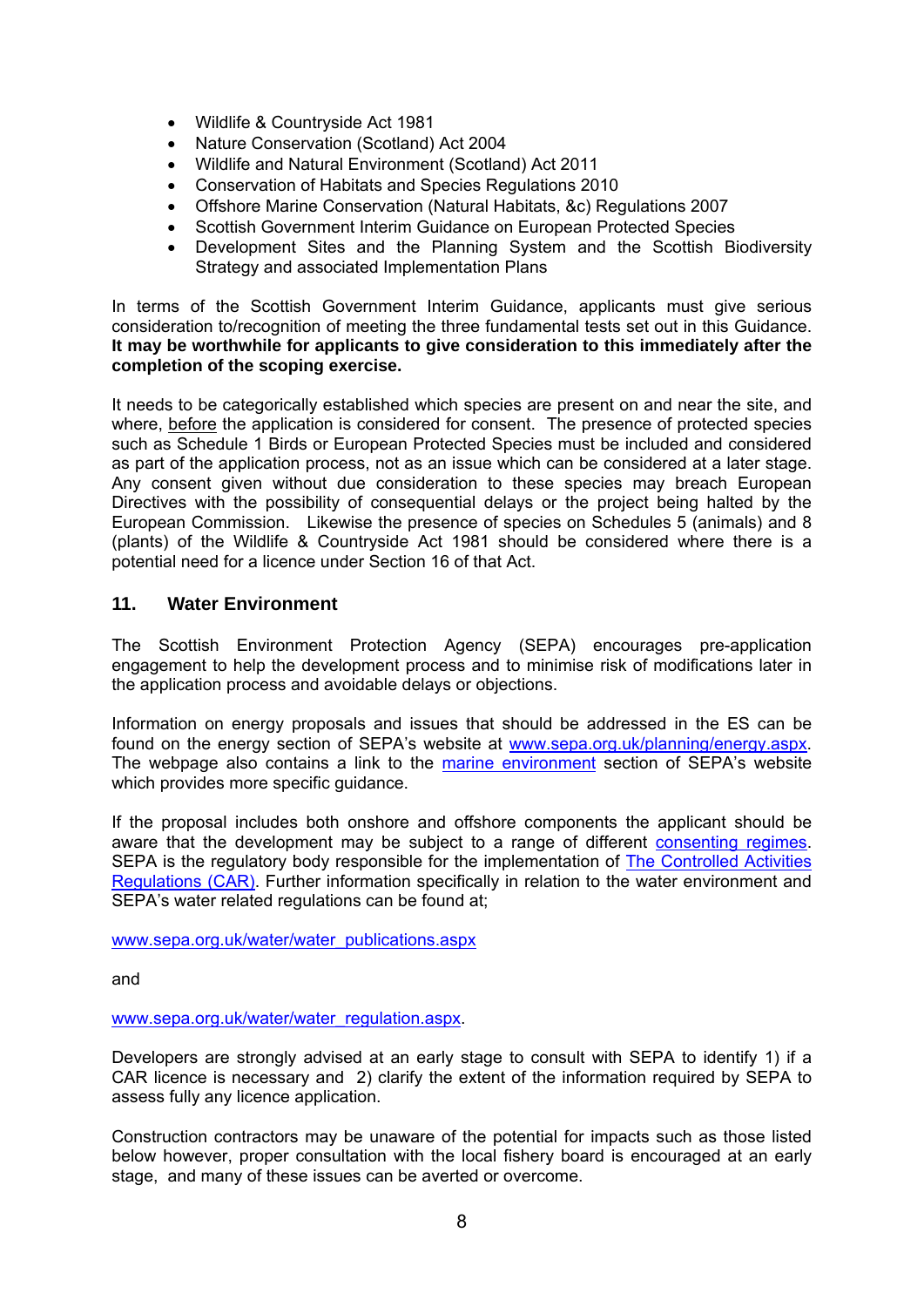- increases in silt and sediment loads resulting from construction works.
- point source pollution incidents during construction.
- obstruction to upstream and downstream migration both during and after construction.
- disturbance of spawning beds during construction timing of works is critical.
- drainage issues.
- sea bed and land contamination

The ES should identify location of, and protective/mitigation measures in relation to, all private water supplies within the catchments impacted by the scheme, including modifications to site design and layout.

Developers should also be aware of available Construction Industry Research and Information (CIRIA) guidance on the control of water pollution from construction sites and environmental good practice (www.ciria.org). Design guidance is also available on river crossings and migratory fish (The Scottish Executive consultation paper, 2000) at www.scotland.gov.uk/consultations

## **12. Other Material Issues**

#### Traffic Management

The ES should provide information relating to the preferred route options for delivering equipment etc. via the trunk road network. The EIA should also address access issues, particularly those impacting upon the trunk road network; in particular, potential stress points at junctions, approach roads, borrow pits, bridges, site compound and batching areas etc.

Where potential environmental impacts have been fully investigated but found to be of little or no significance, it is sufficient to validate that part of the assessment by stating in the report:

- the work has been undertaken, e.g. transport assessment;
- what this has shown i.e. what impact if any has been identified, and
- why it is not significant?

## **13. General ES Issues**

In the application for consent the applicant should confirm whether any proposals made within the ES, e.g. for construction methods, mitigation, or decommissioning, form part of the application for consent.

## **Consultation**

Developers should be aware that the ES should also be submitted in a user-friendly PDF format which can be placed on the Scottish Government website. Developers are asked to issue ES directly to consultees. Consultee address lists can be obtained from Marine Scotland.

Where the developer has provided Scottish Ministers with an ES, the developer must publish their proposals in accordance with The Marine Works (Environmental Impact Assessment) Regulations 2007 as amended The Marine Works (Environmental Impact Assessment)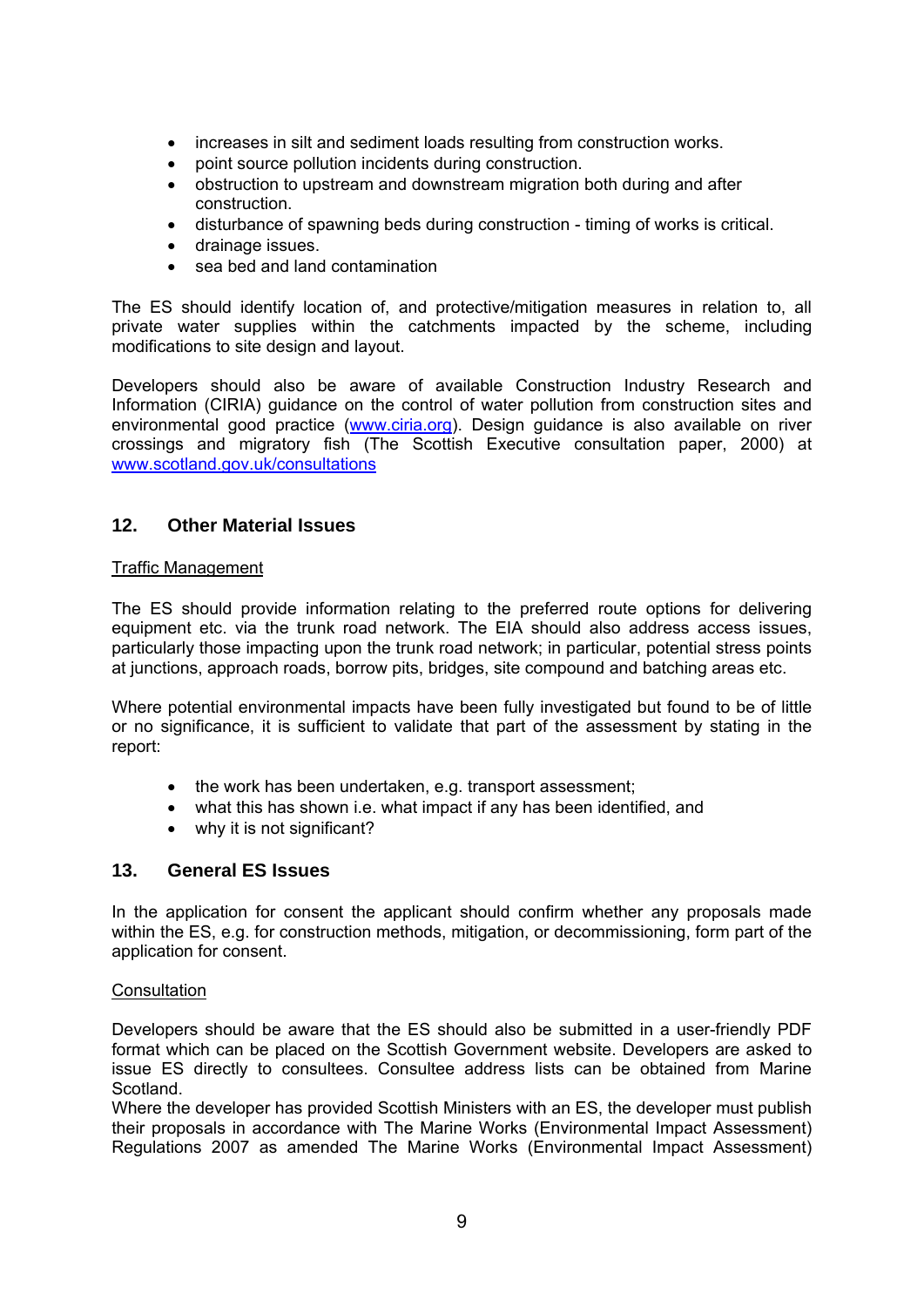(Amendment) Regulations 2011. Licensing information and guidance, including the specific details of the public notices to be placed in the press, can be obtained from Marine Scotland.

## **New requirement for Public Pre-Application Consultation**

From 6 April 2014, certain activities will be subject to a public pre-application consultation requirement. Activities affected will be large projects with the potential for significant impacts on the environment, local communities and other legitimate uses of the sea. The new requirement will allow those local communities, environmental groups and other interested parties to comment on a proposed development in its early stages – before an application for a marine licence is submitted. Information on public pre-application consultation can be found at the following: http://www.scotland.gov.uk/Resource/0043/00439649.pdf

#### Gaelic Language

Where applications are located in areas where Gaelic is spoken, developers are encouraged to adopt best practice by publicising the project details in both English and Gaelic.

#### Ordinance Survey (OS) Mapping Records

Developers are requested at application stage to submit a detailed OS plan showing the site boundary and all turbines, access tracks and onshore supporting infrastructure in a format compatible with The Scottish Governments Spatial Data Management Environment (SDME), along with appropriate metadata. The SDME is based around Oracle RDBMS and ESRI ArcSDE and all incoming data should be supplied in ESRI shape file format. The SDME also contains a metadata recording system based on the ISO template within ESRI ArcCatalog (agreed standard used by The Scottish Government); all metadata should be provided in this format.

#### Difficulties in Compiling Further Information

Developers are encouraged to outline their experiences or practical difficulties encountered when collating/recording further information supporting the application. An explanation of any necessary information not included in the ES should be provided, complete with an indication of when an addendum will be submitted. It should be noted that submission of an addendum will increase the time taken to determine an application any addendum will be subjected to the same advertising and consultation as the ES.

#### Application and ES

A developer checklist is enclosed with this opinion to assist developers in consideration and collation of the relevant ES information to support their application. In advance of publicising the application, developers should be aware this checklist will be used by the licensing authority in consideration of formal applications.

## Consent Timescale and Application Quality

Developers are advised to consider all aspects of this scoping opinion when preparing a formal application to reduce the need to submit further information in support of your application. The ES, in accordance with 13 (3) of the EIA Regulations, must ensure that the ES contains all of the information specified in the scoping opinion unless otherwise agreed with Marine Scotland. The consultee comments presented in this opinion are designed to offer an opportunity to consider all material issues relating to the development proposals.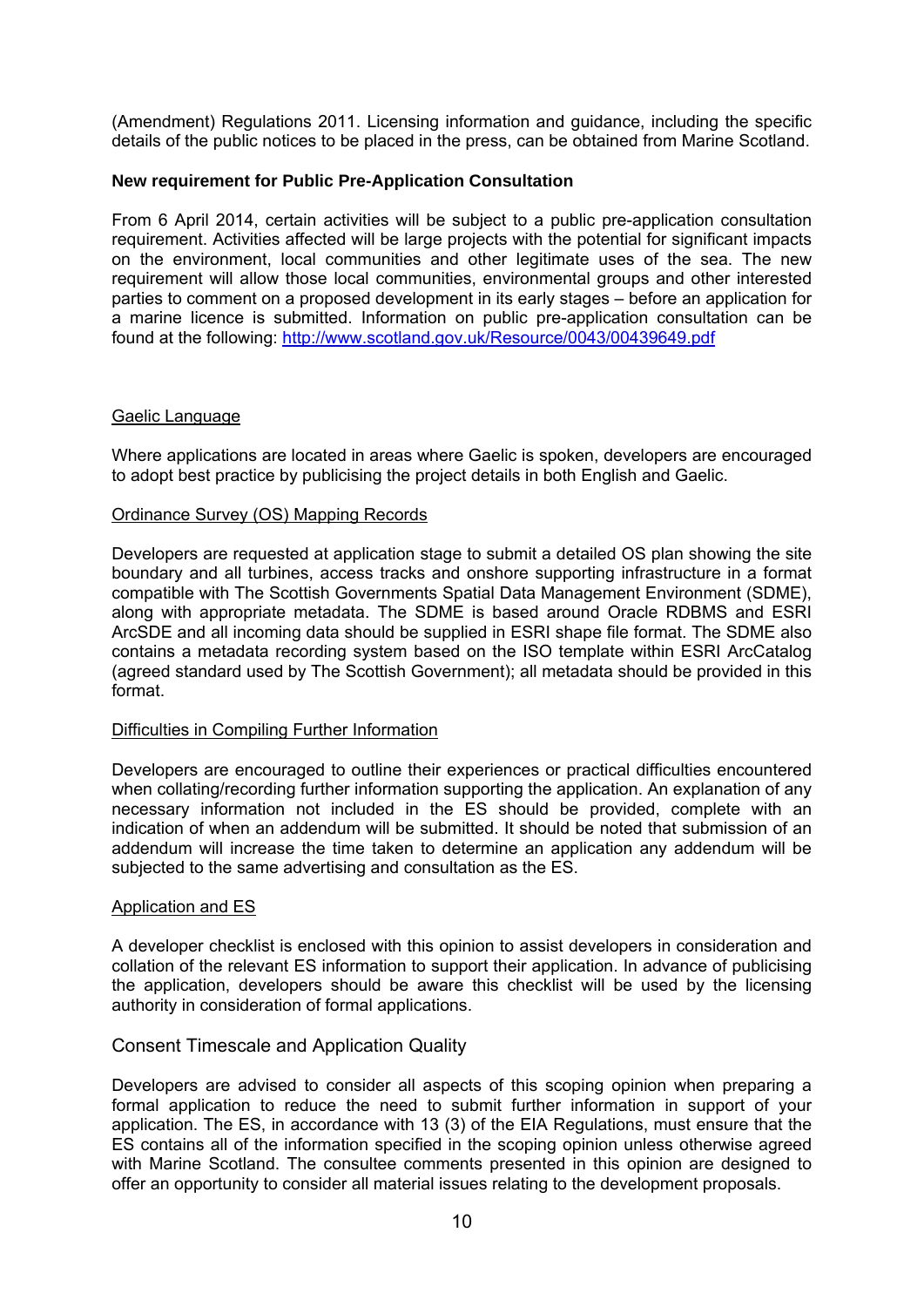Upon receipt the quality and suitability of applications, the licensing authority will use the enclosed checklist and scoping opinion in assessment of the application in the gate check process. Developers are encouraged to seek advice on the contents of ES prior to applications being submitted, although this process does not involve a full analysis of the proposals. In the event of an application being void of essential information, the licensing authority reserves the right not to accept the application. Developers are advised not to publicise applications in the local or national press, until their application has been accepted by the licensing authority.

Under The Marine Licensing Appeals (Scotland) Regulation 2011 a person who has applied for a marine licence may, by summary application, appeal to the sheriff of any sheriffdom against a decision taken by the licensing authority under section 71(1) of the 2009 Act or section 29 (1) of the 2010 Act.

**Signed** 

David J Bova

17/03/2014

Authorised by the Scottish Ministers to sign in that behalf

Enclosed - Developer Application Checklist

Link to Scoping Report on Scottish Government web site.

http://www.scotland.gov.uk/Resource/0043/00435569.pdf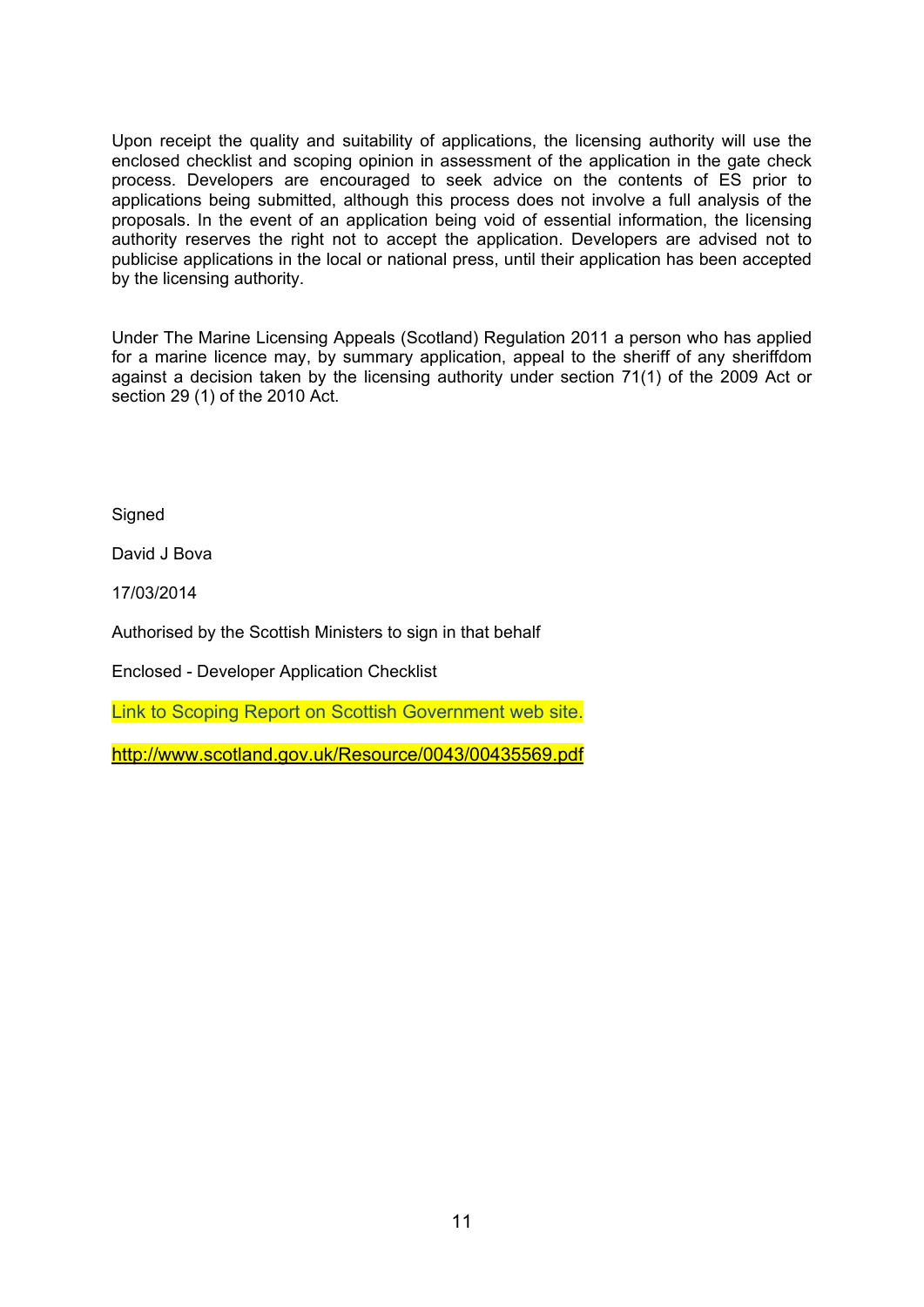## **Annex 1**

## **Consultee Comments Relating to** Hywind Scotland Pilot Wind Farm Off The Buchan Deeps

The following organisations provided a scoping opinion in relation to the Hywind Scotland Pilot Wind Farm Off The Buchan Deeps

Marine Scotland

#### **Statutory Consultees**

Local Authority Aberdeenshire Council Scottish Environmental Protection Agency (SEPA) Scottish Natural Heritage (SNH) Joint Nature Conservation Committee (JNCC) [out with 12nm in Scotland]

## **Non Statutory Consultees**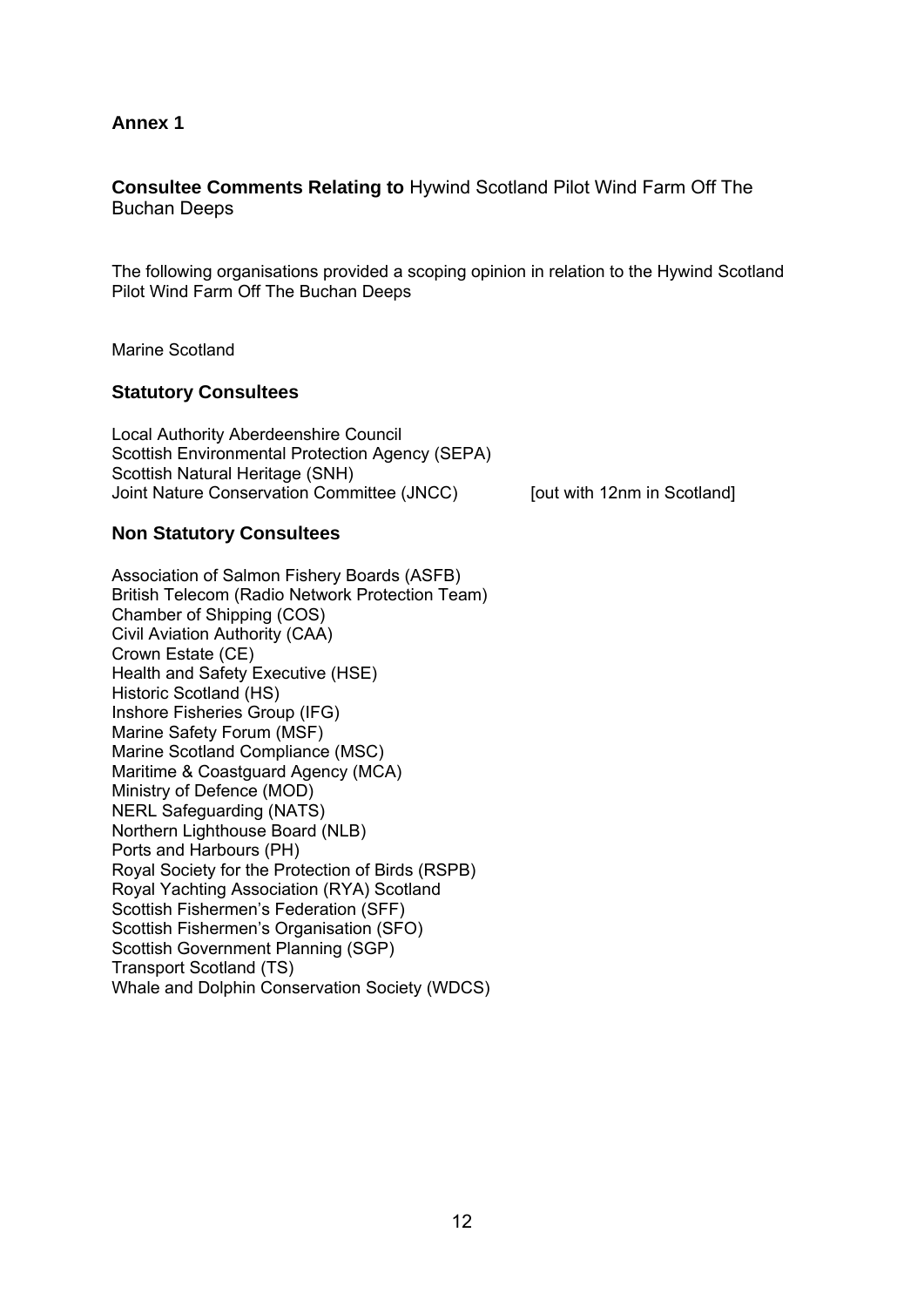## **Marine Scotland**

## **Marine Scotland – Licensing Operation Team**

MS-LOT has reviewed the scoping request document and has the following advice to offer along with comments which Statoil Wind Limited should take note of:-

MS-LOT advises and recommends that Statoil Wind Limited ('SWL') submit a single Environmental Statement ('ES') to cover both the marine and terrestrial aspects of the Hywind Scotland Pilot Park Project. The ES should state all licenses and consents being sought. MS-LOT recommends the ES should contain maps giving detailed information on the site layout, including details of all onshore (including improvements to public road) and offshore components. This will allow consultees and stakeholders to be aware of the full extent of development that is proposed

MS-LOT advises SWL to discuss the document structure and content with Marine Scotland at an early stage. The following are a number of points to aid early consideration of content and it is important they are included for each topic.

- Methodology some information to be provided on assessment methodologies.
- Baseline description of baseline environmental position.
- Impacts/effects assessment of effects at each stage of development.
- Cumulative and in combination impacts/effects assessment of these effects.
- Mitigation measures proposed.
- Residual impacts/effects description of impacts/effects after mitigation.
- Monitoring an indication of the proposed monitoring.

MS-LOT strongly advises SWL to apply for planning permission through Aberdeenshire Council for all onshore works under the appropriate Town and Country Planning legislation. It will be beneficial to provide in the ES as much detail as possible on the site preparation and construction works, including location and programme of works for the various build out stages. Where possible, a more detailed description of where the wind turbines will be placed is required for the ES.

It is anticipated that a Marine Licence will be required for the Hywind Scotland Pilot Park Project. MS-LOT seeks clarification of the duration of licence being sought and requests that this should be made clear in the ES.

MS-LOT recommends that SWL apply for European Protected Species (EPS) and basking shark licenses in their application. This may be required to allow possible disturbance to marine mammals and basking sharks during construction and operation.

MS-LOT recommends that the potential impacts on marine mammals from noise are carefully assessed in the ES. Mitigation for this impact may well be required and measures to reduce the effects of noise should also be set out in the ES. MS-LOT may require that JNCC accredited Marine Mammal Observers (MMOs) are present during construction activities.

A Seascape, Landscape and Visual Impact Assessment (SLVIA) will be required as part of the EIA and will need to include the cumulative visual impacts of current and proposed developments in the area. Recommendations from SNH must be taken into account and attention paid to their guidelines, suggestions and viewpoints. The visual impact assessment of the proposal must be carried out in close co-operation with MS-LOT, Aberdeenshire Council and SNH in particular when deciding photo-montage viewpoints. A list of viewpoints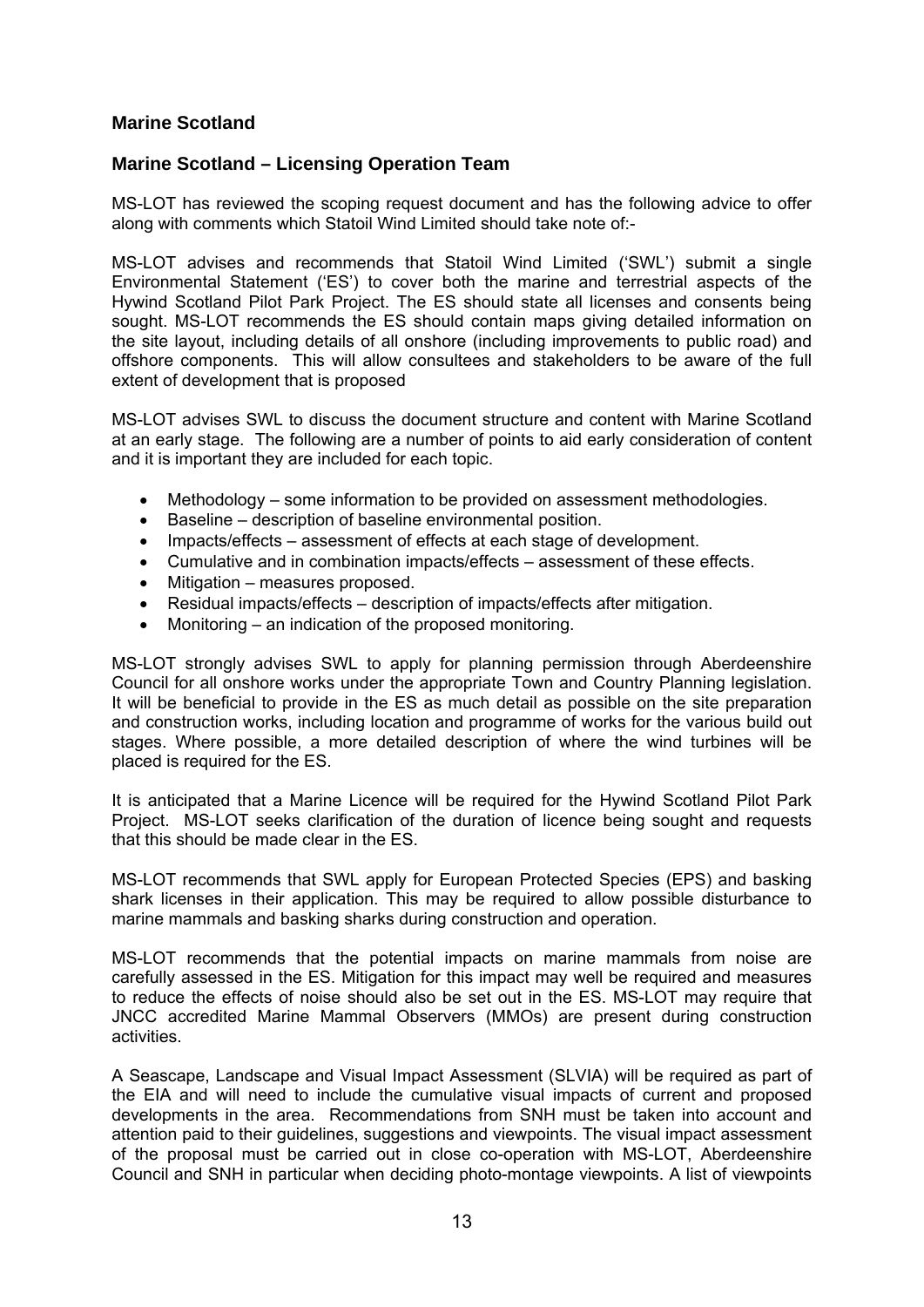agreed with Aberdeenshire Council and SNH should be submitted to MS-LOT when identified. MS-LOT encourages SWL to carry out SLVIA in accordance with the Institute of Environmental Management and Assessment Guidelines for Landscape and Visual Impact Assessment and SNH guidelines state that cumulative SLVIA be taken into account.

MS-LOT, in line with SNH recommendations, advised SWL to carry out at least one year of site characterisation surveys for birds and to submit a report of the survey results after one year.

MS LOT is aware of the comment provided to Xodus by Marine Science Scotland on the Hywind Scotland Pilot Park interim Report on ESAS surveys June to November 2013.

In order for the developer to address the potential significance of the large number of Auk species recorded during the period June to November within the 2013 report. The developer is required to carry out further ESAS survey's in 2014. This further work should make use of data from future ESAS survey's during 2014: one in July, 2 in August and 1 in September. The information from these surveys should help to clarify whether the auks will be potentially displaced during construction and also quantify potential displacement behaviour during operation of the proposed wind farm.

As part of the Habitats Regulations Appraisal (HRA) process an Appropriate Assessment (AA) will be required for this development because of the projects novel technology and it may have the potential to affect site integrity and/or the qualifying features of any surrounding Natura sites and Moray Firth SAC: Moray Firth SAC is designated for bottlenose dolphins. MS-LOT and SNH strongly advise SWL to submit an HRA screening report so further guidance can be provided on this iterative process. MS-LOT advise SWL to take into account RSPB comments below when compiling the HRA screening report. As stated by SNH, more comprehensive information and assessment on Natura sites and their qualifying features is necessary to ensure the complete and appropriate suite of Natura sites/features are considered in the ES and HRA.

It is essential that this proposal is assessed alone and in combination with other plans and projects (renewable developments and other types of industry and activities). This applies not only to marine wildlife and birds but also marine navigation, shipping and location for maintenance and operations. The complete list of sites and developments to be considered cumulatively in the EIA process will be decided upon in conjunction with MS-LOT and SNH. Further discussion on cumulative effects will take place throughout the EIA process. As always cumulative and in combination effects/impacts need careful assessment. The noise, visual impacts and blade tip clearance associated with construction and operation will be important impacts requiring detailed assessment within the ES.

MS-LOT require the developer to be aware of proposed new Marine Protected Areas (MPAs) located nearby the proposed development area and take account of possible impacts on these within the EIA process and ES itself. SWL should be aware of the nearest search locations.

MS-LOT recognises the use of novel deployment technology with respect to the use of the floating spar design negating the need for pilling operation during construction. However this does not diminish from SWL's responsibility to ensure that potential impacts are taken into consideration for the overall project design.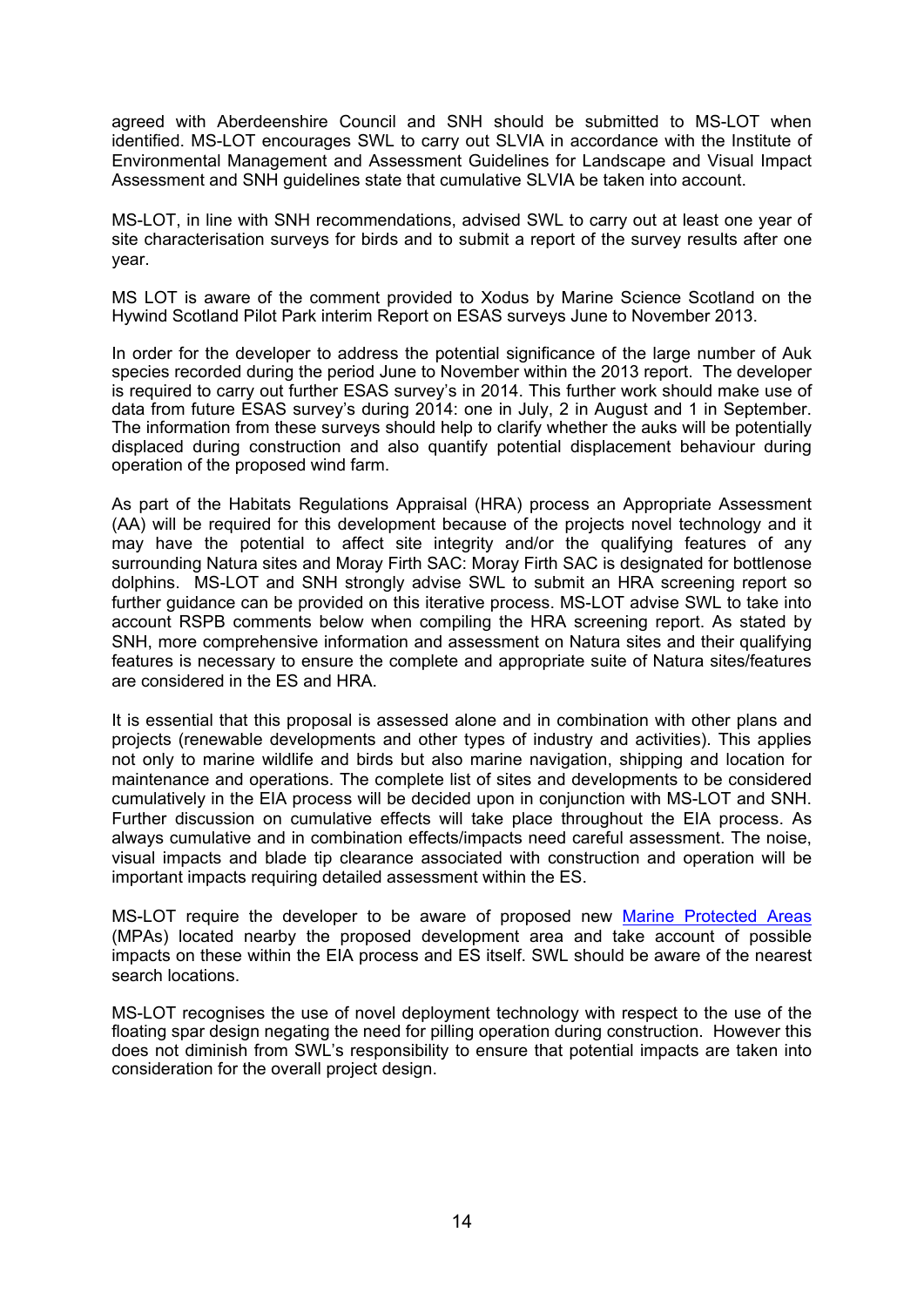MS-LOT has the following comments on the contents of the Scoping Report.

#### 2.3 Selected Site

MS LOT is aware of the SWL's lease area being in 2 parts, a Northern part and Southern part, separated by the BP Forties asset. MS LOT recommends that SWL engages fully with BP on its asset within the lease area.

MS LOT would appreciate clarification as to which of the 2 areas, will be utilised for deployment of the 5 floating wind turbines.

MS LOT expects any displacement of fishing opportunity be recognised by SWL and for SWL to resolve possible potential impacts in collaboration with fishing industry representatives.

MS LOT recommends early engagement with CAA, NATS, and MOD to resolve potential operational problems with radar detection of aircraft traffic, otherwise the time line for processing Marine License will be at risk.

#### 2.8 Construction Phase

#### 2.8.1 Project Locations

Detail is lacking on the proposed 'WTG Unit assembly site' and 'Floating storage site'. MS LOT would like to see further detail on where SWL plans to locate these areas in order to provide an opinion. Both these sites may require further licencing approval. Detail is also lacking on the location of the onshore facility.

#### WTG Unit assembly site

MS LOT would like to see the details of the assembly site with respect to number and location of moorings for construction and support vessels. Is the WTG assembly site within the Area of the lease agreement? If yes then the temporary site may well be included in the Marine Licence. If the answer is no to the WTG assembly site being in the Area of the lease agreement then contact The Crown Estate as to how this will be dealt with from TCE and MS LOT's perspective.

MS LOT notes that there is no decision with respect to the mooring design and also lack of detail with regards to the foot print of the chosen mooring design.

#### 6 Ornithology

6.5 Identification of potential impacts MS LOT agrees with the overall list of potential impacts in table 6-3.

#### **MS LOT Advice to Statoil on Saballeria report**

MS LOT referred the Environmental Survey Report (ST 13828) to Marine Science Scotland JNCC and SNH for consultation and advise their respective responses are provided in Annex 4 of this document.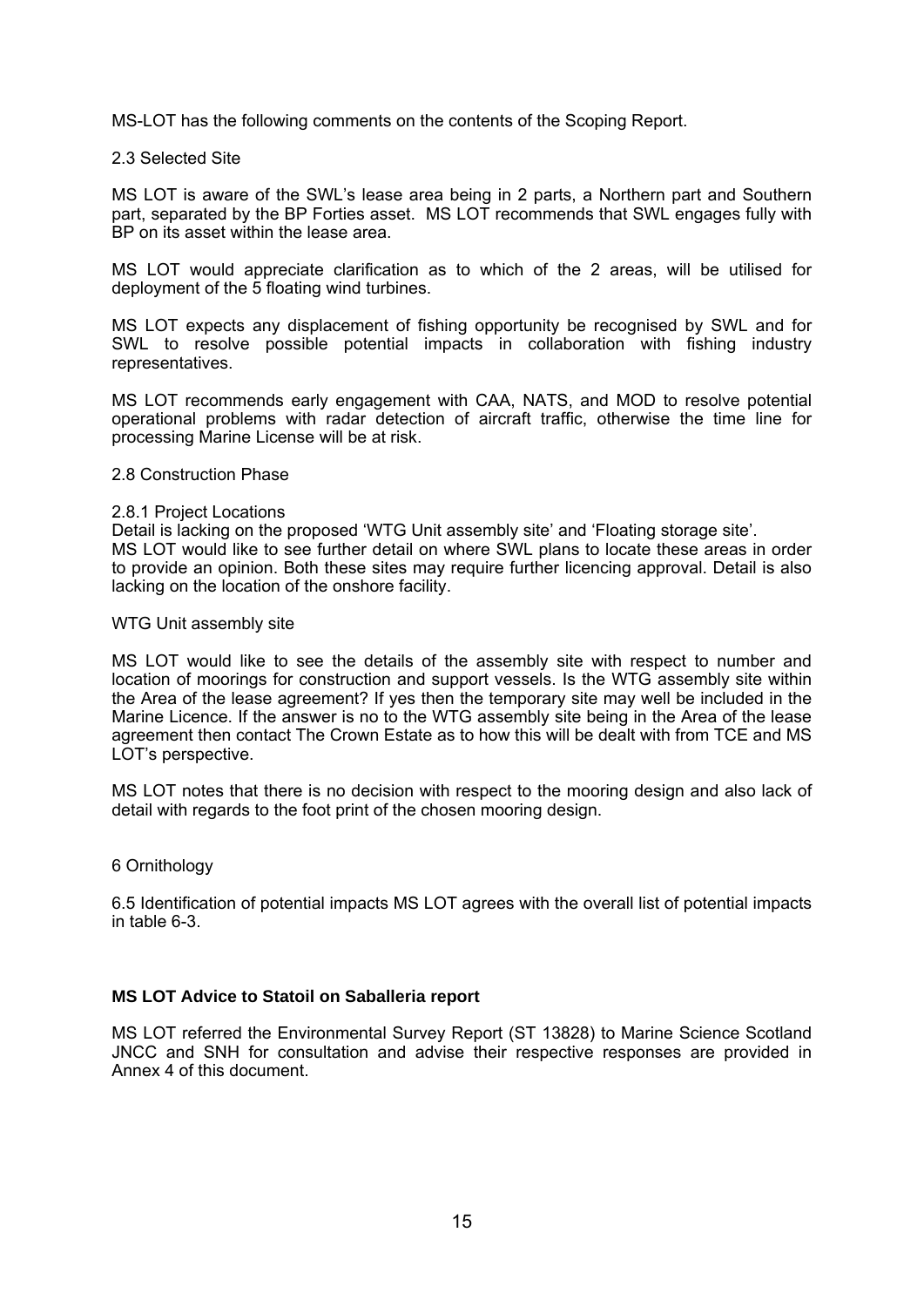## **Marine Scotland Science Advice**

Marine Scotland Science has reviewed the submitted scoping report and has provided the following comments.

## **Marine Scotland Science comments on ornithology**

The MS commissioned project on the strategic collision risk of migratory birds to offshore wind farms in Scotland is due to be published in November 2013 and may be of relevance.

Comparison of flight height distributions with those estimated by Johnston et al 2013 should be undertaken and details of how flight heights were estimated and quality assured should be provided in the ES.

Advice on use of standard or extended Band collision risk model and appropriate avoidance rates should be sought prior to the models being run.

#### **Marine Scotland science ornithology comment on the document "Hywind Scotland pilot park interim report on ESAS surveys June to November 2013"**

A number of species are highlighted as potential concern due to collision risk. Information on the method of estimating flight heights and what QA of estimates is undertaken needs to be provided in future documents. There is a general concern that flight heights are being systematically underestimated by observers, and that collision risk is therefore being underestimated. Consideration should be given to the periodic use of laser rangefinder binoculars to measure flight heights in order to provide reassurance that flight estimates are robust. This could be undertaken by an additional observer and/or outside of snapshots, allowing sample sizes to be built up rapidly.

Discussion with the SNCBs on whether August should be included within the breeding season for puffin is recommended. Provisioning of chicks is much reduced during this month, and large influxes of prospecting non-breeding birds may inflate the numbers estimated.

Discussion with the SNCBs regarding the regional population of GBBGU (6,470) is appropriate considering the large numbers of birds that are understood to move into the UK from the continent. Documents produced by MORL and BOWL for the Moray Firth wind farms may be of relevance.

The Centre for Ecology and Hydrology Population Viability Analysis project as commissioned by Marine Scotland for the Forth and Tay included guillemot, razorbill and kittiwake at Buchan Ness and Fowlsheugh and these will be of direct relevance in any assessment of impact due to their relevance in determining acceptable levels of change.

The large numbers of auks post-breeding are noted. It would be of interest to discuss how any effects on these birds would be apportioned to relevant populations e.g. SPAs.

From Figure 4 it is unclear why the "At-sea region" does not extend further N or NW to include e.g. Troup Head.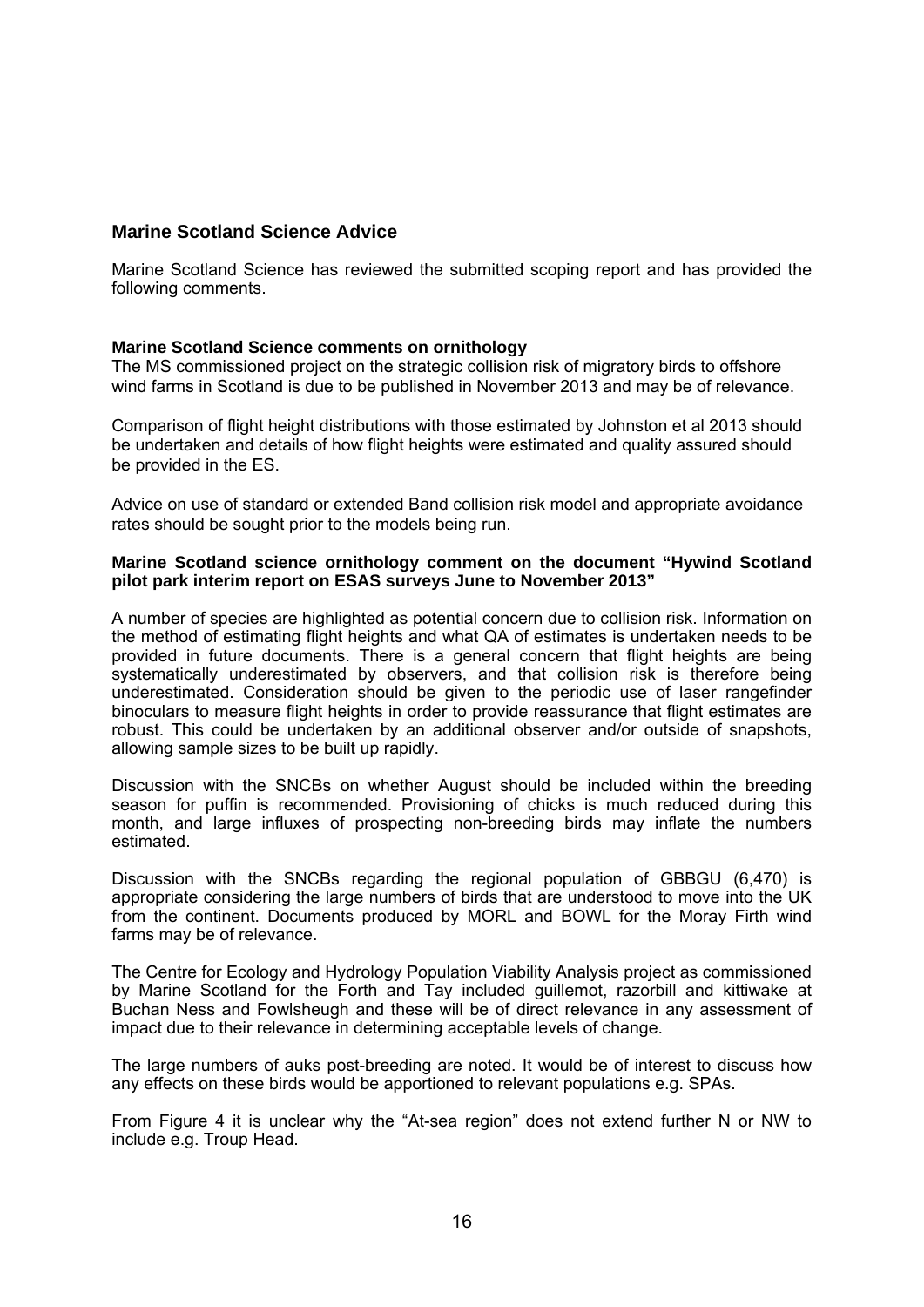#### **Marine Science Scotland Advice with respect to future ESAS surveys in 2014**

Based on the extremely large number of auks present during post breeding/ moulting. MSS would advise that additional ESAS surveys are carried out during in 2014.

The timing and frequency of these surveys should be 1 survey in July, 2 surveys in August and 1 survey in September, these further surveys will provide addition baseline information on post – breeding auks.

#### **Marine Scotland Science comments on socio economics**

We would expect to see presentation of net effects, especially with regards to GVA and employment.

The above will require clear consideration and use of the concepts of additionally, displacement and leakage. Ditto regarding economic multipliers. The Scottish Enterprise 'Additionally & Economic Impact Assessment Guidance Note' should be helpful for this GVA and employment effects should be presented as direct, indirect and induced.

#### http://www.scottish-enterprise.com/~/media/SE/Resources/Documents/ABC/additionalityand-economic-impact-assessment-guidance.pdf

To assist with employment calculations, it would be helpful to see a clear definition of the labour market catchment area.

To assist with tourism calculations, it would be helpful to see a clear definition of the tourism study area.

Background info on the industry structure and employment structure would be useful

Social impacts assessed might include population and age structure, as well as skills and training.

Other benefits might theoretically include: possible carbon savings; benefits to other marine users and interests; increased knowledge; clustering benefits; and energy security.

#### **Marine Scotland Science comments on fish and shellfish ecology**

The developer has identified the key issues relating to the project and we agree with the decisions the developer has taken for which impacts to scope in.

We would also agree that due to the design of this project further investigation is warranted to look at entanglement issues relating to cabling and anchoring chains in the water column (Re: basking sharks) and EMF effects from the mid water cabling especially. What sort of shrouding/sheathing will be used to dampen the EMF/e fields that the cable produces?

#### **Marine Scotland Science comments on commercial fisheries**

Alongside the information sources the developer has identified we would also recommend the use of Marine Scotland Science's (MSS) VMS based fisheries maps. These highlight areas of key commercial fishery usage by fishery type (Figure 1 in appendix A). We are currently working on a revision of this data set and we can also provide more refined maps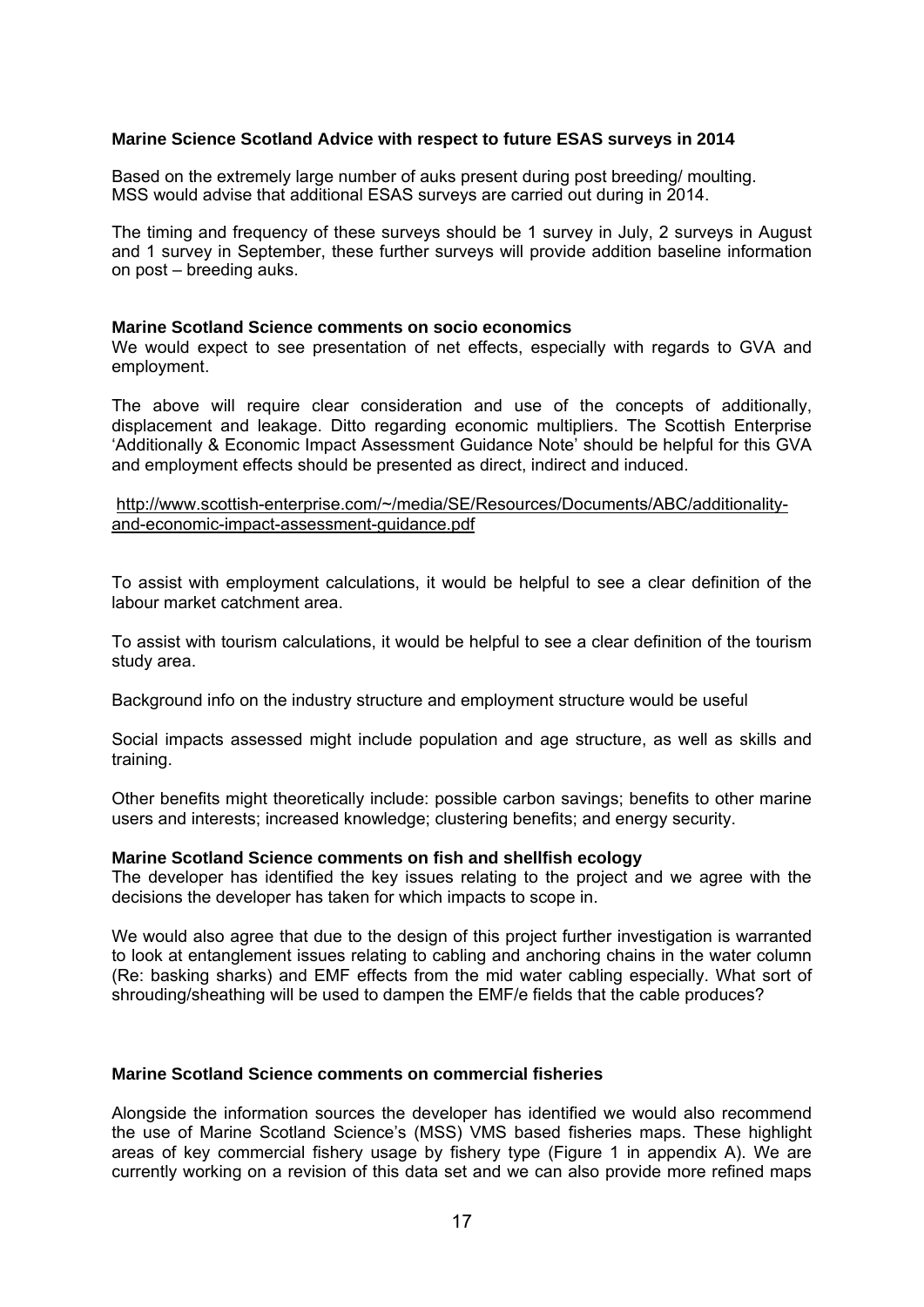of the site with further consultation. The examples provided have some port artefacts around Fraserburgh and Peterhead which can be seen in the plots for herring, nephrops and demersal. This will be removed in the latest version.

These VMS plots show the vessels activity for over 15m fishing vessels. These plots indicate the main fisheries that would be affected by the development would be herring, scallop and demersal fish.

MSS also have scotmap outputs (fishing activity for under 15m vessels) available for the area and these should be used in conjunction with the VMS plots to fully describe the commercial fisheries in the area. Examples of these are provided in Figure 2 in Appendix A. These indicate that the cable route will have the greatest impact on the small under 15m fleet, primarily on the fisheries targeting squid, mackerel and creel activity for crab and lobster.

The 2 main impacts to commercial fisheries will be from the cable route and landfall on the small vessel fleet and exclusion from the offshore wind area on scallop demersal fishing due to the presence of cables and anchor chains.

There may be additional disruption to fishermen in the inshore area from vessel traffic associated with the construction of the site and cable route. This could be mitigated against through the agreement of a transit corridor for construction and maintenance vessels.

Other than continued consultation with Marine Scotland Science we would also highlight Marine Scotland Interactive as a source of additional information http://www.scotland.gov.uk/Topics/marine/science/MSInteractive

#### **Marine Scotland science comments on benthic ecology**

Table 7.2, Sources of baseline data – have the authors looked at any of the BGS maps for the development area?

Page 48, Para 5 – Phoronis is not a polychaete (see MarLIN and WoRMS websites)

Page 49, Section 7.3, Para 2 – more information on the intertidal surveys would be useful. What was actually done?

Page 49, Baseline Environment – were sediment particle size data generated from the grab samples along with the chemistry analyses?

Page 50, Table 7.3 – alteration of the local species diversity brought about by the introduction of hard substrates and associated fauna into an area of soft sediment communities should not really be regarded as a positive effect. It is a change which may have negative effects; introduction of a new suite of predators not normally found in the SS.SMU.CSa.Mu habitat for example.

Page 51, Table 7.4 – the list of "relevant guidance" documents seems rather short. It may be worth considering more general benthic guides such as the published ICES sampling guides and Eleftheriou and McIntyre 2005 as well?

Have the developers considered the effects of EMF and heat generated by active power cables on benthic invertebrates? There are suggestions that there is an impact with some species being attracted to the cables sites.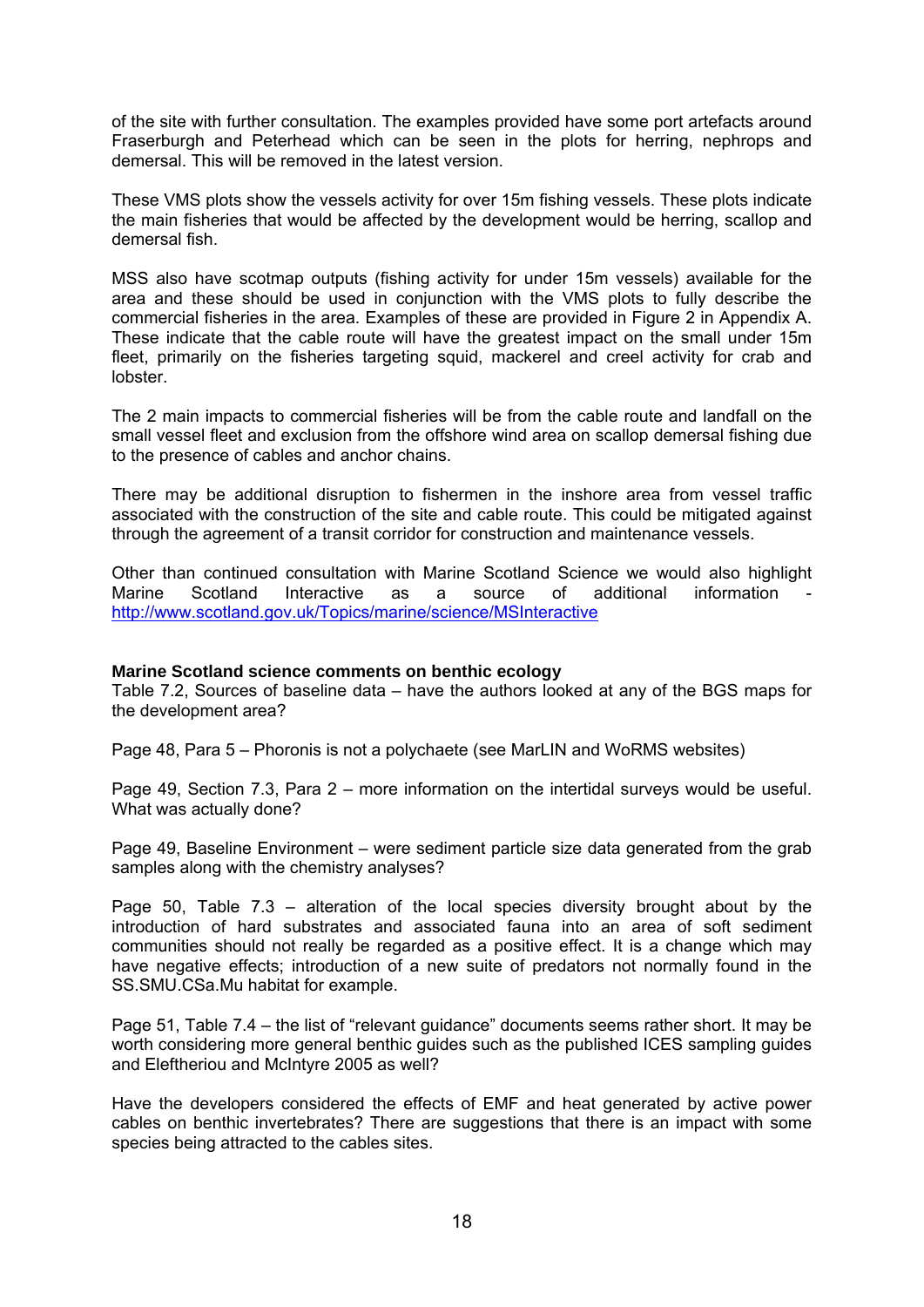Page 127, Table 22.1 – again, should the effects of EMF and heating from cables be considered?

Page 142, Table B.1 – should Marine Scotland Science also be included in this list?

## **Marine Scotland Science comments on diadromous fish**

Marine Scotland Science has identified the main issues.

8.2.2 - Eels do not migrate up rivers in order to breed. The term diadromous also includes fish which move out to sea to spawn.

Table 8.3 - The remark about there being a potential for noise generated during cable installation to affect salmon associated with the River Ugie implies that these will be the main salmon present. With the River Ugie being a small river and long range movements of salmon smolts leaving other rivers and adult salmon returning to other rivers, there will be uncertainty as to whether this will be the case.

#### Chapter 13 Commercial Fisheries

13.1 and 13.2 it is good that Salmon Fishery Boards and Fisheries Trusts are to be consulted.

13.2 It looks as if some sort of compilation of salmon and sea trout catch statistics is planned for the ES. We have no problem with this but it does not need to be too detailed. Time would be better spent developing robust risk assessments, and any mitigation and monitoring plans required.

Chapter 21. HRA strategy

This correctly mentions the need to consider SACs designated for diadromous fish. .

Chapter 23. References

Good to see "Malcolm" (should be Malcolm) et al (2010) and Gill and Bartlett (2010) included

#### **Marine Scotland Science comments on marine mammals**

Marine Scotland Science (MSS) agree with the approach taken to the assessment.

The main species of concern are bottlenose dolphin, harbour porpoise, minke whale, harbour seal and grey seal. The desk based review should take account of all recent population estimates and trends, as well as the management units for each species. For bottlenose dolphins, the relevant management unit is Coastal East Scotland. For minke whales it is European waters. For harbour porpoise it is the North Sea. For harbour and grey seals, the East Coast management unit should be used.

The main impacts to consider will be installation of the turbines and cable, due to increased vessel movements.

The potential for collisions with marine mammals (in particular seals and porpoises – so called, corkscrew injuries) should be fully considered, particularly for the vessel movements related to cable laying.

The potential for entanglement of large whales in the moorings should be fully explored.

MSS have recently published a report on operational noise from wind turbines that the developer may find useful (http://www.scotland.gov.uk/Resource/0043/00433960.pdf).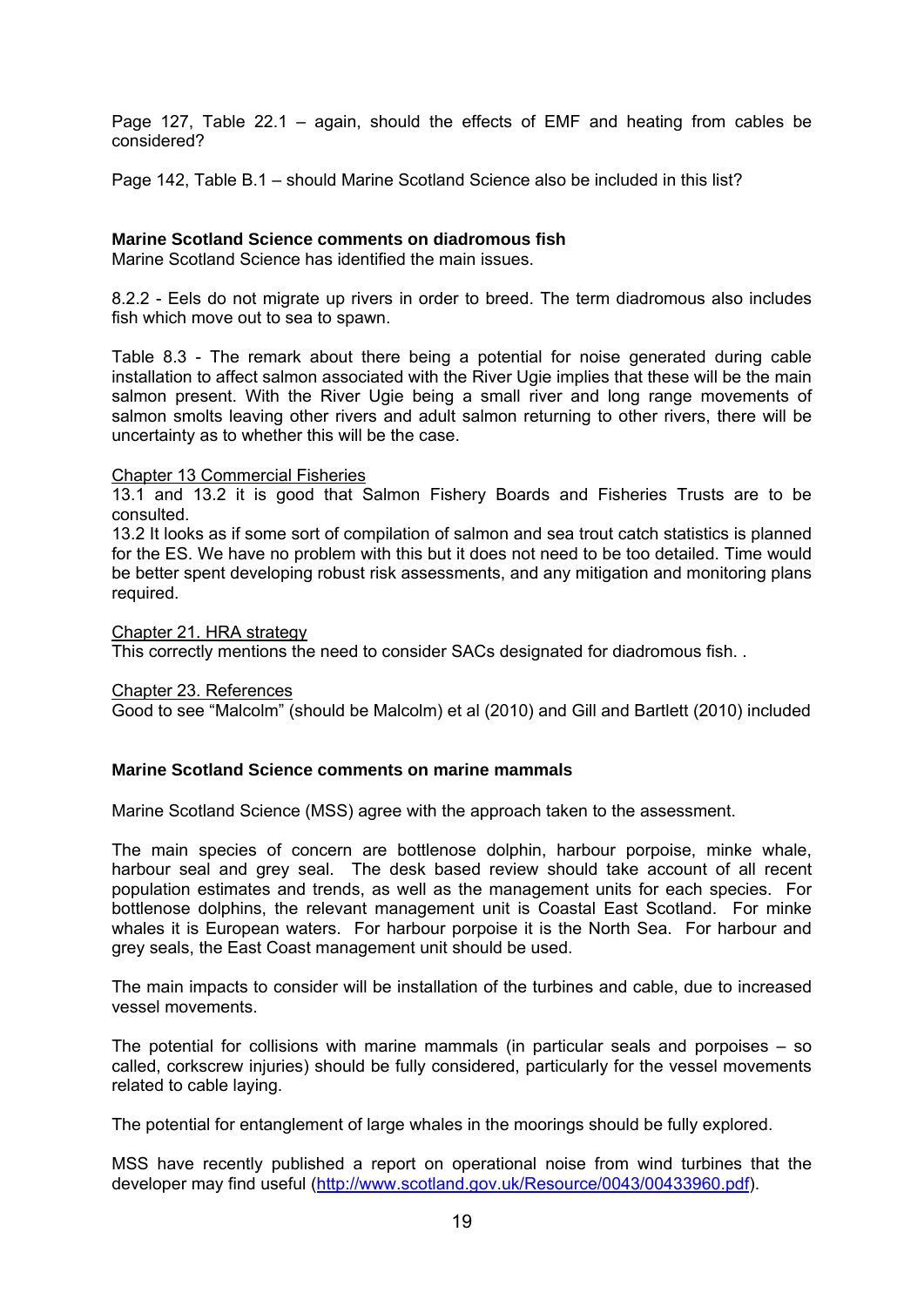#### *Points for clarification*

The scoping report contains some errors relating to SAC designations. For clarity, the Moray Firth SAC is designated for bottlenose dolphins, not harbour porpoise, harbour seal, or grey seal. The Dornoch Firth and Morrich More SAC is designated for harbour seals only.

#### **Marine Scotland Science comments on aquaculture**

There are no aquaculture sites situated directly in the vicinity of the proposed project. The closest aquaculture sites are located approximately 100 km to the North West and to the south of the proposed development area.

#### **Marine Scotland Science comments on physical environment**

Marine Scotland Science has reviewed the physical processes and sediment sections of the scoping report. These sections are of a high quality and cover all the potential issues well. So we have no further recommendations.

## **Local Authority: Aberdeenshire Council**

The Planning Authority welcomes the approach adopted by the developers to provide a single environmental statement (ES) covering both onshore and offshore effects. This approach provides an assessment of the potential effects of the project as a whole rather than component parts. For the purposes of consistency and clarity the comments contained within this response cover both offshore and onshore works A separate letter containing these same comments will also be sent to the developer.

#### **General comment**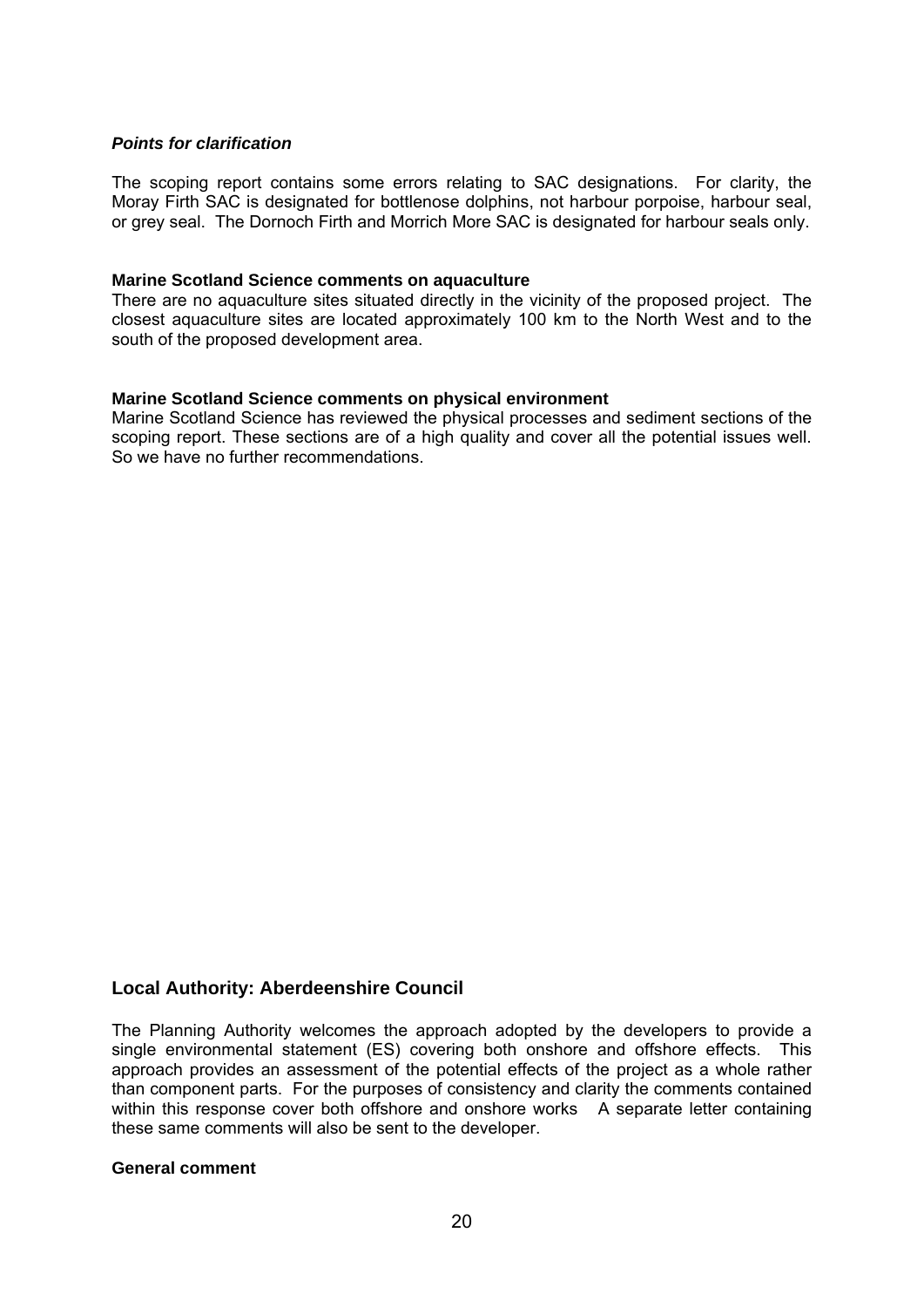Overall, it is considered that the scoping report is comprehensive in nature, identifying the potential effects, their significance, and the impacts to be scoped in/out of the ES. The Planning Authority are generally content with the approach and methodology identified. In terms of terrestrial planning policy (section 3.4) it is recommended that the developers refer to NPF3, either as a draft NPF3 if not adopted at the time of the submission also of the ES or as the most up to date NPF, if adopted. Given current timescales for NPF3, it is likely that this will be in force and will be the latest statement of national policy. Peterhead and energy projects figure prominently in this document. Likewise the new SPP is due to be issued early next year and will form national policy.

In terms of regional policy it should be noted that the 'North East Scotland together, Aberdeen and Aberdeenshire Structure Plan 2001 – 2016' has been superseded by the 'Aberdeen City and Shire Structure Plan 2009'. This latter document forms part of the development plan for the purposes of decision making. The 2009 Plan is to be replaced by the 'Aberdeen City and Shire Strategic Development Plan 2013, which is currently with Scottish Ministers for approval in 2014.

As a matter of good practice the ES should be accompanied by a 'Schedule of mitigation' either as a chapter within the ES or as a separate document.

#### **Offshore works**

The scoping report identifies the main effects and the matters to be scoped in/out of the ES. Areas of interest to the Planning Authority will be the potential impacts on commercial fisheries given the importance of, and dependency on, fishing in the local area and the role that Peterhead port plays in the fishing sector. These are the potential effects in terms of direct impacts on offshore fisheries and inshore fisheries (River Ugie) in terms of a reduction in fishing opportunities and on any possible downstream elements of the fisheries supply chain, which Peterhead has an important role to play. It is noted that discussions have been undertaken with SFF, PPA, BIFA and local fishermen. This is welcomed.

Other offshore impacts of interest that are to be scoped into the ES, relate to shipping and navigation, aviation (helicopter air traffic) and radar. Regarding the latter, the developers are encouraged to speak to NATS and NERL at an early stage to discuss the proposals.

#### **Onshore works**

Due to the relatively minor nature of the onshore works (in comparison to the offshore works) the effects on the environment are considered less significant. The main effects relate to the impacts associated with the landfall, switchgear yard, onshore cable route and substation works. As a general point, it is noted that the site for the switchgear yard, covering a site area of 1 ha maximum is yet to be determined and thereby the full effects are not identified. The locational aspects of this part of the development requires to be confirmed and the full impacts assessed. The provision of a 1 ha site within the study area is not obvious and may have implications for recreational/reserved land in the Local Development Plan. Brownfield and existing sites are preferred with greenfield/recreational land/reserved land avoided. Other potential constraints such as contaminated land and flood risk areas are other factors to be considered when choosing the site. It is therefore important that details of the location, nature and size of the switchgear yard and substation are clarified as early as possible allowing the full effects to be assessed in the ES.

Depending on the nature of the works proposed at both the switchgear yard and substation. the main potential effects are likely to relate to visual and noise impacts. Other effects, not mentioned in the scoping report, may potentially relate to Electro Magnetic Fields (EMF's) and interference on television and radio signals due to new wiring, equipment, cabling or conductors to electric power systems (potential sources of EMF's). Also whether the works required at the substation, which are yet to be clarified, would affect the field strength around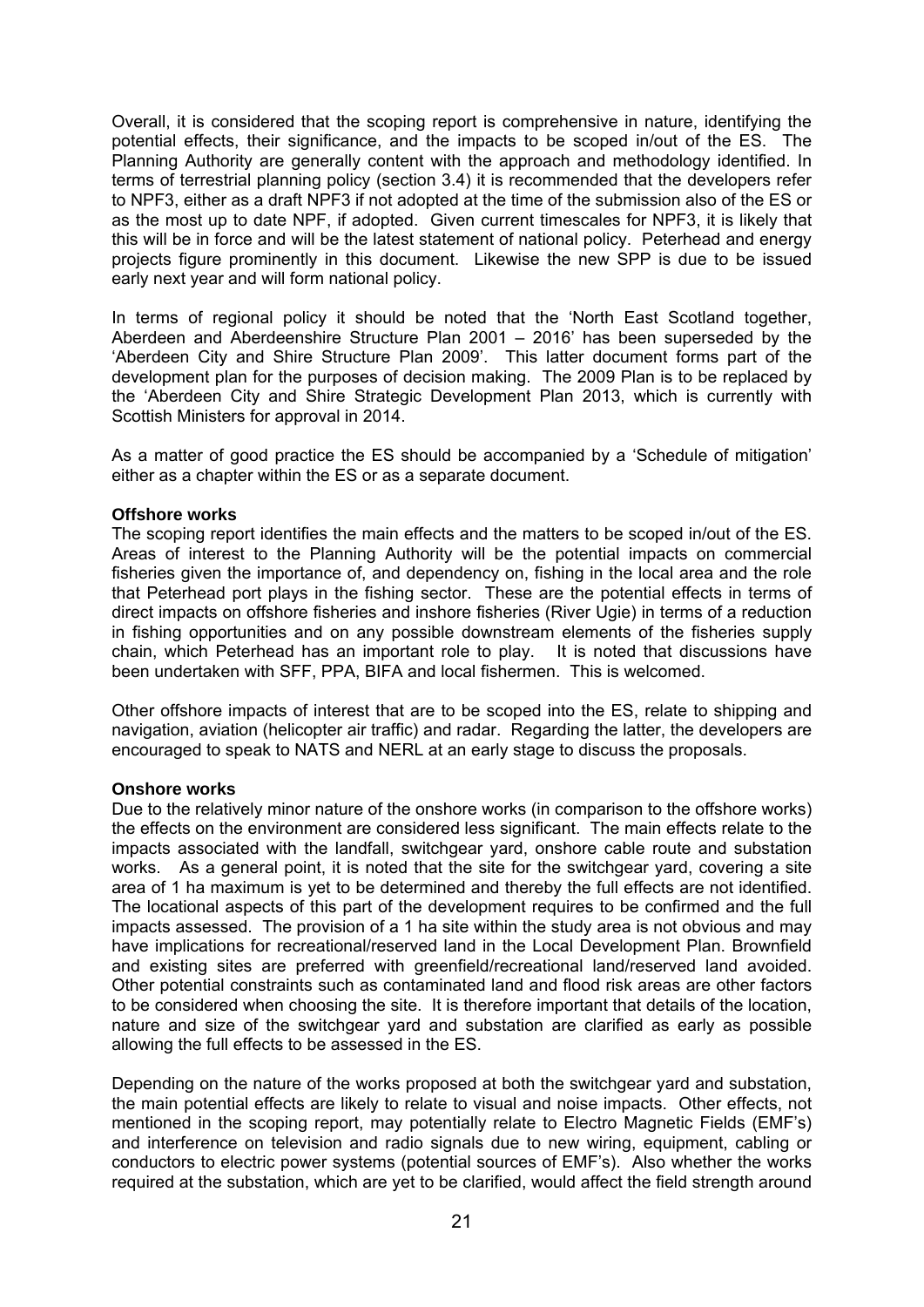the perimeter of the Grange substation, and have any offsite effects. These are issues to be considered and assessed further to establish if there are likely to be any significant effects.

Regarding noise impacts, the developer is advised to contact the Council's Environmental Health Service (Peterhead office) to discuss noise impacts and monitoring methodology prior to the monitoring commencing.

Regarding cumulative impacts (section 20) the eastern HVDC link should be included in the assessment. The onshore works have been the subject of a proposal of application notice to the Planning Authority. Fig 20.1 should reflect the HVDC project alongside the other projects.

The Planning Authority, as part of the scoping exercise (and at pre-scoping stage) undertook consultation with a number of consultees, both internal and external. These are attached as an appendix to this response rather than providing a summary of the issues raised. There are no fundamental points of concern raised rather useful comments that the developer will find helpful and informative on a number of subject areas.

## **An annex containing Aberdeenshire Councils consultee responses: are located in Annex 5**

## **Scottish Environmental Protection Agency**

The following key issues should be addressed in the EIA process:

Pollution Prevention and Environmental Management

Please note that all the issues below should be addressed in the Environmental Statement (ES) or planning submission, but there may be opportunities for several of these to be scoped out of detailed consideration. The justification for this approach in relation to specific issues should be set out within the ES. We would welcome the opportunity to comment on the draft ES. Please note that we can process files only of a maximum size of 25MB and therefore, when the ES is submitted electronically, it should be divided into appropriately sized and named sections.

## **1. Scope of the ES for marine developments**

- 1.1 From the information submitted we understand the development will include both onshore and offshore components. As such, the development will be subject to a range of different consenting regimes. We note it is it is "intended that both the onshore and offshore components of the Project are considered in the EIA and written up in the Environmental Statement (ES)".We would encourage this approach as this will enable a full assessment of the potential effects of the development as a whole, rather than assessing certain details of the development individually.
- 1.2 For your information we have already provided scoping advice to Aberdeenshire Council and Xodus on the onshore aspects of the proposal in our correspondence of 22 July 2013 (our reference PCS/127748).

## **2. Water Framework Directive and River Basin Management Planning**

2.1 The Water Framework Directive (2000/60/EC) was implemented in Scotland through the Water Environment and Water Services (Scotland) Act 2003 (WEWS). This legislation requires SEPA to lead and co-ordinate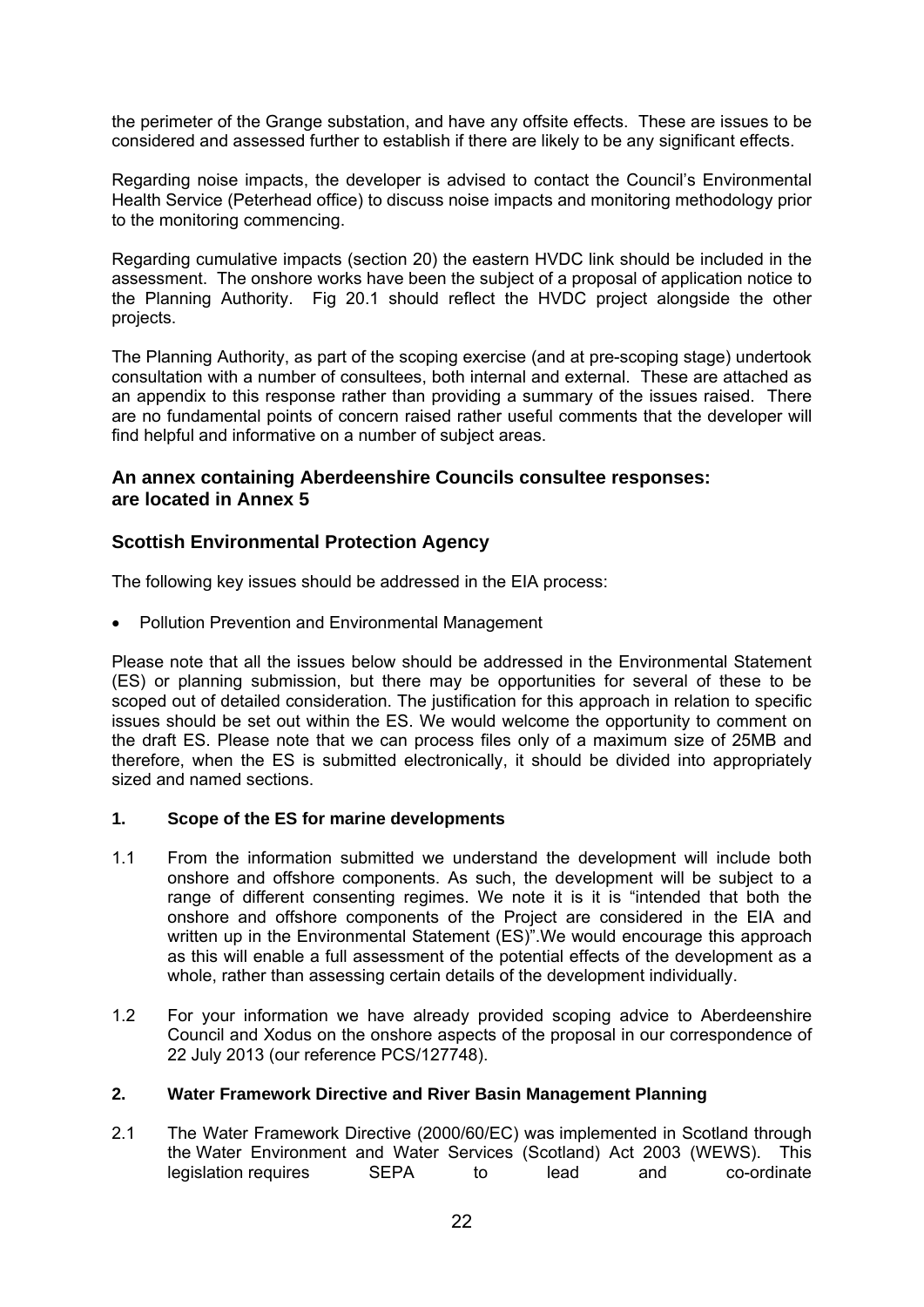(www.sepa.org.uk/water/river\_basin\_planning.aspx) in the Scotland and Solway Tweed river basin districts to protect and improve Scotland's water environment (www.sepa.org.uk/water/monitoring\_and\_classification/classification.aspx). The Water Environment (Controlled Activities) (Scotland) Regulations 2011 (as amended) (CAR) provide controls over activities affecting the water environment (www.sepa.org.uk/water/water\_regulation.aspx).

- 2.2 Engineering works in transitional (estuaries) and coastal waters are not regulated by SEPA under CAR. Such works below the Mean High Water Springs mark or in any tidal river up to the tidal influence will require a marine licence from Marine Scotland Licensing Operations Team, designated a Responsible Authority under The Water Environment (Relevant Enactments and Designation of Responsible Authorities and Functions) (Scotland) Order 2011 made under Section 2(8) of WEWS. By this designation Marine Scotland is required to ensure that marine licensing assists in the delivery of River Basin Management Planning objectives. Similarly, planning authorities are designated Responsible Authorities by the Water Environment and Water Services (Designation of Responsible Authorities and Functions) Order 2006. In order to meet the requirements of the Water Framework Directive Responsible Authorities must carry out their statutory functions in a manner that secures compliance with the objectives of the Water Framework Directive (i) preventing deterioration and (ii) promoting improvements in the water environment in order that all water bodies achieve "good" ecological status by 2015.
- 2.3 River basins comprise all surface waters, including transitional (estuaries) and coastal waters extending to 3 nautical miles seaward from the territorial baseline. Within the River Basin Management context, the ES should identify if the impacts of the proposal are likely to lead to deterioration of the marine environment or present opportunities for improving the marine environment. Marine Scotland and, where applicable, the planning authority, must take this into account in considering the application due to their designation as Responsible Authorities.
- 2.4 The Water Framework Directive requires water bodies to be considered in terms of their chemical, ecological and hydromorphological status. It should be recognised that the overall classification of ecological status is made up of several different tiers of classification and includes the consideration of chemical, biological and hydromorphological parameters (e.g. structure and integrity of intertidal and subtidal zones), not just water quality.
- 2.5 The GIS interactive map (http://gis.sepa.org.uk/rbmp/) (complete with user guide) or the River Basin Management Plan data download function; both available on our website (www.sepa.org.uk/water/river\_basin\_planning.aspx) should be used in assessing any development proposal. The map enables a search for individual water bodies by grid reference, place name or postcode. The data download tool allows water body information to be filtered by planning authority. Both the map and data download tool hold data sheets relating to each individual water body. The water body data sheets set out the water body's ecological status, any pressures upon it, measures set up to resolve any issues and targets for any improvement needed. These datasheets should form part of the baseline characterisation in the ES. The River Basin Management Plans have been prepared to support the successful implementation of the Water Framework Directive and include measures set against individual water bodies which require to be implemented if "good ecological status" is to be achieved.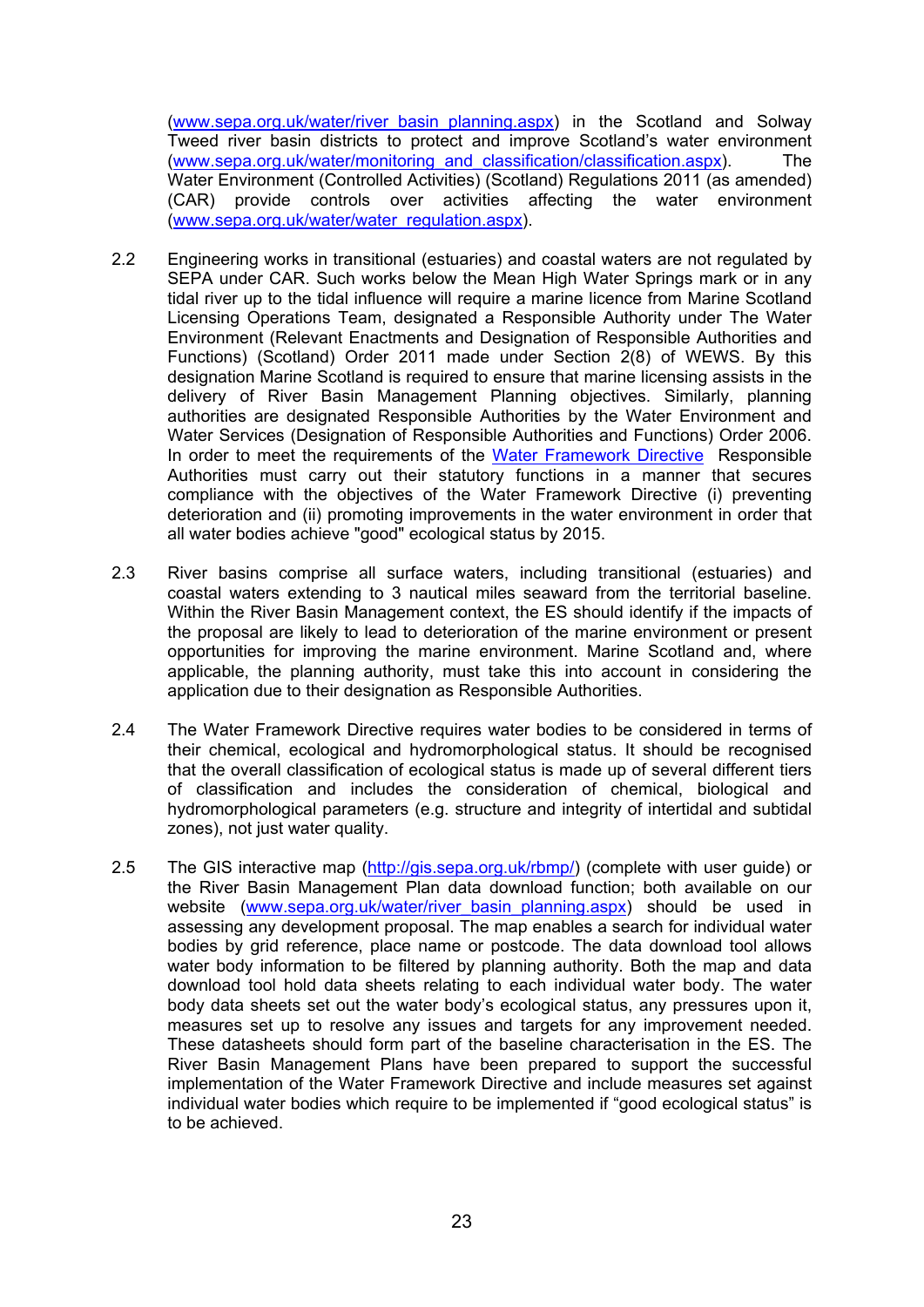- 2.6 In order to meet the objectives of the Water Framework Directive, coastal development should be designed wherever possible to avoid engineering activities in the marine environment.
- 2.7 We recommend that it be demonstrated in the ES that every effort has been made to leave the marine environment in its natural state. There is a need to protect the remaining areas of intertidal zone along some stretches of the developed coastline as these areas have become fragmented and degraded by the coalescence of development in the past.
- 2.8 As responsible authorities, planning authorities should promote measures already agreed in respect of relevant water bodies as well as considering other enhancement opportunities to contribute to River Basin Management Plan, Nature Conservation (Scotland) Act 2004 and sustainability development objectives. Examples may include restoration, coastal realignment, soft engineering or the incorporation of naturalistic features in the design of shoreline works, or planting with salt tolerant species. These could be used as examples of best practice and demonstration sites under SEPA's Habitat Enhancement Initiative. Guidance that may be drawn upon includes:
	- SEPA's **Habitat** Enhancement **Initiative** (www.sepa.org.uk/water/water\_regulation/regimes/engineering/habitat\_enhan cement.aspx).
	- Water Framework Directive Mitigation Measures Manual (www.evidence.environment-agency.gov.uk/FCERM/en/SC060065.aspx).
	- Estuary Edges: Ecological Design Guidance (www.environment-agency.gov.uk/cy/busnes/sectorau/100745.aspx).

## **3. Site layout and nature of construction for marine developments**

- 3.1 For the overall proposal the ES should contain site plans and cross sections showing the location, footprint, type and design of all the engineering structures, including temporary works, in the marine environment. Information for onshore elements such as access tracks, buildings, temporary works etc. should also be included. Access routes and working compounds for vehicles should be specified during construction. This information will allow us to screen the proposals and determine whether they are likely to present a risk to ecological status.
- 3.2 For marine renewables the ES should include plans showing the array of the devices, inter-array cabling, subsea cabling routes and landfall, and any associated off/onshore infrastructure within 3 nm of the shoreline. The ES should describe device and cable installation methods and should discuss the likelihood of any significant impacts during construction, operation and decommissioning. The significance of any potential impacts to the coastal zone e.g. sand dune and saltmarsh habitats should be assessed with mitigation measures applied where appropriate.
- 3.3 Background information to help inform the ES process is available from Marine Scotland (www.scotland.gov.uk/Topics/marine/Licensing/marine/LicensingManual) and the European Marine Energy Centre (EMEC) (www.emec.org.uk/aboutus/media-centre/downloads/*)*. The EMEC guidance is designed to assist developers in considering the range and scale of impacts that may result from the testing of devices. Generally, if this standard industry guidance is followed for scoping, preparing and undertaking EIA for marine renewables, then SEPA is likely to be satisfied with the standard of assessment.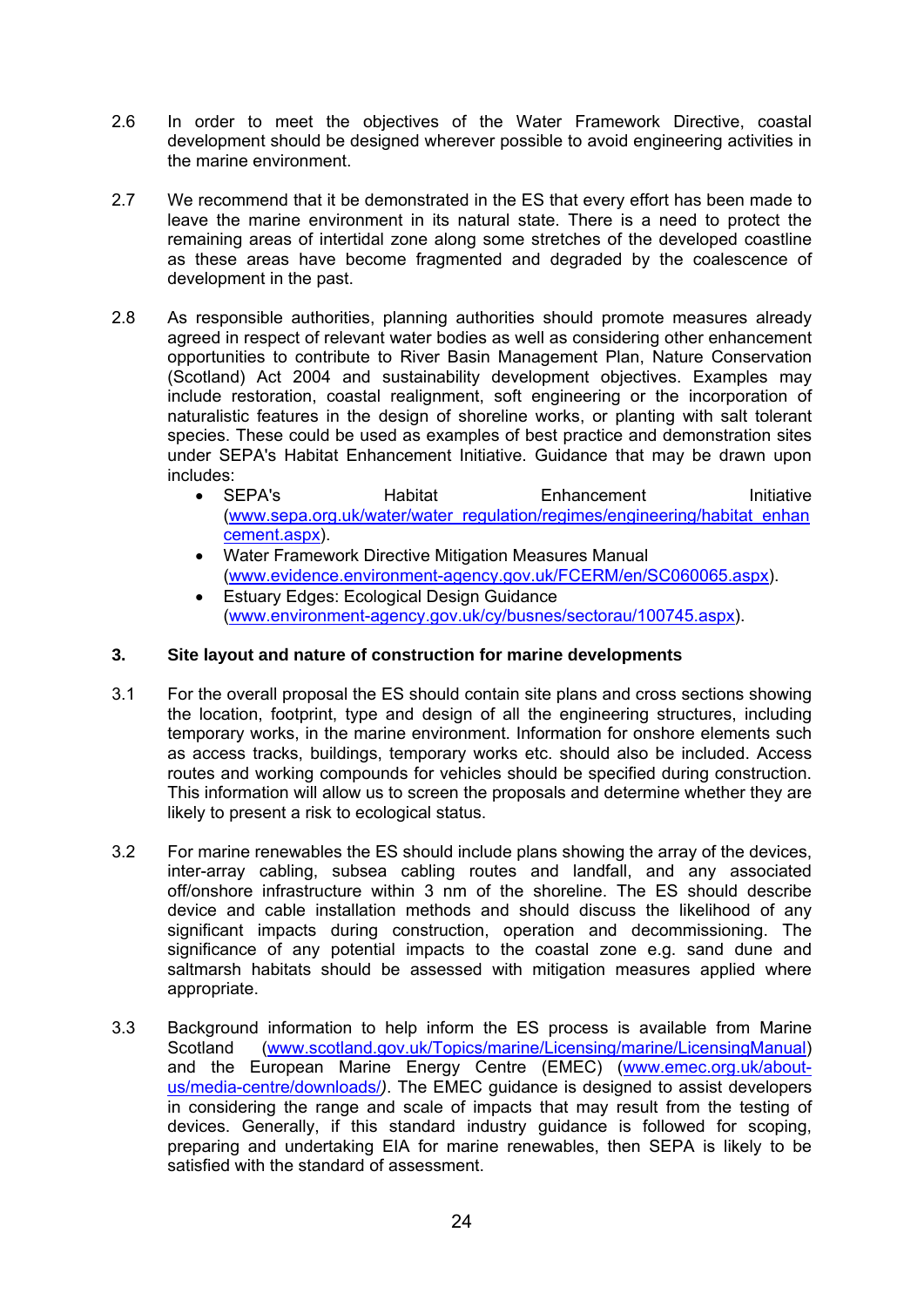## **4. Marine ecological interests**

- 4.1 Advice on designated sites and European Protected Species should be sought from Scottish Natural Heritage. Marine and transitional Special Areas of Conservation (SAC) and Special Protected Areas (SPA) and Marine Protected Areas (MPA) are also Water Framework Directive Protected Areas. Therefore, their objectives are also River Basin Management Plan objectives which should be taken into account when developing the ES. In such situations, Scottish Natural Heritage may contact SEPA for input on the consultation.
- 4.2 The Nature Conservation (Scotland) Act 2004 gives all public bodies, including SEPA and planning authorities, a duty to further the conservation of biodiversity. The developer is recommended to consult both the UK Biodiversity Action Plan and Local Biodiversity Action Plan lists for marine and coastal features found within the proposed areas of development, and consider mitigation measures, as appropriate. During the construction, operation and maintenance phases, it is important that good working practice is adopted and that wider habitat damage is mitigated against or kept to a minimum within defined acceptable limits. These should be controlled through a Construction Environmental Management Plan (see section 6 below).
- 4.3 Given that the accidental introduction of Marine Non-Native Species (MNNS) has been highlighted as a risk for water body degradation, we recommend that controls should be included in development planning and marine licensing for MNNS in line with Water Framework Directive and Marine Strategy Framework Directive objectives, and EU Biodiversity Strategy targets. Under the Water Framework Directive the presence of MNNS within a water body can constitute a significant pressure on the biological elements. Good status is usually the maximum a water body can achieve if MNNS are detected and this can fall to moderate status if MNNS are present above certain thresholds. Once well established, efforts to eliminate MNNS species have proven to be extremely expensive and so far, no non-native species have been successfully eradicated from the marine environment. Therefore, in view of these difficulties, we support the GB Non-Native Species Secretariat (https://secure.fera.defra.gov.uk/nonnativespecies/home/index.cfm) recommendation to put into place effective biosecurity measures to prevent introduction and to stop their spread.
- 4.4 Accidental introduction of MNNS can also occur via attachment to construction plant, specialised equipment and moorings as these are moved from one area to another. Please detail the measures to minimise the risks of introducing of MNNS into the adjacent water bodies within the ES and draft Construction Environmental Management Plan. Guidance that may be drawn upon includes:
	- The alien invasive species and the oil and gas industry guidance produced by the Oil and Gas industry (www.ogp.org.uk/pubs/436.pdf);
	- SNH web-based advice on Marine non-native species (www.snh.gov.uk/landand-sea/managing-coasts-and-sea/marine-nonnatives/);
	- Marine non-native guidance from the GreenBlue (recreation advice) (www.thegreenblue.org.uk/clubs\_and\_training\_centres/antifoul\_and\_invasive species/best\_practice\_invasive\_species.aspx).
- 4.5 We note section 7 of the report states that ecological surveys are being carried out to inform the EIA. However Table 22-1 (on pg. 127) indicates that MNNS are scoped out of the EIA. As detailed above we recommend that this be scoped in and measures be put in place during cable installation to minimise risks of introducing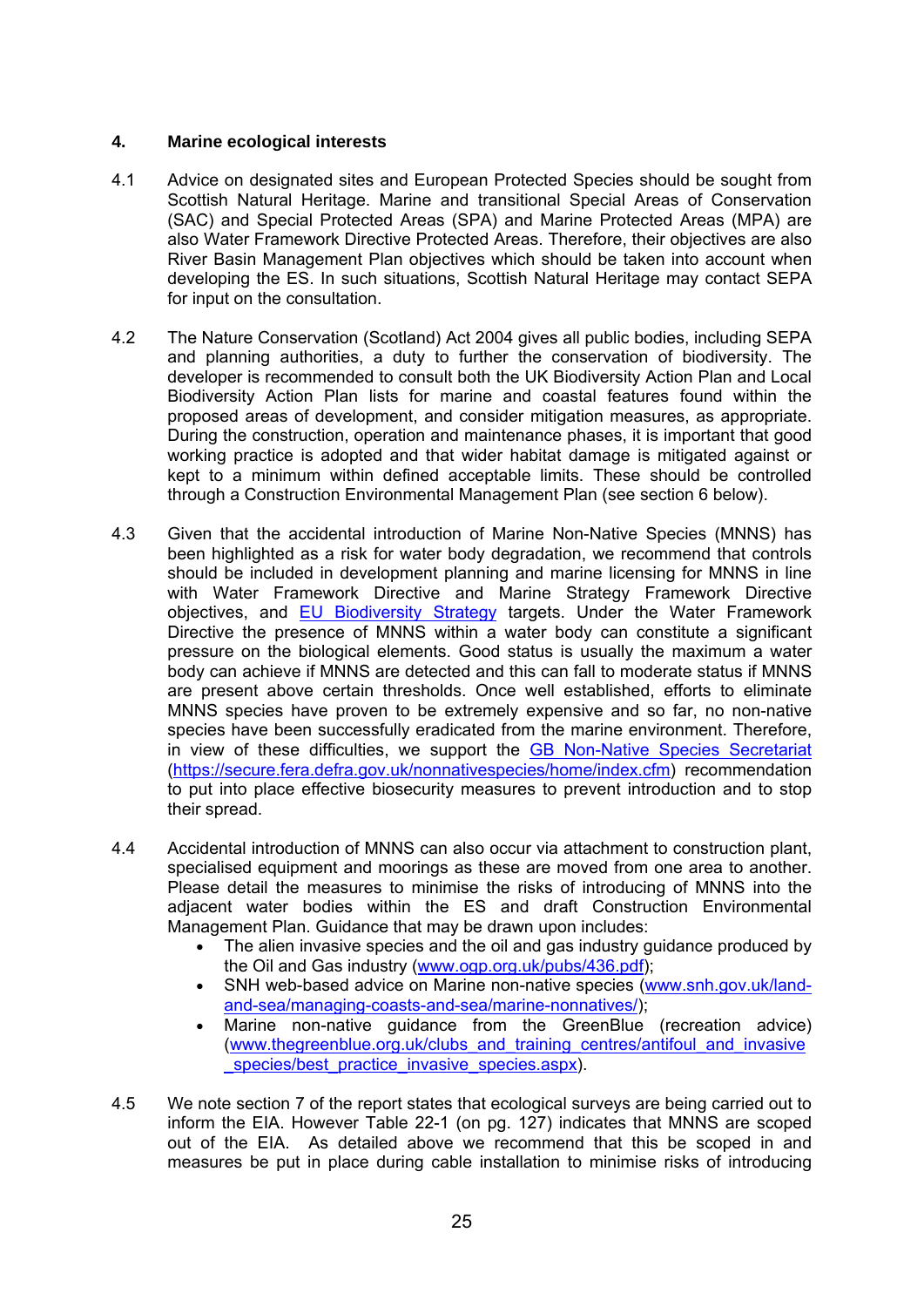MNNS into the Ugie Estuary to Buchan Ness Water Body via attachment to construction plant.

4.6 For operations that require coastal water abstractions particular emphasis should be paid to assessing the impacts of fish (all mobile species) entrainment and how this will be mitigated. The assessment should also consider the potential impact of the proposed cooling water abstraction and discharge infrastructure in combination with those already existing in the vicinity. Studies show that the greatest rate of impingement is at low water, as fish are more concentrated than at high water – this effect can be increased where estuaries narrow. The ES should include drawings showing the design of any water intakes and discharge infrastructure. Guidance that may be drawn upon includes British Energy Estuarine and Marine Studies, Scientific Advisory Report Series 2010 No 005 Ed2 - Methodology for the measurement of Entrainment Edition 2 *(*www.cefas.defra.gov.uk/publications/scientificseries/environment-reports.aspx).

#### **5. Coastal processes**

5.1 Depending upon the nature, scale and location of the proposed development the potential exists for there to be changes to coastal and sediment transport processes in the adjacent water body on completion of the development. The ES should assess the significance of such alterations and discuss the implications of these with respect to shoreline and seabed morphology, and wider ecosystem health in line with RBMP objectives. Marine Scotland is the responsible authority for licensing coastal development under the Marine Scotland Act 2010, and therefore we recommend that they be consulted with respect to the scope of any assessments.

## **6. Pollution prevention and environmental management**

- 6.1 One of SEPA's key interests in relation to major developments is pollution prevention measures during the periods of construction, operation, maintenance, demolition and restoration.
- 6.2 We advise that the applicant should, through the EIA process, systematically identify all aspects of site work that might impact upon the environment, potential pollution risks associated with the proposals and identify the principles of preventative measures and mitigation. This will establish a robust environmental management process for the development. A draft Schedule of Mitigation should be produced as part of this process. This should cover all the environmental sensitivities, pollution prevention and mitigation measures identified to avoid or minimise environmental effects. Details of the specific issues that we expect to be addressed are available on the Pollution Prevention and Environmental Management section of SEPA's website. Other pollution prevention and environmental best practice guidance that may be drawn upon includes that produced by CIRIA (www.ciria.org).
- 6.3 Any application involving large scale beach replenishment and/or dredging works should be cross checked as to whether the proposals lie within or close to a designated bathing water or shellfish growing water. Ideally all physical works should be done out with the Bathing Water Season (1 June to 15 September) and spatfall periods. Further guidance on the Bathing Waters Directive (2006/7/EC) can be obtained from www.sepa.org.uk/data/bathingwaters.
- 6.4 A Construction Environmental Management Plan is a key management tool to implement the Schedule of Mitigation. We recommend that the principles of this document are set out in the ES outlining how the draft Schedule of Mitigation will be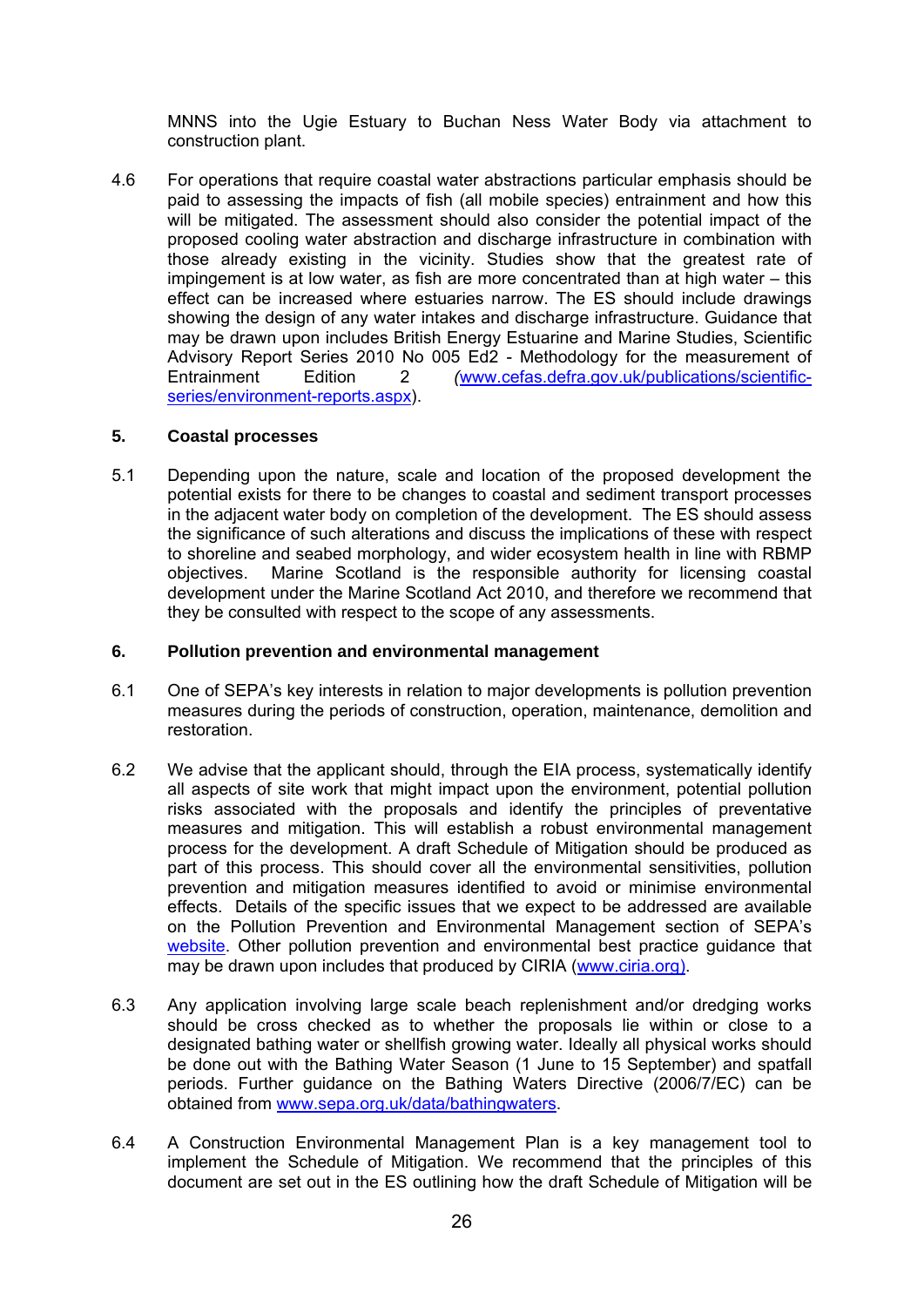implemented. This document should form the basis of more detailed site specific Construction Environmental Management Plans which, along with detailed method statements, may be required by planning condition or, in certain cases, through environmental regulation. Best practice advice developed by The Highland Council (in conjunction with industry and other key agencies) on the Construction Environmental Management Process is available in the guidance note Construction Environmental Management Process for Large Scale Projects.

## **7. Engineering activities in the water environment at landfall**

7.1 Section 2.7.1 of the scoping report states the exact location of the landfall is still to be identified. The preferred method for bringing the cable ashore will be horizontal directional drilling (HDD) from an area behind the existing seawall. However, open trenching could be an option dependent upon the physical and environmental characteristics of the selected landfall location. Authorisation under the Controlled Activity Regulations (CAR) may apply at the inshore assembly site so we would expect information on what activities and how they will minimise the risk of pollution, e.g. during fluid filling operations, to be submitted within the ES or as part of any planning application.

## **8. Regulatory and other advice for the applicant**

- 8.1 We would highlight that the Coastal description at the bottom of page 69 does not agree with the description of the landfall area indicated in Figure 1.2 as sand dunes are not present along this stretch of coast due to shoreline modification in the past.
- 8.2 As a minor point we highlight that while SEPA is listed in Appendix B SEPA is not included in the acronyms listed on page 139.
- *8.2* Details of regulatory requirements and good practice advice for the applicant can be found on our website at www.sepa.org.uk/planning.aspx.

## **JNCC/Scottish Natural Heritage**

In this response we present combined scoping advice from the Joint Nature Conservation Committee (JNCC) and Scottish Natural Heritage (SNH). Following the format used for the other East Coast offshore wind developments, our detailed advice is provided in the annexes to this letter, as follows:

Annex A: Advice on the Development in General Annex B: Receptor-Specific Advice on EIA Annex C: Legislation: European Protected Species and Habitats Regulations Appraisal Annex D: Hywind Demonstrator: Habitats Regulation Appraisal for Special Protection Areas Annex E: Hywind Demonstrator: Habitats Regulation Appraisal for Special Areas of **Conservation** 

We note that this proposal is a demonstrator project and as such our advice reflects the scale and potential impacts of this proposal.

## **Background information**

The Hywind demonstration project consists of five offshore floating turbines installed in offshore waters, beyond 12 nm, which will generate a maximum of 30 MW, and will be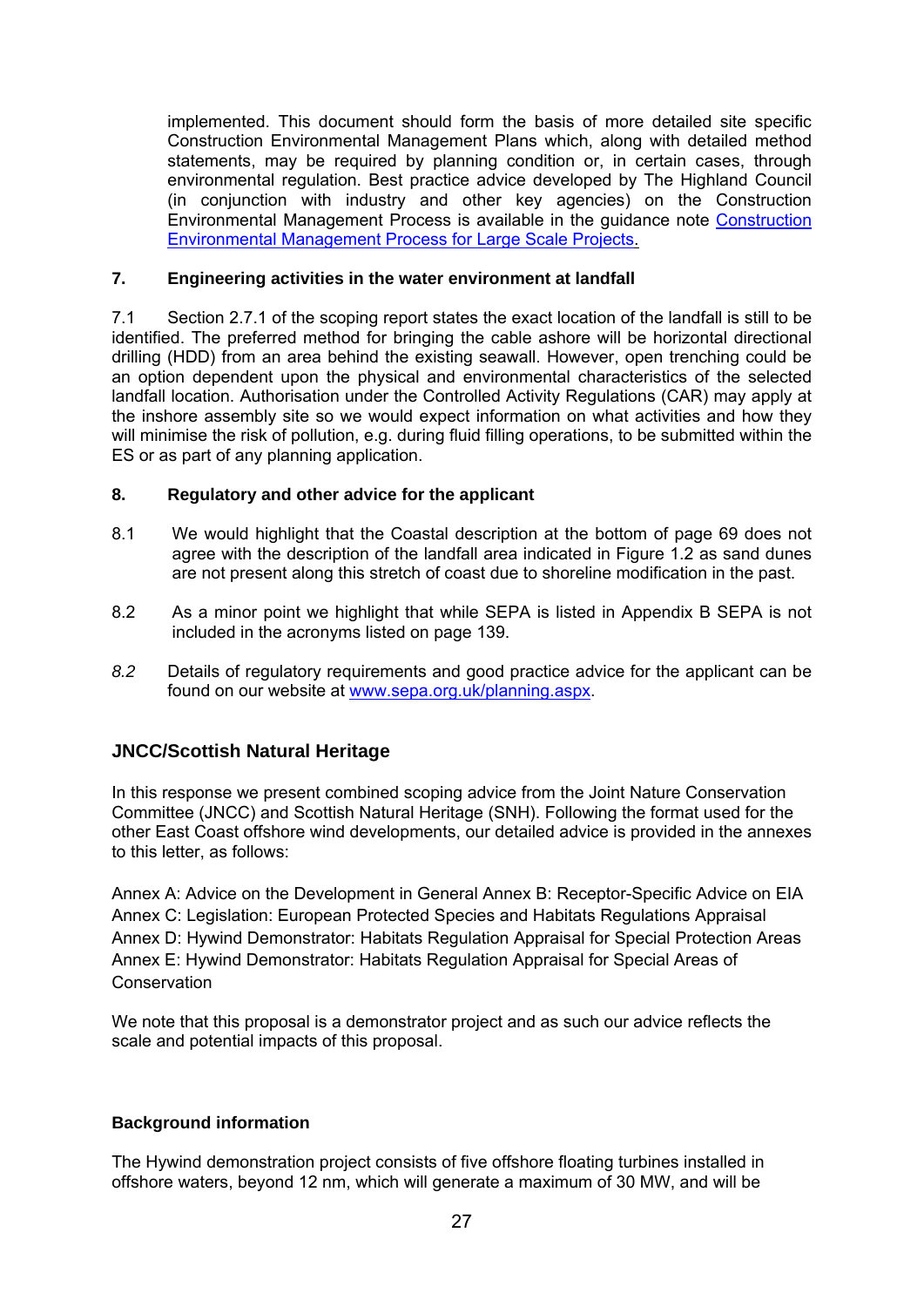connected ashore by an export cable (AC) to Peterhead. The scoping report indicates that the turbines will not need piling operations, due to their floating nature and there will not be an offshore power station (OPS).

As part of this scoping process, it is noted that there are still some uncertainties regarding some of the technical details that could have potential environmental impacts. Our advice reflects therefore both generic advice to deal with those aspects of uncertainty, as well as specific advice where detail allows. It also takes account of advice previously provided as part of the pre scoping discussions.

#### General Approach to EIA

EIA is a statutory process which should highlight the potential positive and negative impacts of a project, proposing mitigation measures and assessing potential scenarios, enabling the regulator to make a decision on whether to give consent.

The scoping report identifies the main potential interactions with the environment. As discussed and agreed in pre scoping dialogue, due to the size and characteristics of the project, we have provided advice on ornithological site characterisation survey (including marine mammal sightings) to help inform the impact assessment.

#### Habitats Regulations Appraisal (HRA)

As part of our scoping advice we include the range of interests and potential impacts that may need to be considered in relation to The Offshore Marine Conservation (Natural Habitats, &c.) Regulations 2007 (applying to the offshore zone beyond 12 nautical miles) and to the Conservation (Natural Habitats, &c.) Regulations 1994 as amended (applying to Scottish territorial waters). These regulations protect Natura (European) sites – a network of designated sites across Europe which are internationally important for threatened habitats and species – encompassing Special Protection Areas (SPAs) designated for a range of important bird species, and Special Areas of Conservation (SACs) which include a variety of sensitive or rare marine habitats.

Under the above regulations, Habitats Regulations Appraisal (HRA) is the process whereby potential impacts to Natura sites – SPAs and SACs – are considered. We provide more detail on the process of HRA in Annex E. We provide our advice on HRA tailored to the potential impacts of the proposal in Annex C for SPAs and Annex D for SACs.

#### Further Liaison and Advice

This demonstration project provides an opportunity to learn and to understand the potential impacts of this technology on the marine environment

We encourage Marine Scotland and the developer to approach JNCC and SNH to discuss any issues within this response.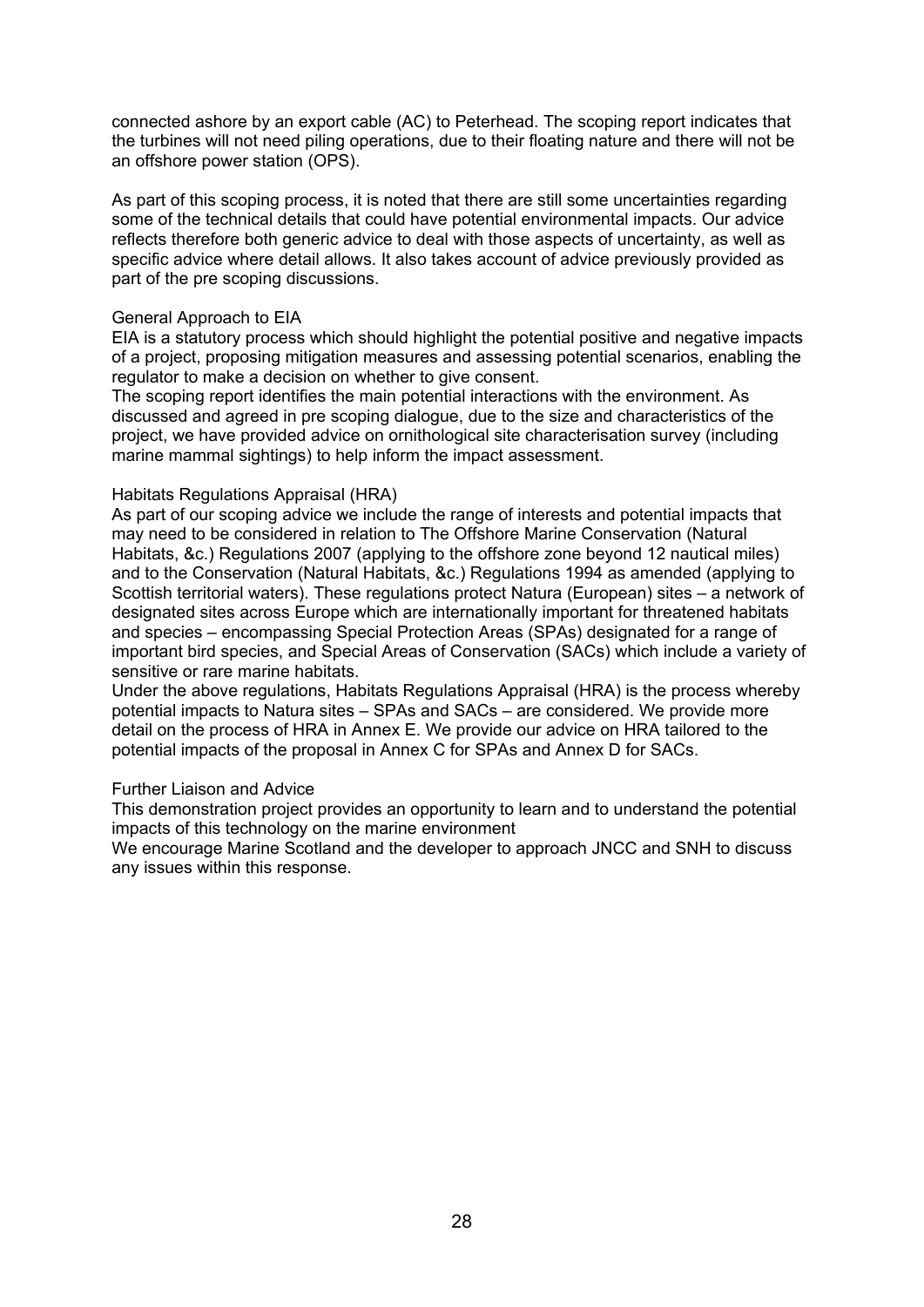## **ANNEX A – ADVICE RELATING TO THE DEVELOPMENT IN GENERAL**

## **Approach to EIA**

#### *Assessment of alternatives*

JNCC and SNH are content with the information included in the scoping report, but we encourage further development of some of the sections. We are satisfied with the inclusion of the "Rochdale Envelope" principle and the worst case scenario approach; however, we believe that the technical uncertainty surrounding different areas of the project (e.g. the mooring system) will necessitate a more detailed description of the potential scenarios and the consequent impacts, including a worst case and most likely scenario

#### *Assessing the preparation of the scoping report*

The report follows the structure below, which covers the necessary information, we advise some further aspects which will require further consideration.

*Assessment strategy*. We encourage the inclusion within the ES of a section detailing proposed mitigation measures for this development.

*Baseline environment – desk based study*. JNCC and SNH are content with the references that appear in the document, as a general approach.

*Baseline environment – proposed surveys and data analysis*. We note that the surveys proposed are focused on ornithology, benthic and geomorphology. We have already provided advice on these survey methods and we consider the data collection proposed proportionate, according to the project characteristics.

*Data and information gaps.* The information available from the Buchan zone covers the wider area, but there is less data at the site specific scale. It is proposed to undertake several surveys which will complete the gaps in some fields; however, after the deskbased study and survey, there will still be some uncertainty regarding the presence of mobile and migratory species, and we believe that this should be noted in the ES. Nevertheless, we expect that the information available after the desk studies and surveys will be sufficient to assess the impacts from the project.

*Identification of potential impacts* and *Approach to the assessment of impacts*. There is a lack of previous experience regarding impacts from similar projects to Hywind. Further definition of technical project details and site specific survey information will help provide a clearer definition of the potential impacts and their significance.

We consider that the potential impacts' tables must be tentative and open to future analysis and data collection. Following our review of those tables, we would not agree with some of the approaches undertaken and we would include some other impacts in this early phase of the assessment. These are detailed further below.

We also recommend that within the ES, there is inclusion of an indicative construction programme which assesses the impact temporally as well as spatially to take account of impacts relating to the biological life cycle stages of species.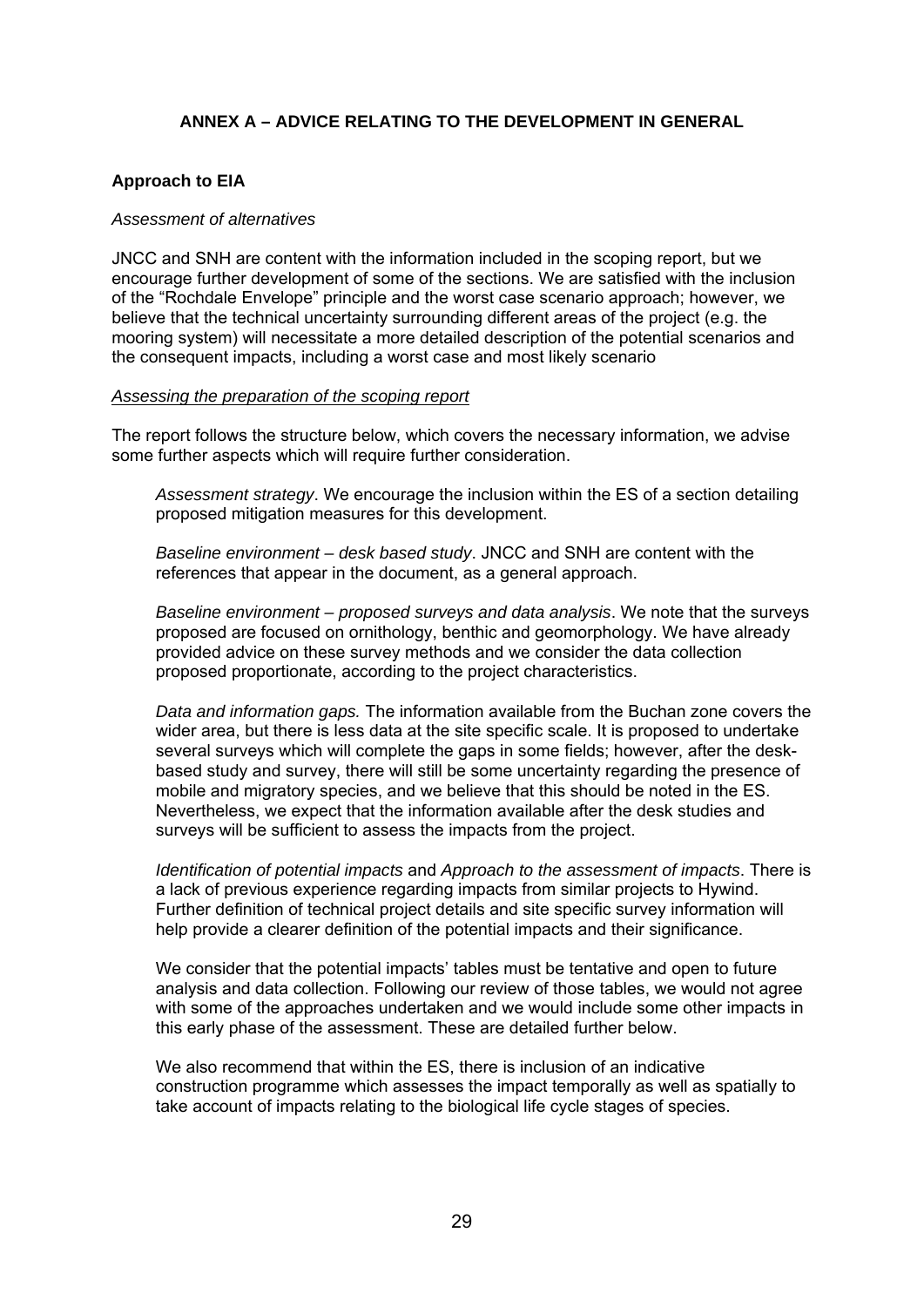## **Phases of development**

#### *Construction phase*

JNCC and SNH request further details on the assembly, storage and transport of the structures prior to their installation. We would also ask that identification of potential locations as to where this may occur is also considered as part of the EIA. This consideration of the assembly operations should in particular provide details on:

 Any requirement for anchoring operations Location of upending the turbines and consideration of introduction of marine invasive non-native species within the sea water ballast

We also request further details on each of the options for the WTG mooring system; to include footprint of each option, differing installation requirements etc.

#### *Operational phase*

The scoping document explains the standard operational and maintenance activities for an operating wind farm, including an increase of marine traffic and potential failure systems. However, we recommend consideration as to whether or not there may need to be additional operational and maintenance activities required due to this being a demonstration project.

#### *Decommissioning phase*

The information in the scoping report indicates that the buried cable would be the only infrastructure abandoned in place after decommissioning operations. We recommend that an evaluation of the impact occurring at decommissioning, including the timescale, is included within the ES.**Cumulative and in-combination effects** 

Our advice with regard to cumulative and in-combination assessment is that other projects and plans which require to be assessed are agreed in consultation with the Regulators (Marine Scotland and the Local Planning Authority – Aberdeenshire Council). At this stage, we would advise that the following projects may require further consideration:

 European Offshore Wind Deployment centre Moray Firth Offshore Wind farm applications Forth and Tay Offshore Wind farm applications NRIP (harbour and port applications) Cable works in the vicinity of Peterhead, including the proposed HVDC cable to NE England

## **Monitoring**

We found it helpful to see the Marine Noise Desk Study based on measurements taken from the Hywind Demo project in Norway. This information from the Norwegian demo will help to inform the assessment of potential disturbance of marine mammals from operational noise. It will be useful to include in the ES detailed results from any other monitoring studies from the Norwegian demo, as well as any proposed monitoring programme for this site.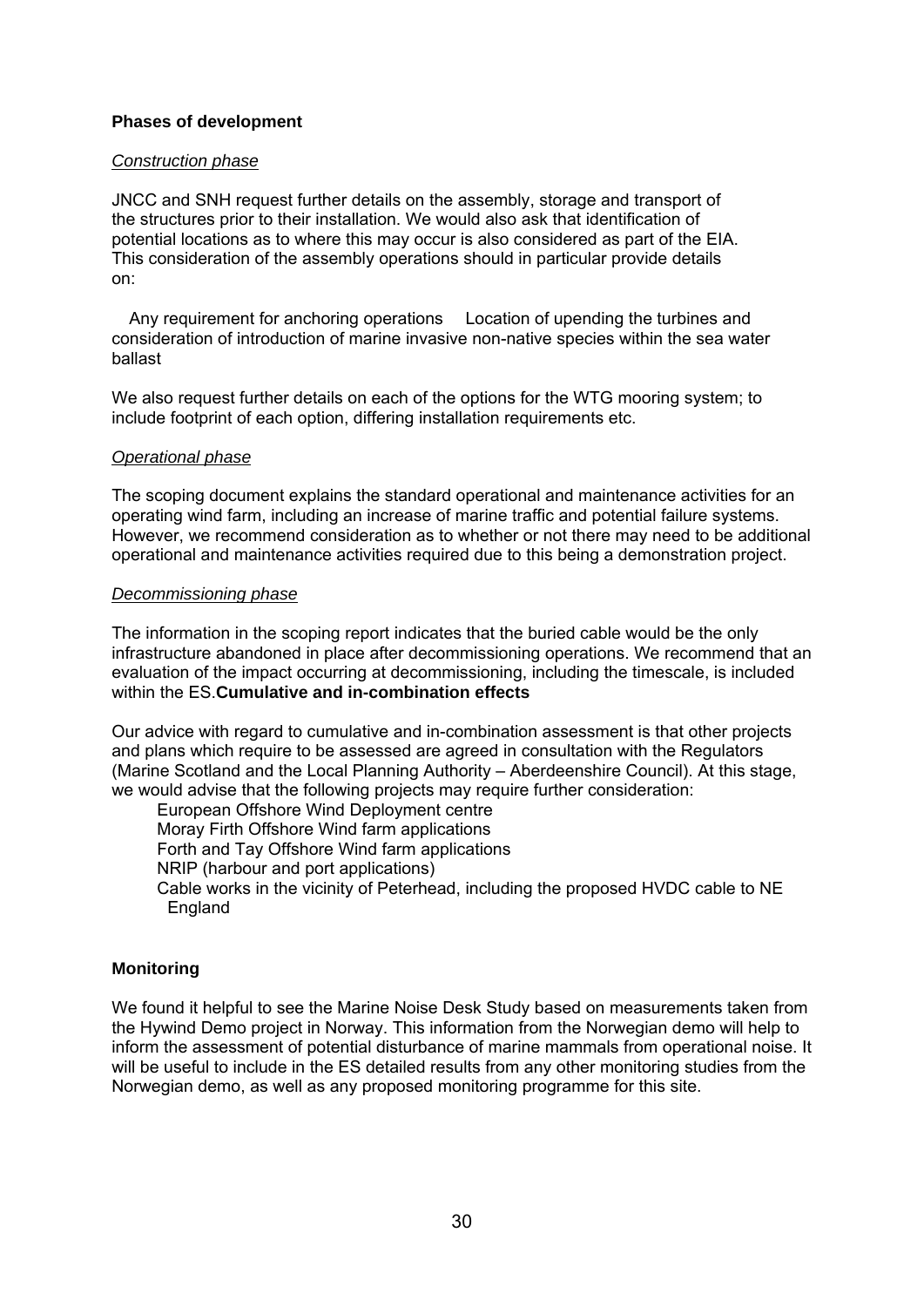## **ANNEX B – RECEPTOR SPECIFIC ADVICE FOR EIA**

**This Appendix provides our advice on the environmental interests which need to be considered. This will cover the topics below, with reference to the scoping report:** 

- 1. **Ornithology**
- 2. **Marine Protected Areas (MPAs)**
- 3. **Marine Mammals**
- 4. **Hydrodynamics and Coastal Geomorphology**
- 5. **Benthic and intertidal interests**
- 6. **Fish**
- 7. **Landfall and Onshore Elements**
- 8. **Seascape, Landscape and Visual Impact Assessment**

#### **1. Ornithology**

JNCC and SNH are content with the general information included in the ornithology scoping section; we note that the section has partially addressed the recommendations within our

previous advice, which was submitted on  $2^{\frac{nd}{d}}$  September 2013. However, we expected greater detail on a potential long list of SPA bird features and their foraging ranges for consideration as part of the initial stages of both Habitats Regulations Appraisal (HRA) and EIA.

Furthermore, we advise that once the first survey report is submitted this will then allow a further update to the list of species and sites (SPAs) for which further consideration under HRA may be required.

Moreover, we suggest considering the relevance of gannet at Troup, Pennan and Lion's Heads SPA and puffin at Fowlsheugh because they have become key species in the area, despite the fact that they are not qualifier features in that areas. Therefore, we support their full consideration in the assessment.

We advise that consideration of collision risk, displacement and barrier effects are required and as such we would also advise that indirect effects are also considered such as impacts to prey species etc.

We query the usability of the SPA map included, as there are no further comments on the interaction between the SPA and the project or a description of the species potentially affected by the operations.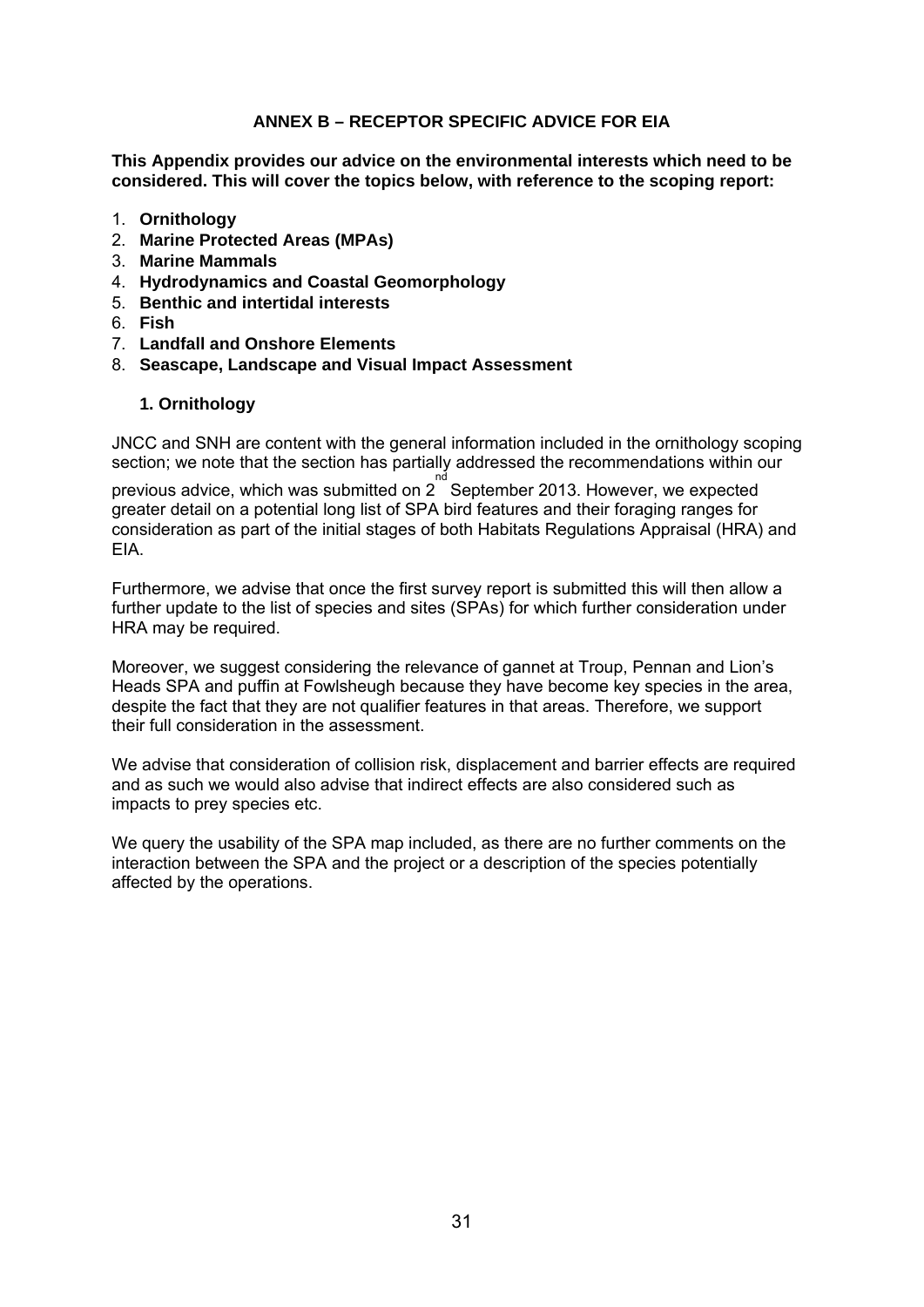## **2. Scottish Marine Protected Areas (MPA) network**

We welcome the fact that there is reference to the Southern Trench MPA search location within the scoping report. The proposed cable route passes through the southern part of the Southern Trench MPA search location, identified for minke whales, white-beaked dolphins, fronts, shelf deeps, burrowed mud, as well as geodiversity features.

The Marine Scotland Act and the Marine and Coastal Access Act, including respective provisions in relation to MPAs, are briefly referenced within Chapter 3. The project is not within any MPA, but it might also be useful for the applicant to reference the requirements for MPAs in relation to EIA, e.g. 'Marine Scotland policy is that possible MPAs (those currently under consultation) should be treated as if they were fully designated, until a decision on designation has been reached, while MPA search locations and MPA proposals should also be taken into account within EIA, as outlined within Marine Scotland's 'draft MPA management handbook'.

In terms of the known distribution of identified biodiversity features, the burrowed mud is in the northern part of the search location, related to the location of the Southern Trench shelf deep feature. Minke whales and white-beaked dolphins may be present throughout the search location, with the east Aberdeenshire coast section likely to be of particular importance for the latter. Fronts are also present throughout the search location. The draft data confidence assessment for the Southern Trench MPA search location may be a useful reference, although it should be noted that the document will be updated to reflect the latest evidence at the point when we provide advice to Scottish Government on whether the site should be proposed as an MPA. Within the EIA, consideration should be given to potential impacts of the proposal on identified features of the Southern Trench MPA search location. The MPA process is likely to be running on a parallel timescale to the applicant's project development and application. We advise that we will seek to keep the developer updated on the progress of MPAs and SNCB input, where relevant, and we also welcome their intention to engage in this process.

## 3. Marine mammals

Full consideration of potential impacts to marine mammals should be included within the ES, in terms of both Habitats Directive and European Protected Species legislative requirements, for the marine mammal species found most commonly in the area. Although this development will not involve pile driven foundations, other potential impacts could arise from this development both individually and cumulatively. As such, all potential impacts require detailed consideration within the ES assessment and further information is provided on marine mammals in Annex C and E.

We also noted a few errors in this chapter which are outlined below:

• The qualifying interest considerations (pg. 60) incorrectly states that the Moray Firth SAC is designated for harbour porpoises – this should be bottlenose dolphins. It also states "the Moray Firth has also been identified as a SAC for grey and harbour seals" – neither of these are designated interests of the Moray Firth SAC. Harbour seals are a qualifying interest of the Dornoch Firth and Morrich More SAC, which lies within the Moray Firth area.

- . o Moray Firth SAC: bottlenose dolphin
- . o Dornoch Firth and Morrich More SAC: harbour seal

• The Southern Trench search location used in this map does not seem to be the most recent one. The latest proposed boundaries of the search locations can be downloaded from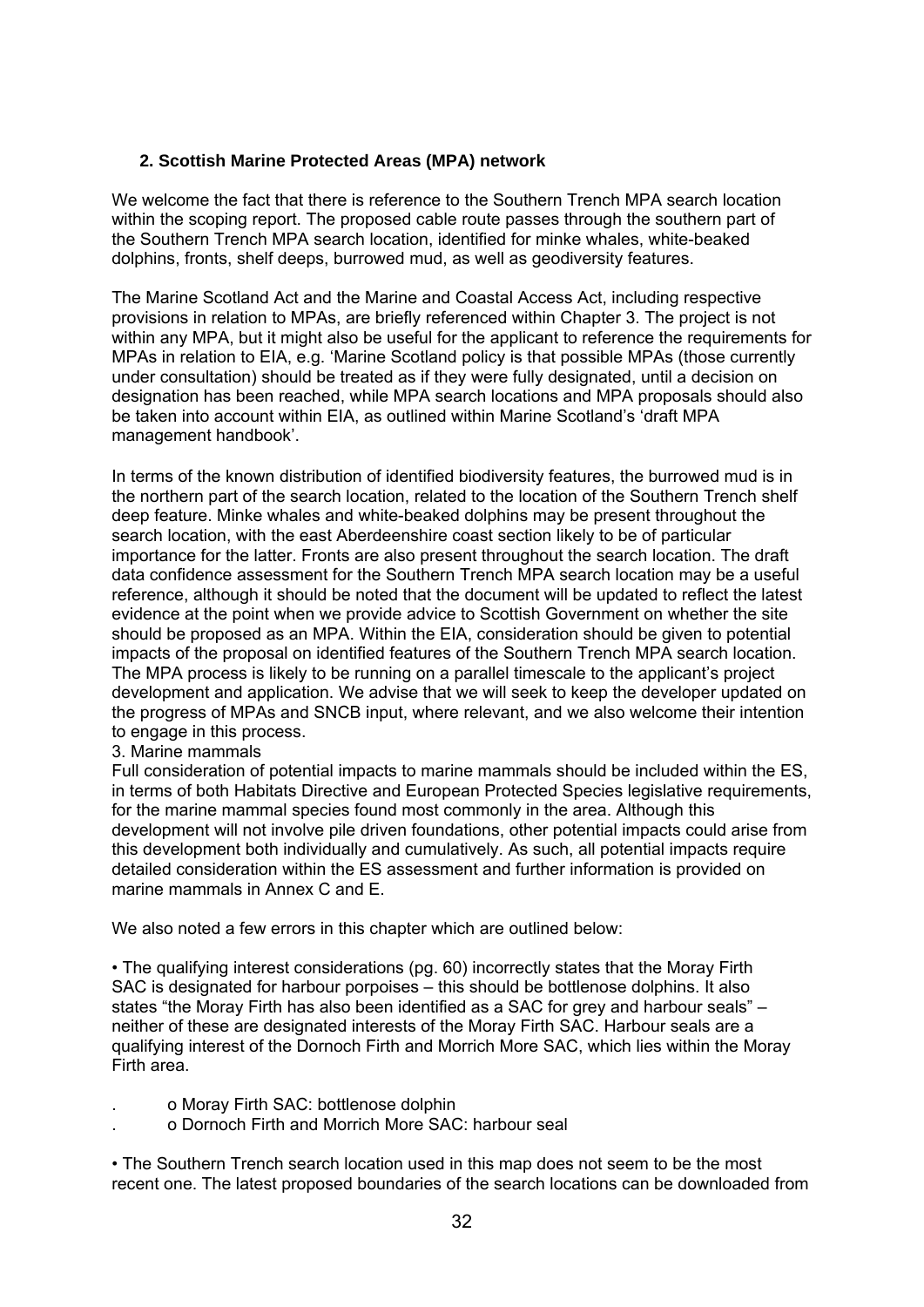the Marine Scotland website. (Figure 9.2.)

Furthermore, we also noted impacts discussed in the benthic and marine mammal sections that were contradictory. For example, in the benthic section the introduction of new substrata and the potential for fish aggregations is considered positive, whereas in the marine mammal section it is considered that there may be a loss of prey availability due to the habitat change from the introduction of materials. Such impacts should be considered across the full range of receptors in order to provide a balanced assessment within the ES.

#### Entanglement of protected mobile species

Currently, SNH have commissioned research work on marine mammals and entanglement. This project is due to report in February 2014. This should provide useful information on the risk of entanglement from cables, chains and ropes. This report should be published in time to be incorporated into the EIA, if submission of the latter is expected to be in late 2014.

Prior to the publication of the entanglement report, we are unable to give detailed advice about the level of risk posed by entanglement, other than to say that there is a possibility that entanglement could occur, especially involving large baleen whales. The risk will be exacerbated by loose cabling or rope, so the maintenance of taut cables/ropes at all times would be deemed best practice. It may be possible to recommend other mitigation measures once the findings of the entanglement study are known.

## **4. Hydrodynamic process and coastal geomorphology**

We agree with the conclusions on the effects on geomorphology and hydrodynamic processes, because this is likely to be a development with a small effective footprint at sea. We welcome the planned investigation of the impact of the land-end of the cable. This makes landfall on an undesignated rocky headland without strong sedimentary currents, and is therefore unlikely to have knock-on effects.

As mentioned above under MPAs, the only outstanding concern we have is regarding the cable route (depending on its exact location) and the Southern Trench search area. This will need to be considered and effective mitigation proposed if significant impacts are anticipated.

## **5. Benthic and intertidal ecology**

The scoping report outlines that the benthic survey has been undertaken within the lease area, exclusivity area and cable route corridor, including acoustic, video, photo and grab sampling methods. Such detailed site specific survey information, including photographs etc, should be presented in the ES to help map the broad-scale distribution of seabed substrates and/or biotopes within the predicted area of benthic impact, which can then be used to inform the assessment.

In general, we agree with the benthic impacts identified within the scoping report. However, relatively little information has been provided to justify scoping out the potential for introduction of non-native species and spills in chapter 7. They are deemed of low impact due to *appropriate measures and procedures will be followed*, but we are not aware that this has been agreed at earlier meetings. Consequently, if the risk is low, the applicant should present this in their ES to demonstrate that they have considered the issue of species being transferred between sites within Scotland and indeed abroad. It would also be useful to have more information presented regarding ballasting procedures.

According to the information available, there are potentially sensitive habitats along the cable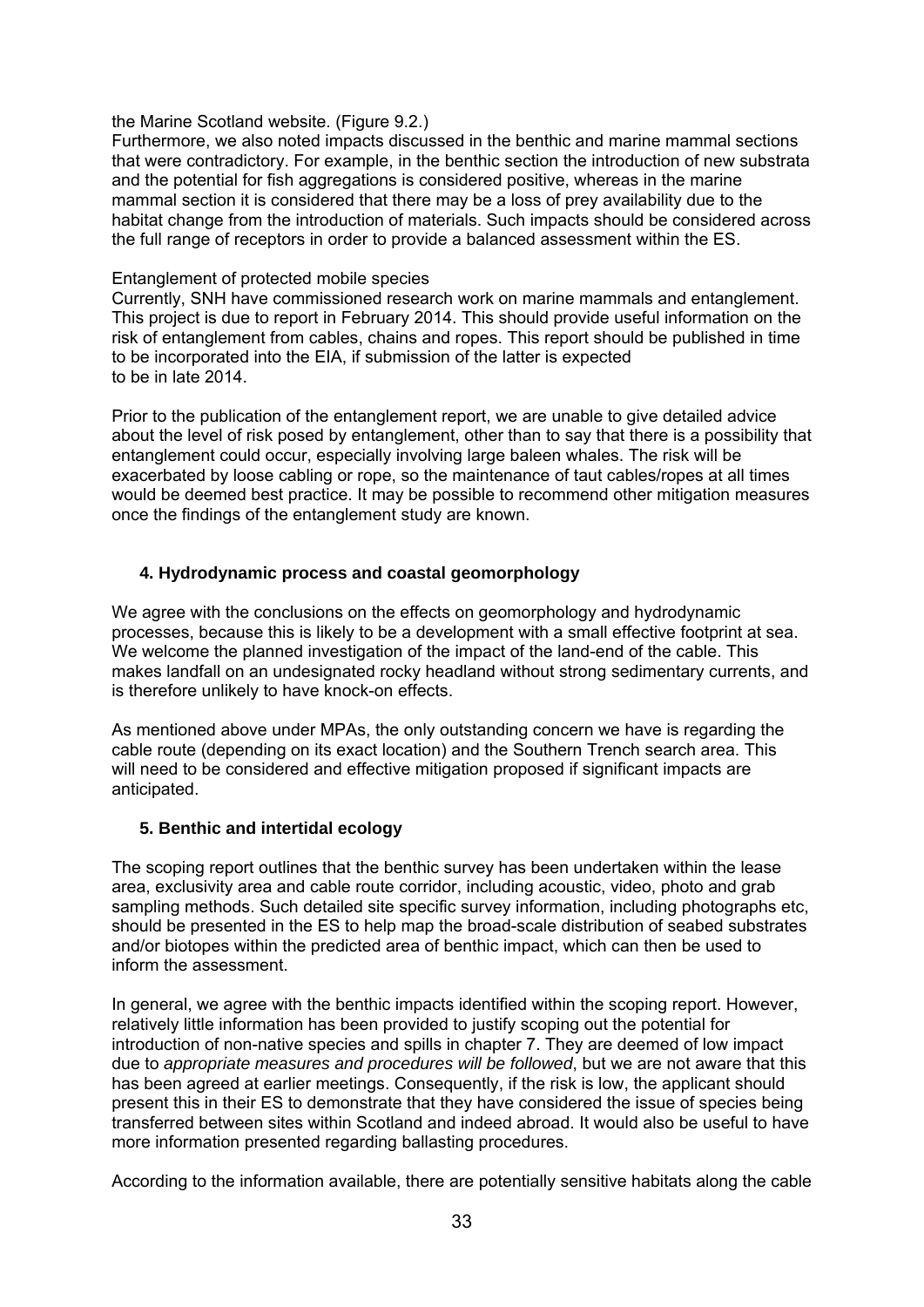route. Site specific survey results should be detailed within the ES to confirm the habitat types within the development area and consider potential benthic impacts upon them.

We note that there is no mention of Priority Marine Features (PMFs) in the scoping report as reference has been made to the *Environmental Survey Scope* (A100142-S00). However, if any PMFs are identified through site specific benthic surveys, then they should be fully assessed within the ES, accounting for their presence, extent and quality (e.g. abundance, patchiness, density, % live/dead, and species richness). The assessment of potential impacts and any consideration of mitigation options should also give particular consideration to PMFs. Regarding the *Colonisation of infrastructure in the water column and on the seabed*, we do not necessarily consider the introduction of new material into the marine environment a positive impact; as such new substrates could allow colonisation in the area by species not usually represented in that area for example. Further consideration of this issue should be included within the ES, alongside impacts from the introduction of stabilisation materials, the interaction of mooring chains on the seabed and smothering impacts etc.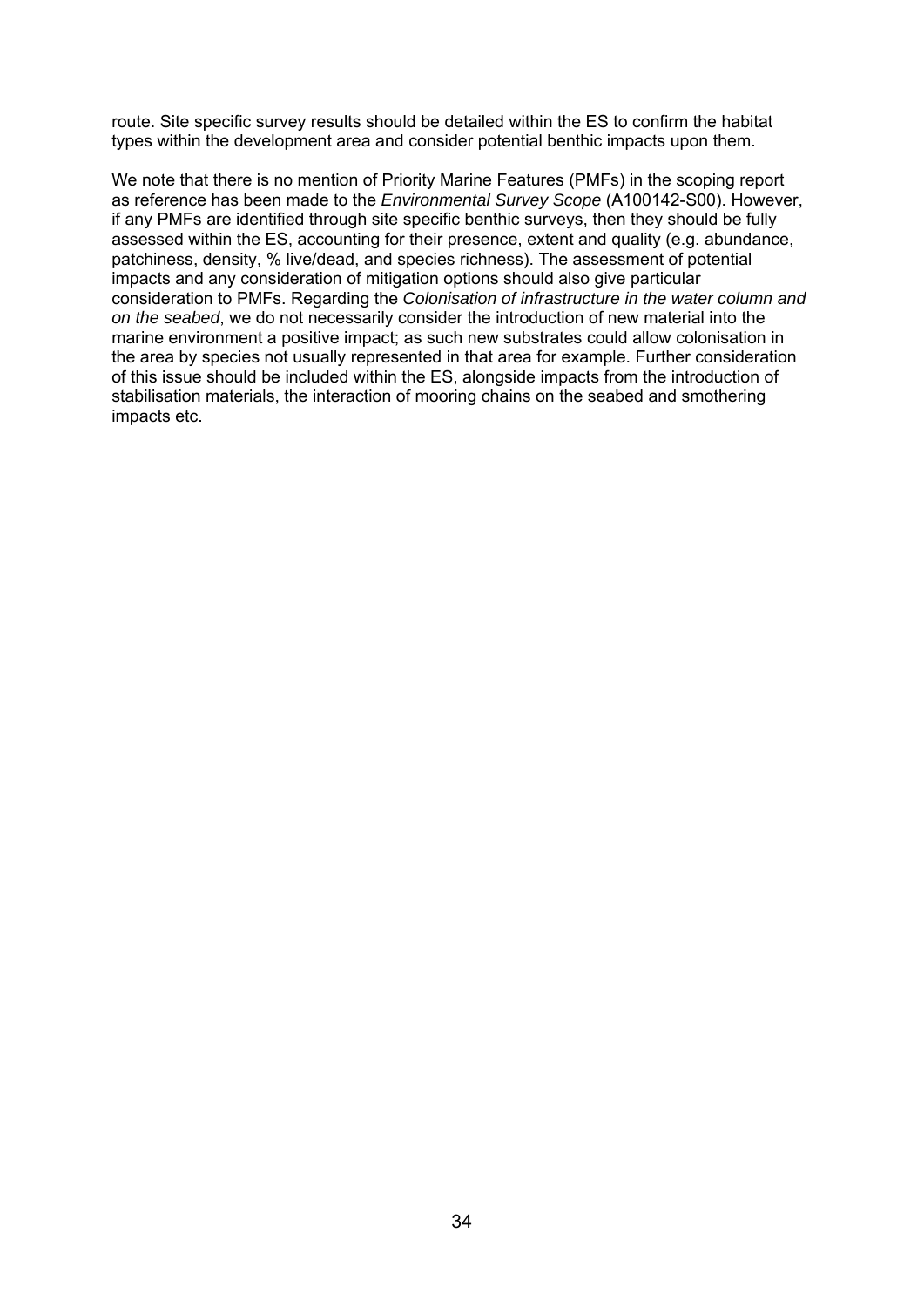## **6. Fish**

We note that Marine Scotland Science are the primary source for information on commercial fish and shellfish in Scottish waters, and the applicant should contact them directly for information on all aspects associated with commercial fisheries.

We do not consider that the proposals will have an impact on migratory fish species which are a qualifying interest of freshwater Special Areas of Conservation (SACs) – Atlantic salmon, sea lamprey and river lamprey.

We note that elasmobranchs may need consideration including those listed by OSPAR and under the Wildlife & Countryside Act. We recommend that impact assessment for elasmobranchs includes consideration of the impacts of electro-magnetic fields (EMF). The potential for some fish species, to be affected by EMFs emitted by subsea cables should be considered and mitigation suggested with regard to the export cable and landfall.

## **7. Landfall and onshore elements**

The onshore works comprise a cable landfall from which the cable would lead to Peterhead Grange substation to connect to the grid. The cable route would be up to 3m long and probably be installed within the existing road network. A separate onshore switchgear yard will be located along the cable route. The exact location of the landfall, cable route and switchgear yard have not yet been identified. Aberdeenshire Council has determined that the onshore components themselves do not require an EIA under the TCP (EIA) Regs (scoping report section 1.5 para. 3), and therefore there is no statutory requirement for SNH to be consulted. We welcome, however, the proposal for the EIA for the offshore components of the project to include consideration of the onshore works.

## Protected sites and species

We consider that the proposal is unlikely to have a significant effect on the qualifying interests/features of any of the designated sites in the vicinity, due to their distance and the type of works proposed.

The scoping report identifies the potential for impacts to habitats and protected species along the onshore cable route and at the onshore switching yard. There should also be consideration of impacts to these at the landfall site and how to mitigate any impacts. UK and LBAP habitats and species should be assessed according to advice from the Local Authority.

We agree that the ecological value is likely to be low due to the built-up and urban character of the area, and support a walkover survey to validate this. More detailed survey may then be required. These surveys should follow a suitable method and survey a sufficient buffer around the construction footprint.

The ES should provide details of appropriate mitigation and state whether or not licences are likely to be required. Our website provides information on the legislation applying to protected mammals and licensing for activities which could affect them http://www.snh.gov.uk/protecting-scotlands-nature/protected-species/ http://www.snh.gov.uk/protecting-scotlands-nature/species-licensing/mammal-licensing/.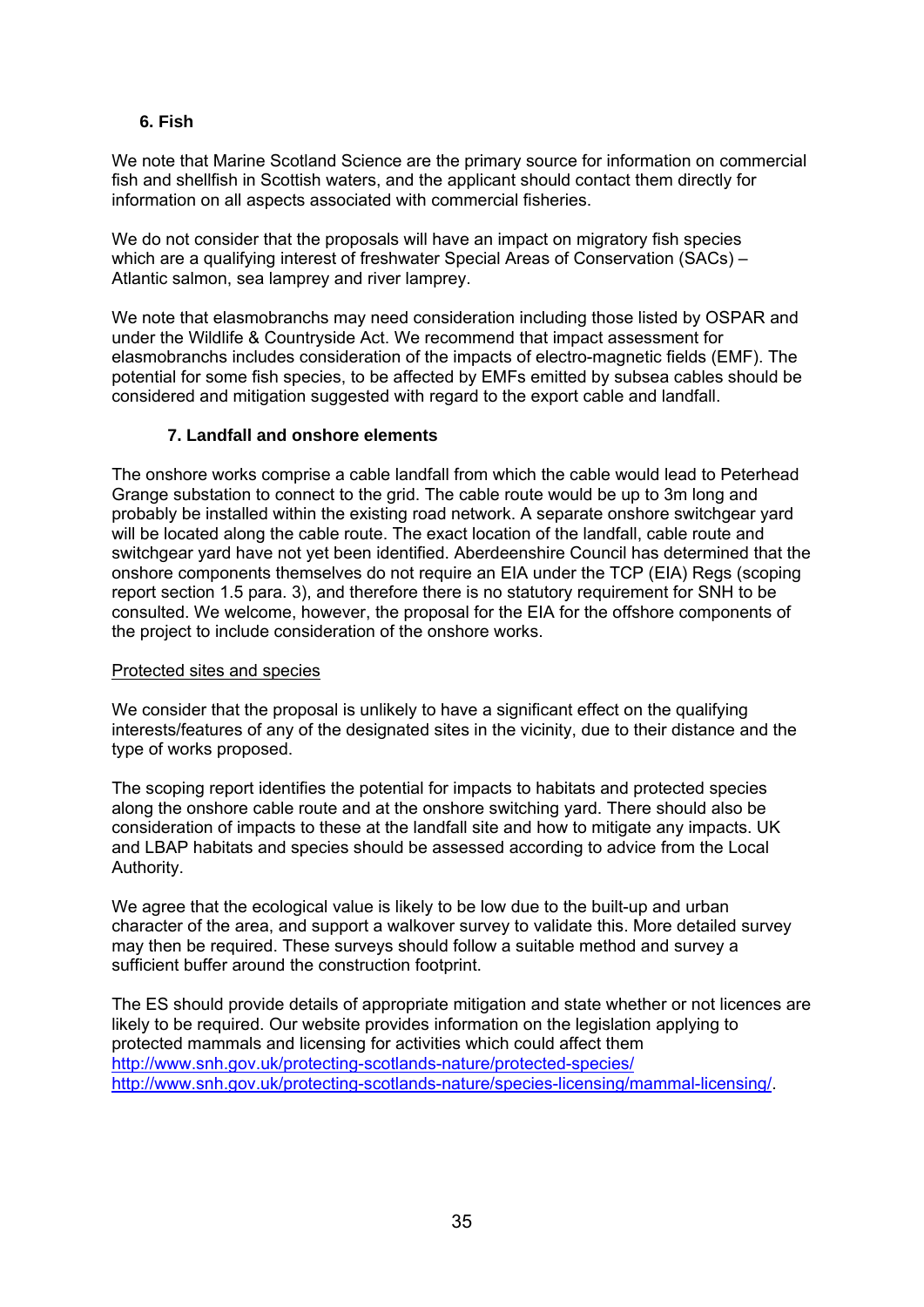## **8. Seascape, landscape and Visual Impact Assessment (SLVIA)**

As Aberdeenshire Council has determined that the onshore components do not require an EIA, scoping advice is limited to the offshore components of the development. However, there should be some commonality of approach between the Seascape, Landscape and Visual Impact Assessment (SLVIA) required for the offshore components, and any Landscape and Visual Impact Assessment (LVIA) required as part of the voluntary ES to be submitted to Aberdeenshire Council. For example, there should be joint consultation with SNH and Aberdeenshire Council on aspects such as ZTV modelling, viewpoints and visualisations required for assessing offshore and onshore components, which may influence the approach to assessment of the onshore components (and vice-versa).

In terms of the offshore components, it appears there are several unknowns about the location and scale of temporary supportive development required to assemble and deliver turbines for installation in the Pilot Park. We advise that this should be scoped into the EIA, contrary to the assessment in the scoping report. Our detailed advice on the landscape and visual impacts of the offshore components is attached as an appendix.

#### Public space and amenity

We note that impacts on public space and amenity have been scoped out of the EIA. The report states at 2.7.4 that the onshore switchgear yard will not exceed 1ha. If there is a chance that the switchgear yard will be located within an area of open space, the impacts of this and how to mitigate them should be considered within the voluntary ES submitted to Aberdeen Council.

We agree with the Relevant Guidance documents included within the Scoping Report (Table 9-12), in particular the SNH *Guidance on assessing the impact on coastal landscape and seascape* (2010). The LI and IEMA *Guidelines for Landscape and Visual Impact* 

Assessment have been revised in a 3<sup>rd</sup> Edition (published 2013), superseding the 2002 edition. The SNH *Visual Representation of Windfarms: Good Practice Guidance* (2007) is currently in the final stages of revision, and is due for publication late autumn 2013 (to be announced on our website). Once a more detailed assessment methodology (SLVIA and CLVIA) has been developed by the landscape consultants we would welcome further consultation.

Choice of viewpoints to assess both the construction and operational effects should consider a range of static and sequential viewpoints, including coastal and inland locations (where views to the offshore components are predicted), coastal routes/recreation, marine recreation and ferry routes. Night time construction and operational impacts should also be considered, in particular any requirements for temporary and permanent navigational lighting.

From the limited construction information provided in the Scoping Report, it seems there are several unknowns in terms of the location and scale of temporary supportive development required to assemble and deliver turbines for installation in the Pilot Park. In particular, the WTG Unit assembly site and the Floating storage site (Scoping Report para. 2.8.1), located inshore, in greater proximity to landscape and visual receptors, may impose a greater magnitude of change and significance of effect, and should be scoped into the EIA, contrary to the assessment in Scoping Report Table 19-2. By their very nature, construction impacts are temporary, however that should not preclude an adequate level of information to assess their impact, especially in the unique context of this development, which is likely to generate and attract a lot of public interest (in accordance with GLVIA para. 4.16).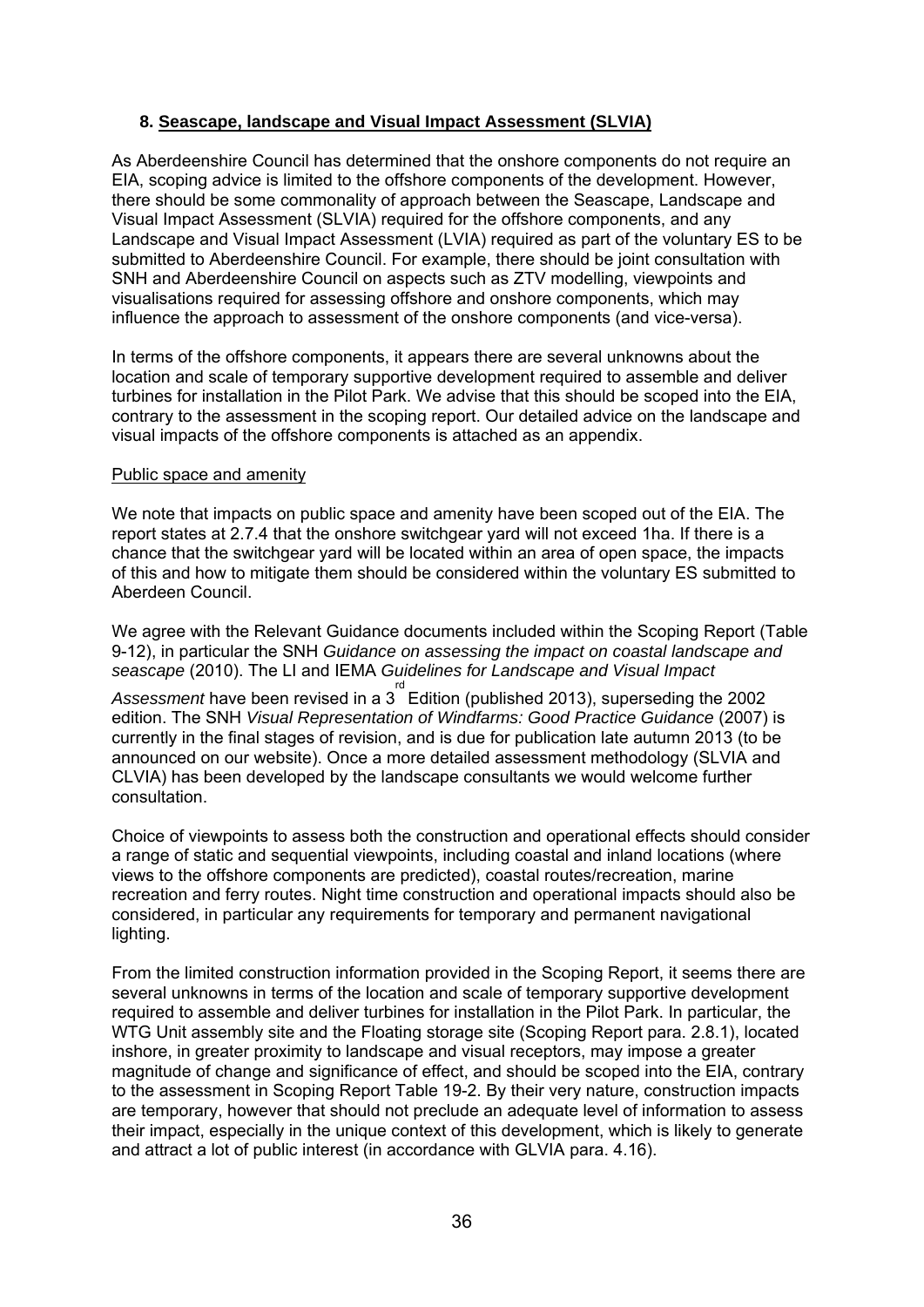Whilst it is not necessary to have separate visualisations and photomontages to assess these construction impacts, certain approaches may be considered – including, but not limited to:

 Detailed project descriptions of any inshore floating storage and assembly site and onshore staging sites that are well illustrated, using various means, including diagrams and photographs;

 ZTV modelling of any significant structures – which will inform the impact assessment and choice of viewpoint locations to assess both construction and operational impacts;

 Indication of location of any inshore floating sites and structures on wirelines and/or photomontages used to assess the offshore turbines.

We are strongly supportive of the proposed approach to public consultation and engagement, which is considering alternative forms of engagement, including the use of on-site display boards. In the unique context of this development, we consider this type of public engagement appropriate for both construction and operational phases (which could draw on the suggested illustrative information above).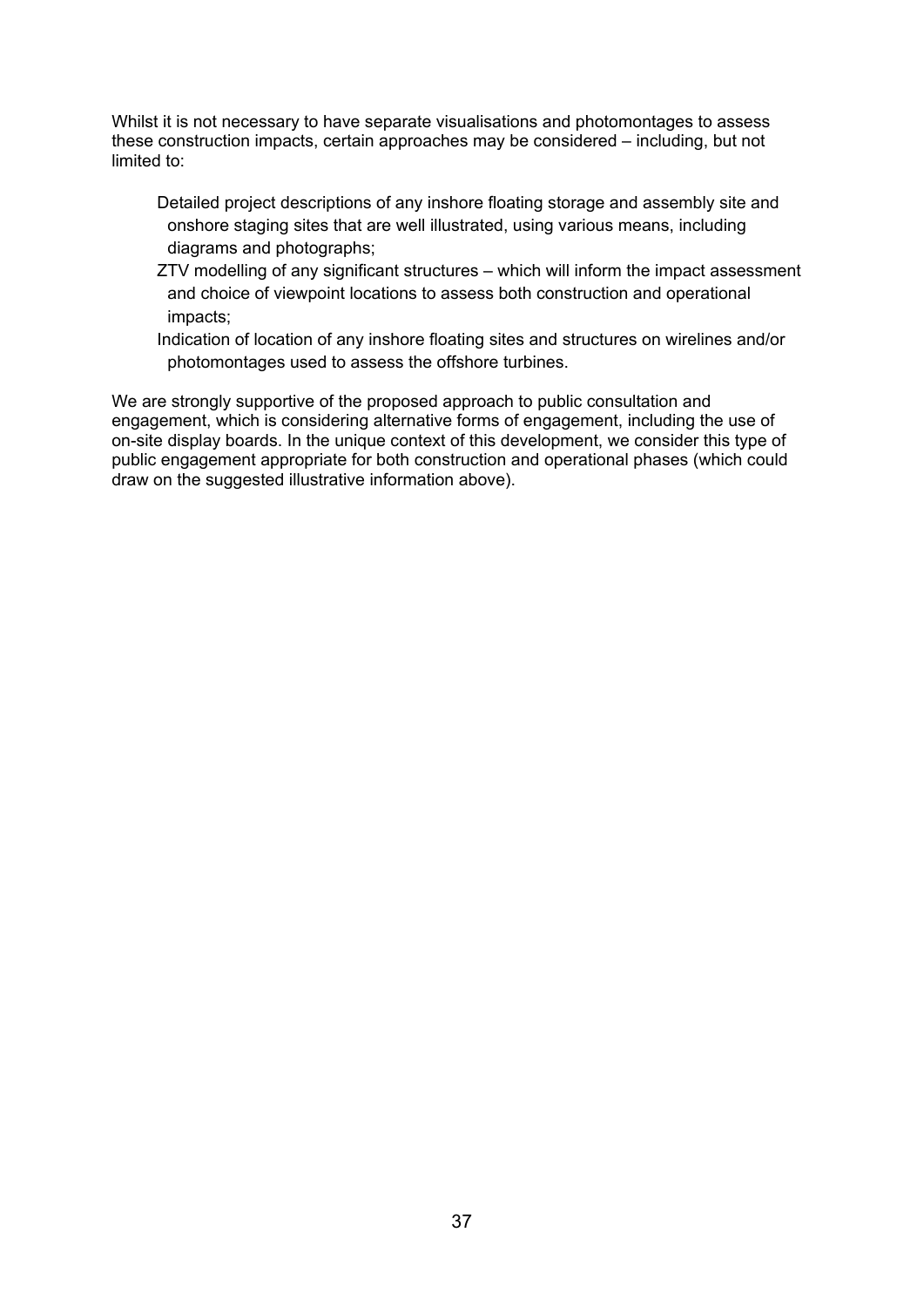### **ANNEX C – LEGISLATION: EUROPEAN PROTECTED SPECIES AND HABITATS REGULATION APPRAISAL**

# **EUROPEAN PROTECTED SPECIES**

Certain species are listed on Annex IV of the Habitats Directive as species of European Community interest and in need of strict protection. The protective measures required are outlined in Articles 12 to 16 of the Directive. The species listed on Annex IV whose natural range includes any area in the UK are called 'European protected species'.

**JNCC** is the statutory nature conservation body who provides advice on EPS in respect of the Habitats Regulations for UK waters, outside of 12nm (territorial waters). A summary of the legal requirements for EPS (also found here 1 ) is as follows:

In England, Wales and UK offshore waters (outside 12nm), Regulations 41(1) and 39(1) of the Habitats Regulations and the Offshore Marine Regulations, respectively, provide that a person is guilty of an offence (and would therefore need to be considered for licence) if he:

(a) deliberately captures, injures, or kills any wild animal of a European protected species; (b) deliberately disturbs wild animals of any such species

For the purposes of paragraph (1)(b), disturbance of animals includes in particular any disturbance which is likely—

(a) to impair their ability—

(i) to survive, to breed or reproduce, or to rear or nurture their young; or

(ii) in the case of animals of a hibernating or migratory species, to hibernate or migrate; or (b) to affect significantly the local distribution or abundance of the species to which they belong.

**JNCC** (with Countryside Council for Wales and Natural England) have produced guidance (The protection of marine European Protected Species from injury and disturbance: Guidance for the marine area in England and Wales and the UK offshore marine area, JNCC, CCW and Natural England, 2010) which is currently in draft form awaiting approval, and outlines how developers, regulators and courts assess: a) the likelihood of an offence being committed; b) how this can be avoided; and c) if it can't be avoided, the conditions under which the activity could go ahead under licence.

**SNH** is the statutory nature conservation body who provides advice on EPS in respect of the Habitats Regulations in Scotland, including Scottish Territorial Waters. Please see their website for further advice on the legal provisions which apply under these Regulations.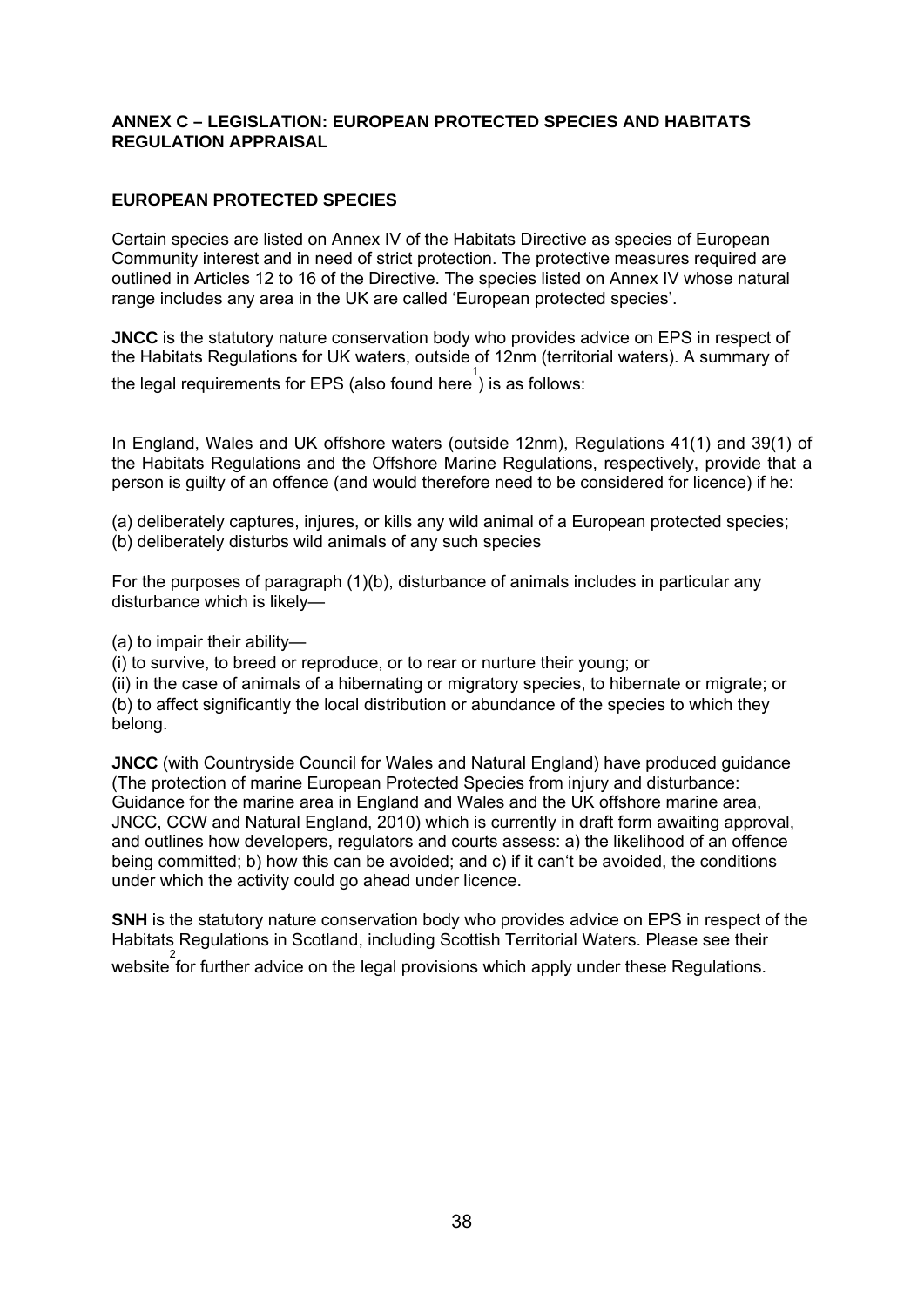### **EPS Licences**

If there is a risk of injury or disturbance of EPS that cannot be removed or sufficiently reduced by using alternatives and/or mitigation measures, then the activity may still be able to go ahead under licence, but this should be a last resort. A licence should only be granted if the activity fits certain purposes, if there is no satisfactory alternative and where the activity will not be detrimental to the maintenance of the populations of the species concerned at a FCS in their natural range.

The likelihood of an activity resulting in injury or disturbance offence to a marine EPS will very much depend on the characteristics of the activity, of the environment and the species concerned, hence the need for a case-by-case approach when assessing the risk of it occurring. Pursuing mitigation measures, alternative methods, locations and/or times for carrying out proposed activities might in some cases be sufficient to reduce the risk of causing offence to negligible levels. This would then negate the requirement for a licence.

It is expected that many activities at sea will not require a licence to exempt them from regulations 41(1)(a) and (b) and 39(1)(a) and (b) of the HR and OMR, respectively, since their potential for injury and/or disturbance can be effectively mitigated or because the characteristics of the disturbance will fall below the threshold of an offence.

Any licence application (under regulation 53(1) of the HR and 49(6) of the OMR) will necessitate a detailed assessment of whether the licence should be granted. The licence assessment will be comprised of three tests to ascertain:

1) whether the activity fits one of the purposes specified in the Regulations; 2) whether there are no satisfactory alternatives to the activity proposed (that would not incur the risk of offence); and 3) that the licensing of the activity will not result in a negative impact on the

species'/population's Favourable Conservation Status. The licence assessment will be

carried out by the appropriate authority with the information provided by the developer and advice from nature conservation agencies.

A flowchart is included below describing this process: Consideration of European Protected Species should be included as part of the application process, not as an issue to be dealt with at a later stage. Any consent given without due consideration to these species is likely to breach European Directives with the possibility of consequential delays or the project being halted by the EC.

1

JNCC advice on EPS under the Offshore Marine Regulations 2007 (as amended) at: http://www.jncc.gov.uk/page-4550 and http://jncc.defra.gov.uk/default.aspx?page=5473 2

SG Interim EPS Guidance available from: http://www.scotland.gov.uk/library3/environment/epsg.pdf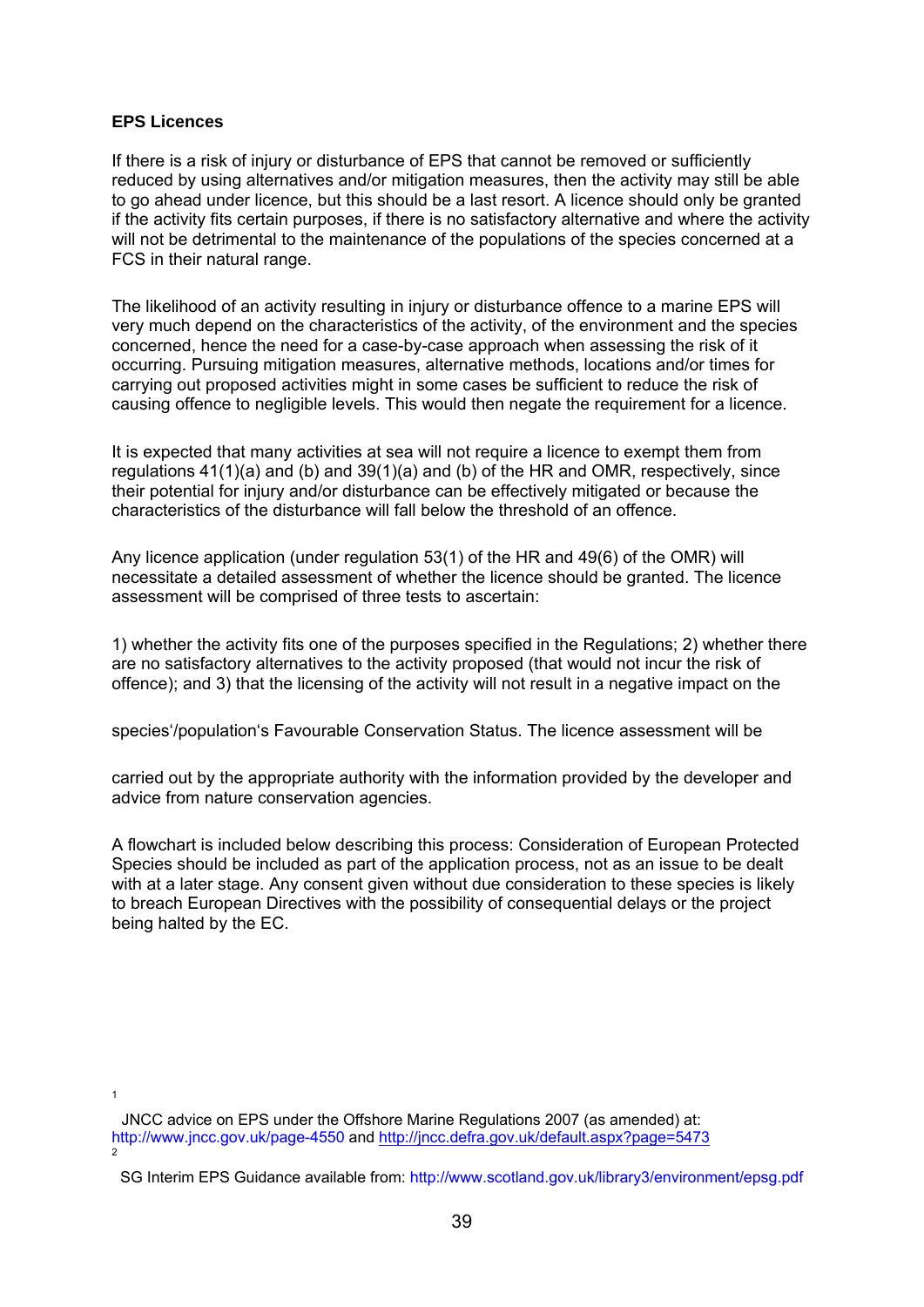# **HABITATS & BIRDS DIRECTIVES, & HABITATS REGULATIONS**

The two most influential pieces of European legislation relating to nature conservation are the Habitats and Birds Directives. The 'Council Directive 92/43/EEC on the conservation of natural habitats and of wild fauna and flora' was adopted in 1992 and is commonly known as the Habitats Directive. It complements and amends Directive 2009/147/EC of the European Parliament and of the Council on the conservation of wild birds (this is the codified version of Directive 79/409/EEC as amended), commonly known as the Birds Directive.

The Birds Directive protects all wild birds, their nests, eggs and habitats within the European Community. It gives EU member states the power and responsibility to classify Special Protection Areas (SPAs) to protect birds which are rare or vulnerable in Europe as well as all migratory birds which are regular visitors.

The Habitats Directive builds on the Birds Directive by protecting natural habitats and other species of wild plants and animals. Together with the Birds Directive, it underpins a European network of protected areas known as Natura 2000 comprising SPAs classified under the Birds Directive and Special Areas of Conservation (SACs) designated under the Habitats Directive.

The Habitats Directive has been transposed into the law of England, Wales and Scotland by the Conservation (Natural Habitats &c.) Regulations 1994 (as amended) usually called simply the Habitats Regulations). Several amendments have been made to the Habitats Regulations since they came into force.

For areas within UK jurisdiction other than Scottish territorial waters, the Habitats Directive has been transposed into UK law by the Offshore Marine Conservation (Natural Habitats, &c.) Regulations 2007 (as amended in 2009 and 2010) (the Offshore Marine Regulations).

## **Habitats Regulations Appraisal**

Where a plan or project could affect a Natura site, the Habitats Regulations require the competent authority – the authority with the power to undertake or grant consent, permission or other authorisation for the plan or project in question – to consider the provisions of regulation 48. This means that the competent authority has a duty to:

• determine whether the proposal is directly connected with or necessary to site management for conservation; and, if not

• determine whether the proposal is likely to have a significant effect on the site either individually or in combination with other plans or projects; and, if so, then

• make an appropriate assessment of the implications (of the proposal) for the site in view of that site's conservation objectives

This process is now commonly referred to as Habitats Regulations Appraisal (HRA). HRA applies to any plan or project which has the potential to affect the qualifying interests of a Natura site, even when those interests may be at some distance from that site.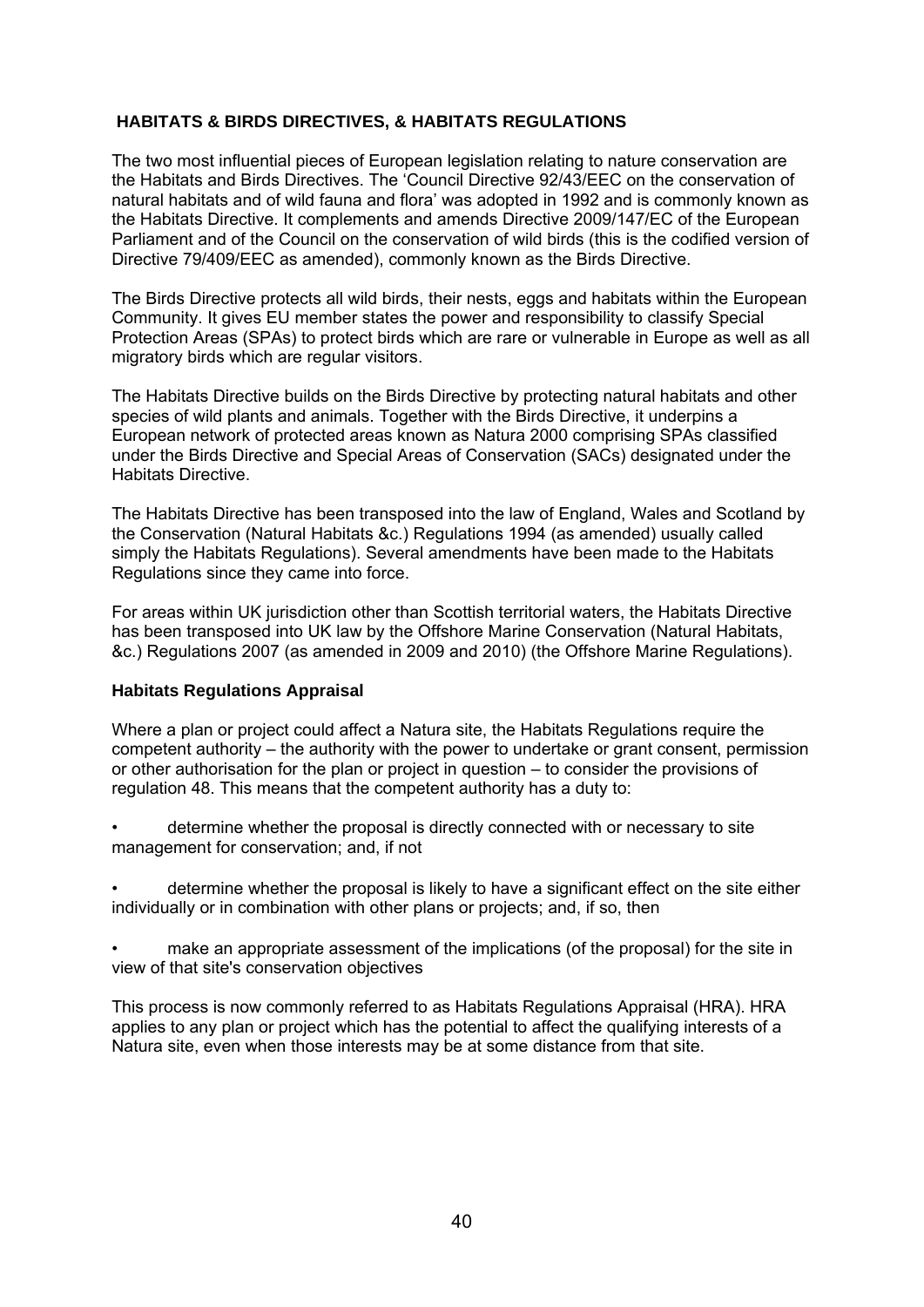The competent authority, with advice from nature conservation agencies, decides whether an appropriate assessment is necessary and carries it out if so. Appropriate assessment focuses exclusively on the qualifying interests of the Natura site affected and must consider any impacts on the conservation objectives of the site. The applicant is usually required to provide the information to inform the assessment. A plan or project can only be consented if it can be ascertained that it will not adversely affect the integrity of a Natura site (subject to regulation 49 considerations).

## **Further Information and Advice on HRA**

In this scoping response we provide tailored advice for HRA in respect of birds that are qualifying interests of SPAs, and marine mammals, habitats and fish that are qualifying interests of SACs:

- Annex D JNCC and SNH Advice on Habitats Regulations Appraisal for SPAs
- Annex E JNCC and SNH Advice on Habitats Regulations Appraisal for SACs

In respect of this, further information on the qualifying interests and the conservation objectives for each relevant Natura site are available from SNH's Sitelink database and can be discussed with JNCC and SNH directly.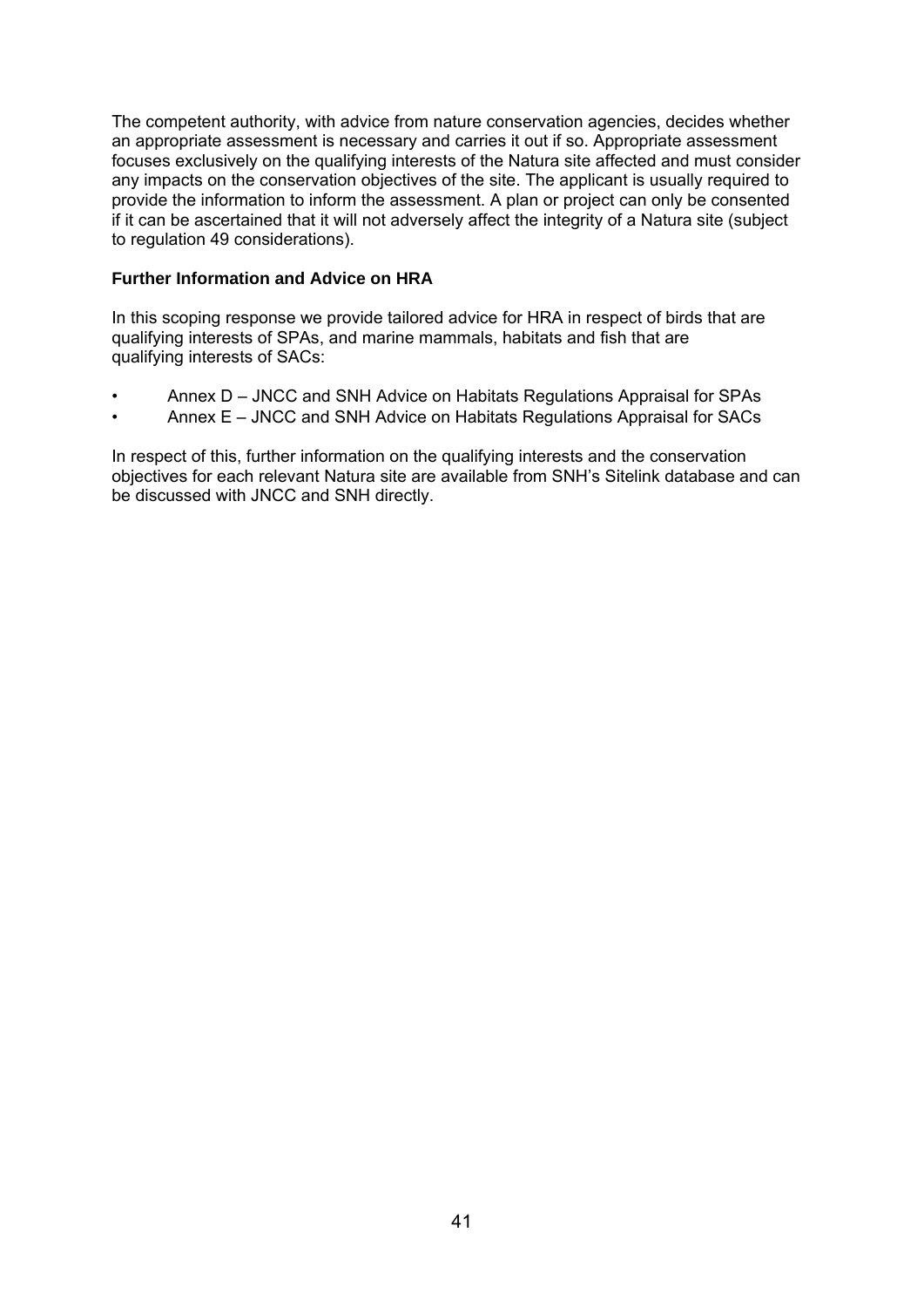### **APPENDIX D – HYWIND DEMONSTRATION PROJECT: HABITATS REGULATIONS APPRAISAL**

## **SPECIAL PROTECTION AREAS**

### **Introduction**

In the following advice for HRA we set out the three steps that need to be considered in order to determine whether or not the proposed demonstration wind farm development is likely to have a significant effect on the qualifying interests of SPAs, and any possible adverse impact on site integrity. It is the competent authority (Marine Scotland) who will carry out the HRA, based on advice from ourselves (JNCC and SNH) and using information and data collated by the developer. We note that the HRA should become more focused over time through an iterative process, as information arises which justifies that the risk to certain features is at an acceptable level.

Under HRA, the potential impacts of this proposal will need to be considered alone and in combination with other plans and projects. It needs to be considered in combination with the other East coast wind farm applications (MORL / BOWL, Inch Cape, Seagreen Phase 1 and Neart na Goaithe), developments (European Offshore wind Deployment centre) and other activities that may be relevant.

We also note that HRA should address all elements of the windfarm proposal – onshore works as well as offshore elements.

### **Special Protection Areas for inclusion in HRA**

We recommend that the following initial lists of SPA sites and features are considered:

Troup, Pennan and Lion's Heads SPA – fulmar, kittiwake, herring gull and guillemot Buchan Ness to Collieston SPA – European shag, fulmar, kittiwake, herring gull, razorbill and guillemot Fowlsheugh SPA – fulmar, kittiwake, herring gull and guillemot Forth Islands SPA fulmar and gannet East Caithness Cliffs SPA – fulmar, great black-backed gull; herring gull, guillemot and puffin Loch of Strathbeg SPA – Sandwich tern Ythan Estuary, Sands of Forvie and Meikle Loch SPA – sandwich tern, common tern

We note that the scope of HRA should be based on a consideration of the range of bird species that may be affected, their ecology and the types of impacts which may affect them. We would also welcome further discussion on this initial list, upon receipt of the first year survey report.

Further information on SPAs, is available from http://www.jncc.gov.uk/default.aspx?page=162 and http://www.snh.org.uk/snhi/.

## **Advice for HRA in respect of SPA qualifying interests**

We provide advice on the legislative requirement for HRA in Annex C. The steps of the process are as follows.

### **Step 1: Is the proposal directly connected with or necessary for the conservation management of the SPAs?**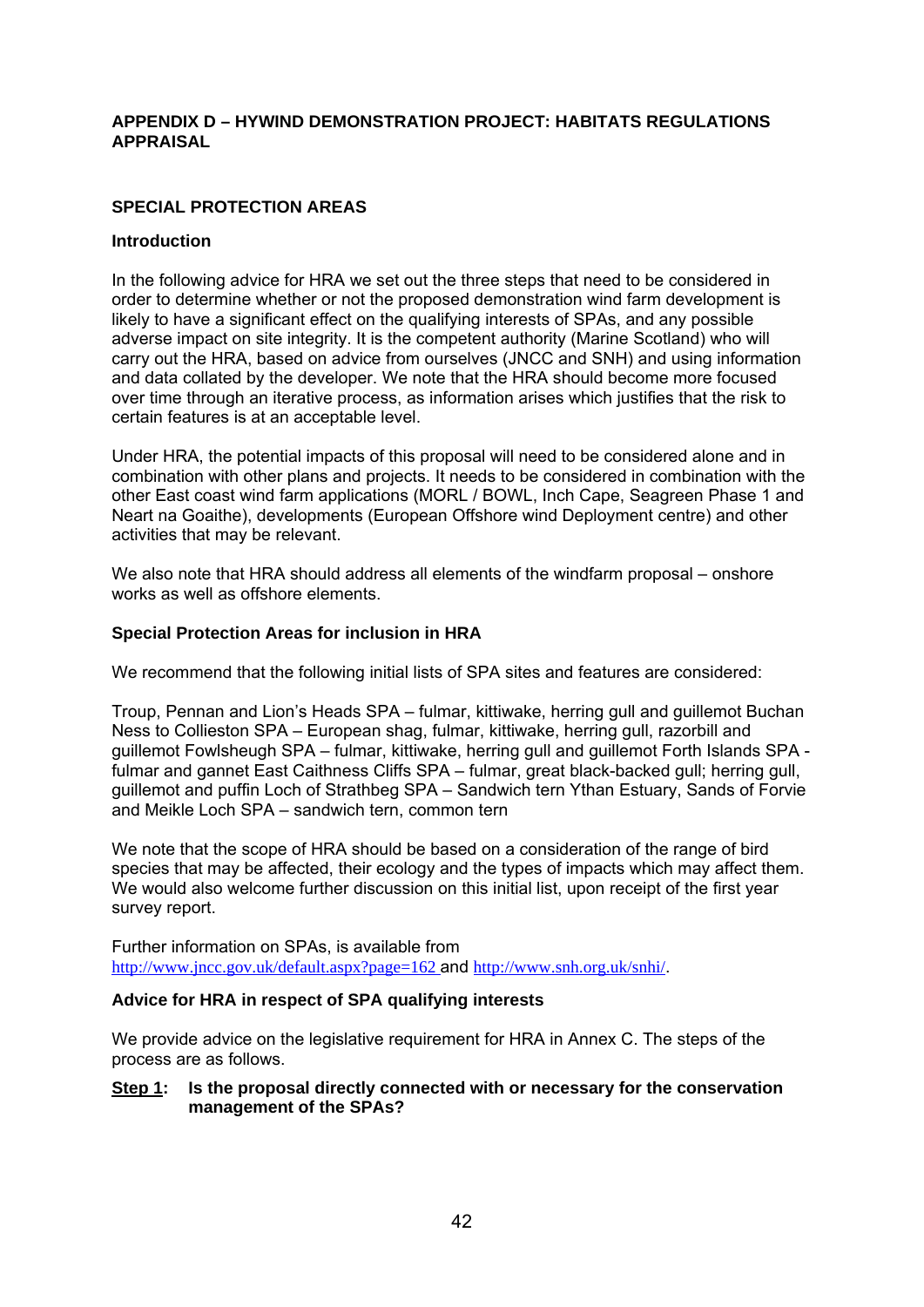The proposal is not directly connected with or necessary for the conservation management of any of the SPAs listed above.

### **Step 2: Is the proposal likely to have a significant effect on the qualifying interests of the SPAs either alone or in combination with other plans or projects?**

This step acts as a screening stage: it removes from the HRA those proposals (plans or projects) which clearly have no connectivity to SPA qualifying interests or where it is very obvious that the proposal will not undermine the conservation objectives for these interests, despite a connection.

Screening begins early in the development process (at scoping), at which point we advise that the scope of the HRA is kept broad so that potentially significant impacts are not missed out. The HRA will then be refined over time as further information arises, from the developer and experience elsewhere. The SPA interests listed here may therefore change as the HRA process progresses.

SPA bird interests being considered in respect of offshore windfarms are wide-ranging, considering foraging ranges. This presents challenges in determining from which SPA species on the site have arisen.

Expert agreement over species sensitivity should help to identify those SPA qualifying interests for which the conservation objectives are unlikely to be undermined by offshore windfarm development, despite any possible connection (e.g. SPA qualifiers which are recorded within a proposed windfarm site but where their flight behaviour and / or foraging ecology means that the windfarm will not have a likely significant effect).

Determination of 'likely significant effect' is not just a record of presence or absence of bird species at an offshore wind farm site, but also involves a judgement as to whether any of the SPA conservation objectives might be undermined. Such judgement is based on a simple consideration of the importance of the area in question for the relevant species. Understanding the behavioural ecology of the species, and the characteristics and context of the proposed wind farm site, will help in determining whether there are likely significant effects.

There are three possible conclusions for this step of HRA:

- a) The likely impacts are such that there is clear potential for the conservation objectives to be undermined – conclude likely significant effect.
- b) The likely impacts are so minimal (either because the affected area is not of sufficient value for the birds concerned or because the risk to them is so small) that the conservation objectives will not be undermined – conclude no likely significant effect.
- c) There is doubt about the scale of the likely impacts in terms of the conservation objectives – conclude likely significant effect.

### *Step 3: Can it be ascertained that the proposal will not adversely affect the integrity of the SPA, either alone or in combination with other plans or projects?*

This stage of HRA is termed **appropriate assessment**, and it is undertaken by the competent authority based on information supplied by the developer, and with advice provided by ourselves (JNCC and SNH).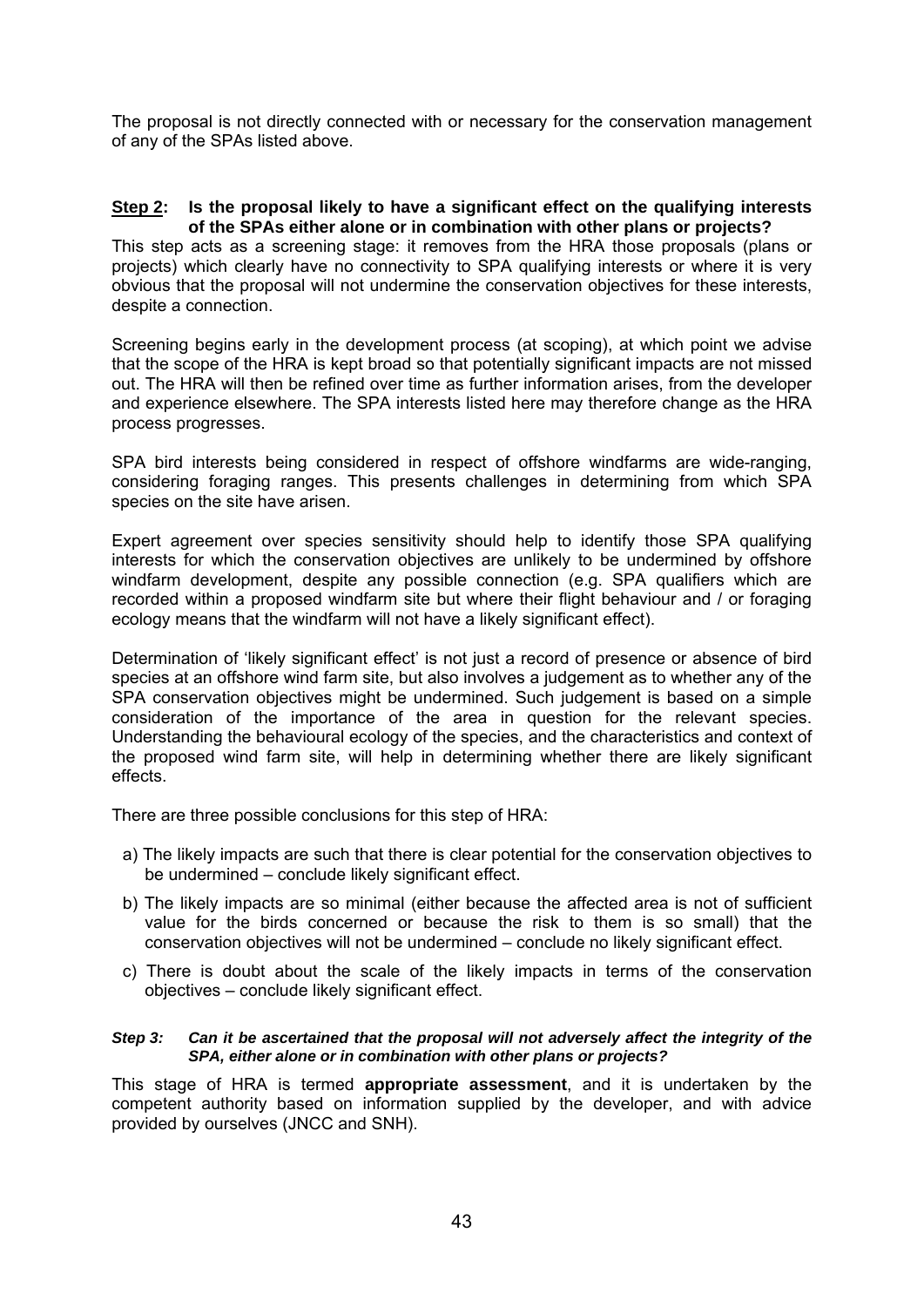Appropriate assessment considers the implications of the proposed development for the conservation objectives of the qualifying interests for which a likely significant effect has been determined. These conservation objectives follow a standard format requiring protection of the qualifying bird interests and protection of the habitat in the SPA which supports them.

# **Conservation objectives for SPA bird species**

To ensure that site integrity is maintained by:

**(i)** Avoiding deterioration of the habitats of the qualifying species.

**(ii)** Avoiding significant disturbance to the qualifying species.

To ensure for the qualifying species that the following are maintained in the long term:

**(iii)** Population of the bird species as a viable component of the SPA.

**(iv)** Distribution of the bird species within the SPA.

**(v)** Distribution and extent of habitats supporting the species.

**(vi)** Structure, function and supporting processes of habitats supporting the species.

**repeat of (ii)** No significant disturbance of the species.

It is important to recognise that the conservation objectives primarily offer site-based protection and that some of them will not directly apply to species when they are outwith the boundaries of the SPA. This is particularly true of objectives **(i)**, **(v)** and **(vi)** which relate to the supporting habitats within the SPA.

Objective **(iii)** however – maintenance of the population of the bird species as a viable component of the SPA – will be relevant in most cases because:

It encompasses direct impacts to the species, such as significant disturbance to qualifying bird interests when they're out with the SPA.

It addresses indirect impacts such as the degradation or loss of supporting habitats which are outwith the SPA but which help to maintain the population of the bird species of the SPA in the long-term.

Finally, in rare circumstances, it is possible that factors outside site boundaries may have the capacity to affect the long term distribution of bird species within the SPA – see objective **(iv)**.

## **Issues to consider under appropriate assessment**

The key question in any appropriate assessment for Hywind of development is whether it can be ascertained that this proposal, alone or in combination, will not adversely affect the population of any qualifying bird species as a viable component of the SPAs under consideration.

In considering this matter, there may be further issues to consider if the proposal is likely to affect the conservation objectives that relate to bird species while they are in an SPA or to the habitats in the SPA that support them.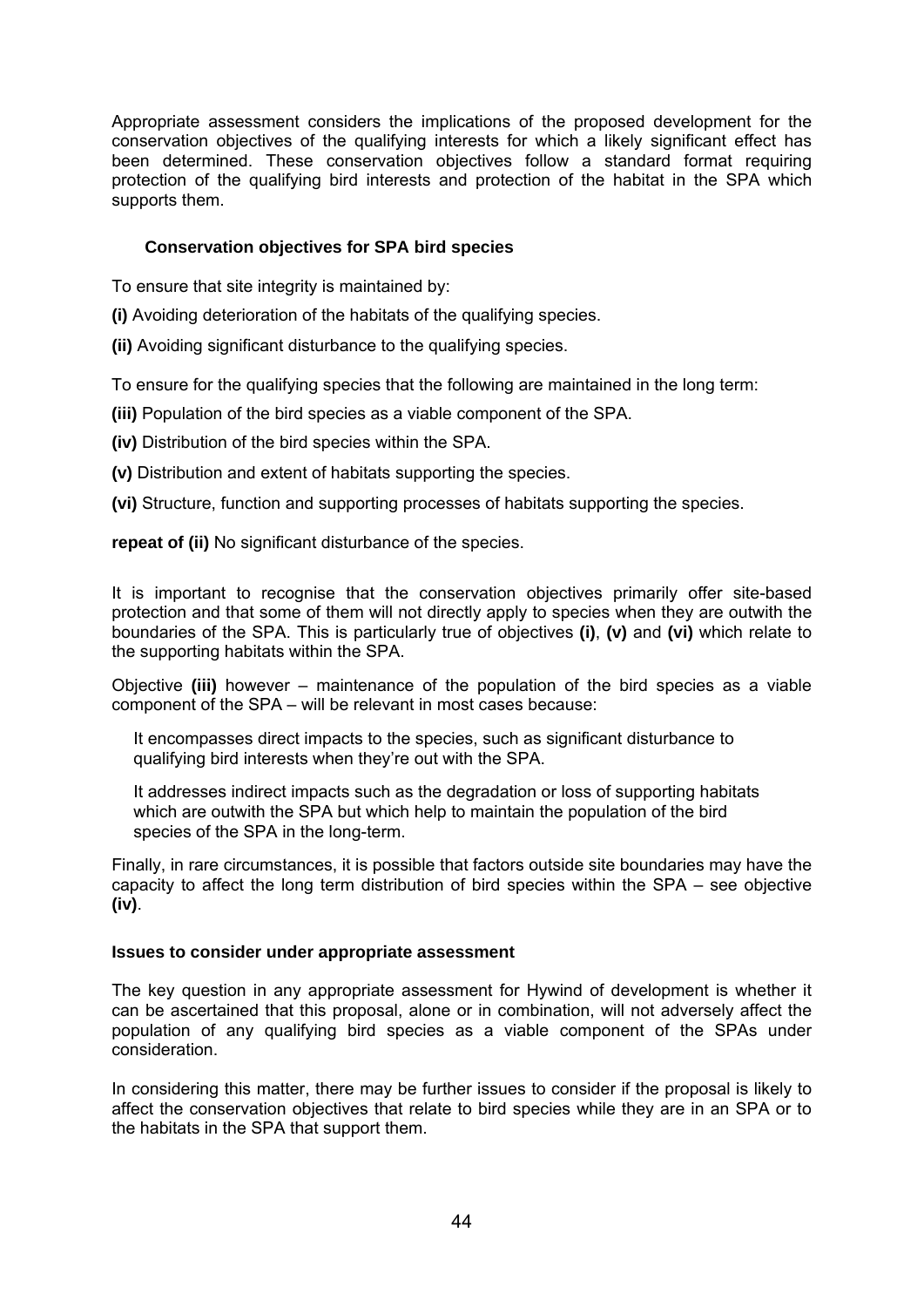Will the offshore wind proposal(s) cause a deterioration in the habitats of any of the SPAs?

Will the offshore wind proposal(s) cause any significant disturbance to bird interests while they are in any of the SPAs?

Will the offshore wind proposal(s) alter the distribution of the birds within any of the SPAs?

- Will the offshore wind proposal(s) affect the distribution and extent of the habitats (that support the bird species) in any of the SPAs?
- Will the offshore wind proposal(s) in any way affect the structure, function and supporting processes of habitats in any of the SPAs?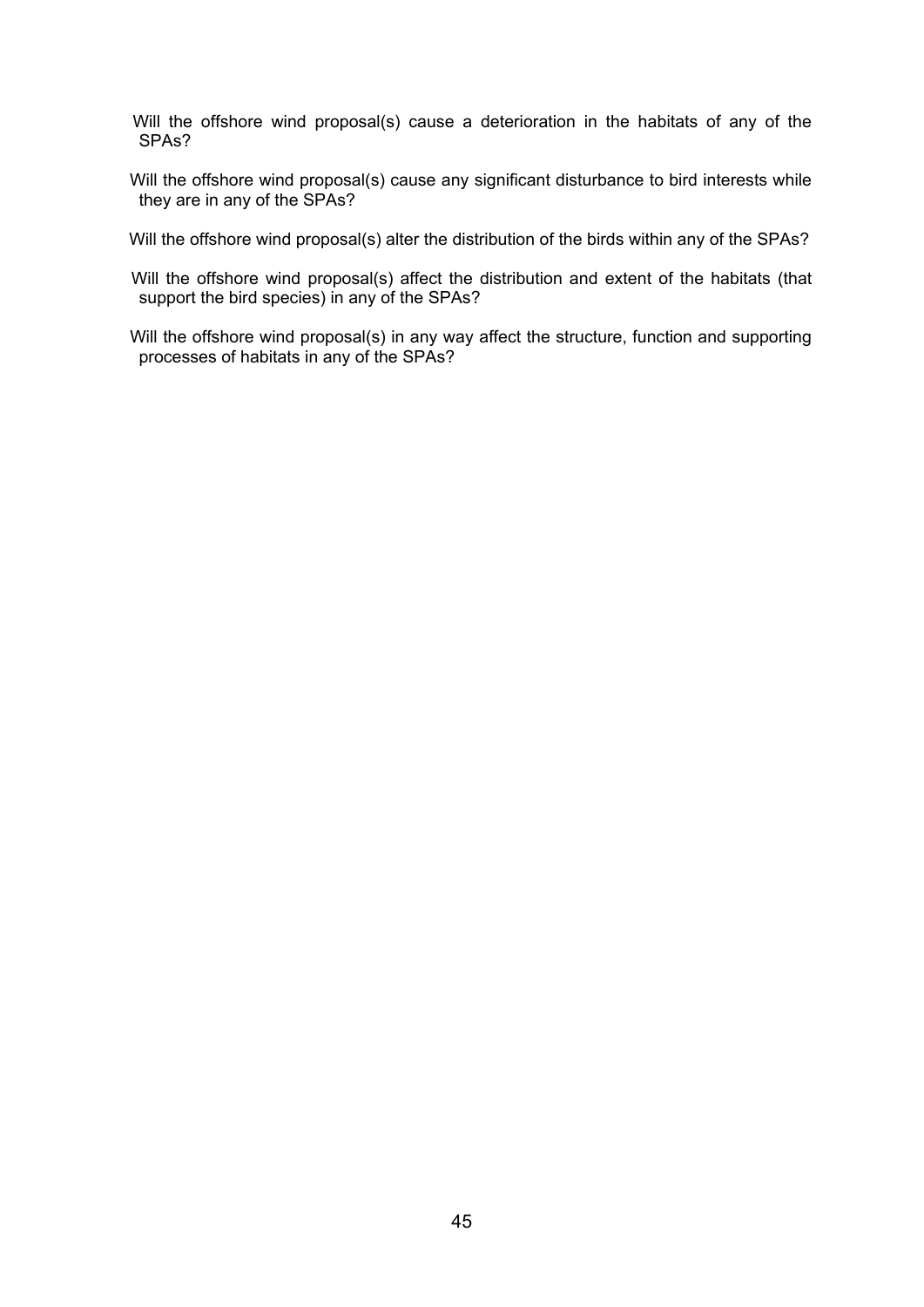### **APPENDIX E – HYWIND DEMONSTRATION PROJECT: HABITATS REGULATIONS APPRAISAL**

## **SPECIAL AREAS OF CONSERVATION**

### **Introduction**

In the following advice for HRA we set out the three steps that need to be considered in order to determine whether or not the proposed demonstration windfarm is likely to have a significant effect on the qualifying interests of SACs, and any possible adverse impact on site integrity. The competent authority (Marine Scotland) will carry out the HRA, based on advice from ourselves (JNCC and SNH), using information and data collated by the developer.

Under HRA, the potential impacts of this proposal will need to be considered alone and in combination with other plans and projects, including other windfarms and different activities. We recognise that the HRA is set wide initially, but will become more focused as information is collected and we will continue to review our advice as the windfarm development progresses.

Special Areas of Conservation for Inclusion in HRA

We advise that the applicant will need to consider the following SACs, initially, due to potential connectivity between the development and the site. Further information, including their conservation objectives, is available from http://www.snh.org.uk/snhi/.

SACs designated for marine mammals:

Moray Firth SAC -designated for bottlenose dolphin (Tursiops truncatus)

## **Advice for HRA in respect of Special Areas of Conservation**

We provide advice on the legislative requirement for HRA in Annex E. The steps of the process are as follows, independently of the characteristics or size of the project.

### **Step 1: Is the proposal directly connected with or necessary for the conservation management of the SACs?**

The proposal is not directly connected with or necessary for the conservation management of any of the SACs listed above.

### **Step 2: Is the proposal likely to have a significant effect on the qualifying interests of the SACs either alone or in combination with other plans or projects?**

This step acts as a screening stage: it removes from the HRA those proposals which clearly have no connectivity to SAC qualifying interests or where it is very obvious that the proposal will not undermine the conservation objectives for these interests, despite a connection. When this screening step is undertaken at an early stage in the development process, it usually means that it takes the form of a desk-based appraisal.

Screening begins early in the development process (at scoping), at which point we advise that the scope of the HRA is kept broad so that potentially significant impacts are not missed out. The HRA will then be refined over time as further information arises, from the developer and experience elsewhere. The SAC interests listed here may therefore change as the HRA process progresses, and JNCC and SNH recommend early discussion, to agree which qualifying interests can be scoped out of the HRA and at what stage.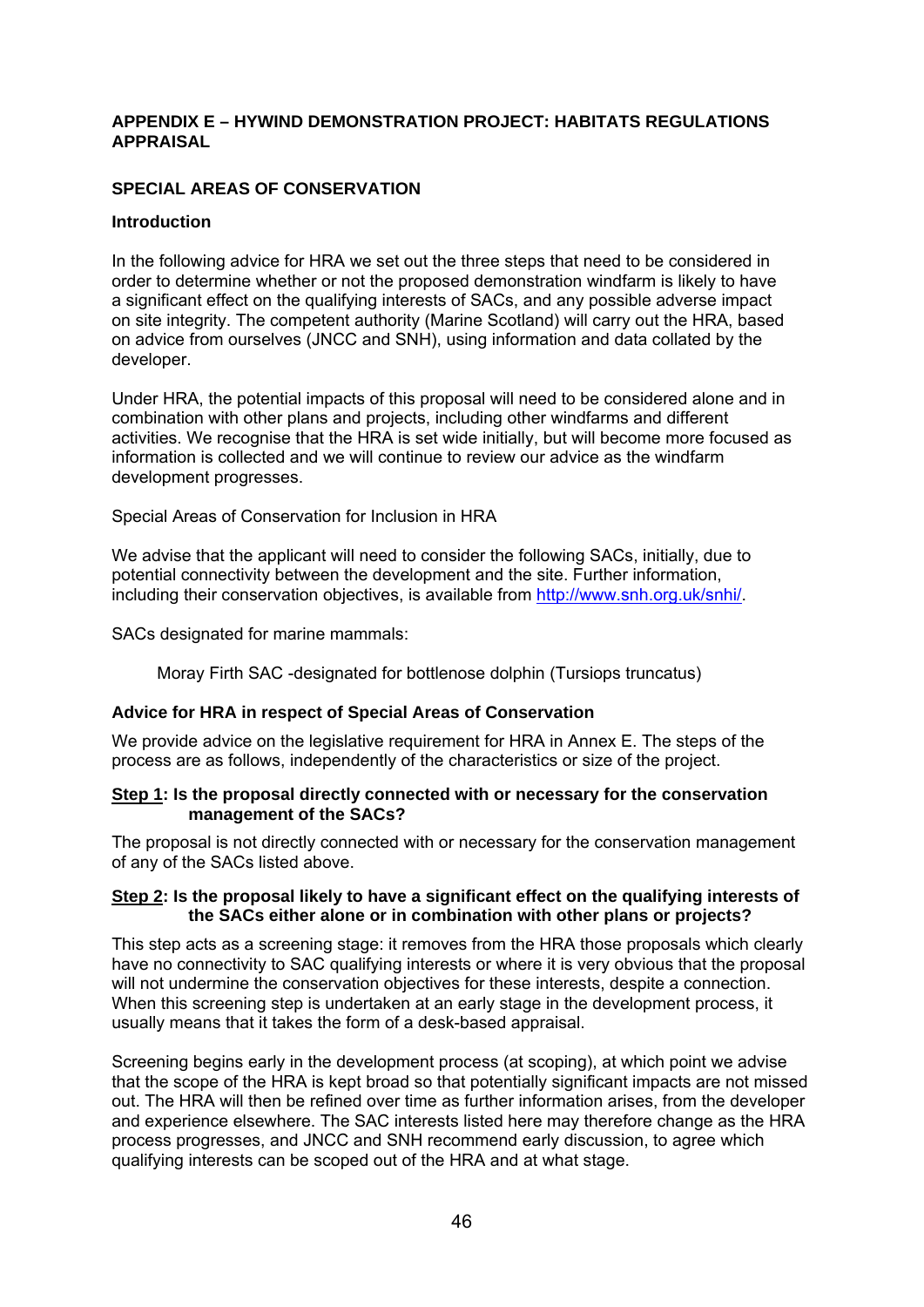There are three possible conclusions to this step of HRA:

a) The likely impacts are such that there is clear potential for the conservation objectives to be undermined – conclude likely significant effect. b) The likely impacts are so minimal that the conservation objectives will not be undermined – conclude no likely significant effect. c) There is doubt about the scale of the likely impacts in terms of the conservation objectives – conclude likely significant effect.

Until the proposal has been further progressed and more details are available, we will not be in a position to present definite conclusions for this step. Instead, we therefore provide a summary of our current advice for each qualifying interest.

## **Bottlenose dolphin** of the Moray Firth SAC.

The dolphins are not confined to this SAC and will range more widely within the Firth and along the East coast of Scotland. It is unclear whether noise from construction (and other) is likely to extend beyond the windfarm footprint and therefore overlap with dolphin use of the surrounding environment. Boat movements, cable-laying and other construction activity may give rise to disturbance. There may also be impacts to the prey species of dolphin – either from the placement of infrastructure or due to noise. We therefore advise that there is potential for the proposal to have likely significant effects on bottlenose dolphins and discuss below (under step 3) the issues that we think need to be considered.

Summary of our current advice: potential likely significant effect, so impacts (including cumulative) will need to be considered in appropriate assessment (see step 3).

### **Step 3: Can it be ascertained that the proposal will not adversely affect the integrity of the SAC, either alone or in combination with other plans or projects?**

This stage of HRA is termed **appropriate assessment**, and it is undertaken by the competent authority based on information supplied by the developer, and with advice provided by the relevant nature conservation organisation.

Appropriate assessment considers the implications of the proposed development for the **conservation objectives** of the qualifying interests for which a likely significant effect has been determined. SNH's website provides details on the conservation objectives for each SAC. Based on these objectives, we discuss key questions relevant to each interest, to determine overall whether it can be ascertained that the proposal will not adversely affect the integrity of any of these SACs.

Our advice on appropriate assessment, and how many of these questions may need to be answered, will become clearer when the development process is further advanced, when baseline data has been collected, and when construction methods, location of infrastructure, choice of port, and other aspects of the proposal have been finalised.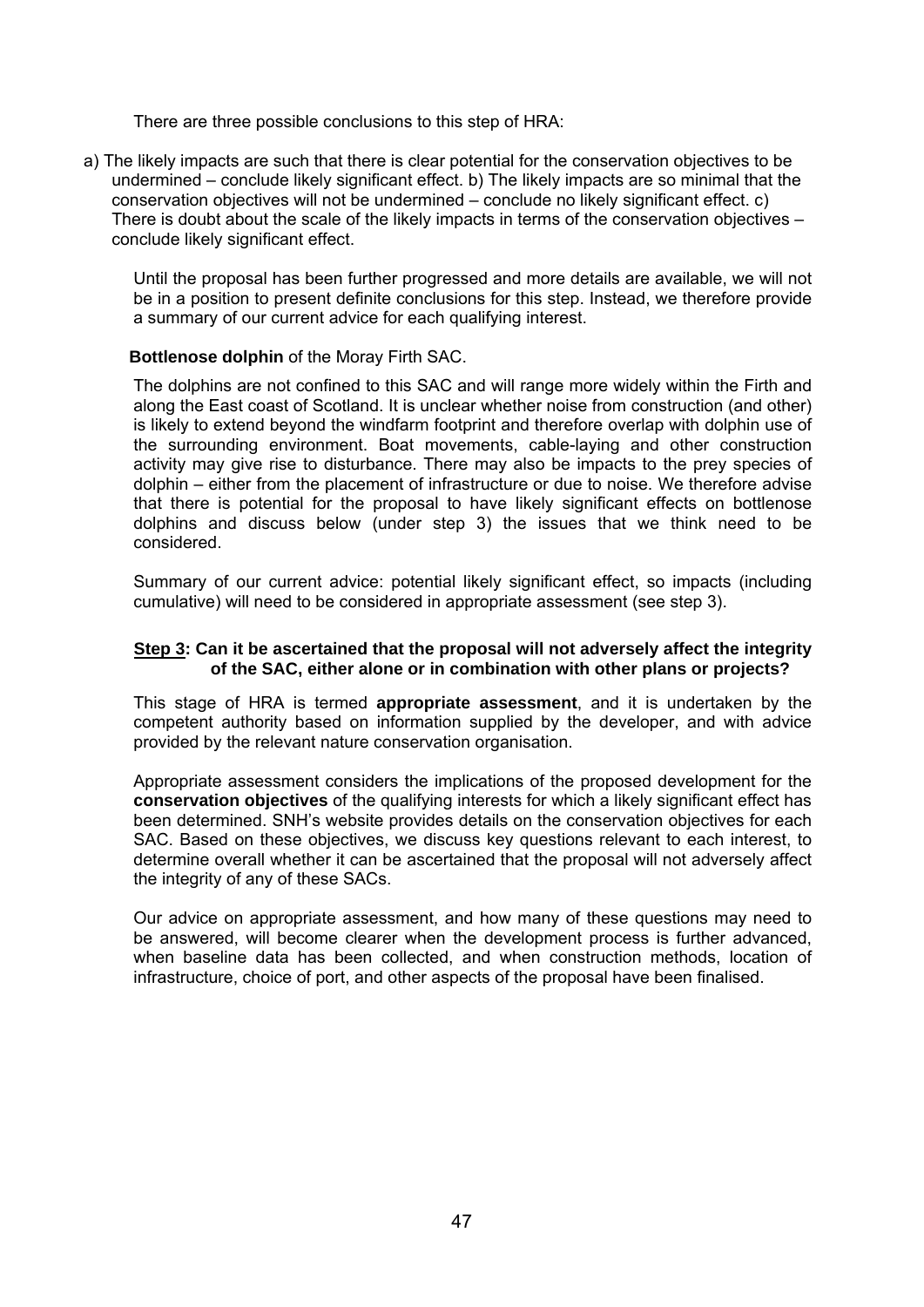### **Moray Firth SAC: advice on bottlenose dolphins**

Advice for further consideration of the requirement for appropriate assessment in respect of bottlenose dolphin of the Moray Firth SAC.

The conservation objectives for bottlenose dolphin are:

(i) to avoid deterioration of the habitats of bottlenose dolphin or

(ii) significant disturbance to bottlenose dolphin, thus ensuring that the integrity of the Moray Firth SAC is maintained and that the site makes an appropriate contribution to achieving favourable conservation status for each of the qualifying features.

And to ensure for bottlenose dolphin that the following are established then maintained in the long term:

(iii) Population of bottlenose dolphin as a viable component of the site.

(iv) Distribution of bottlenose dolphin within site.

(v) Distribution and extent of habitats supporting bottlenose dolphin.

(vi) Structure, function and supporting processes of habitats supporting bottlenose dolphin. repeat of (ii) No significant disturbance of bottlenose dolphin.

Based on these conservation objectives the following questions may need to be addressed:

 Will the proposal cause any deterioration to habitats within the Moray Firth SAC which support bottlenose dolphin?

Will it affect the extent or distribution of any of these habitats in the SAC?

Will it affect the structure and function of these habitats or of any of their supporting processes?

Will the proposal cause significant disturbance to bottlenose dolphin while they are in the SAC, and will it cause any change to their distribution within the site?

 Will the proposal cause significant disturbance to bottlenose dolphin while they are outwith the SAC such that the viability of this SAC population is affected?

 Will the proposal in any way affect the population viability of the bottlenose dolphins of the Moray Firth SAC?

The last question encompasses the indirect impacts that a windfarm development could have – such as the degradation or loss of supporting habitats or feeding grounds which are outwith the SAC but which help to maintain the population of bottlenose dolphin in the SAC in the long-term. The risk of impacts, and how many of these questions may need answered, will become clearer when the development process is further advanced and construction methods, location of cable routes, choice of port, and other aspects are finalised.

We advise that noise impact assessment from vessels, anchoring and other operations is likely to be an important part of assessing any direct disturbance to bottlenose dolphin, including their potential displacement from feeding grounds and other supporting habitats. While we consider that the construction phase may give rise greatest risk of disturbance, we do highlight that impacts during the operational phase also need to be considered, as well as any repowering and decommissioning work. It will also be important for the applicant to consider impacts on prey species.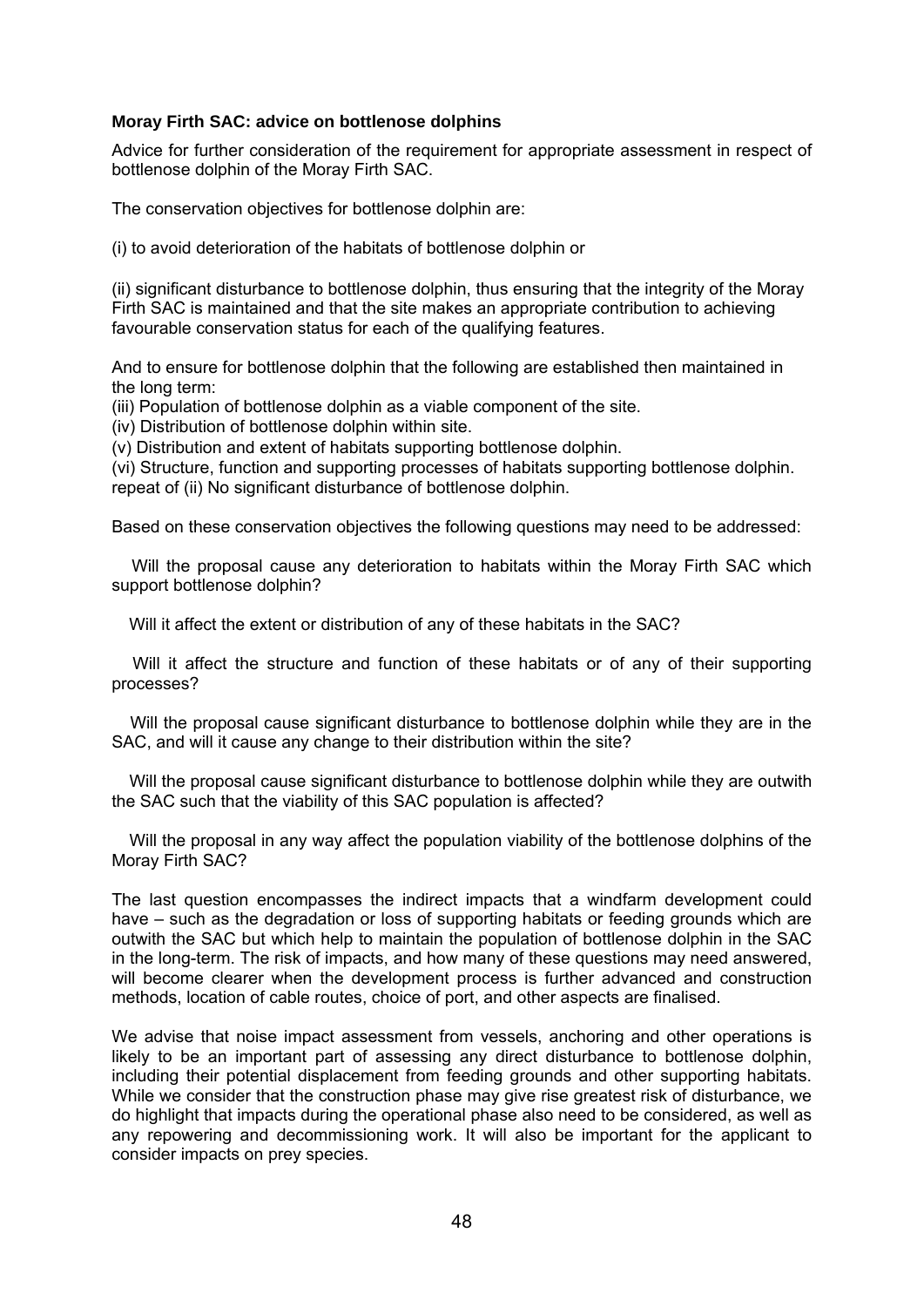We highlight that cumulative impacts are a key concern and should be addressed.

# **On-going Liaison**

As noted above, we will continue to liaise with the developers and Marine Scotland in respect of this HRA process. Agreeing the scope of, and information required for, HRA will be an iterative process.

# **Association of Salmon Fishery Boards**

Nil return.

# **British Telecom (Radio Network Protection Team)**

No comments

# **Chamber of Shipping**

Nil return.

# **Civil Aviation Authority**

The Civil Aviation Authority (CAA): Having reviewed the Scoping Report in respect of the proposed Hywind Scotland Pilot Park Project, have the following comments

## Aviation Consultees

Section 16 of the Scoping Report confirms appropriate aviation consultees have been identified. To clarify, both NATS (which provides En Route Air Traffic Control) and the Ministry of Defence (MoD) should be consulted. The impact on their infrastructure should be assessed within the Environmental Impact Assessment.

There are a number of officially safeguarded aerodromes which are defined in government circulars. These may offer pre-planning services for which there may be a charge. Such aerodromes should have lodged safeguarding maps with local planning authorities (LPAs) identifying the areas in which they need to be consulted. Due to the nature of their operations these areas may be in excess of 50km from the aerodrome.

In addition to officially safeguarded Aerodromes there are several hundred other aerodromes in the United Kingdom. These may be Licensed or Unlicensed by the CAA. Associated Aerodrome Licence Holders or operators may have registered safeguarding maps with their LPAs. To verify the presence of aerodromes known to the CAA in any particular area, it is recommended that an aeronautical chart is purchased and the site of the turbine checked to see if it falls within the range of an aerodrome using the distances recommended in CAP 764. It is also recommended that helicopter operators and Emergency Service Helicopter Support Units are consulted as they may operate in the area of concern and be affected by the introduction of tall obstacles.

## Marking and Lighting

As per Article 220 of the Air Navigation Order (2009) all turbines with a height of 60 meters or more above the level of the sea at the highest astronomical tide will be subject to specific lighting and marking requirements.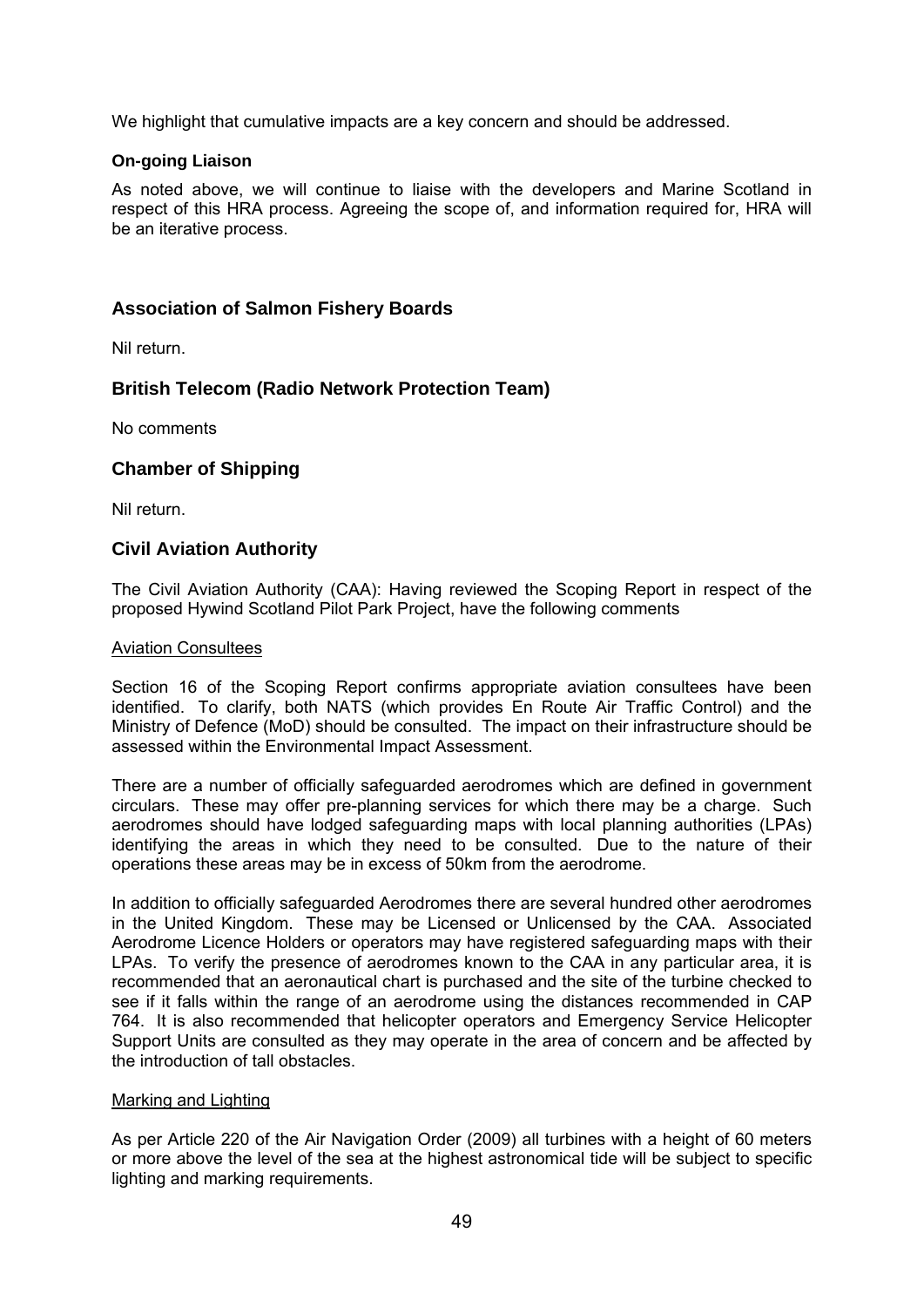## **Other Considerations**

The Scoping Report states:

*'The WTG Unit is fitted with a dynamic pitch regulation system to reduce the motion of the WTG Unit (Figure 2-3). The WTG Unit, including nacelle and rotors, was assembled at a sheltered site in inshore waters and towed upright to the deployment location.'* 

### **Lighting**

As per Article 220 of the Air Navigation Order (2009) all turbines with a height of 60 meters or more above the level of the sea at the highest astronomical tide will be subject to specific lighting and marking requirements.

## **Towing**

The towing of tall obstacles in UK territorial water will inevitably have an impact on aviation. The CAA are in the process of producing official policy on this activity and would offer the following guidance in the interim:

- 1. The CAA would request that the lighting be operational during the tow.
- 2. The CAA would request that the towing activity is subject to a NOTAM.
- 3. The CAA would request that aviation stakeholders that are likely to operate in the vicinity of the turbine tow be individually consulted prior to the towing operation being conducted. This is likely to include; MOD, NATS and aerodromes in the vicinity (regardless of status).

Note. In this case, the movement of a single turbine, the issues and related aviation concerns are relatively easy to mitigate. Conversely, the advent of a routine flow of turbines being transported from a construction site to one or more offshore destination would necessitate the development of a more strategic mitigation of the associated risks to aviation; i.e. something more that a NOTAM and tactical liaison with local aviation stakeholders.

### **Floating**

The fact that the wind turbine will be on a 'floating' platform is unprecedented. Such that the aviation warning lighting is likely to be more of an issue for the maritime sector due to the 'sway' of the turbine. Again consultation will be required to assess the full impact and produce the required guidelines for this.

In conclusion, the nature of this project has the potential to have a significant effect on the aviation environment.

## **Crown Estate**

No comment.

### **Health and Safety Executive**

HSE is the national independent watchdog for work-related health, safety and illness. They have a dedicated team that regulates occupational health and safety standards for the offshore renewable energies industry. You are advised to contact this team to discuss how you will manage health and safety during the planning, construction and operation of your offshore renewable project.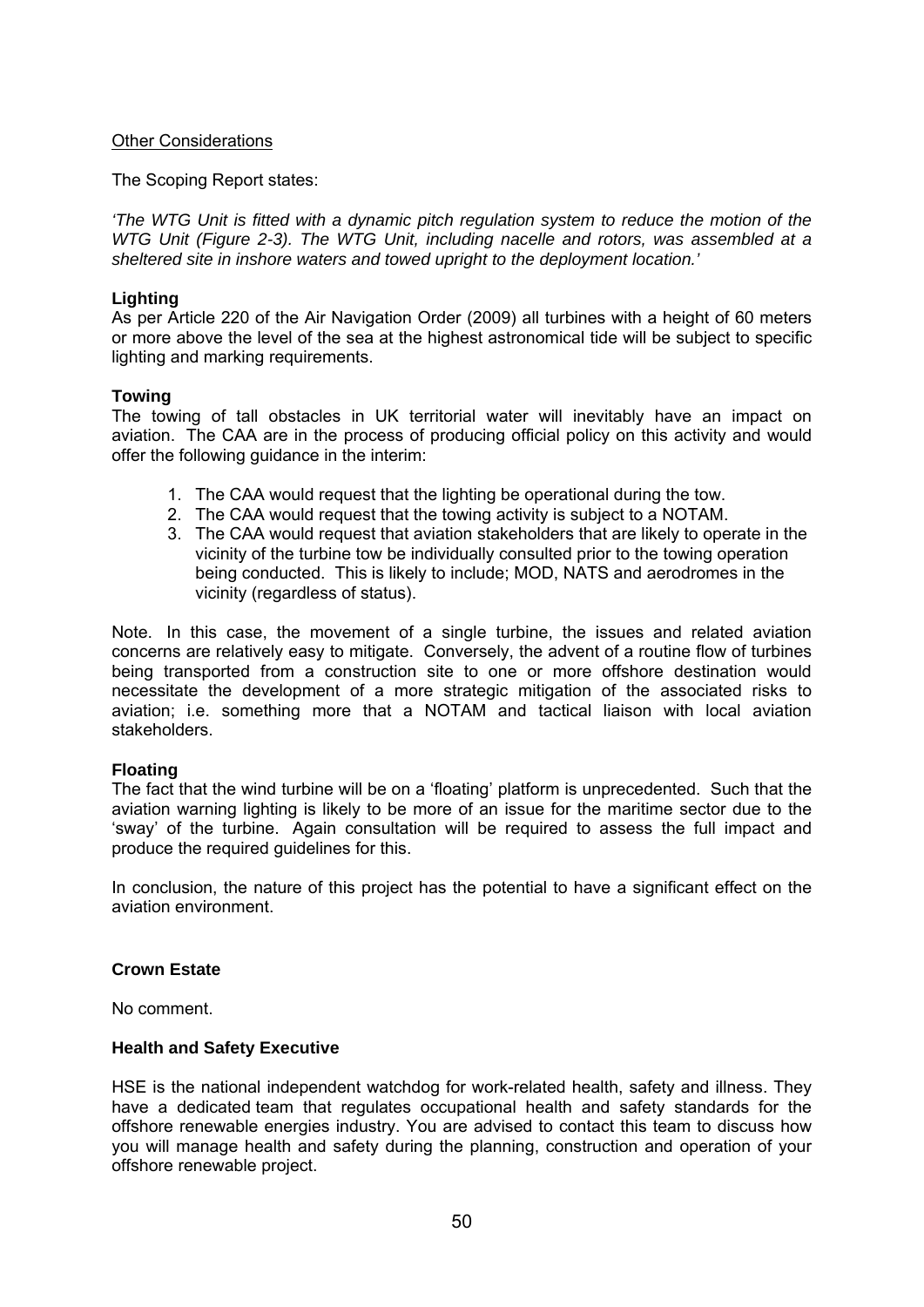# **Historic Scotland**

Based on the information to date, we do not consider that either the offshore or the onshore elements of the proposal are likely to have a significant adverse impact on heritage assets within our remit. I can also confirm that we are content with the proposed approach and method for carrying out the marine archaeological and cultural heritage assessment, set out in chapter 15 (page 87) of the submitted SWL Scoping Report.

# **BP**

BP owns and operates two pipelines and a fibre optic cable (together the "**BP Assets**") in the vicinity of the proposed Hywind Scotland Park Project. These are:

- The 36" Forties to Cruden Bay pipeline that transports c. 500,000bbl/day live crude (which represents about 40% of UK produced oil).
- The 32" disused Forties to Cruden Bay pipeline.
- The Central North Sea fibre optic cable that provides communications to a number of offshore production platforms.

Loss of, or damage to, the 36" pipeline would be of national economic significance, and breach of that pipeline would represent a major pollution incident. Loss of, or damage to, the fibre optic cable would disrupt communications, and may result in a reduction in offshore production.

In relation to the BP Assets. BP has the following comments to the EIA scoping report. We have prepared these comments within a relatively short time of receiving the report. They are thus neither exhaustive comments nor fully developed, but we are happy to provide more detail as required in due course.

- 1. Given the proximity of the Hywind Scotland Park Project to the BP Assets (and likely crossings by electric cables etc) we would expect to be fully consulted during the conceptual and detailed design phases to eliminate risks to the BP Assets where possible, and mitigate other risks to an acceptable level before the development received approval. The economic importance of the 36" pipeline in particular is illustrated by the fact that at current levels of throughput of around 500mbd, loss of a day of operation costs the UK economy \$50million/day at \$100/bbl, of which \$30miillion/day is lost government revenue assuming upstream corporation tax at 62%.
- 2. Paragraph 1.4 and 2.6.2. The area of the development will require the crossing of the BP Assets by inter-array cables. There is potential for damage to the BP Assets during the laying of any cables that cross, and also during ongoing operation if the cables are insufficiently separated from the BP Assets. Design of any crossing will require provisions to ensure protection of the BP Assets during both construction and operation, and minimising the numbers of crossings and length of interaction (preferably crossing at 90 degrees). BP would expect any proximate/ crossing work to take place governed by a standard UKCS crossing/proximity agreements between BP and the developer, under which:
	- a. BP has the right to approve the design of any crossing/ proximate work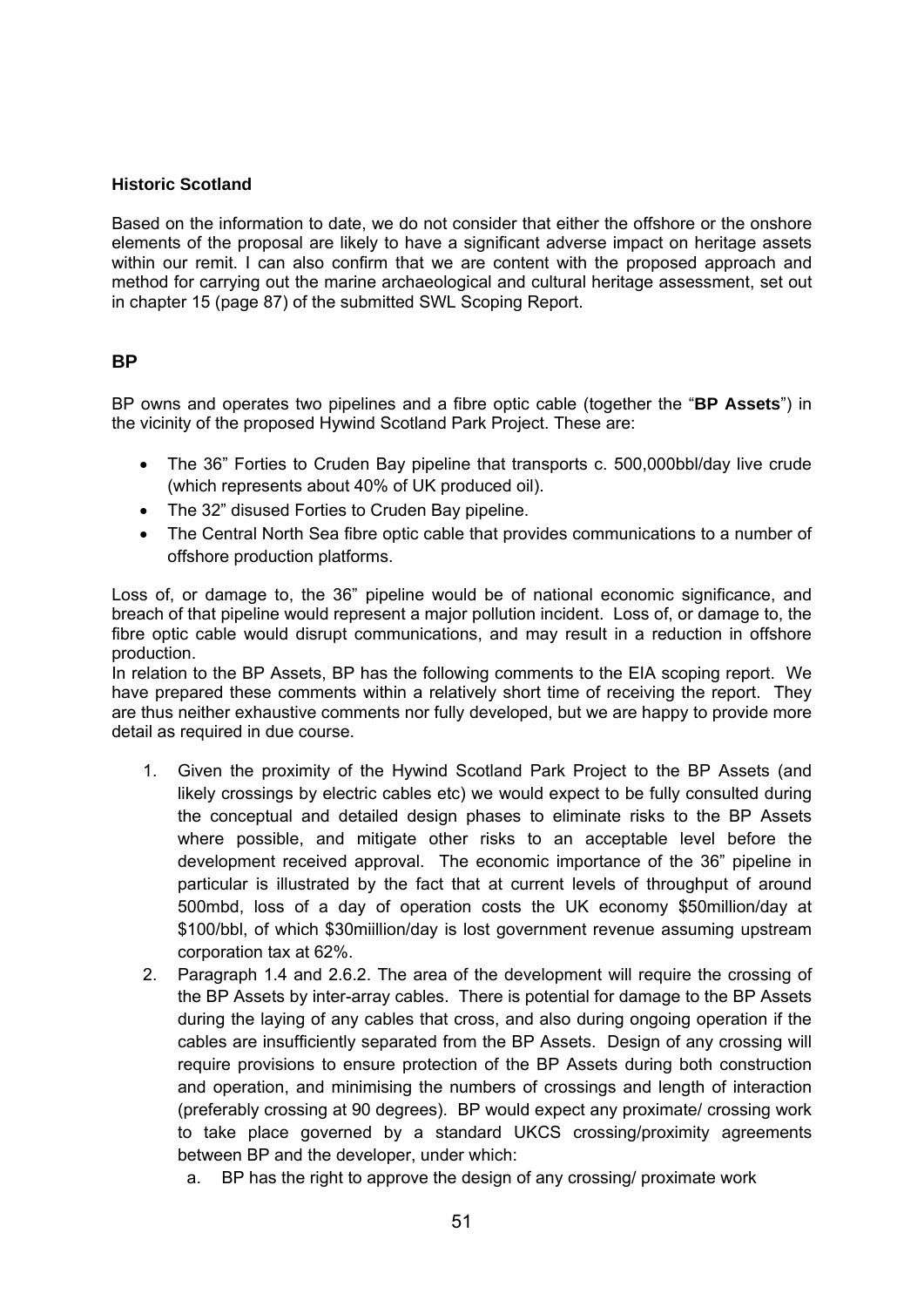- i. For construction risk
- ii. For operational risks, such as interference with the pipeline cathodic protection systems. In these cases detailed assessments and demonstration trials by the developer are likely to be required before finalisation of design.
- b. The developer indemnifies BP against; (i) damage to the BP Assets or third party property; (ii) injury to third party personnel; and (iii) consequential loss, arising from the construction and maintenance of the Hywind Scotland Park Project.
- 3. Paragraph 2.2 states that the Buchan Deep has been selected compared with the Minch off Stornoway. The report does not state whether economic impact has been taken account in this selection, and we consider that the risks to a strategic pipeline such as the 36" Forties to Cruden Bay are such that economic factors should be included in the decision criteria.
- 4. Paragraph 2.3. BP would expect that all elements of the development, including location of anchor points lie more than 500m from the BP Assets in order to mitigate construction risk.
- 5. Paragraph 2.6.1 states that anchoring is yet to be decided. We note that the turbines have a displacement of 12500 $m^3$ , so presumably a weight of 12000 to 13000 tonnes. The event of a turbine dragging its moorings over the BP Assets would have potential for significant damage resulting potentially in loss of pipeline containment and/or shutdown for repair. BP would expect to be consulted in the design of the moorings, and directionally will strongly prefer permanent moorings that by design cannot be dragged across the seabed.
- 6. Paragraph 2.8.6 and 2.8.7 discuss the on-site installation process. BP will want to understand the potential failure cases and mitigations for this operation. For example, can it fail in a way that the WTG unit can drift and contact the seabed, representing a direct risk of catastrophic damage to the BP Assets? Similar issues apply to any maintenance activities which involve disconnection and towing of a WTG Unit as described in paragraph 2.9.2
- 7. Paragraph 2.9.2. BP will need assurance that our own maintenance and inspection activities for the BP Assets are not hindered or restricted in any way that could increase risks to operation or integrity (or indeed significant cost). Similarly we will require assurance that the Hywind maintenance activities do not create new risks to the BP Assets. A Pipeline Proximity/Crossing Agreement may be appropriate to cover activity and indemnity issues.
- 8. Paragraph 2.10. Similar issues as described above for construction phase apply.
- 9. We are concerned to understand whether subsea noise from the turbines can interfere with pipeline operations such as tracking of pigs/ plugs that are routinely used for operations.
- 10. Detailed survey of the BP Assets in the area of any crossing would be required to establish spans, scouring, exposure or external damage prior to decision about location and detail design of any crossings.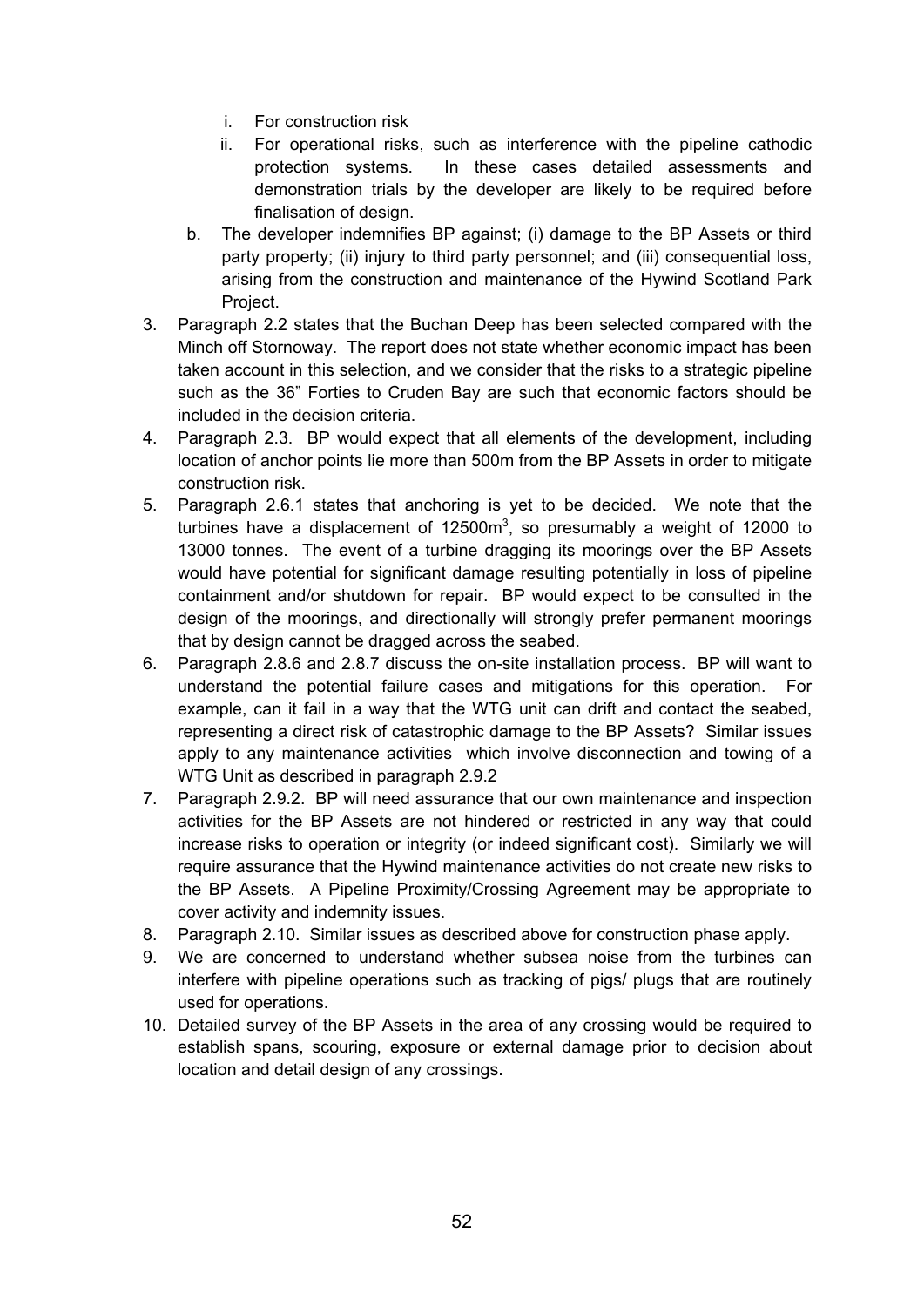# **Inshore Fisheries Group**

Nil return

**Marine Safety Forum**  Nil return

**Marine Scotland Compliance**  Nil return

# **Maritime Coastguard Agency**

MCA have reviewed the scoping report provided by Exodus for the Hywind Scotland Pilot Park project, in principle we are content with the scope and content of the report, with the developer accurately identifying the key requirements of the NRA.

Points of note that will need to be reviewed in detail within their NRA:

• The provision of numerous mooring cables, and floating and unburied inter array cables, will provide significant challenges in managing the area within the array, the developers intent appears to be to create a 'zone of exclusivity', how vessel activity may or may not be managed or controlled in the area, will need some detailed discussion ahead of submission, this is a significant challenge which will need some detailed work before the project can be considered in application.

 The towing of the WTG structures is of concern, issues which may not have been considered such as aviation marking will need to be addressed, a section within the NRA on towage planning should be included.

• The detailed requirements for the NRA traffic survey are still to be agreed, this should be addressed at the earliest opportunity to ensure any required survey demands can be met within the project time scales.

• The mooring systems are required to be subject of a third party verification.

• The AFL is split in two by the Forties pipeline, the final array development should be established as a single block.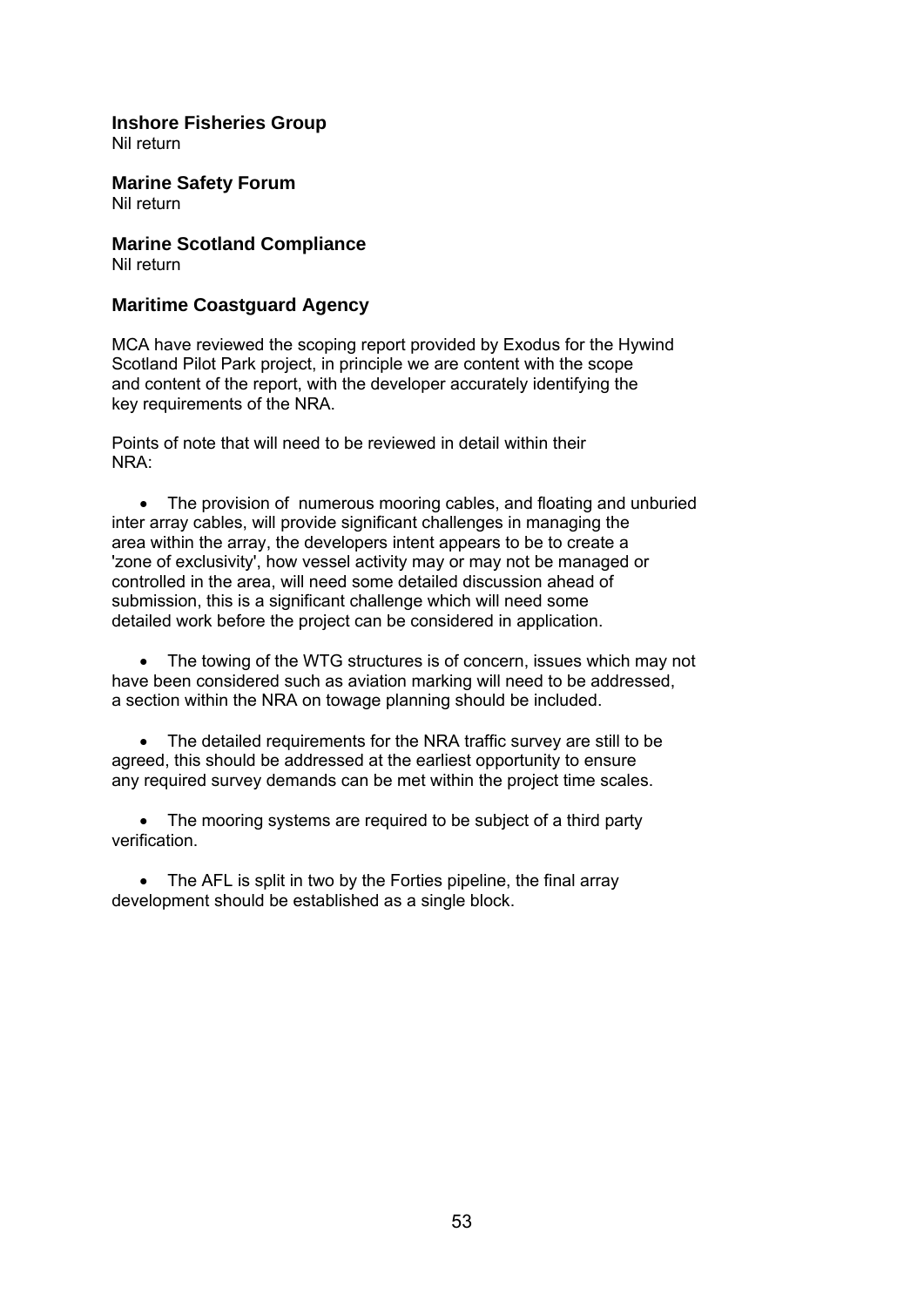# **Ministry of Defence**

MOD has concerns regarding the proposal. Our assessment has been carried out on the basis that there will be 5 turbines, 178 metres in height from sea level to blade tip and located within one of two sites defined by the grid reference below.

| <b>Turbine</b> | 100 km square letter | <b>Easting</b> | <b>Northing</b> |
|----------------|----------------------|----------------|-----------------|
|                | <b>NK</b>            | 36034          | 44364           |
| 2              | <b>NK</b>            | 37720          | 46001           |
| 3              | <b>NK</b>            | 40008          | 43644           |
|                | <b>NK</b>            | 38323          | 42007           |
| 5              | <b>NK</b>            | 39287          | 38953           |
| 6              | <b>NK</b>            | 41467          | 41069           |
|                | <b>NK</b>            | 44941          | 37491           |
| 8              | <b>NK</b>            | 42761          | 35375           |

## **Air Defence (AD) radar**

The centre point of the turbine array will be 20.3 km from, detectable by, and will cause unacceptable interference to the AD radar at Buchan.

Trials carried out in 2005 concluded that wind turbines can have detrimental effects on the operation of radar which include the desensitisation of radar in the vicinity of the turbines, and the creation of "false" aircraft returns. The probability of the radar detecting aircraft flying over or in the vicinity of the turbines would be reduced, and the RAF would be unable to provide a full air surveillance service in the area of the proposed wind farm.

If the developer is able to overcome the issues stated above, the MOD will request that all turbines be fitted with 200 candela omni-directional red lighting at the highest practicable point.

MOD Safeguarding wishes to be consulted and notified about the progress of planning applications and submissions relating to this proposal to verify that it will not adversely affect defence interests.

# **NERL Safeguarding (NATS)**

General guidance from NATS regarding the potential impact upon our infrastructure and operations. Whether any potential impact might exist, can be ascertained through the use of our self-assessment maps or pre-planning service. Please note these maps are now available as easy to use Google Earth layers.

Our advice is for developers to familiarise themselves with the aviation aspects of wind farms and to include any evidence of assessments in their documentation. We would also advise developers to engage with NATS should they anticipate any issues, at the earliest opportunity.

## **Wind Turbine/Farm Scoping Opinion Requests and Pre-Planning Enquiries**

NATS have a policy of early engagement with developers, particularly in the area of wind turbines and wind farm developments. Since NATS is processing an unsustainable number of scoping opinion requests received from developers and Local Planning Authorities (LPAs), the decision has been made to provide some clarification on this matter.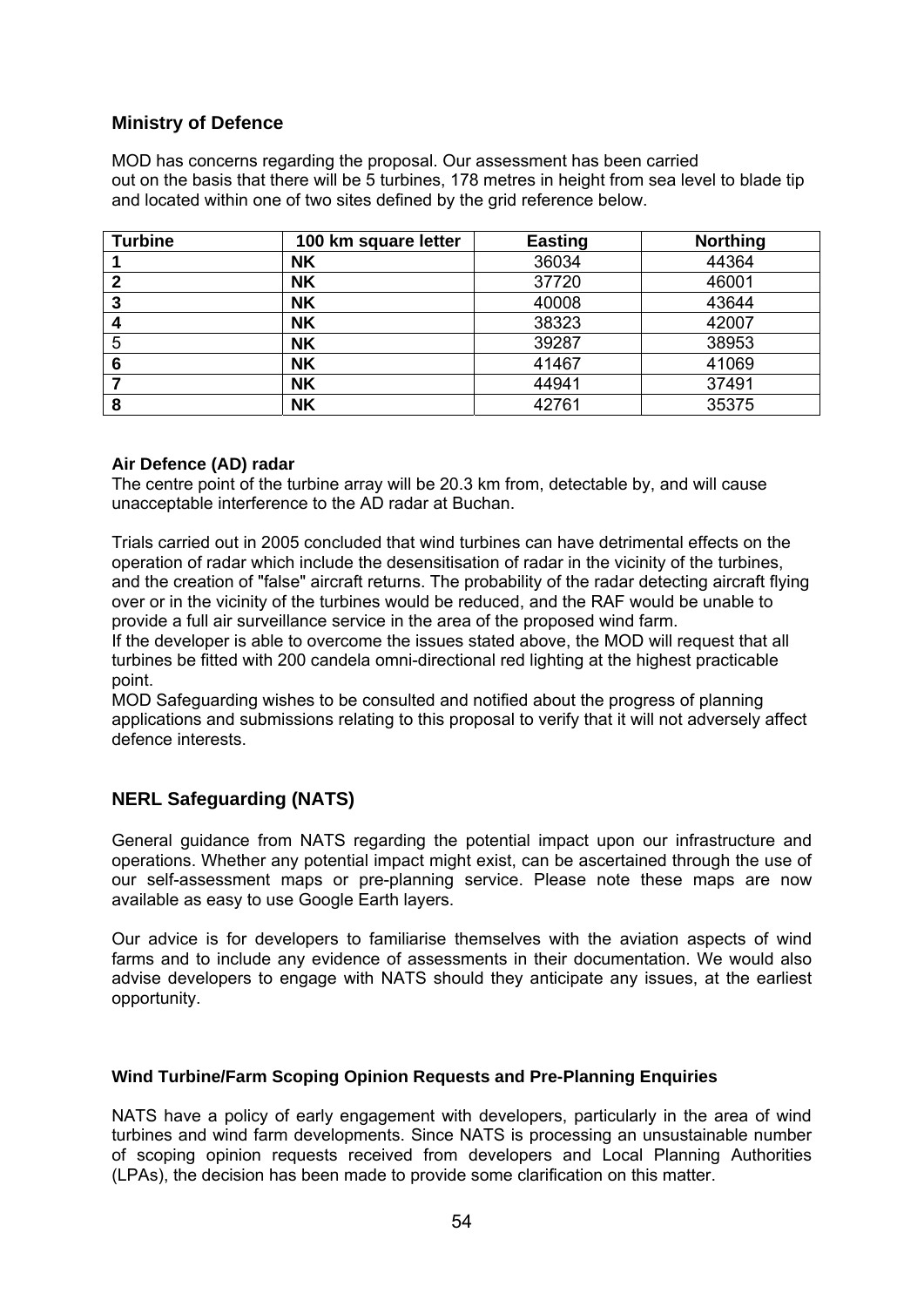NATS have offered pre-planning services to developers since 2005, however, in 2010, it revised and launched its pre-planning consultancy service. This provides an early, yet formal indication to developers of the anticipated impact of their proposed development upon NATS' infrastructure. The service subsequently allows developers and applicants to engage in dialogue with NATS in order to identify and discuss any potential mitigation. This allows identified solutions to be discussed and potentially agreed, at an early stage, *before the formal planning process*.

In order to promote a consistent nationwide approach, NATS has determined that all preplanning enquiries and scoping opinion requests received from planning authorities or directly from applicants should be treated in the same manner. To this end we provide two options: our free self-assessment maps, and the chargeable pre-planning application.

As such we kindly request that developers and applicants use either of these tools to determine whether an impact on the NATS infrastructure is anticipated or not.

If your request is for scoping, we advise you to use our self-assessment maps to determine whether a planned application is likely to have an impact. Instructions for using our maps are included below. Should a planned application fall within an area of radar coverage or other safeguarded zone, our advice would be to undertake our pre-planning assessment in order to engage with us early. Should an application fall outside the radar or other safeguarded zone, it is unlikely that NATS would object during the planning process.

**Please note that NATS will continue to meet its statutory obligations and comment on all formal planning applications received by local planning authorities.** 

## **Instructions for the use of NATS self-assessment maps.**

To ascertain whether your development is likely to have an impact or not, you will need to use our self-assessment maps. You will also require a GIS/mapping package to plot your turbines (ARCGIS etc or GOOGLE "Forestry GIS" (fGIS™) which is freeware). All turbine heights are tip heights.

• You should be able to visualise your turbine(s) position(s) on the GIS map. For most packages you can create a text file with the NGR Eastings and Northings, to plot the turbine position.

• Download our self-assessment maps free from our website.

• Add the relevant map for the turbine height to the GIS map, i.e. the height equal to the turbine height, or just below it if the exact height is not listed. e.g. 60m map for a 60m turbine, 40m map for a 50m turbine, 80m map for a 90m turbine etc.

• You should now be able to see both the radar coverage map AND the turbine position.

• You can now determine whether your turbine is visible to radar. Ideally a radar will not cover the turbine's position at all, or coverage will be at heights greater than the turbine height.

*For example, if you have a 60m turbine, ideally the radar will not cover that area at 60m.* 

*i.e. although there may be cover over that position at 100m and 80m, when selecting the 60m map, the cover is reduced leaving the turbine outside radar cover. Conversely if you have a 100m turbine, and the radar can see down to 100m over the turbine location, that turbine is visible to radar.* 

• By using the different maps, you should then be able to look at radar cover in different areas at different heights. This can be a useful tool for assessing a specific area and in some cases can be used to determine which positions are more likely to be an issue than others. It can also be used to determine a maximum acceptable turbine height.

*e.g a potential location is visible to radar at 120m and 100m but not 80m hence a 120m and a 100m turbine would be visible to radar (possible objection) whereas an 80m turbine would be acceptable.* 

Once you've assessed your turbine location against primary radar cover, the same must be done for secondary radar (SSR), navigation aids and radio stations by downloading and adding the SSR, AGA and NAV maps. These have 15km/15nm circles representing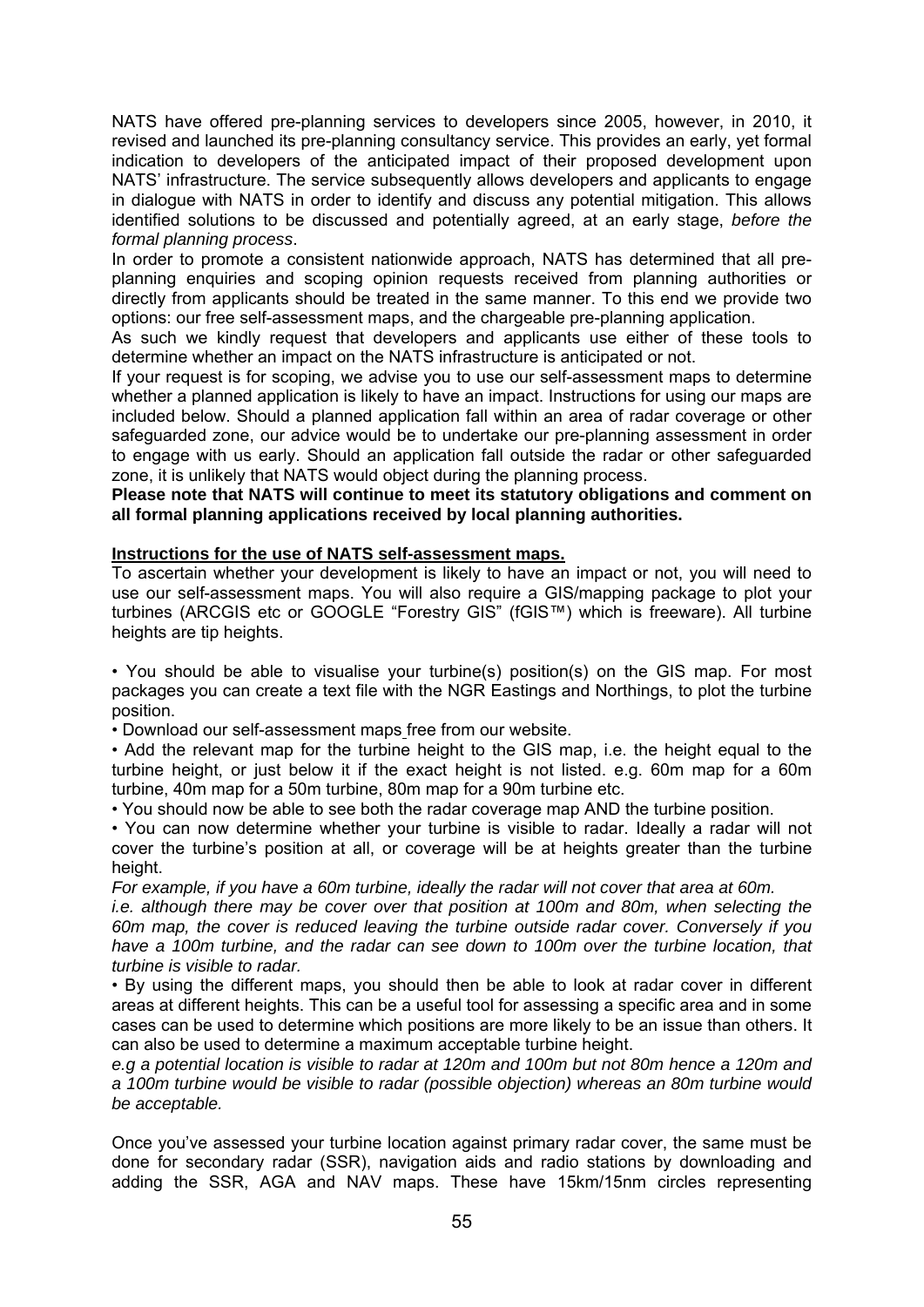safeguarded areas for these assets. When you have carried out your self-assessment, you will have determined whether your proposed turbine(s) falls in an SSR/NAV/AGA safeguarded or radar cover area:

If the turbine is outside all these areas, it is unlikely that NATS would object as there should be no technical impact.

If your proposed development is within a safeguarded or radar cover area, while this does not automatically mean an objection, it is recommended that you take out our pre-planning assessment whereby NATS undertakes further studies and provides you with a formal statement on the turbine's impact.

More generic information can be found on our website together with the details of our preplanning assessment

# **Northern Lighthouse Board**

We are content with the findings within the Environmental Impact Assessment Scoping Report received from Xodus Group on 01 October 2013 and note the information contained within the Shipping and Navigation Preliminary Hazard Analysis submitted along with the EIA report.

The NLB has no significant concerns regarding the proposed development but will require a full Navigational Risk Assessment to be provided prior to making any formal marking and lighting recommendations for the site. We acknowledge that the NRA will be based on a Preliminary Hazard Analysis and responses to the Scoping report and will be collated to support the application for consent and licensing for this project.

There has been no specific mention of a Meteorological Mast being deployed within the site, and it is understood that the export cables will run directly to shore before being connected to the grid therefore no offshore sub-station has been considered in this response. However, should either of the two structures be required, lighting and marking will be required on these structures and will be recommended by the Northern Lighthouse Board.

We also note that once the turbine locations have been decided, the masts will be towed out and connected to the pre-installed moorings and cables. It may therefore be necessary to appropriately mark and light the site, moorings and chains or any riser or pick-up lines and cable connectors deployed prior to the turbine masts arriving on site.

Marking and lighting of each site north and south of the pipeline (possibly individually initially, and then as a whole) will be required for each of the three phases of the wind park life, namely the construction, operational and de-commissioning phases, to give the best possible indication to the mariner of the nature of the works being carried out. We would require that Notice(s) to Mariners, Radio Navigation Warning and publication in appropriate bulletins be issued stating the nature and timescale of any works carried out in the marine environment relating to this project.

NLB have assured Xodus Group that we would accept any invitation to a meeting to discuss the project and better understand the proposed site, installation, timescale and any procedures that will promote the safety of the Mariner.

All navigational marking and lighting required for the site or its associated marine infrastructure will require the Statutory Sanction of the Northern Lighthouse Board prior to deployment.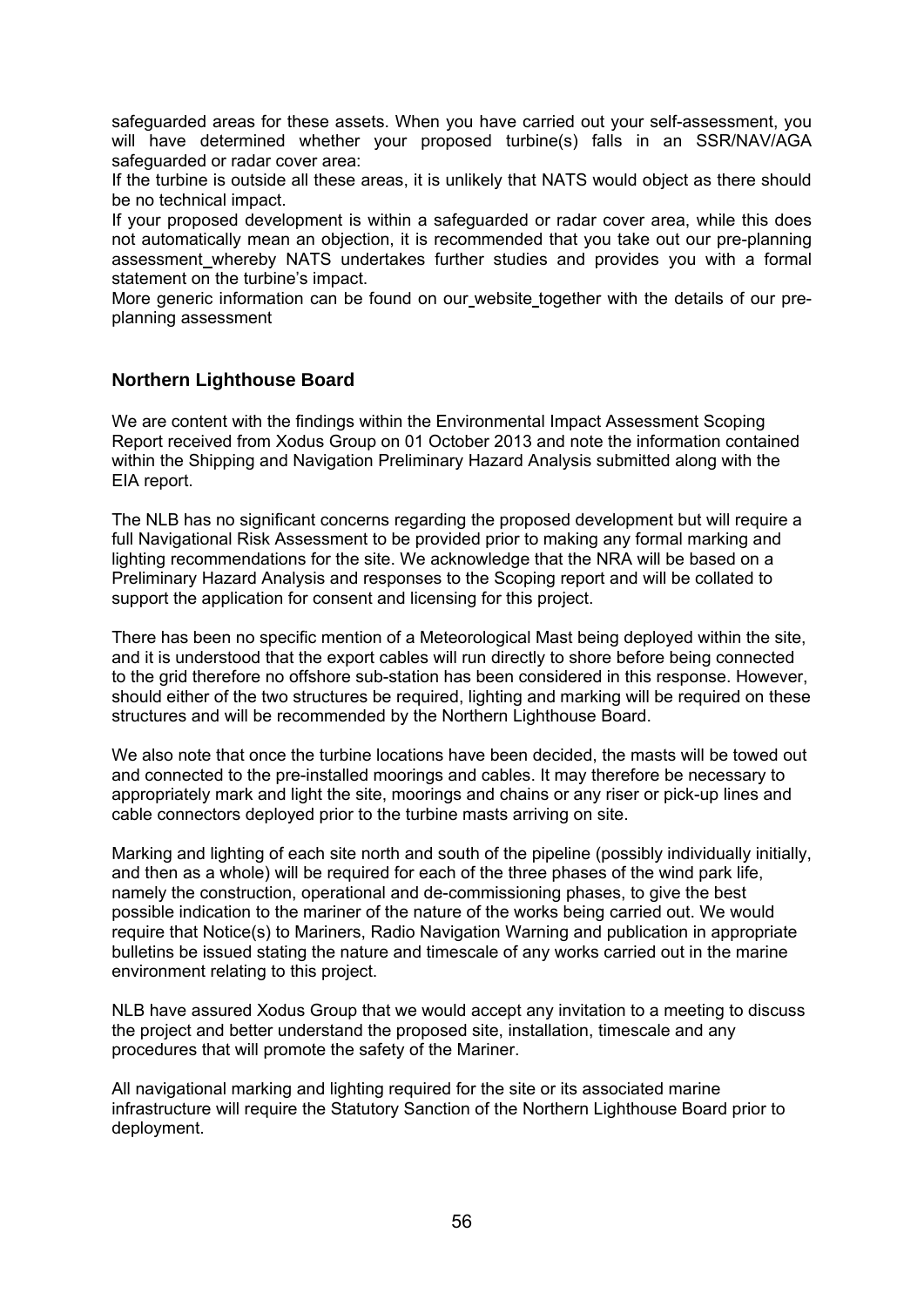# **Scottish Government / Transport Scotland Ports and Harbours**

Nil Return

# **Royal Society for the Protection of Birds**

We acknowledge many of the issues we raised in our previous letter have been addressed in the scoping report, however we wish to bring to attention the following points that can contribute to the preparation of the environmental assessment. Marine Scotland has commissioned the following research projects that are soon to be finalised/ published and we would recommend reference and consideration of their findings in the environmental assessment:

 Strategic assessment of collision risk of offshore wind farms to migrating birds (CR/2012/04 - WWT).

 Population consequences of displacement from proposed offshore wind energy developments for seabirds breeding at Scottish SPAs (CEH - (CR/2012/03)). A preliminary proof of concept report downloadable from

http://www.scotland.gov.uk/Publications/2012/10/2388, McDonald *et al.* 2012.

 For Collision Risk Modelling (CRM), in addition to the SNH guidance referred to in the scoping report, the following references should be used:

 Band, W. (2012) Using a Collision Risk Model to assess bird collision risks for offshore wind farms. Final report, March 2012

 Cook, A.S.C.P., Wright, L.J. and Burton, N.H.K (2012). A review of flight heights and avoidance rates of birds in relation to offshore wind farms. Project SOSS-02. BTO report on behaviour the Crown Estate.

 A range of avoidance rates should be presented alongside a discussion of any current evidence of avoidance behaviour of each species in order to justify the preferred rate, if that differs from guidance.

If the extended models are used, then there should first be an assessment of whether the generic flight height data will be more precise than site-based data, and whether the data sets are compatible. Collision risk should be presented for all three or four options, with justification or discussion provided as to which of the options is most likely to characterise the collision risks at the site. An attempt should also be made to convey the uncertainty in the estimate, aiming to express this at around 95%.

# **Royal Yachting Association**

RYA have little to add to the pre-scoping response sent to Xodus. In addition to reading the documentation I have discussed this scheme with the developer and have not identified any hazards beyond the routine ones of a recreational vessel encountering another vessel or installation. Although the UK Atlas of Recreational Boating, the second edition of which was compiled and published by the RYA in 2008, takes no account of more recent marina developments in the north-east of Scotland, the area proposed is one of the few places around the Scottish coast that is hardly frequented by recreational vessels. Although AIS signals are only transmitted by a minority of recreational vessels, we think that the area will be crossed occasionally by some vessels on passage between Scotland and Norway and others crossing the North Sea forced to alter course due to adverse weather. The RYA has recently published a revised edition of its Position Paper on Wind Offshore Renewable Energy Installations to which reference should be made, e.g. in relation to marking and lighting.

As this scheme is the first floating wind farm around the coast of Scotland the RYA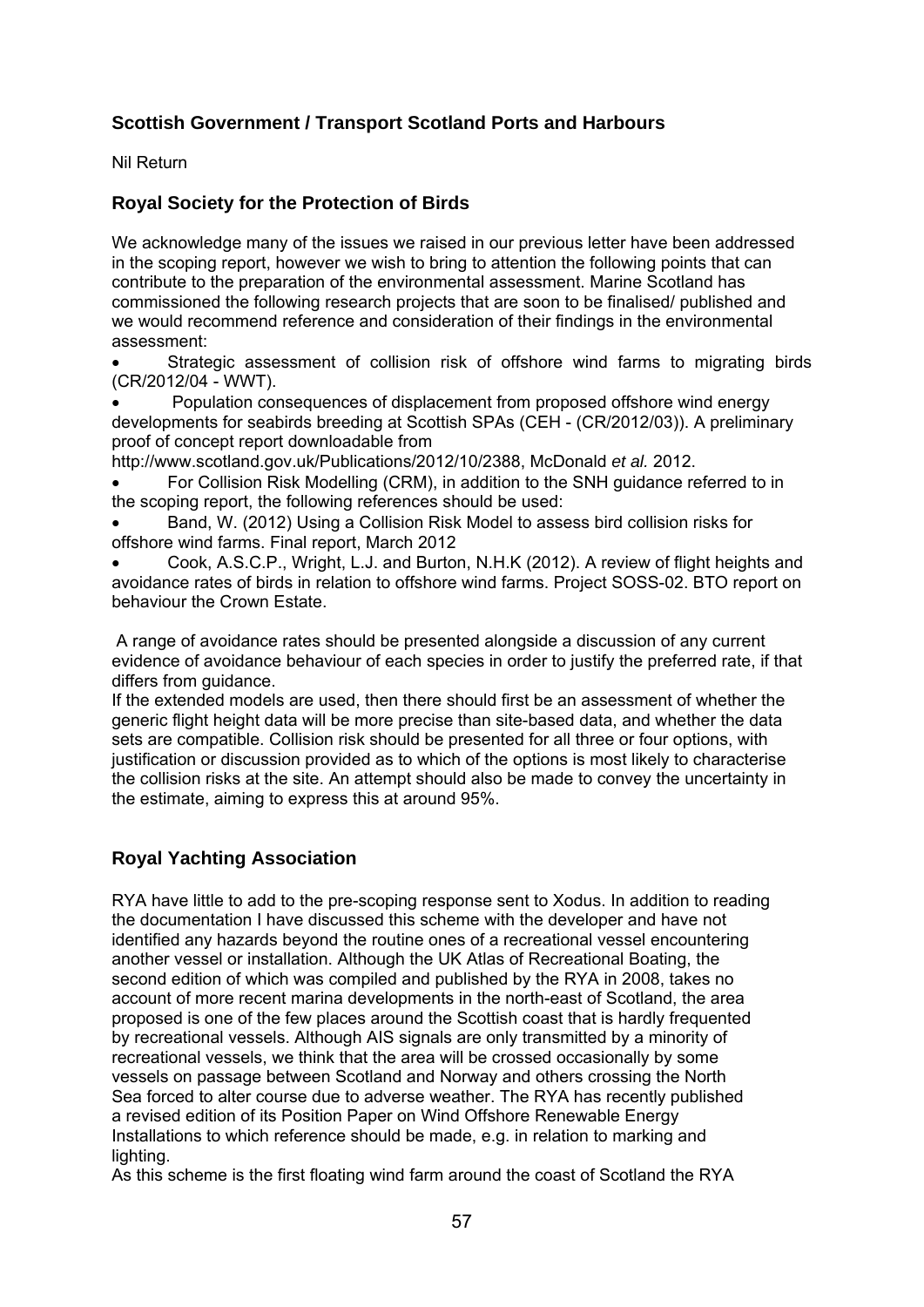will be following its progress so that we can develop experience that can be applied to similar schemes elsewhere.

# **Scottish Canoe Association**

Nil return

# **Scottish Fisherman's Federation**

Nil return within the time period of the consultation, however SFF have provided comment at pre-scoping to Statoil. Feedback provided by the SFF in relation to the development has been included within 3.3.1 of the Scoping Report.

It is noted by MS LOT that there continues to be positive and open dialogue between SFF and Statoil in relation to the potential impacts on commercial fishing activities within the Buchan Deep and to identify possible mitigation measures as part of the Project.

# **Scottish Fisherman's Organisation**

Nil return

# **Scottish Government Planning**

No comment

## **Transport Scotland**

Nil return

## **Whale and Dolphin Conservation Society**

WDC comments on this Hywind Scotland Pilot Park Project Environmental Impact Assessment (EIA) Scoping Report. Given our area of interest, we have only focused on the marine mammal sections.

- WDC are endeavouring to assist with the environmentally sustainable development of marine renewable energy in Scotland. Whilst welcoming the Scottish Governments' commitment to renewable energy generation, particularly noting the potential consequences of climate change for cetaceans, we have serious concerns about current levels of uncertainty and the possible negative impacts these developments, both individually and cumulatively, may have on cetaceans (whales, dolphins and porpoises) and seals in Scottish waters.
- We understand that the project will deploy five floating Wind Turbine Generators (WTG) in the Buchan Deeps, 25 km off the coast of Peterhead, NE Scotland. The development will have a maximum capacity of up to 30MW. The WTGs will be fixed to the seabed using anchors and no pile driving will be required.

### **Specific comments**

 We understand the baseline data sources in Table 9.2 are examples, and would welcome the addition of primary literature e.g. peer-reviewed journal articles.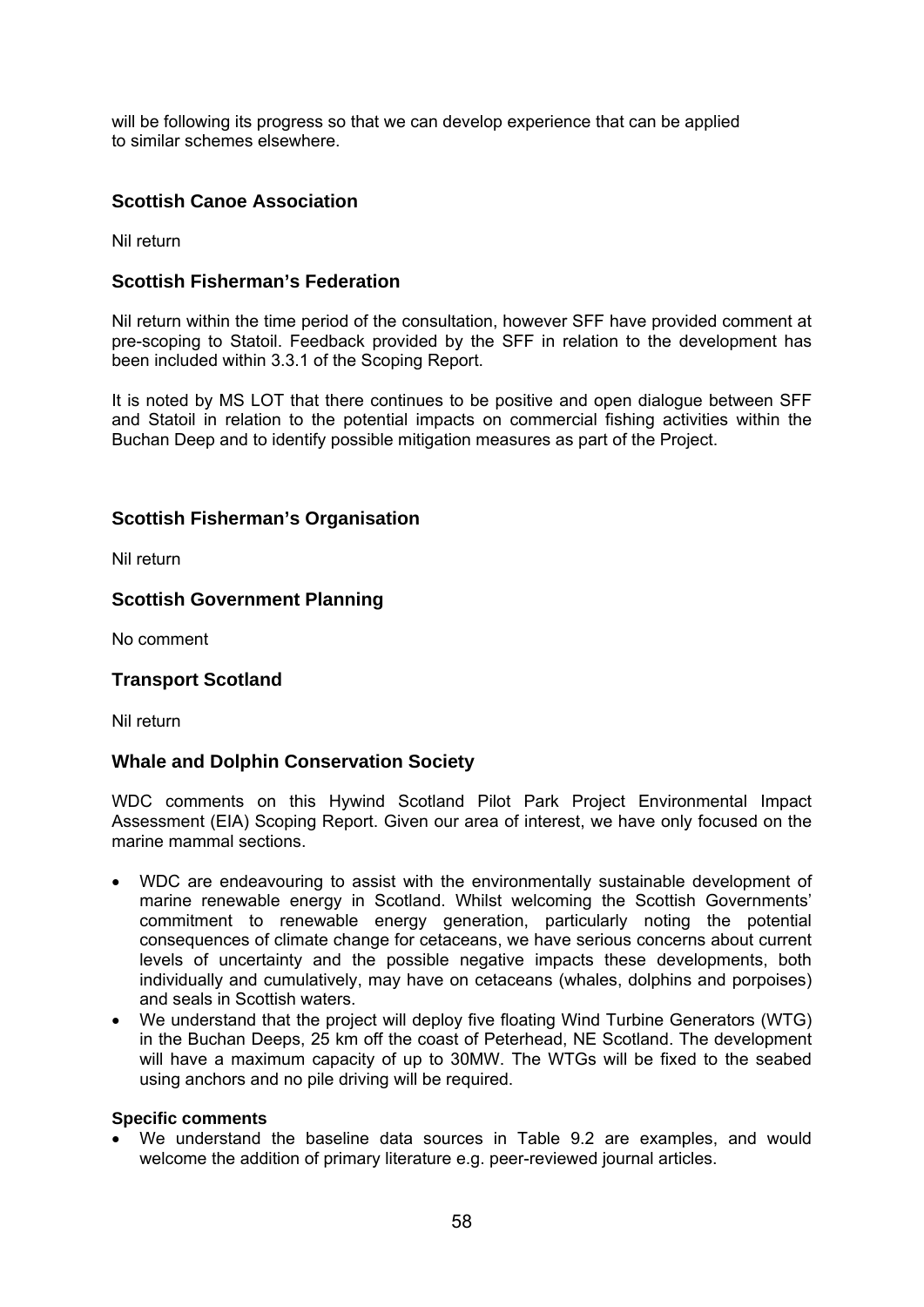- Page 60: '*The Moray Firth SAC is designated for harbour porpoises*'*.* This statement is incorrect. The Moray Firth SAC is designated for bottlenose dolphins. At present there are no harbour porpoise SACs in the UK, however, the JNCC has a contract out to identify porpoise SACs in the future.
- We agree with the potential impacts to be 'scoped in' to the EIA in Table 9.4 Data and information gaps.
- WDC has serious concerns about the use of ducted propellers due to the widely acknowledged impacts on seals. Ducted propellers should not be permitted unless they are guarded or potential impacts can be effectively mitigated in some other way, especially for harbour seals.

If ducted propellers are to be used, a proposed Seal Corkscrew Injury Monitoring Scheme (SCIMS) should be developed and should include informing ship crew about the possibility of interactions and a requirement to minimise use, as well as coastal Marine Mammal Observer searches for seal carcasses

to determine if injuries to seals are occurring and bodies are washing ashore. Beach searches should be conducted regularly enough to allow the carcasses to be 'fresh' enough for a cause of death, where possible, to be determined. There is growing evidence to suggest that harbour porpoises also suffer from 'corkscrew injuries' (Deaville et al., 2013), therefore within the SCIMS any stranded marine mammals should be reported to the Scottish Marine Animal Stranding Scheme (SMASS).

We agree with how the developers will obtain information and account for other developments in the cumulative impacts. The harbour developments of Invergordon, Ardersier, Nigg and Aberdeen should be included in the Cumulative Impact Assessment because they are also within the range (and management unit) for the SAC bottlenose dolphin population.

### **Habitats Regulations Appraisal (HRA) Screening**

Page 60: *'The export cable corridor passes through the southernmost parts of the Southern Trench MPA search location identified for minke whale and white-beaked dolphin*'. WDC feels that whilst not a requirement for the HRA, the potential impact on other cetacean species e.g. minke whale, harbour porpoise and white-beaked dolphin, which are listed as Priority Marine Features and minke whale and white-beaked dolphin are drivers in the Scottish Marine Protected Areas project, should also be given adequate consideration.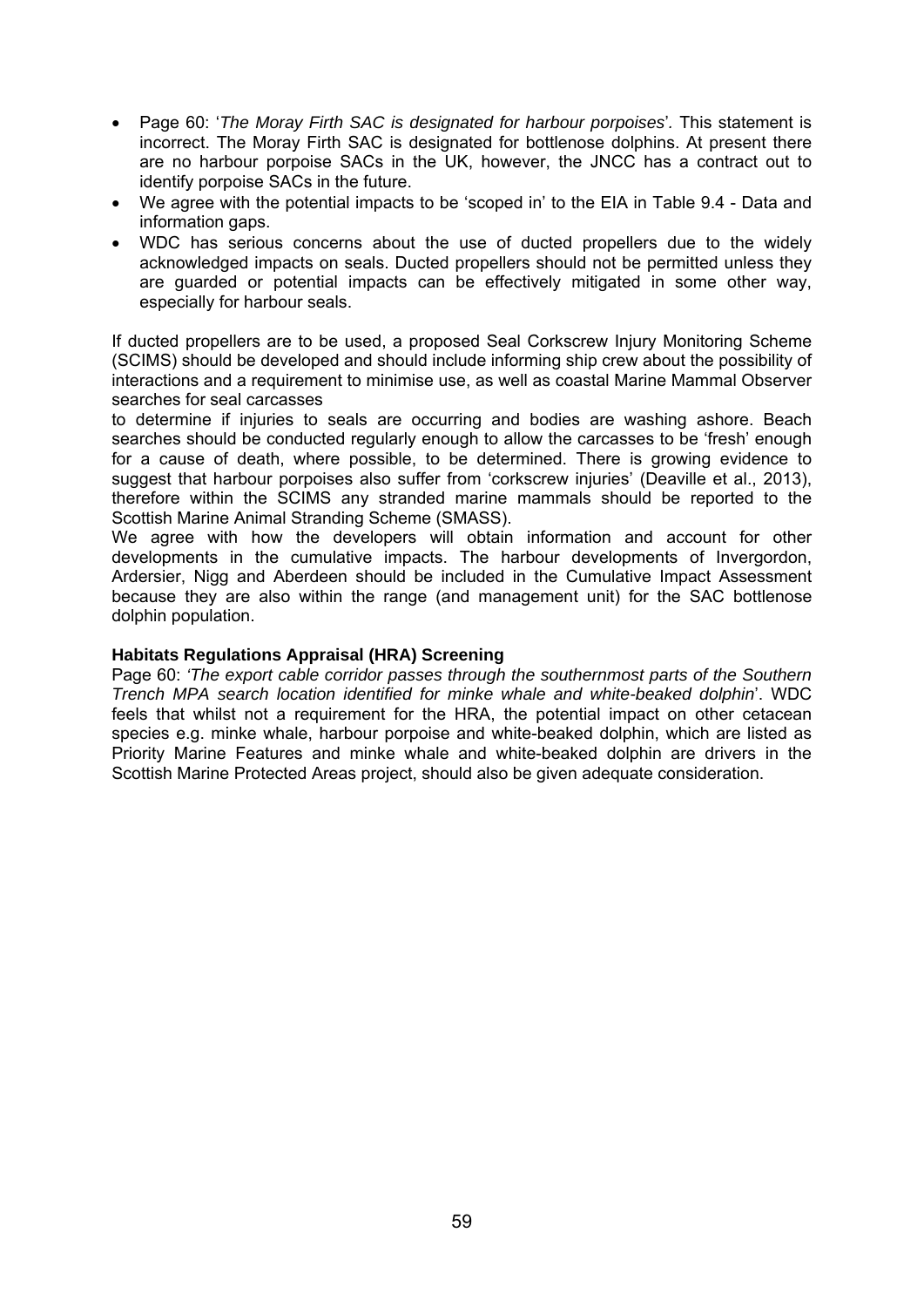## **Annex 2 – RYA Position Statement**



# **THE RYA'S POSITION ON OFFSHORE ENERGY DEVELOPMENTS**

# **DECEMBER 2009**

The RYA has taken an active role in policy making that affects boat users and has been the voice of recreational boating for over a century. We represent our 100, 000 personal members and over 1500 affiliated clubs representing approximately 400, 000 boating enthusiasts and administer training standards at over 2000 recognised teaching establishments. Research conducted by the RYA, BMF, MCA, RNLI and Sunsail in 2006 showed there were approximately 3.5 million participants in boating-related watersports in the UK. The BMF estimates the total turnover of the UK leisure and small commercial marine industry in 2005/6 was £2.8 billion. Of this, the 'value added contribution' which is the principal measure of national economic benefit was £1.04 billion (37.6% turnover). The industry employs 35,000 people across 4300 different businesses.

RYA represents users of inland and coastal:

- Cruising and racing sailing and motor boats
- Sailing dinghies and day boats
- Windsurfers

1

• Personal watercraft

The RYA supports the UK Government's and evolved administrations' efforts to promote renewable energy<sup>1</sup>. We note that it is Government policy that wind farms should not be consented where they would pose unacceptable risks to navigational safety after mitigation measures have been adopted<sup>2</sup>. Our primary purpose in engaging in the consultation regarding the development of offshore energy developments is to secure navigational safety and to ensure that recreational boating interests are not adversely affected. The RYA has made objections to some of the proposed developments on grounds explained in this document. As more issues have come to light, we have reviewed our position on offshore energy development. We recognise that some marine renewable schemes may provide opportunities to benefit recreational sailors, e.g. active breakwater types of power generation can provide areas of sheltered water.

**This position paper sets out our concerns from a general perspective and should enable developers to more accurately take account of recreational boating concerns in their environmental impact assessments**.

<sup>&</sup>lt;sup>1</sup> The UK Renewable Energy Strategy 2009. HM Government

<sup>&</sup>lt;sup>2</sup> Draft National Policy Statement for Renewable Energy Infrastructure (EN-3) DECC. November 2009. Note that this NPS will be a relevant planning consideration even though marine planning is a devolved issue in Scotland and Northern Ireland and in some cases Wales.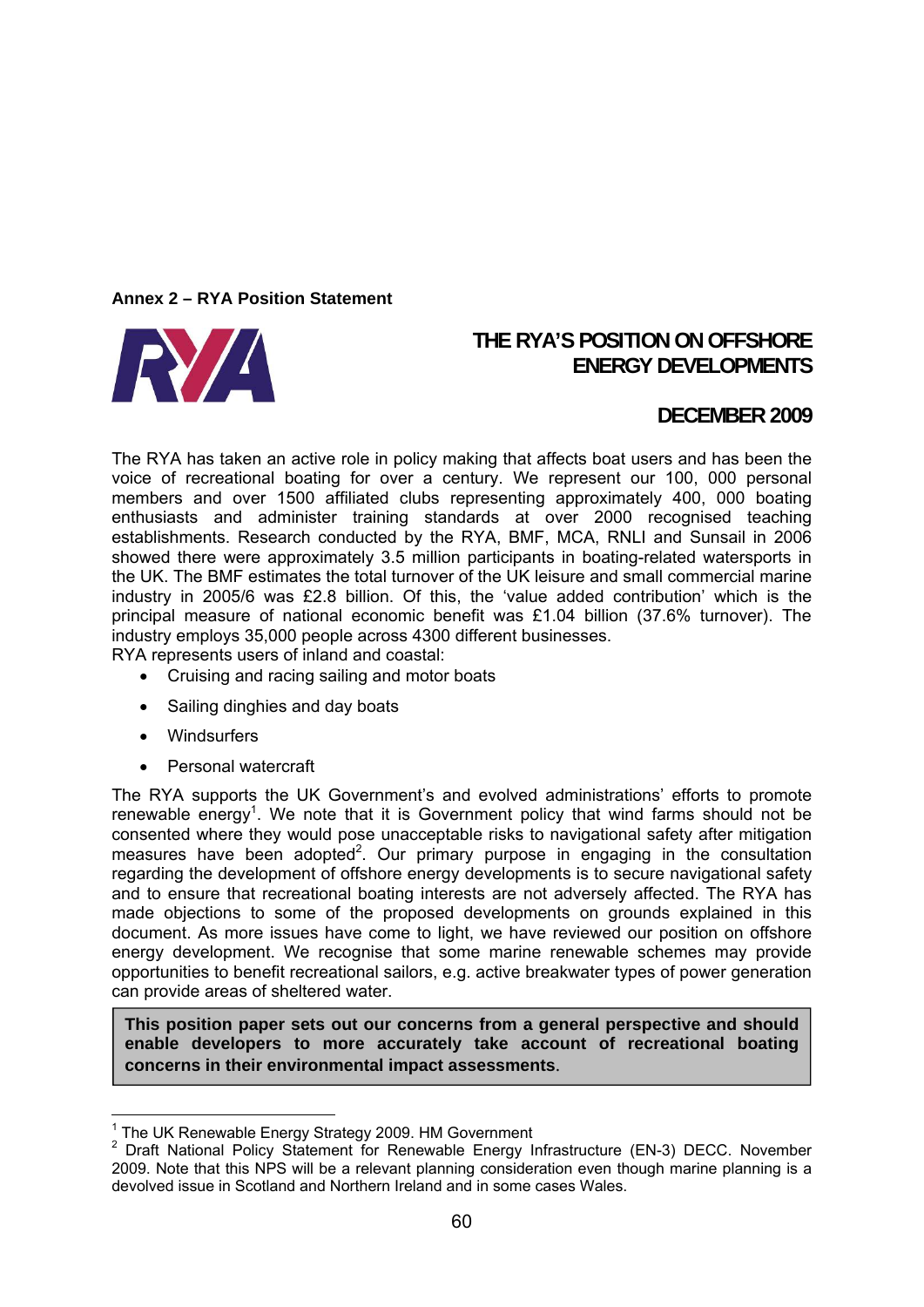In summary the concerns of recreational boating and offshore energy developments relate to:

- 1. Navigational safety
	- a. Collision risk
	- b. Risk management and emergency response
	- c. Marking and lighting
	- d. Effect on small craft navigational and communication equipment
	- e. Weather
- 2. Location
	- a. Loss of cruising routes
	- b. Squeeze into commercial routes
	- c. Effect on sailing and racing areas
	- d. Cumulative effects
	- e. Visual intrusion and noise
- 3. End of life
	- a. Dereliction
	- b. Decommissioning
- 4. Consultation

The MCA has developed guidance for assessing the navigational impact of offshore renewable energy installations, this should be utilised in addition to the information contained here $^3$ .

## **1. Navigational Safety**

Prior to leaving the shore, mariners make a passage plan and make assessments based on weather, tides and the environmental conditions. Offshore developments become an additional navigational hazard to the mariner. However, if sited sensitively, well designed and managed effectively these developments can satisfy the safety issues of concern to recreational boating.

Construction of the first offshore wind farm, North Hoyle, was completed in 2004. Since that time, Scroby Sands was completed in 2004, Kentish Flats in 2005, Barrow in 2006, Burbo Bank in 2007, Lynn in 2008 and Inner Dowsing in 2008. A further seven are currently under construction and seven more are consented and awaiting a start date. There have been no reported incidents involving recreational craft and offshore wind farms in these five years of operation around the UK coast.

## **Collision risk**

The RYA believes that poorly designed wind farm developments could pose a risk of rotor blade collision with recreational craft. Wave and tidal developments and the sub-surface structures and scour protection associated with wind turbines could similarly pose a threat of underwater collision. The danger that moving rotor blades or other parts of the mechanisms pose is the reason for concern. Navigating around static hazards is part of sailing and only in rare situations, such as in narrow channels with strong tidal flows, do static installations pose a threat.

**The RYA believes that the threat to recreational yachts can be minimised by specifying** 

**1. a minimum rotor height clearance above mean high water springs of 22 metres** 

2. a minimum underwater clearance of 3.5 m below mean low water springs <sup>|</sup> *Practice, Safety and Emergency Response Issues.",* MGN 372 *"Offshore Renewable Energy* 

*Installations (OREIs): Guidance to Mariners Operating in the Vicinity of UK OREIs".*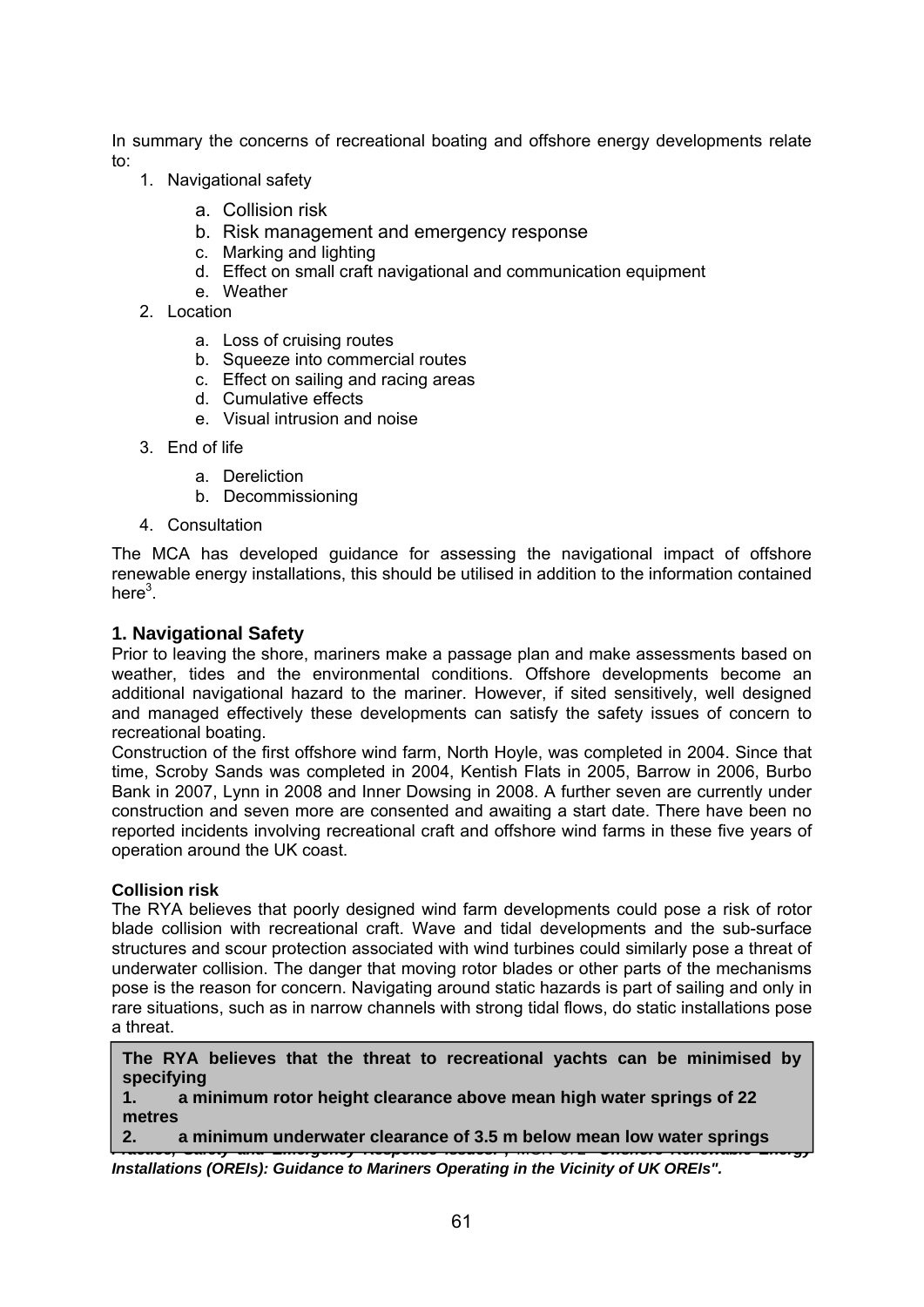The RYA has developed its position on clearance height and depth on the available data. Firstly an estimation of the air draught of the national fleet of yachts around the UK was established in the knowledge that these types of yachts may be found in all UK waters, these data are taken from the Royal Ocean Racing Club (RORC) Rating Office's database. For more detail see the final section on *Developing RYA policy on minimum clearance height and depth*.

## **Risk management and emergency response**

Risk management provisions should be formulated from the results of a site specific risk assessment that accounts for recreational craft. Recreational craft can be generalised as 'small craft' which are defined by the MCA as those craft under 24m in length. This distinction is important when it comes to equipment and other requirements for small and large craft. Guidance was developed in 2005 to outline the requirements for assessing the navigation impacts of offshore wind farms<sup>4</sup>.

For recreational craft, such an assessment should take into account the following parameters:

- The number, size and type of local vessels
- The number, size and type of national vessels
- Annual events that are not covered in a short term monitoring
- Wave height and sea state conditions
- Monitoring should be carried out during the high season
- A range of possible incidences

Any risk assessment should recognise that it is a theoretical process and that utilising historical data on the number of incidents reported to HM Coastguard from the area with no hazards in place may not adequately represent the situation with 30-300 installations in situ. It should also be recognised that not all incidents are reported to the Coastguard; generally only those that represent life threatening situations are reported. However, since commercial offshore wind farms have now been deployed in UK waters for five years, this experience should be fed into any risk assessment to provide an accurate and realistic predicted level of risk and enable a proportionate and practical set of measures to be put in place to address any unacceptable risk.

In order to effectively manage the risk of a vessel in distress drifting towards an installation, there needs to be an effective *Emergency Response System* in place. This will require the ability to shut down the moving parts, such as the turbines, when an emergency call is reported. In some cases, where traffic is high, a stand-by safety vessel may be required.

## **Safety Zones**

The RYA's opinion remains that the creation of safety zones around wind turbines or other installations that exclude small craft on a wholesale basis are likely to be unnecessary, impracticable and disproportionate. In our view, such a restriction on the small craft's right of navigation is not justifiable in terms of safety and there is little possibility of enforcing such zones. In some locations, it may actually increase risk of collision as small craft may be pushed into the lanes of larger vessels or may have to make extended voyages.

European standards are now being established where small craft, under 24m, are exempt from any operational safety zones. The German Government was the first to recognise the negative implications of imposing safety zones on small craft and has exempted small craft from such zones. In principle the RYA has no objection to the creation of *advisory or precautionary zones* but such zones must be designed and implemented on a case-by-case basis and with due respect to the right of navigation. The RYA believes that the purpose of

<sup>1</sup> <sup>4</sup> Guidance on the Assessment of the Impact of Offshore Wind Farms: Methodology for Assessing the Marine Navigational Safety Risks of Offshore Wind Farms. 2005. DTI.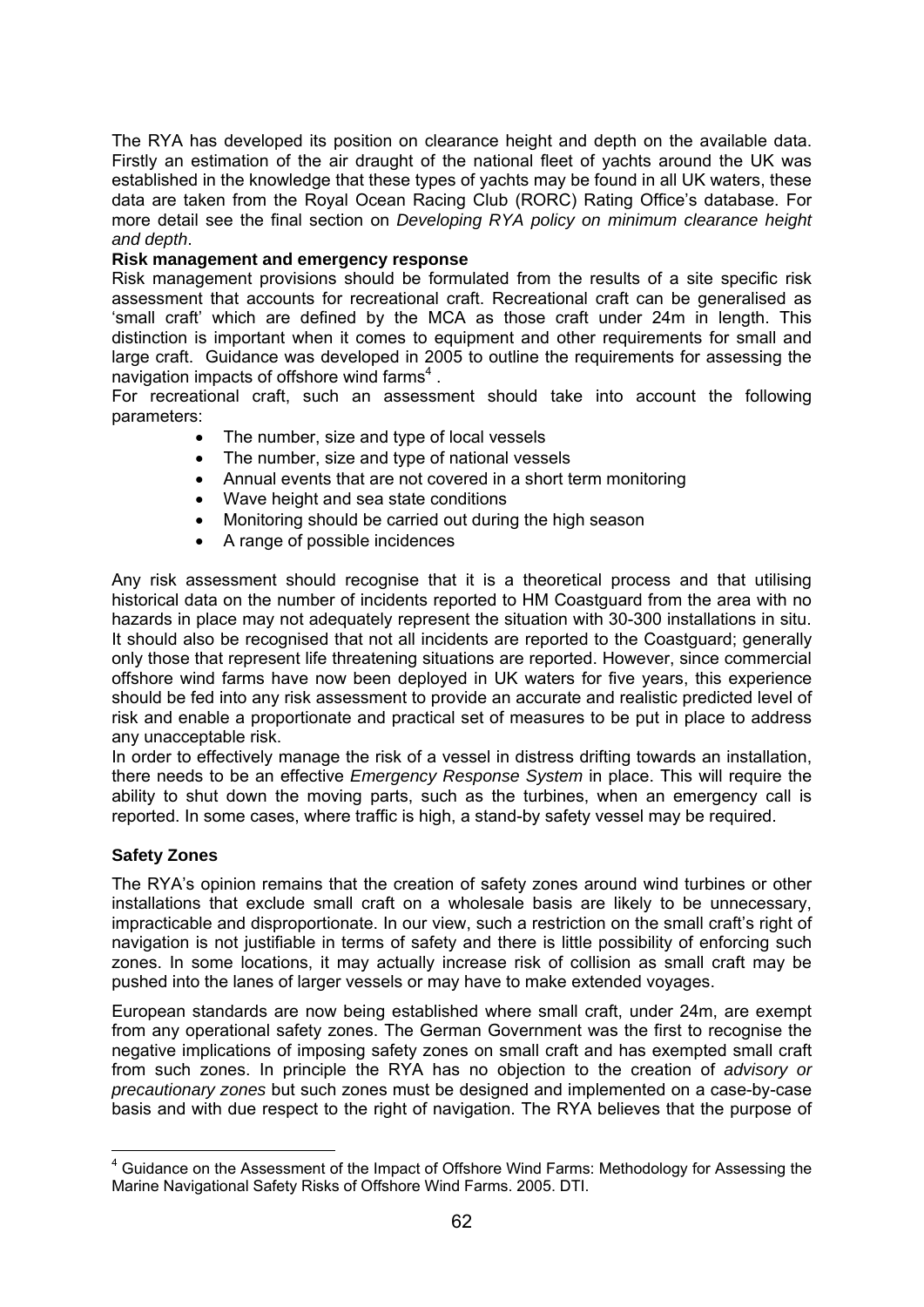any *advisory or precautionary zones* should be to warn vessels to navigate with particular caution but they should not permanently restrict navigation or exclude recreational vessels. Wave and tidal technology is varied and is now the unknown factor when considering navigational safety impact. Nevertheless when these do not have moving parts within keel depth, their status as a hazard is in principle no different from that of a reef or other natural obstruction.

The RYA does, however, foresee occasions when it may be prudent to impose short-term temporary restrictions, for example during engineering, maintenance or construction works. Such temporary restrictions should be promulgated through Notices to Mariners. Many vessels visit the UK from continental Europe and this should be taken account of in any communication.

## **Cables and anchoring**

A further issue relating to risk management is that of cables and anchoring. In most cases, small craft will not anchor within an offshore energy 'farm'. However, in emergency situations this may be the only way of securing a drifting vessel to ensure no damage is done. To secure the safety of navigation, cables should be buried to a sufficient depth to avoid being uncovered. This should take into account shifting sediments on the seabed.

# **Marking and lighting**

As offshore renewable energy installations become more common in UK waters, the requirements for marking and lighting the sites should be consistent. This has been achieved for offshore wind and should be replicated for wave and tidal devices. Much work has been done in this field and guidance supported by RYA is available from Trinity House or the Northern Lighthouse Board as appropriate. For wind farms, as a minimum each turbine should be clearly marked in high visibility yellow paint to a height of 12 m, low level lighting should allow the turbine number to be read from a 'safe' distance, corners of the wind farms should be marked and any other points or routes through the wind farm marked accordingly. Wave and tidal developments vary dramatically in their design and the marking and lighting of these installations will need to be developed carefully. Wave power units that lie low in the water and that may move within an area of water, such as Pelamis, will be particularly hazardous to small boats and effective marking and lighting will be essential.

**The RYA supports the guidance issued by the relevant light house boards on these issues and works with them to identify site specific issues that may occur**.

# **Effect on small craft navigational and communication equipment**

All craft larger than a dinghy will have some form of navigational equipment on board. The most common will be a magnetic compass. Large quantities of steel, cabling and the transmission of electrical power may produce interference with the magnetic compass. Studies have shown that the effect on systems such as GPS, VHF and mobile phones from wind farms is negligible. However, there is a demonstrated effect on radar systems which reduces the visibility of small craft to search and rescue vessels as well as to each other and larger commercial vessels. This causes concern when large wind farm developments are sited close to commercial shipping lanes and obstruct small craft routes avoiding these commercial routes or at the confluence of routes.

Problems may be found with small craft navigational equipment, which is not as powerful as commercial varieties, when we start consider installations further offshore. Antennae are likely to be lower and less powerful than many larger commercial vessels.

## **Any proposed development should account for the effect on small craft navigation and communication equipment in detail**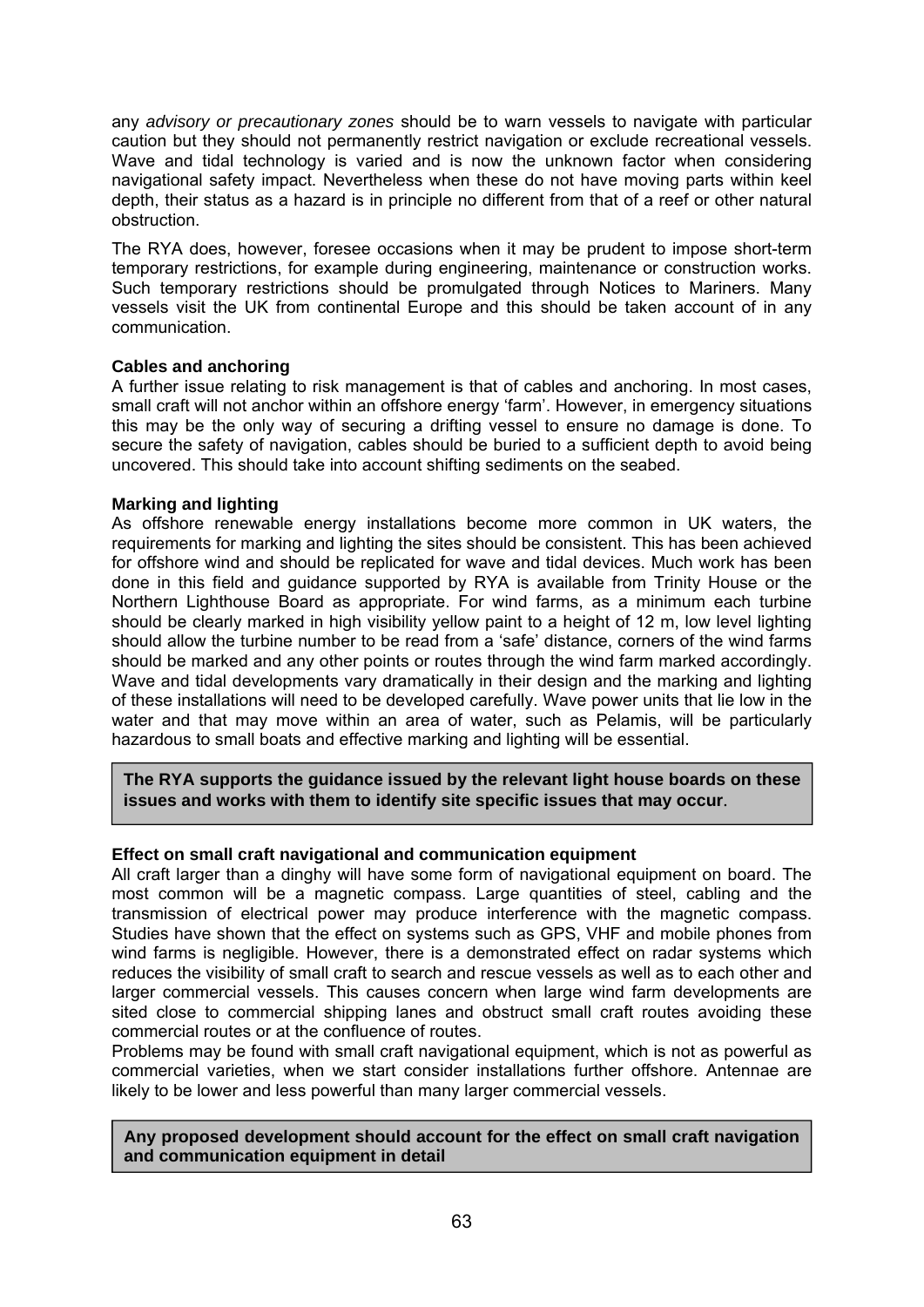# **Weather**

Local weather conditions should also be examined in the risk assessment and measures taken to reduce the effects of poor weather conditions, low visibility and fog should be included in the risk management plan. Installations may need to have fog horns attached for low visibility conditions.

# **2. Location**

The location of offshore energy installations is going to be crucial to navigational safety as well as potential loss of amenity for recreational craft. It should also be noted that commercial routes and shipping lanes do not represent those routes taken by small recreational craft. Whilst these routes will vary, the RYA, has collated these routes into the *UK Coastal Atlas of Recreational Boating* which is available from the RYA and which details cruising routes, sailing areas and racing areas as well as the location of marinas, RYA affiliated clubs and recognised training centres. This document should be consulted when considering the location of offshore energy developments and when writing an environmental statement.

**Recreational routes, general sailing and racing areas must be accounted for when examining the impacts of wind farm developments.** 

### **Loss of cruising routes**

When examining the routes and location of turbines it is important to recognise that sailing boats behave differently to power driven craft in that their actual line of travel may zigzag across the ultimate direction of travel as they are dependent on the wind direction. The coastal atlas should be consulted as well as any other available information to inform the siting of the developments and individual installations and the potential provision of navigation routes through the larger sites.

Along many stretches of coast, recreational craft may need to seek shelter in poor weather. Sheltered harbours and anchorages and routes to these harbours of refuge should be protected. These are identified as essential routes in the Coastal Atlas.

The loss of routes will also lead to an increased distance of travel. This has environmental implications for powered craft and safety implications for all craft. Some routes, typically narrow channels or strong tidal flows, may already be hazardous at times to navigate through and adding hazards in these areas may seriously compromise navigational safety. There are also safety issues with the creation of turbulence and wind shadowing in confined areas where craft may be moving slowly and gusty turbulent conditions may create problems.

## **Squeeze into commercial routes**

Recreational routes differ from commercial routes as recreational craft essentially aim to keep out of the major commercial navigation routes by travelling in the shallower adjacent waters or taking other routes entirely. As a result, examining commercial routes alone will not enable the safe positioning of OREIs, recreational boating must also be accounted for. This may require routes through large developments to be identified or inshore routes for smaller craft to be safeguarded. The cumulative impact of all marine developments is becoming increasingly important when assessing these issues of squeeze.

## **Effect on sailing and racing areas**

Most of the general day sailing and racing areas are close to the shore and in the more sheltered waters. The Strategic Environmental Assessment for Round 3 offshore wind development<sup>5</sup> recognises the busy inshore areas and states that the majority of offshore wind development should be beyond 12nm. European standards are again being set by Netherlands and Germany who have excluded any development within 12nm from the shore in order to retain 'open space' for its amenity and recreational value. Recreational activity is

 5 Offshore Energy Strategic Environmental Assessment: Post consultation report. June 2009. DECC.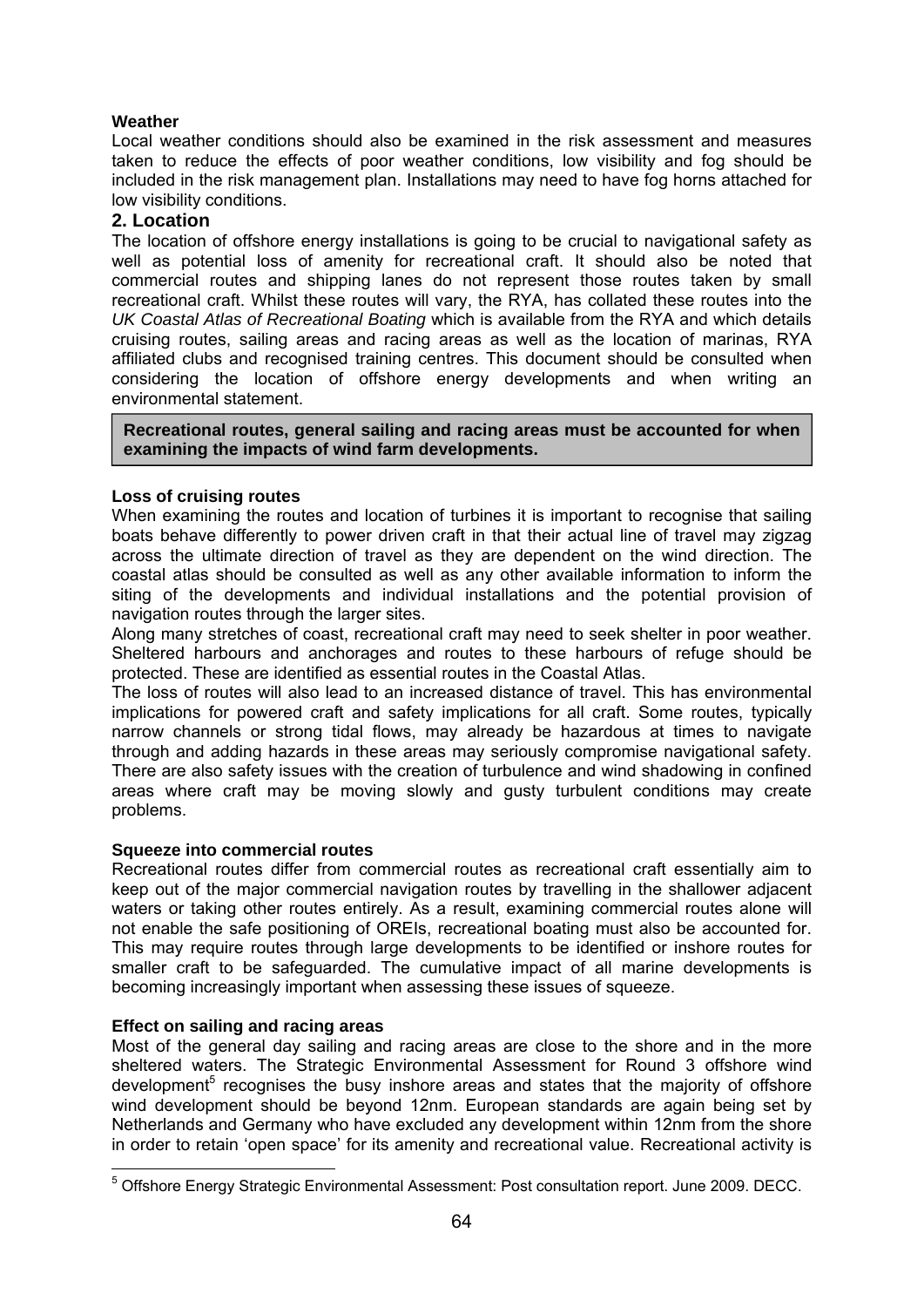important to the health and wellbeing of the community as well as economic support for the local coastal economies. Retaining the undisturbed remoteness of some waters will be important in terms of its wilderness and amenity value.

In certain confined areas and areas heavily used for sail racing, the effects of wind turbines in terms of turbulence and shadowing on craft should be taken into account.

**Any interference in wind speed and/ or turbulence created by a wind farm in a racing area would create a significant negative impact on the event site and diminish its value**.

### **Cumulative effects**

Of increasing concern with the planned number of developments is the need to assess each development in its wider surroundings. The *cumulative effects* of offshore energy installations on navigation routes will be increasingly significant. Existing navigation routes affected by other proposed development sites will need to be accounted for, rather than only current routes.

# **3. End of Life**

### **Dereliction**

Whilst we would hope that these installations remain economically viable for the lifetime of the structures, the RYA would support measures taken by Government to secure the financial implications of removing the structures, prior to consents been given. This will ensure that after the installation ceases electricity production for whatever reason, derelict structures that are not marked or lit and remain a hazard to navigation and anchoring are not found in UK waters.

### **Decommissioning**

Equally, any decommissioning plan needs to ensure that the structures are completely removed. Any parts of the structure remaining after the commercial operation of the installation may pose a hazard to navigation and should be avoided. However, we recognise that secondary uses may be identified for these structures once energy generation ceases. If structures are to remain in the water, navigational safety must be taken into account and structures should be appropriately marked and lit.

## **4. Consultation**

Consultation with the RYA should be through the Headquarters in Hamble and the Scottish, Welsh and Northern Irish offices who can coordinate wider consultation with their regional environmental coordinators, the clubs and individual membership and if needed, help to coordinate stakeholder meetings.

RYA Head Office Caroline Price Planning and Environmental Advisor RYA House, Ensign Way, Hamble, Southampton, SO31 4YA. Tel: 02380 604222 Email: Caroline.Price@rya.org.uk

| <b>RYA Scotland</b>           | <b>Welsh Yachting</b> |
|-------------------------------|-----------------------|
| Hon. Secretary                | Association           |
| RYA Scotland, Caledonia House | Hon. Secretary        |
| South Gyle                    | <b>WYA Office</b>     |
| Edinburgh, EH12 9DQ           | 8 Llys Y Mor,         |
|                               |                       |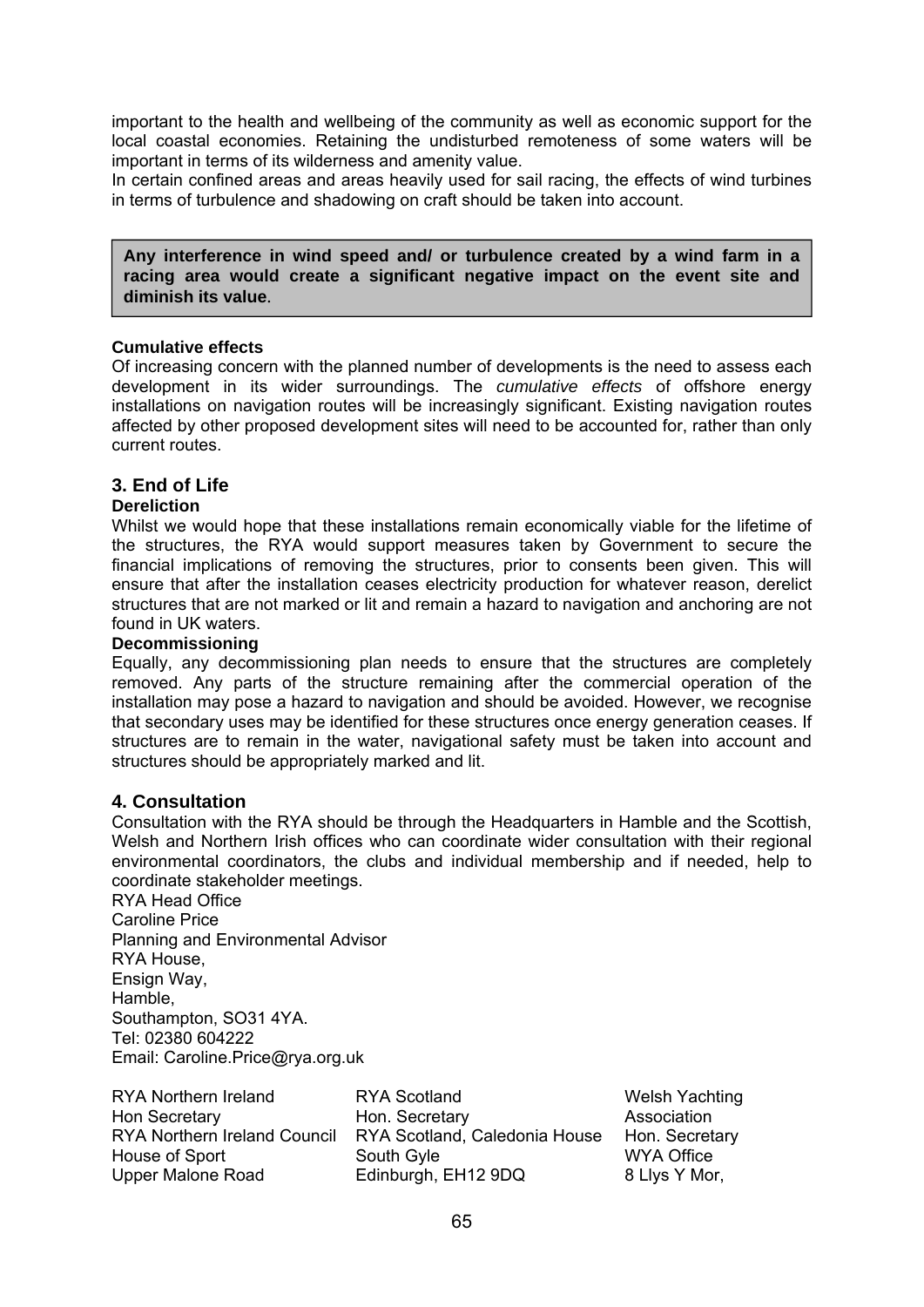Belfast, BT9 5LA Plas Menai

Caernarfon, Gwynedd, LL55 1UE

Original document December 2005, revised December 2009

## **Development of the RYA policy on minimum clearance height and depth**

The RYA has developed its position on clearance height and depth on the available data. Firstly an estimation of the air draught of the national fleet of yachts around the UK was established with the knowledge that these types of yachts may be found in all UK waters, this data is taken from the Royal Ocean Racing Club (RORC) Rating Office's database. Although there are other rating systems in use, the RORC system is widely accepted and applied worldwide. Rating is a technical handicapping process that enables adjustments to be made to yacht racing results so as to allow a wide range of different boats to be raced on equal terms. The boats contained in the database are mainly cruisers and yachts. Many yachts taking place in club races are registered with the RORC Rating Office. The RYA believes this data, containing 3179 records, is a good representation of the type of yacht to be found sailing around the shores of the UK. Although the total number of yachts around the UK has not been quantified, this database represents 6% of the total number of boats owned in the UK, estimated at 564,000 (BMF, 2003).

'Air draught' as presented here is the distance from the waterline to the top of the mast structure. This is based on the 'p' measurement, boom to top of mast, in the rating system (RORC, 2003). Two metres have been added for the distance from the boom to the water surface, which is a conservative estimate for the larger vessels. It should be noted that masthead equipment and instrumentation has not been included in the calculation of air draught, although it will also add a further half to one metre to the air draught of a yacht. Loss of this equipment may produce failure in communication from the yacht although not structural failure to the yacht.



Figure 1: Graph showing the air draught in metres of the boats within the IRC fleet (sample size=3179)

Looking at the above data in the form of percentage of the UK boating fleet, we can see the percentage of recreational yachts at risk from different rotor clearance heights. Figure 2, shows that a clearance height of 14 metres above sea level will put 57% of the national fleet at risk from rotor height collision. Reducing this to 18 metres above sea level, substantially reduces this percentage, however it still leaves 12% of the national fleet at risk from rotor height collision. This is still an unacceptable level of risk to the yachts found in UK waters. A clearance of 22 metres has been shown to be possible in engineering terms, which would put 4 % of the national fleet at risk, a more acceptable level of risk in the view of the RYA. As a matter of common observation, larger yachts over 18 metres in length (see Figure 3), representative of this 4% group are more likely to be run by highly experienced crews and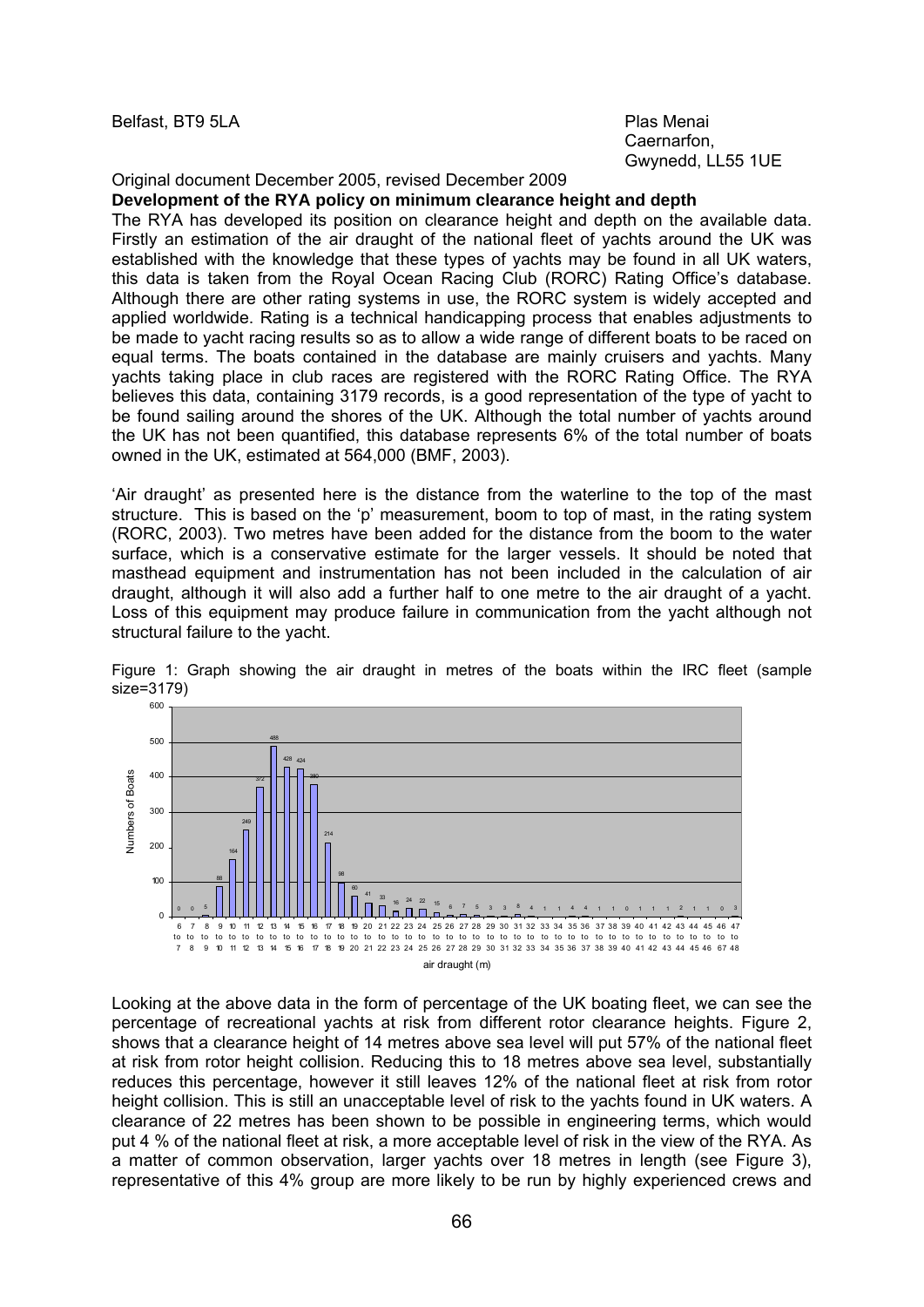skippers. The datum of mean high water springs (MHWS) is taken as the clearance datum rather than mean sea level and then factoring in a site specific wave height parameter. However, wave height should be examined in the risk assessment at each site. It should be noted that 22 m above MHWS has already been specified as a minimum clearance height in several of the wind farms consented in the first round of consents and is therefore a feasible, cost-effective option for developers.

It should also be noted that while this is currently an acceptable level of clearance, yachts are increasing in size and future developments may require a greater clearance height.

Figure 2: Graph showing the percentage of boats in the IRC fleet with different air draught shown in metres (sample size = 3179**)** 



Figure 3: Graph showing the relationship of Length Over All (LOA) in metres and air draught in metres of the IRC fleet.



Additional data is provided showing the relationship between air draught and the depth of water required for clearance below the vessel's keel (Figure 4). Figure 4 shows that a depth of 3.5 metres corresponds to an air clearance of 22m above MHWS which is relevant for subsurface wave and tidal developments.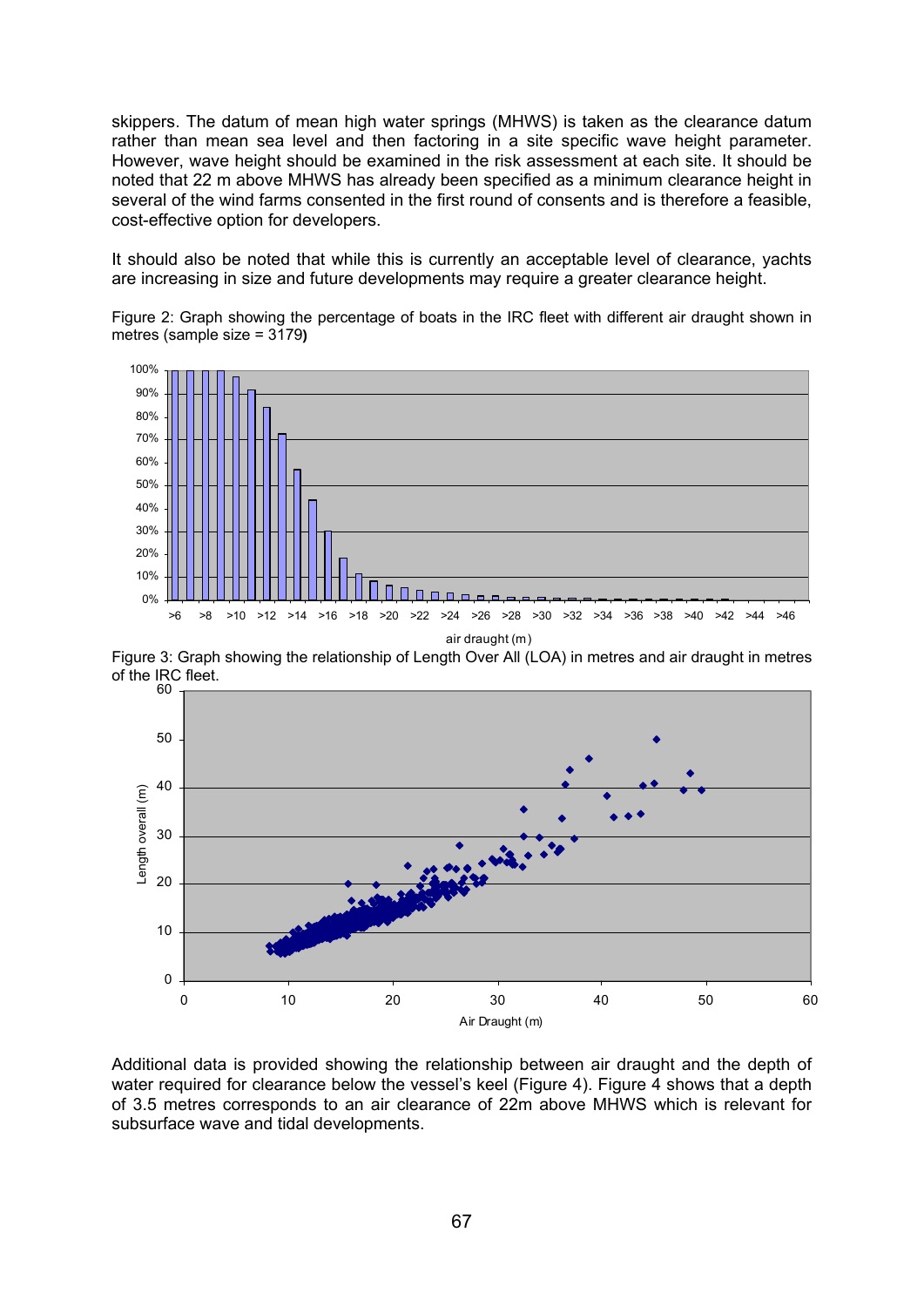

Figure 4: Graph showing the relationship of water draft in metres and air draught in metres of the IRC fleet.

### **References**

RORC (Royal Ocean Racing Club). 2003. IRC/IRM Yearbook. London BMF (British Marine Federation). 2003. *Marine Leisure Industry European Overview*. Egham, Surrey.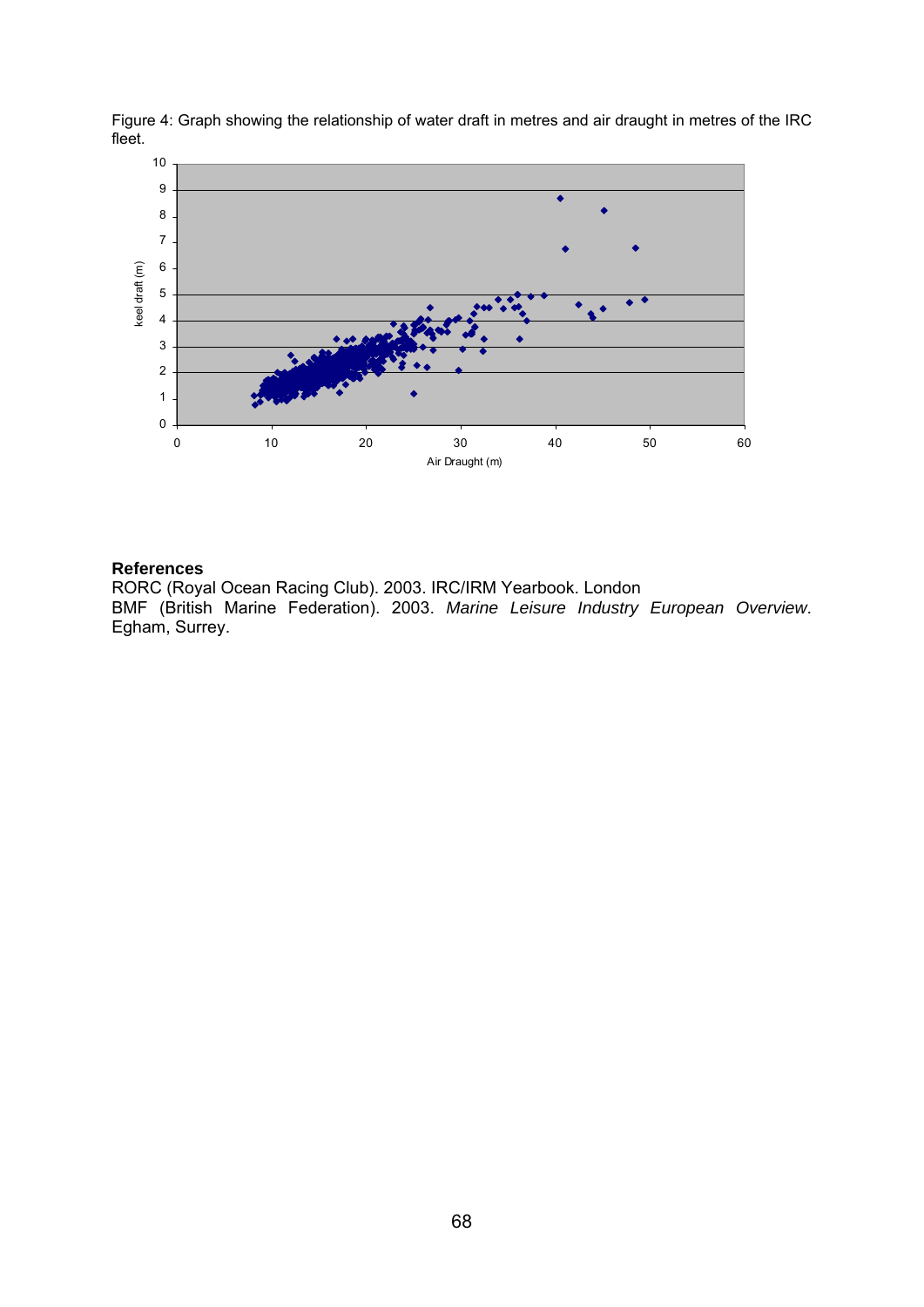## **Annex 3 – SCA Renewable Energy Policy**

### **Introduction**

In passing the Land Reform (Scotland) Act 2003 the Scottish Parliament has provided a statutory right of access to inland water and confirmed the customary freedoms of access that paddlers have always enjoyed in Scotland.

However, the quality of the resource that we take access to, Scotland's rivers, lochs and coastal areas, is coming under increasing threat from various types of development, most notably at the current time from renewable energy proposals. Whilst the Scottish Canoe Association (SCA) welcomes the passing of a statutory right of access, we are concerned that the canoeing resource in Scotland does not suffer from damage by inconsiderate or poorly planned renewable energy schemes.

With this in mind the SCA has developed a Renewable Energy Policy in order to express our concerns about the value of the places where canoeing takes place and to explain to developers, planners, government agencies, councillors and politicians the views that the SCA holds and the kind of sites that we would wish to see protected from development.

Throughout this document we will use the generic term canoeing to refer to the use of both canoes and kayaks.

### **Policy Context**

The SCA believes that government should make the promotion of energy efficiency a much higher priority. There is a fundamental issue with causing damage to our natural heritage in order to generate energy that is then wasted on inefficient appliances, under insulated buildings and overly relaxed public attitudes to use of energy.

The SCA recognises the global problems associated with carbon emissions and climate change, and accepts there is a need to alter our sources of energy and societal attitudes towards use of energy.

The appendices to this policy statement describe the historical context to the SCA's involvement in the energy debate as well as the current relevance of national energy policy. The appendices then go on to review the trends in hydro and marine energy development.

The SCA's policy for dealing with Renewable Energy issues is set out below.

## **SCA Policy**

- 1. The SCA wishes to be involved in the debate on the future of the nation's energy policy in order to play a proactive role in determining the impact on water that canoeists make recreational use of.
- 2. The SCA seeks to work with developers, agencies, consultants and planning authorities to help identify potential conflicts between canoeing and proposed renewable energy projects. The SCA believes that early consultation should lead to the avoidance of damaging conflicts between recreational interests and energy companies.
- 3. The SCA will form a view on each new renewable energy proposal taking into account a number of factors. These include: the likely impact on paddling interests; the importance of the water body involved in paddling terms; the protection of scenery and a judgment on any cumulative effect of a range of different renewable projects.
- 4. We are concerned that good rivers are being threatened for a very small power output in return. Therefore, in assessing any proposed energy scheme the SCA will perform a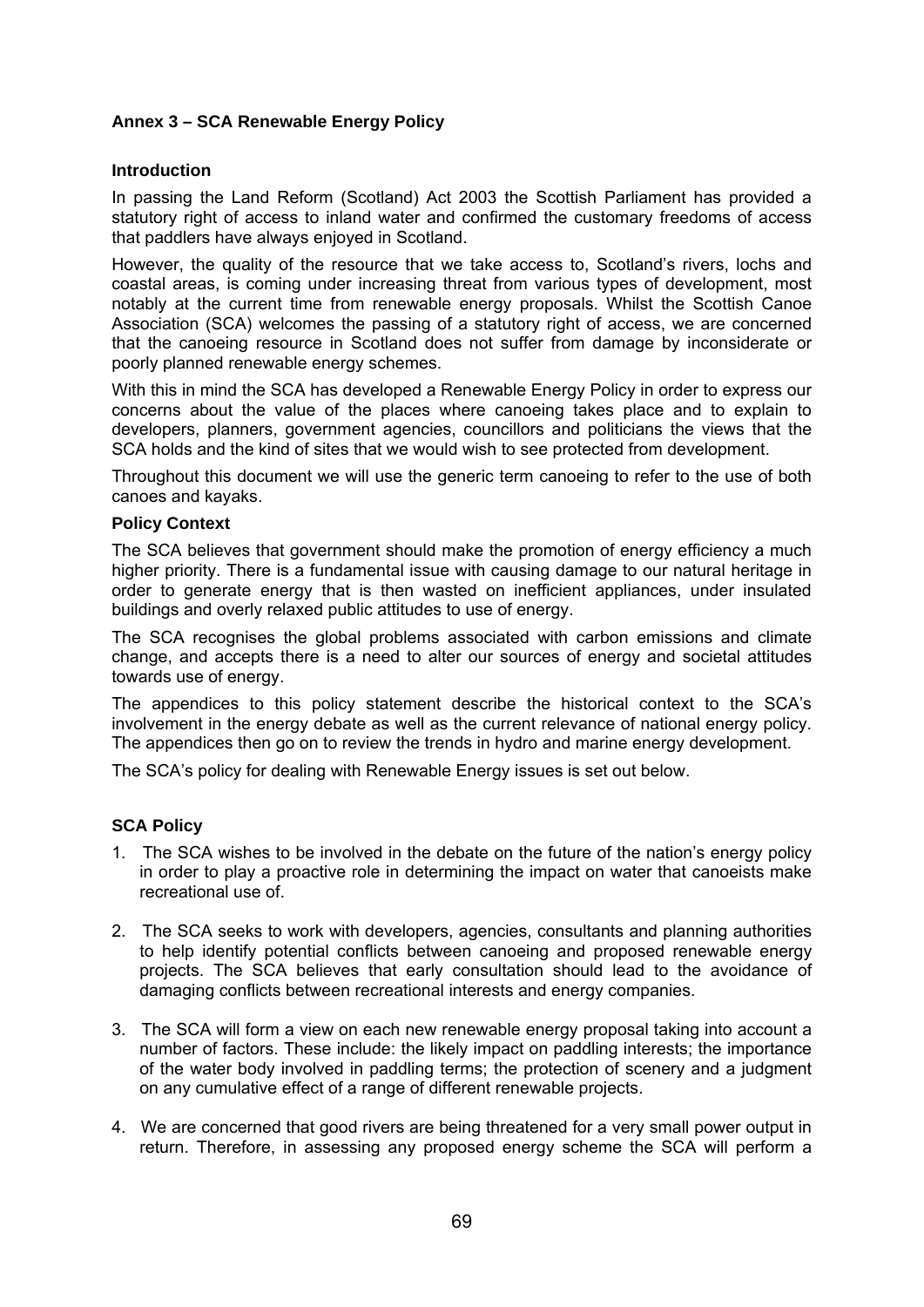power output to canoeing interest comparison. We believe this will enable us to consider and compare two important factors: what is being lost and what is being gained.

- 5. Where the canoeing value of a river is not so great that we would wish to see the proposed development stopped we will work with the developer to comment on the safety aspects of the inlet and outlet features, negotiate shut down days for the river to be paddled and in most cases request an online river level gauge.
- 6. The SCA will oppose renewable energy proposals when we consider the watercourse or coastal area that is under threat to be of national or international value to our sport.
- 7. The SCA is concerned that building barrages in estuaries could hinder navigation and introduce safety issues for paddlers. Any barrage should have continuously navigable channels near the coast to ensure safe passage for canoes, kayaks and other small craft. The possible ecological and silting problems caused by tidal barrages are also of concern.
- 8. The SCA seeks to protect our finest coastal scenery. Scotland's coastline is the most scenically attractive in Europe and should be offered special protection to recognise this. Major developments on our remoter and most scenically attractive stretches of coastline should be resisted and will be opposed by the SCA. The SCA would prefer to see offshore wind turbines located well out to sea; and tidal and wave power stations either out to sea or located entirely below the surface of the water.
- 9. The SCA is concerned about the safety implications of certain marine renewables and the consequences for sea navigation. For this reason we are opposed to developments on stretches of coast that would require small craft to go further out to sea to navigate around or stop paddlers from landing on the coast in an emergency.
- 10. The SCA is concerned about the access implications of marine renewables on the water close to the coast and in the coastal zone. We are opposed to developments on the sea and coastline that limit where small craft can navigate. Where it is necessary to have renewable energy installations or their shore facilities near the coast, existing launch sites should be preserved. Where it is necessary to use part of the coast for the installation, provision of car parking and access to the water for recreational users should be maintained or improved as part of the installation. The principle of multiple uses for coastal sites should apply.
- 11. Tidal energy represents the only form of renewable energy that could produce large amounts of new base load energy. For that reason we believe it is inevitable that tidal energy will eventually become widely utilised and will contribute to our nation's security of supply. We would like to see a locational strategy drawn up well in advance of Scotland's tidal energy being harnessed.
- 12. The SCA is concerned that starting up and shutting down turbines can cause rapid and artificial fluctuations in river levels. This could cause problems for canoeists, as well as anglers and other recreational visitors, especially in gorge sections of white water rivers. The artificial altering of water levels by hydro schemes switching on and off could lead to accidents or contribute to existing incidents turning into accidents. The SCA will assess the safety implications of any proposed scheme on paddlers. This will require information on the anticipated normal running regime for the turbine and the implications of an emergency shutdown. The anticipated number of controlled start ups and shut downs on a daily basis and the speed at which the water levels change will be required to carry out this assessment.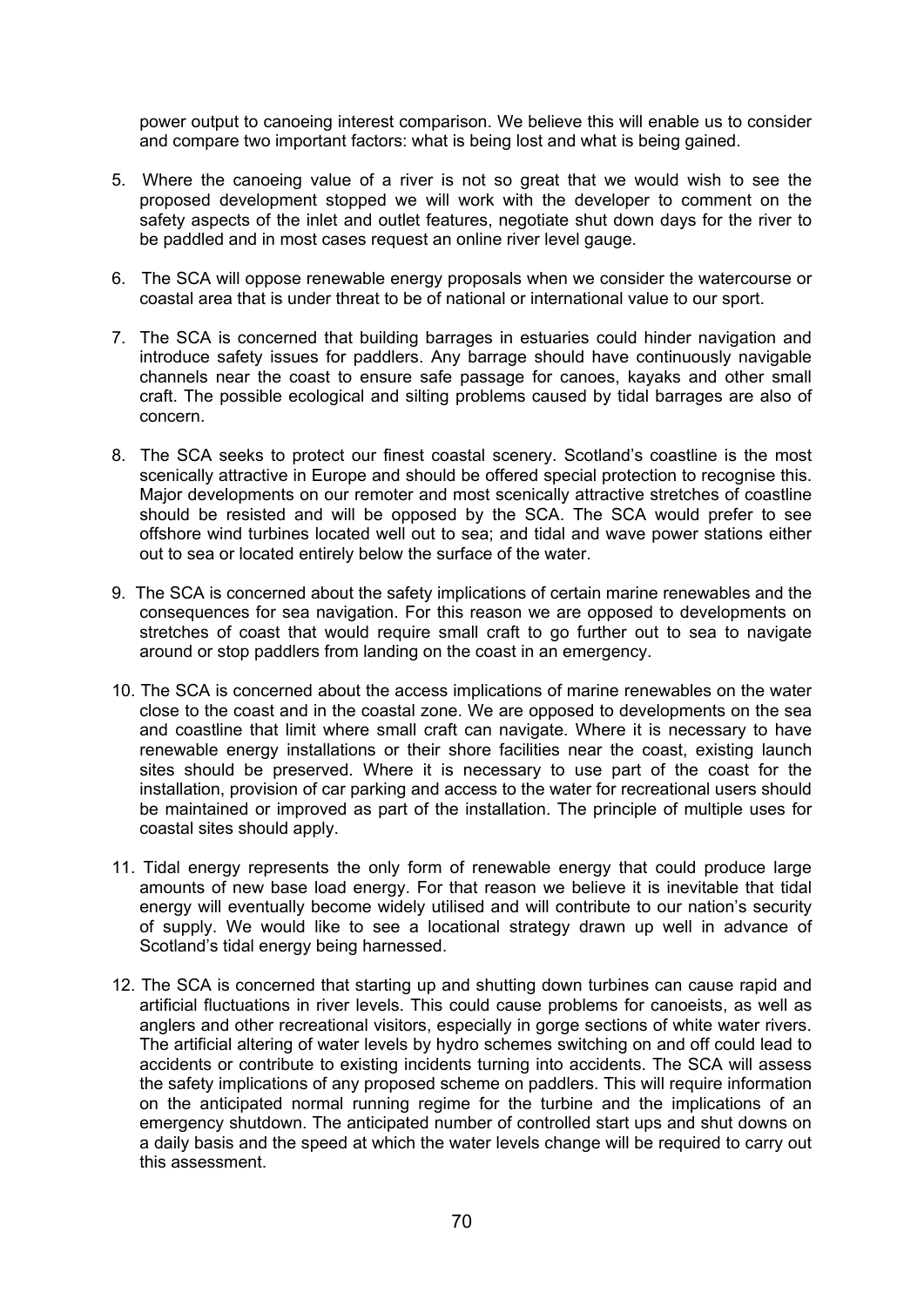- 13. The SCA believes that water release information from existing hydro power stations should be more freely available to canoeists so that more recreational use can be made of the water.
- 14. The SCA seeks to work with developers and energy companies to secure good quality access facilities that will assist canoeing, such as passes navigable by canoe and footpaths round new obstructions on the river as well as car parks close to the access and egress points on controlled rivers.
- 15. The SCA believes the practice of cutting the capacity of existing hydro schemes in order to qualify for subsidies is indefensible and should be stopped.
- 16. The SCA believes in the principle of early consultation being used to identify problems with proposed plans at an early stage and as a way of avoiding protracted conflicts between developers and opponents of a proposed scheme as well as generally improving the public perception of renewable energy.
- 17. The SCA believes that government should provide a lead by developing a locational strategy for all forms of renewable energy.
- 18. The SCA would like to see renewable energy developed in such ways that the need for unsightly transmission systems is reduced and any environmental impact is minimised. As renewable energy projects eventually move offshore we would like to see more use of sub-sea cabling, albeit with due care taken to consider the natural heritage value of our underwater ecosystems.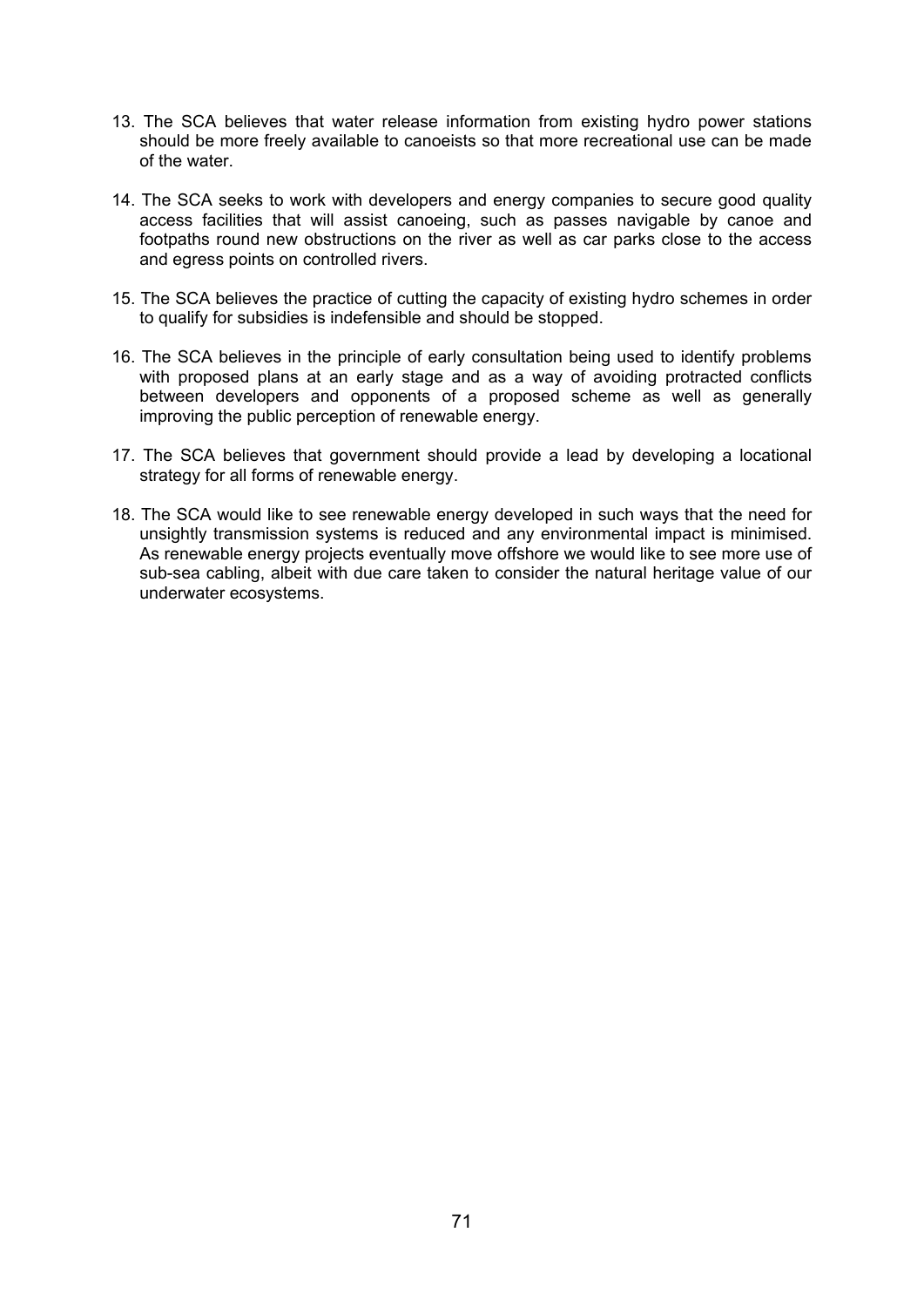## **Appendix A**

### **Historical Context**

A great deal of hydro development took place in the Scottish glens in the post-war years. These schemes had a major impact on our upland landscapes, but they did provide energy to remote parts of Scotland for the first time. These schemes are still operational and providing electricity to the national grid some 50 years after they were built. The dammed storage schemes that were built in those days still provide electricity as well as predictable water for canoeing via releases in the form of freshets, which are primarily aimed at helping fisheries management but are sometimes specifically for canoeing events.

With the exception of the massive Glendoe hydro scheme, the modern day renewable energy industry appears not to be looking to build anymore dammed storage schemes. Whilst storage schemes do provide opportunities for good canoeable water during releases, the landscape impacts caused by their highly visible draw-down scars can be significant, and are considered unacceptable to a wide range of recreationalists, and this is one reason why they are not currently being seen as a viable proposition in Scotland.

The building of nuclear power stations in Scotland during the 1950s and 1960s led to the need for pump storage hydro schemes and the Cruachan and Foyers power stations were constructed for this purpose. Should government commit to replacing our ageing nuclear power stations there could be a renewed interest in pump storage. Should this happen there could be implications for high mountain lochs and the burns and rivers that drain them. The decision about our future commitment to nuclear power will be based on the political direction Scotland chooses to follow, but it could also depend on future developments in the international quest for power from waste free nuclear fusion as opposed to nuclear fission with its associated problem of how to dispose of the waste nuclear material. A return to nuclear power in combination with pump storage hydro would be likely to impact on a small number of mountain burns and the main concern to canoeing would be whether these were canoeable.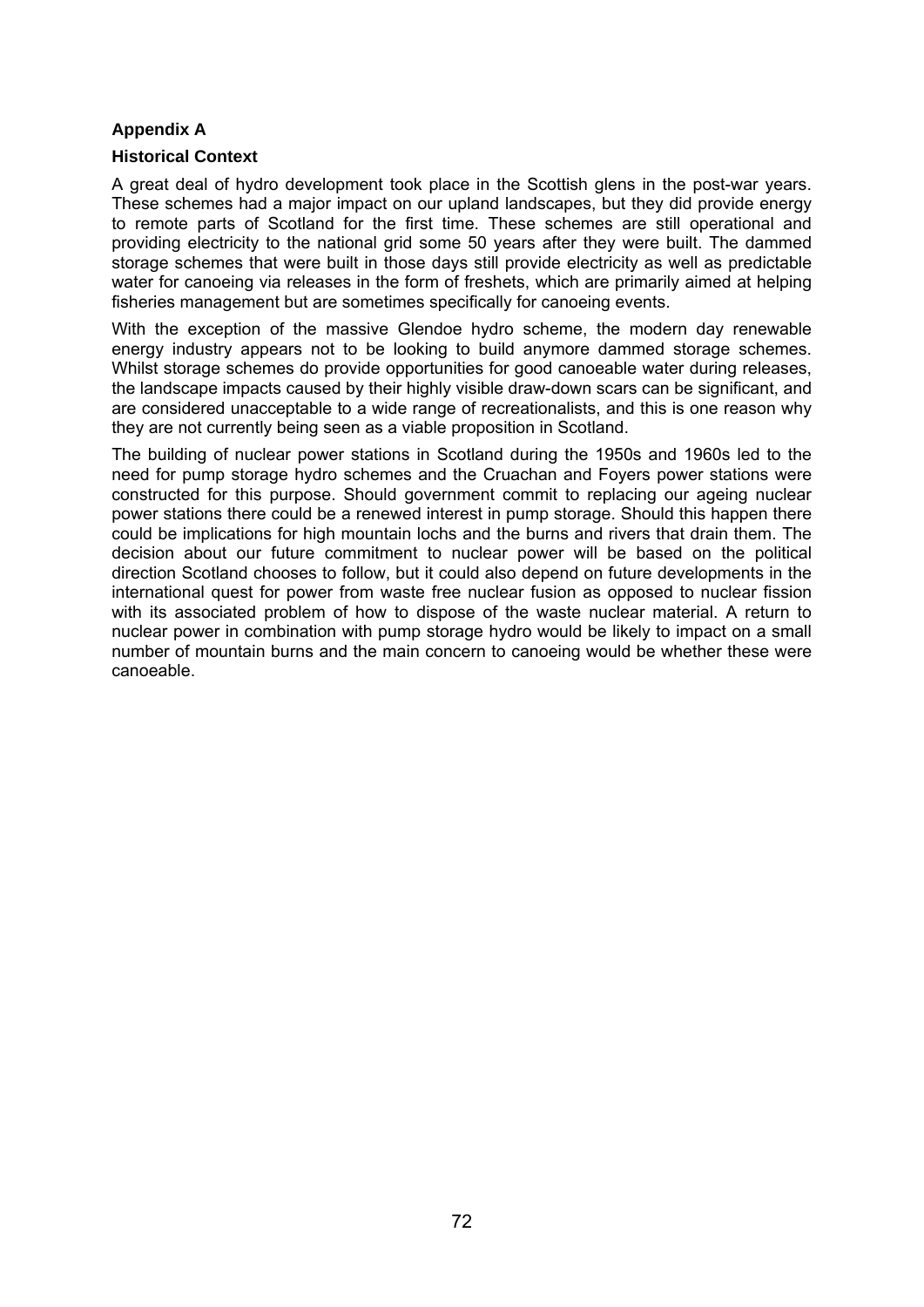### **Appendix B**

### **National Energy Policy**

The UK and Scotland are undergoing a change in energy policy, partly brought about by ageing power stations and partly because of our Kyoto and other commitments to reducing carbon emissions. As well as reviewing our energy mix in terms of power sources, we also have to review our network for electricity transmission. The Beauly to Denny powerline upgrade proposals are highlighting the problems of landscape impact, health concerns and effect on property prices associated with overland pylons. With renewable energy production set to move increasingly offshore the arguments for sub-sea transmission lines becomes a more viable option. Also, the greater the amount of power produced the more economically viable the higher investment in sub-sea cabling becomes. Onshore transmission lines have a scenic impact for a number of recreational activities, including canoe touring on open water, especially lochs. Sub-sea cabling, on the other hand, would usually be buried well out to sea and should not have any impact on kayakers who generally keep close in to shore. We would have concerns that the places where cabling leaves the land or comes back onto land should be well protected, but the high voltages concerned would require that in any case. Our other concern in this area is that access to the foreshore is not affected by the building of shore based structures for new developments.

The comment is often made that if energy efficiency were taken more seriously we would not have to destroy valuable parts of our countryside in order to power inefficient electrical appliances and allow householders to leave their appliances on standby overnight or workplaces their lights and computers on overnight. The threat to our countryside in general, and canoeing resource in particular, would be lowered if more effort were put into the promotion of energy efficiency.

We believe the public perception of renewable energy is being harmed by contentious planning applications that create critical opposition. Anti wind farm campaigns, protests against the proposed Beauly to Denny powerline and objections to hydro proposals are all on the increase and the combined effect is of a growing opposition to renewable energy. This may also be having a related impact of increasing support for nuclear power. Public opposition to renewable energy proposals may eventually influence government policy, and developers may begin to take this opposition more seriously. A way in which developers can react positively is to seek early consultation with interested communities and to work to avoid key recreational and landscape sites with the intention of trying to achieve greater public support for renewable energy.

The SCA is concerned that the drive to increase the proportion of our energy derived from renewable sources is leading to a loss of support for renewable energy. Much of this opposition to renewable energy is coming from previous supporters of such energy. The terms renewable energy and environment-friendly have become inter-changeable, but in many cases renewable energy proposals carry a massive cost to the environment and this leads to the levels of opposition that such proposals are encountering. We believe the quality of our environment and quality of our recreational enjoyment of our environment should be given higher priority.

The economic value of tourism, and of segments of tourism such as adventure sports tourism, should be given greater recognition for the revenue it creates for the national economy. The scenic quality of the countryside is the foundation for the majority of that tourism spending.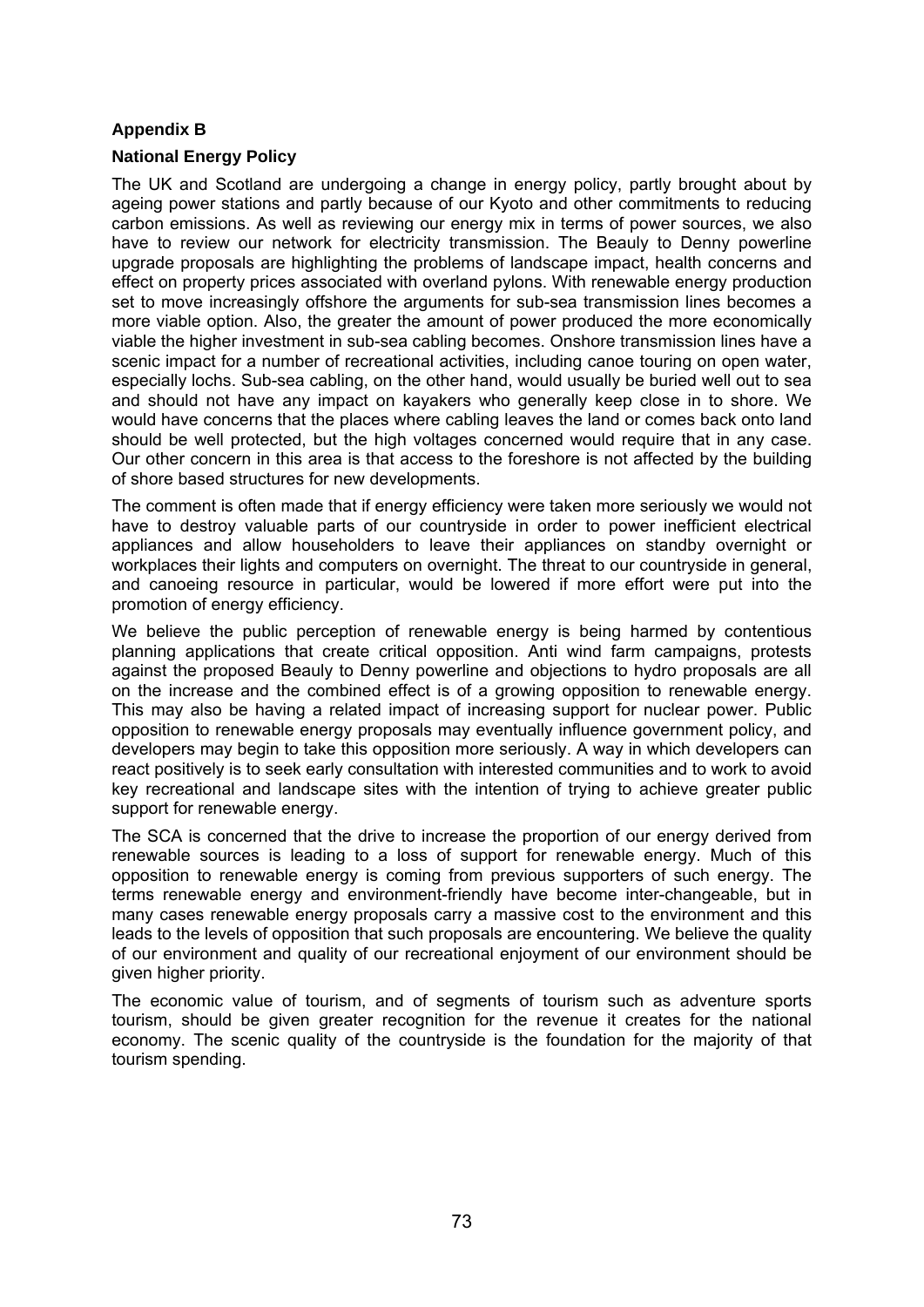### **Appendix C**

### **Hydro Power**

The current trend in hydro development is for run-of-river schemes. With no facility for storing water, only for running the water down a pipe parallel to the river, a run-of-river scheme means that the water in the river is either at its natural level if the hydro is not operating, or at a lower than natural level if the hydro is operating. In this respect a run-ofriver scheme can only be to the detriment of canoeing. Furthermore, run-of-river schemes can create dangers, especially on constricted gorge sections of rivers, when the hydro system is being switched on or off and the water level is being artificially altered. Recent trends in hydro power generation and canoe design have led to power companies and canoeists being interested in the same types of rivers.

Run-of-river hydro developers are looking for relatively small rivers with a steep gradient, usually with a waterfall to increase the overall gradient. The development of shorter playboats, made possible by the advances in roto-moulded plastic construction over the past 20 years, has opened up for canoeing the narrower and steeper creek-type rivers with steep drops. This interest in the same type of river by the two different groups is causing a significant problem, and with the lack of storage facility in a run-of-river scheme there is little space for compromise. Where the potential impact is too great we would wish to see the proposed scheme being dropped, but where the value of the river to canoeing is not that great we would wish to comment on the safety aspects of the intake and outlet features, as well as agreeing some kind of system of shut down days when the river can be paddled and requesting that an online river level gauge be made available.

The changing trends within canoeing, mainly brought about by the radical transformation in the size, strength and manoeuvrability of white water canoes, means that rivers that were considered impossible then are now increasing in popularity. This trend towards paddling narrow creek style rivers is certain to continue into the future and is likely to increase the potential for energy production and canoeing to come into conflict.

Canoeing guidebooks cannot keep up with this trend towards exploring steep narrow rivers, so energy companies referring to such guidebooks is not going to be sufficient to gather an accurate assessment of a river's interest for canoeing. Furthermore, whilst some rivers are going to be paddled by a few but never become popular, others are going to become increasingly popular and are likely to be amongst Scotland's most paddled rivers in a few years time. The SCA is going to be far more concerned about protecting the latter category of rivers than the former.

With the increase in leisure time and disposable income in modern society, canoeing has become increasingly popular and as some enthusiasts have moved on to creek rivers so the availability of conventional kayaks, sit-on-tops and open boats has also led to increased paddling on the less extreme rivers, some of which may be of interest to hydro developers.

The avoidance of conflict between canoeing and energy companies can be avoided through the use of early consultation. The SCA responds to a number of scoping study requests for initial reaction to hydro proposals on behalf of various developers. This provides the opportunity to flag up at a very early stage the SCA's interest in a particular river.

The SCA is willing to work with the Scottish Environment Protection Agency, Scottish Natural Heritage and hydro developers in order to devise ways of avoiding conflicts of interest on strategically important Scottish rivers. We would hope that this willingness to work proactively and discuss ways of helping the industry identify key paddling rivers would be recognised and respected by all the relevant companies in the hydro power sector and that we can find ways to achieve protection for our finest rivers and burns so that they can be kept in their current state. We would enter into any discussions on the basis that the SCA retains the right to oppose proposals on any river or burn, and that we would still have the right to take part in any consultation exercise.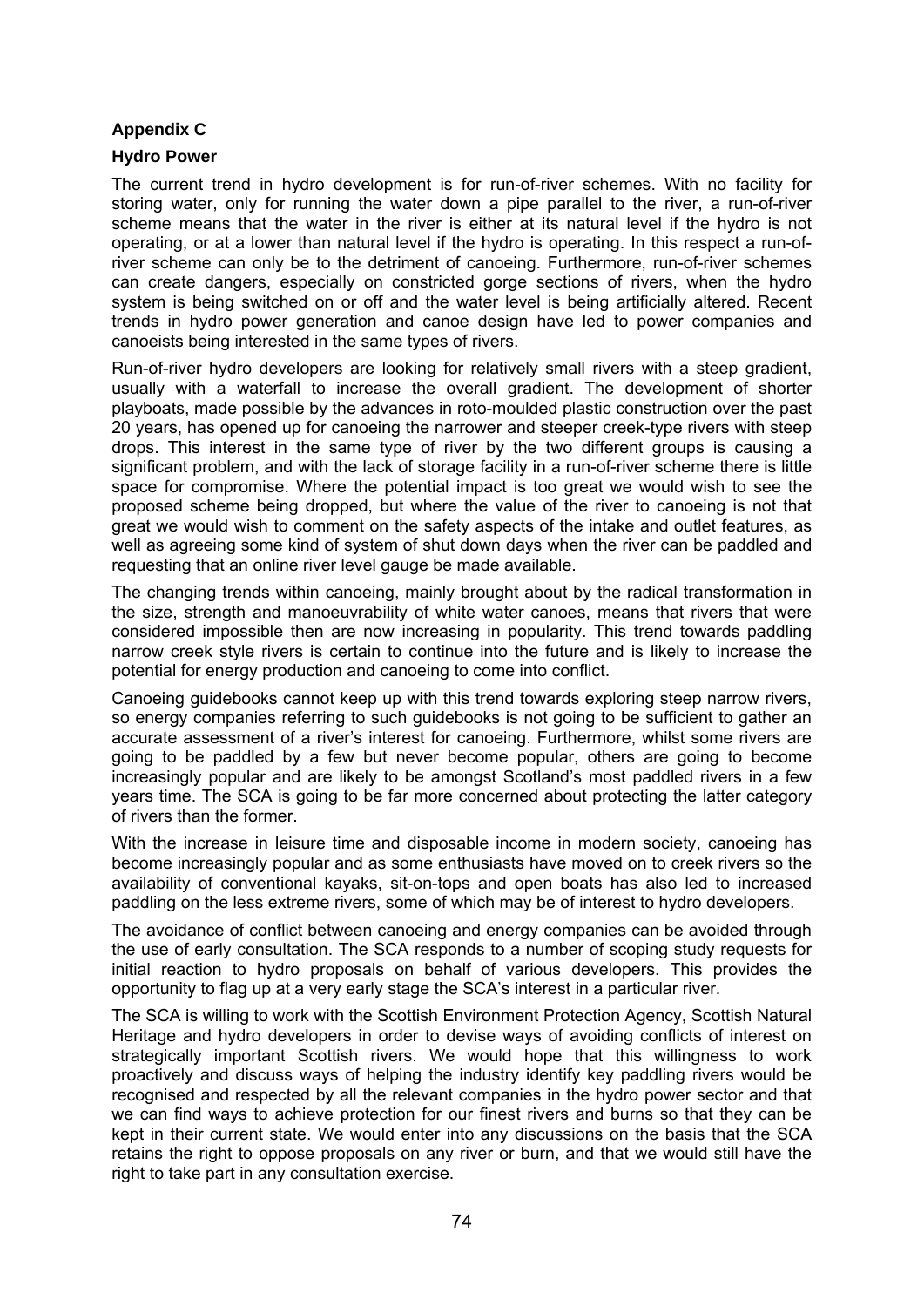The SCA would like to see more commitment to micro renewable energy schemes. Micro scale hydro power has the potential to harness power from burns that are too small for canoeing, but which could produce power for single houses or small communities without causing damage to scenically attractive and recreationally important watercourses.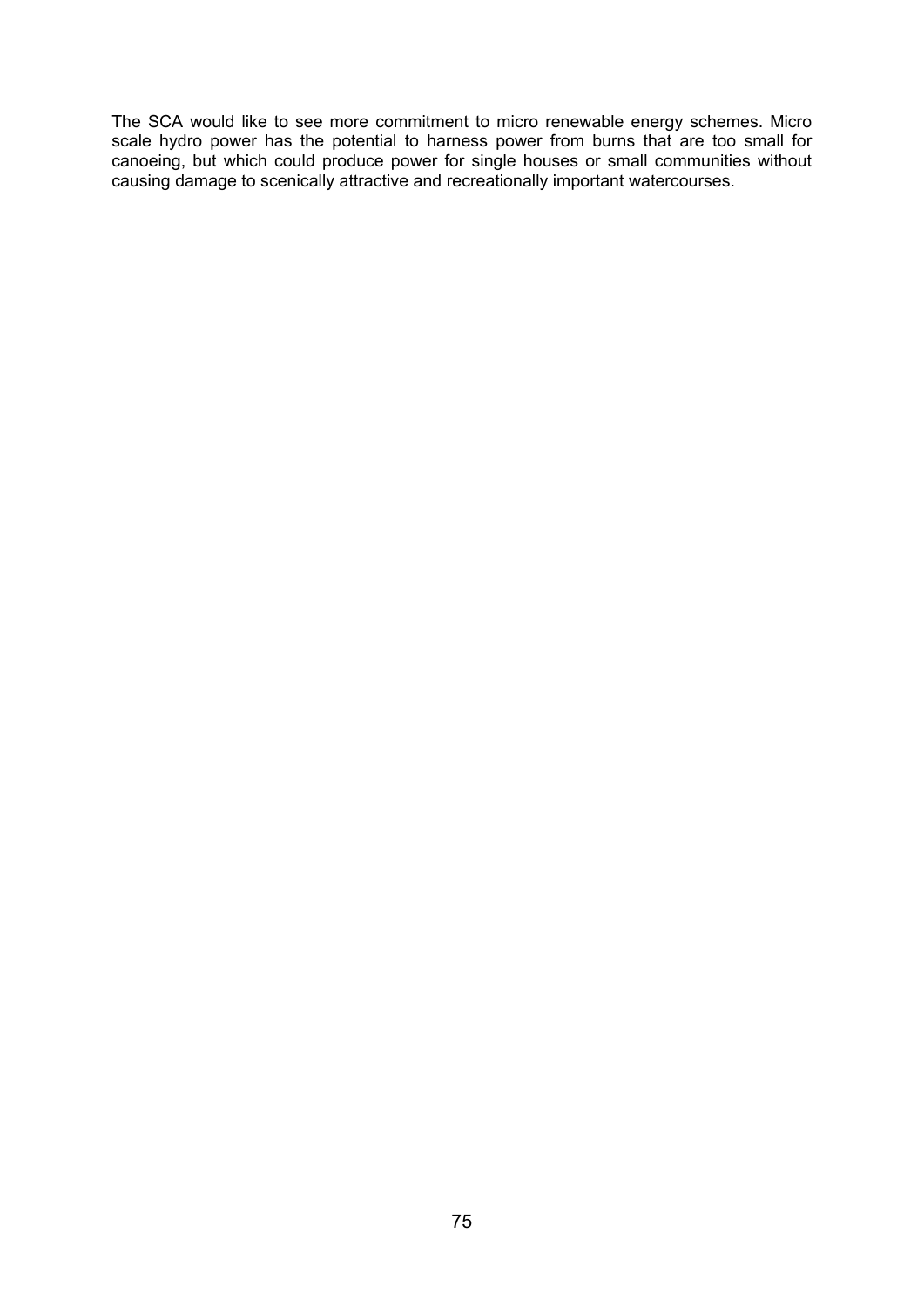### **Appendix D**

### **Marine Energy**

The greatest source of renewable energy is undoubtedly from the marine environment. The potential for harnessing power from sources such as tides, waves and wind at sea are enormous and we believe the power generating industry will eventually make much greater use of these marine based energy sources. One of the huge advantages of harnessing tidal energy is that it is entirely predictable and when several geographically spread stations are used in combination it is capable of generating large amounts of base load power. This element of predictability gives tidal power an advantage over all other forms of renewable energy.

As marine renewable energy schemes become more commercially viable and the civil engineering capability develops further, it is likely the government subsidy system will adapt to encourage a wider range of technologies. As this happens it is inevitable that developers' interests will turn increasingly to our estuaries, coastlines and the open sea.

The greatest resource enjoyed by sea kayakers in Scotland is our stunning coastal scenery. Our concern with marine renewables is therefore the impact on the scenery, especially close to the coastline. Manmade developments close to shore also represent a significant safety concern as they can force small craft such as kayaks and dinghies to go out to sea in order to travel around them, which in times of bad weather or poor visibility can make them serious hazards to navigation. For these reasons it is preferable from a kayaking point of view if marine energy developments are located further out to sea or contained below the surface of the water.

The potential amount of renewable energy available in our estuaries is massive. However, renewable energy in estuaries can be harnessed with or without the need for tidal barrages. Barrages mean that greater amounts of energy can be produced, but experience from overseas suggests that they lead to enormous ecological problems with the silting up of the estuary and a gradual reduction in the amount of power produced. We believe the tidal flow can be harnessed in estuaries without the need for barrages, and with a predictable flow of water we see this as a form of renewable energy worth harnessing as long as it is developed with recreation and nature conservation firmly in mind. Scotland's estuaries are valuable areas for recreation and canoeists make great use of these vast expanses of water. Whereas a barrage would affect the ecological balance of an entire estuary, a non-barrage power plant would have a more localised ecological impact and could be designed so that it would not have a significant impact on recreational water craft.

There are certain locations around the Scottish coast that hold the potential for truly massive amounts of tidal power to be generated. The Pentland Firth is perhaps the most obvious example of a natural power source that could one-day produce sufficient power to replace a major fossil fuel power station, but there are several other locations around the Scottish coast that could be of interest to energy companies searching for tidal energy projects. The civil engineering capability entailed in such a proposal could be a significant hurdle to such schemes, but as that barrier is overcome we are likely to see a move towards more tidal power generation facilities being proposed. From a kayaking point of view the massive tidal races around Scotland are all of great interest to our activity and we would have concerns with any plans to develop within them any structures that would break the surface of the water. We are particularly concerned in this respect for the protection of Corryvreckan, which is one of a handful of tidal whirlpools in the world. Due to our concerns regarding safety and seascape already discussed in this policy document the SCA would wish to be consulted on any such planning proposals.

Structures on the surface of the water such as the Polaris wave machine and structures that break the surface of the water such as turbines mounted on vertical posts could present small boat users such as kayakers with serious safety issues. The risk of collision combined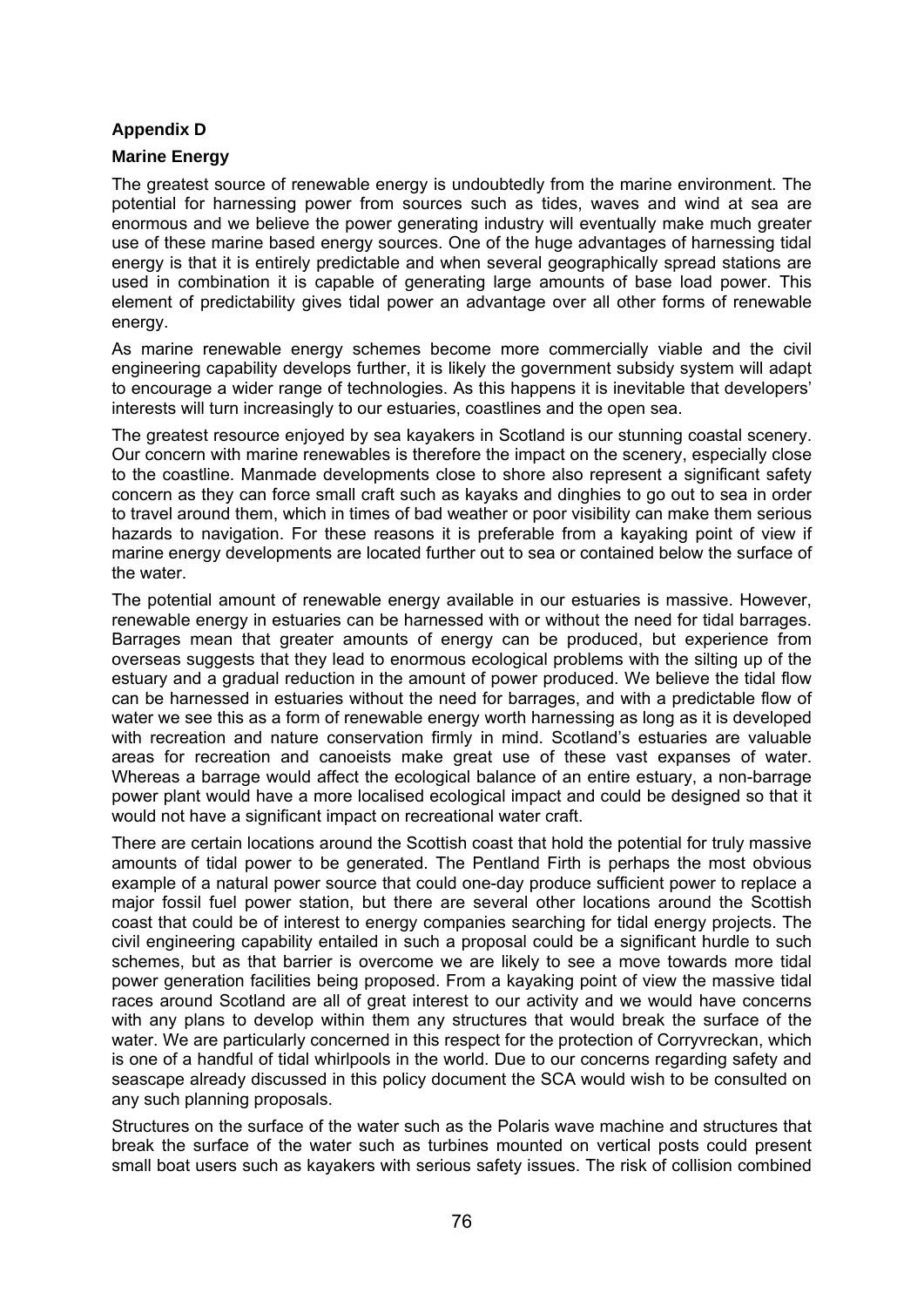with the navigational challenge of going around such structures could be quite significant, so we would always welcome the opportunity to comment on proposals for such developments.

Our final concern with marine renewable energy projects is the impact of any landfall facilities. Shore based infrastructure such as servicing facilities for sea based plant, wave machines and interface equipment between renewable energy generators and the grid have the potential to impact on the coastal landscape and restrict access to and along the foreshore. From a safety point of view, as well as aesthetic and access, we would wish to be consulted on proposals for such shore based facilities. The SCA's policy is that any shoreside infrastructure associated with renewable developments should be designed to minimise encroachment on the foreshore and that access to the foreshore from the land and water is preserved for kayakers and other recreational users. Any downside caused by the developer's shoreside infrastructure should be balanced by creating better pathways, car parking and access to the foreshore and water for recreational purposes.

17 December 2008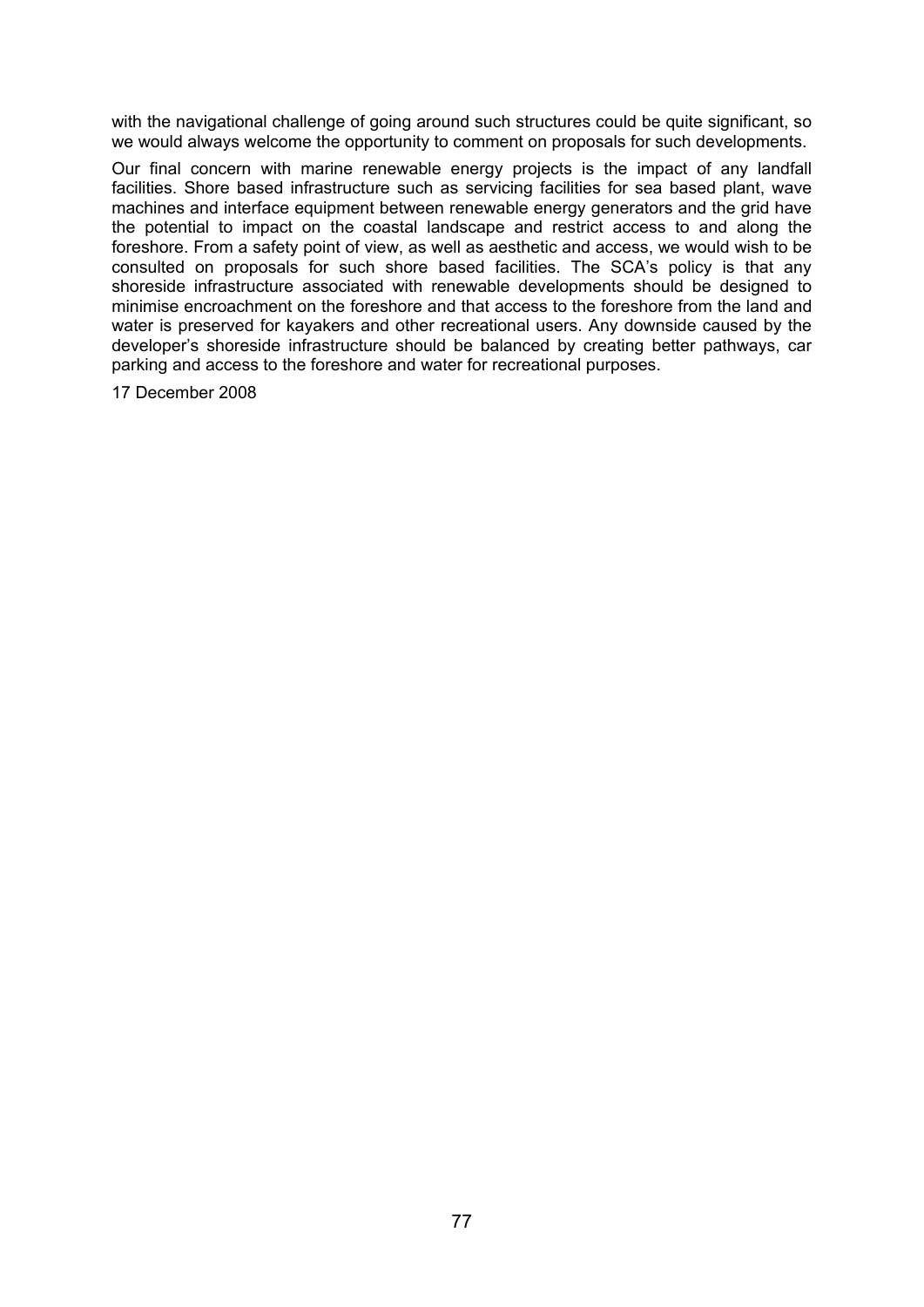### **Annex 4. Review of document ST13828, by Marine Scotland Science and JNCC/SNH**

### **Marine Science Scotland**

MSS have read through the benthic survey report and are generally satisfied with the outcome (especially if as suggested during the recent meeting with Statoil etc) that the development would take place to the north of the pipeline that crosses the site. MSS one criticism, is that in our opinion the survey should have had more replicates per site (Page 11, 1.3 – Scope of Environmental Survey) as 2 only somewhat compromises the power of the subsequent statistical analyses.

### **JNCC/SNH**

### **General comments**

JNCC and SNH welcome the comprehensive survey methodology and benthic report submitted by Statoil. We consider the description of the habitats in the turbine area and along the cable route to be sufficient to estimate the potential impacts from the Hywind windfarm development.

We support the use of the Marine Habitat Classification for Britain & Ireland and the inclusion in the report of imagery and data collected during the survey. The combination of geophysical survey with 34 benthic sampling sites and 6 video transects confirms the presence of *Sabellaria spinulosa* reef in the proposed turbine footprint area, and *Sabellaria*  and stony reef along the cable route. However, the quality of these habitats fluctuates in the different areas; and also not all the areas with reef will be affected by the development. We note that the report makes reference (pg.35) to the *MMT Doc. No. 101462-STO-MMTSUR-REP-ST13828*, which is not amongst the documents sent for us to review. Therefore, it would be helpful if this report could be submitted for consideration at the next consultation stage.

Despite the amount of data and analysis presented in the report, we still have some queries and request some clarification regarding the presence of *Sabellaria*. Also we have some recommendations for the environmental impact assessment process and mitigation measures to reduce the potential impacts on the most sensitive habitats.

### **Methodology analysis**

We note that the developer has followed the SNCB recommendations during the survey and data collection, and therefore we are content with the data presented in the report. However, we would like some aspects of the data analysis to be clarified.

Following our review of the report, we believe that the reference areas for the reefiness assessment are not clear. The estimation of the habitat extent according to the MBES and SSS data and the ground truthing video and sample stations seems to follow adequate methodology; however, it is not clear how patchiness and coverage for the *Sabellaria* have been estimated. We would welcome further description on this aspect.

The Annex I habitat areas and the habitat classification are defined on the map, but there are no quantitative references for the extension of these areas. It is not clear whether or not the *Sabellaria spinulosa* coverage estimated in tables 15 and 16 has been undertaken according to a pre-defined patchiness area, whether it has been done using the SS.SMx.oMx and SS.SBR.PoR.SspiMx reference areas or whether it has used an individual sample area for reference. We request clarification is provided on how the areas were defined according to the criteria below:

Area of extent of the habitats defined and the percentage of coverage according to the development area (turbine and cable route).

Reference areas to estimate the patchiness, according to the reefiness assessment criteria.

Grid references for the areas with *Sabellaria* and stony reef, including the results of the reefiness assessment (low, medium or high extension).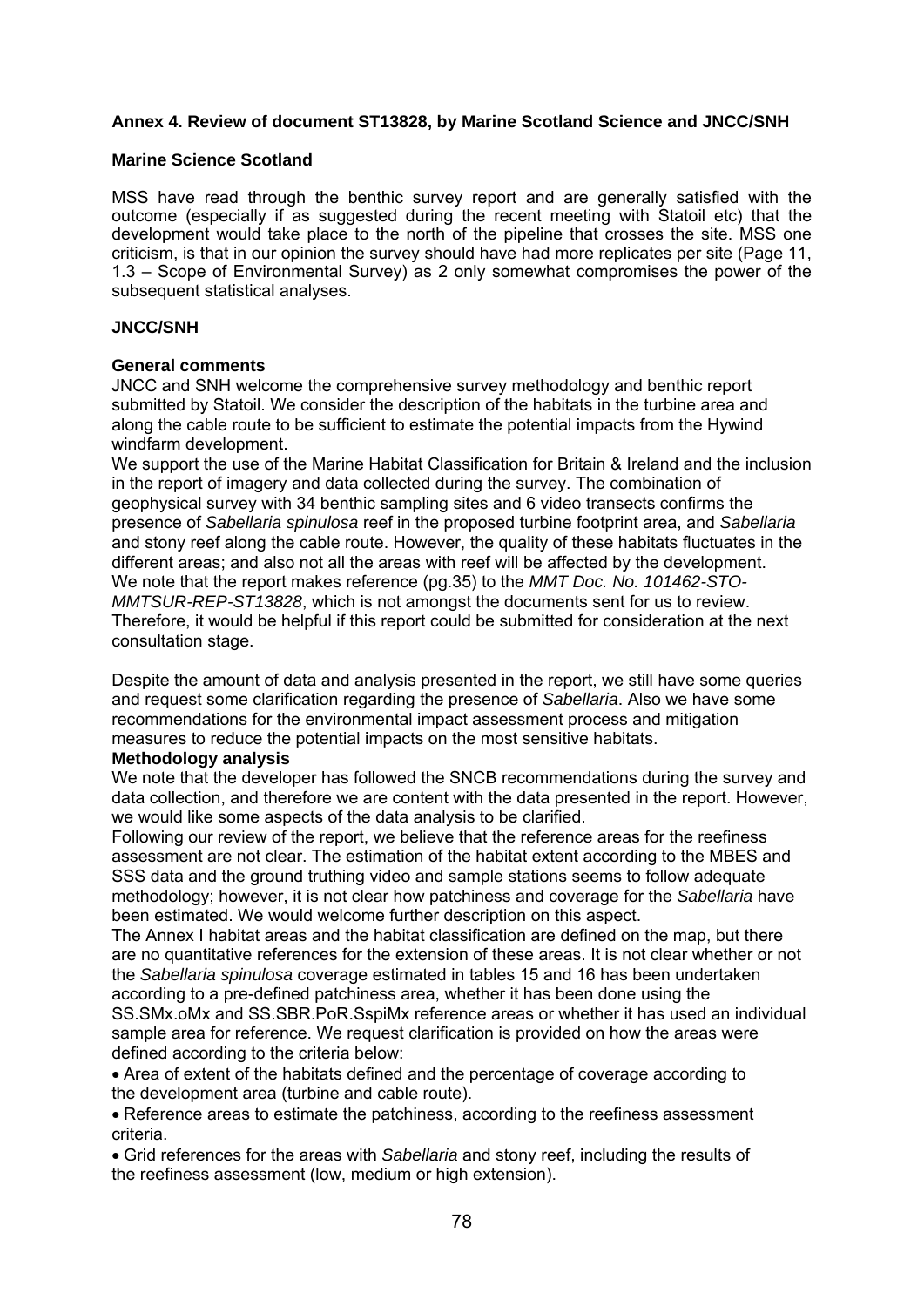According to the information within the report, most of the reef identified matches two of the three criteria to be considered as a reef (height and extent), and therefore we would request some more information on the criteria selected to estimate the extent of the reef and the reference areas, in order to properly categorise the reef quality.

During the environmental impact assessment, we would recommend using a worst case scenario approach regarding the reef presence and quality in the area i.e. reef is present and is in good quality.

### **Sensitive habitat and species**

Following the information presented in the report, the *Sabellaria* and stony reef have been identified as the most sensitive habitats in the area. They are included under the Habitats Directive Annex 1 habitats as 'reef', and are recognised by OSPAR as 'threatened and/or declining' in Region II (Greater North Sea).

The reefiness assessment categorises most of the reef found in the development area as "low" (however the developer should note the queries outlined above on the methodology section). The areas are mainly located in the central and southern development areas, and hence there are potential mitigation measures that could be undertaken.

Regarding sensitive species, we note that *Arctica islandica* was found in one sample station in the turbine area, and *Ammodytes* sp. were located in three cable route samples. Despite the low number of encounters in the area, we would recommend considering them in the impact assessment process because of their inclusion in the OSPAR, BAP and PMF lists and their potential local significance.

### **Project uncertainties and mitigation proposals**

The early stage of the Hywind project means there is some uncertainty regarding the final layout of the windfarm. The presence of the reefs within the site and cable route means that we would recommend that the location of these habitats should be taken into account when designing the layout and choosing construction methods.

We would recommend that the windfarm is not located in the *Sabellaria* and stony reef areas with the highest reefiness assessment. The technical aspects of the development outlined below also need to be confirmed and we encourage the developer to identify low environmental impact options that fulfil their technical requirements. The *Sabellaria* reef is patchy within both the turbine site area and the export cable route; therefore it should be possible, through micro-siting, to avoid damage to these reefs during construction and operation of the proposed wind farm. A mitigation plan, including an outline of a micro-siting protocol, could be developed to demonstrate how damage could be avoided.

Site selection. We note that the windfarm will be built in one of the two areas (northern or southern), and although we are not aware of the criteria to be used to make that decision, we would strongly recommend including environmental parameters. We expect to see further detail within the environmental impact assessment of the reef extent potentially affected for the different layout options.

Cable route. We note from *Figure 1* that the "alternative route" for the cable has not been surveyed. We query if the cable route has already been decided and whether a survey of that area will be undertaken later. We would expect clarifications of the decision criteria for the final cable route and inter-array cables layout selection.

Anchoring system. The final decision on the type of anchoring will change the significance and surface area of the potential impacts on benthic habitats. The main benthic impacts will come potentially from the anchors and we expect further details on final number, location and impacts in order to provide comprehensive advice.

#### **Marine Scotland science review of SNCB's comment.**

Both SNCB's have valid points to make and the authors could address them fairly easily. During the recent Statoil/Xodus meeting where both the developer and the consultant indicated that any work would take place to the north of the pipeline which bisects the development area. If this is the case then most of the Sabellaria structures will be avoided. Micro siting of the cable along the export route should avoid the rock reef identified here.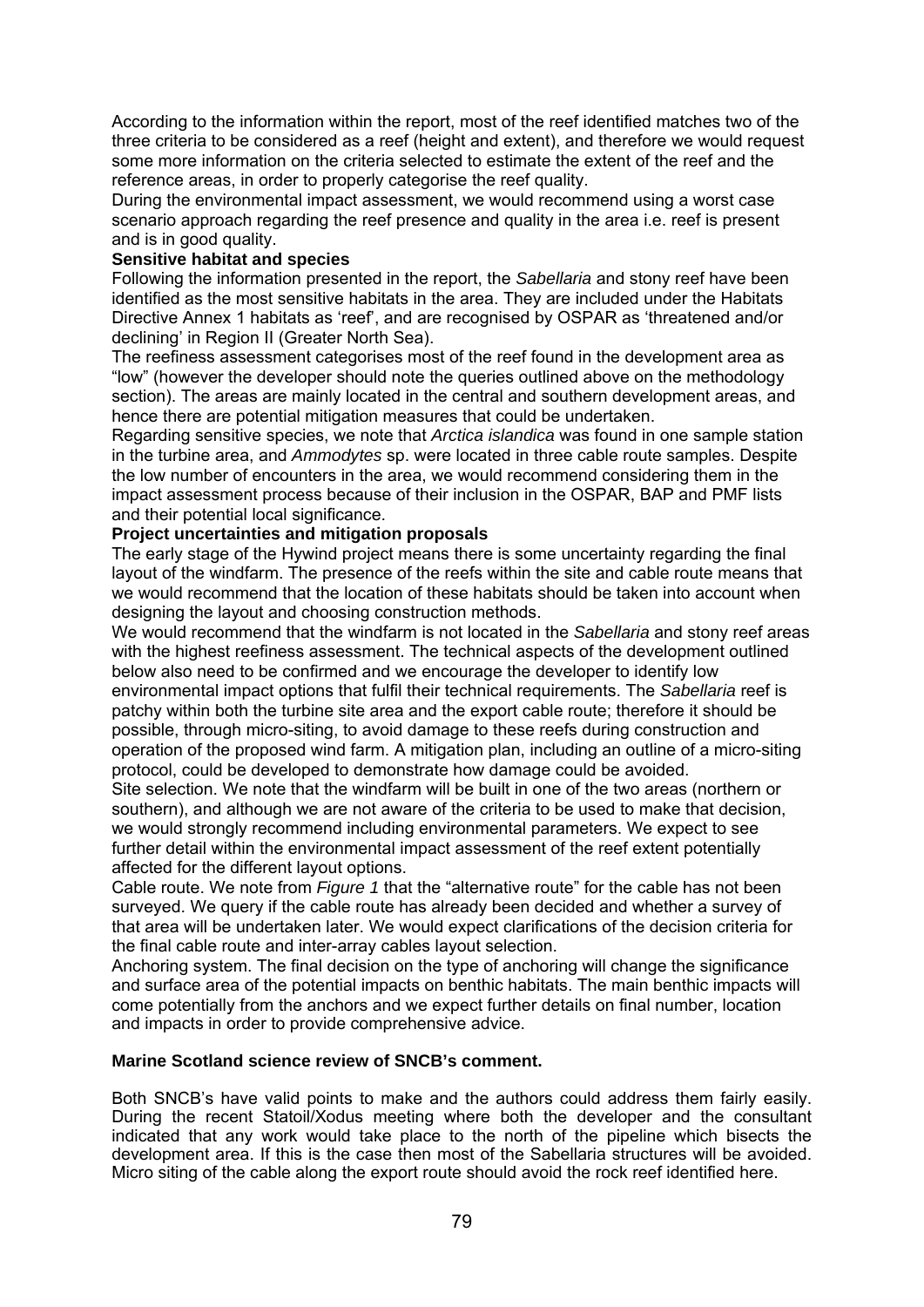They refer to Document 101462 (Paragraph 3). Is this the preliminary environmental report produced before the latest 101462-STO-MMT-SUR-REP-ENVIRON was published? If so, the preliminary report is extremely brief and need not be considered.

Methodology Analysis, Para.1 the authors describe the multivariate analysis carried out using PRIMER which in itself seems adequate. SNH/JNCC need to clarify exactly what they want to see here. Univariate stats perhaps?

Methodology Analysis Para.2 They have a point regarding how patchiness and coverage has been estimated however the authors do refer to Gubbay 2007. Some more info from authors may help here.

Methodology Analysis Para.3 Again I believe the authors are following Gubbay's approach however some extra text here should clarify.

Methodology Analysis Para. 3 Bullet 3 Grid references are of little use, provision of Lat/Long or UTM positions may help.

Page 2, Paragraph 3 As it has been seen that none of the reef structures in the development area and along the export route are designated as "High" in reefiness nor are reefs widely present the worst case scenario approach may be overly cautious on this occasion.

Sensitive Habitats and Species, Para. 2 Mitigation by avoidance. See first comment above on use of northern section of development site only.

Sensitive Habitats and Species, Para. 3 As A. islandica and Ammodytes sp are found in such low numbers at so few sites, I'm not convinced that they need to be considered in the impact assessment on this occasion.

Site Selection, page 3 See first comment above on use of northern section of development site only.

Cable Route, page 3 Agreed, however I suspect that the figure shows the preferred cable routes.

Anchoring system, page 3 Agreed, hopefully details will be forthcoming as the project develops.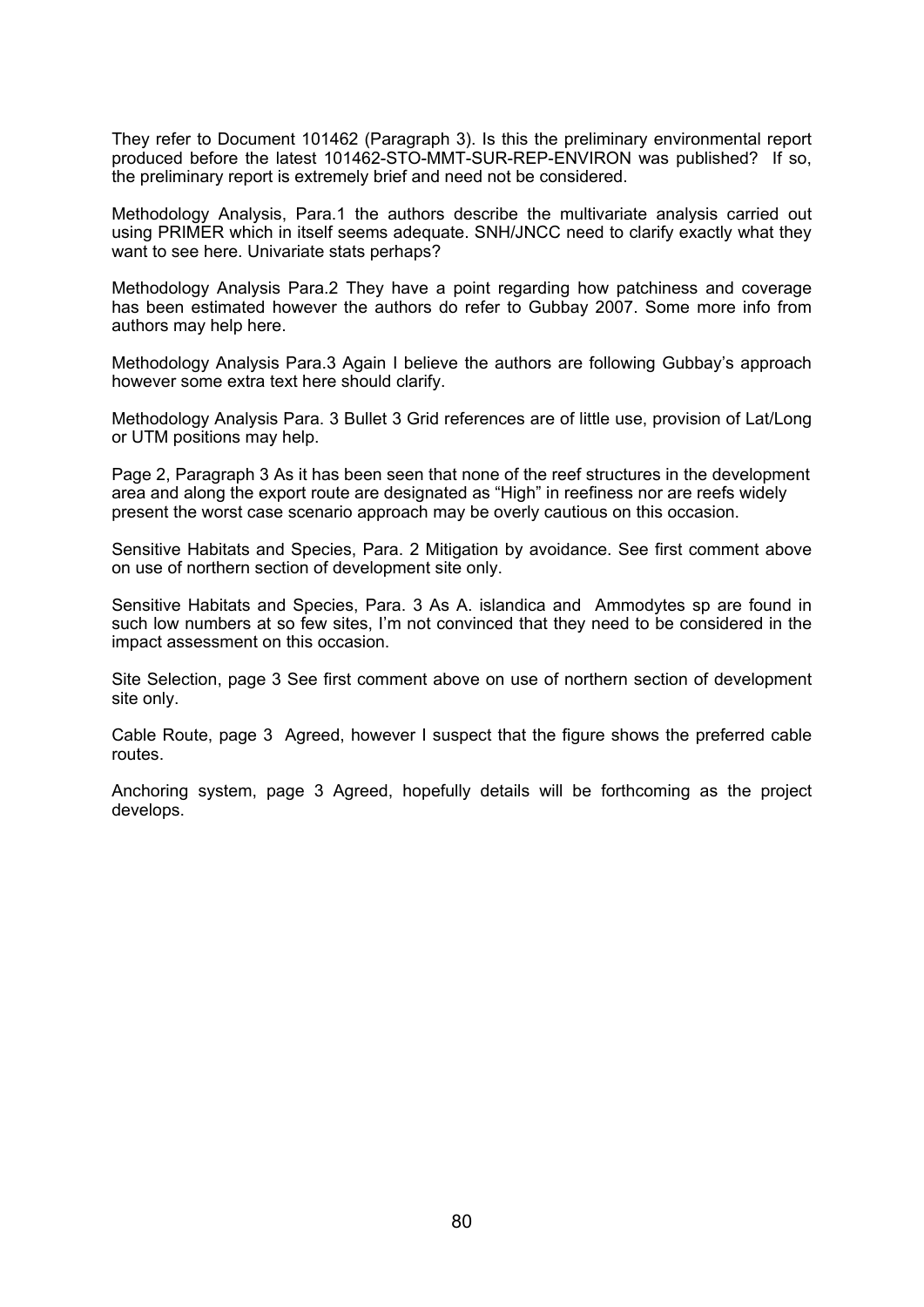# **Annex 5**

## **Aberdeenshire Councils consultee responses**

### **Scottish Natural Heritage Tayside and Grampian Operations Officer**

These comments are based on the information on the onshore works in the letter of 28 June, sent by Xodus Group on behalf of Statoil.

Designated sites - there are no sites with a statutory nature conservation designation close to the proposal site or that would be affected by it. Consequently this proposal is unlikely to have a significant effect on sites designated for nature conservation.

Biodiversity - we do not have information on the intertidal habitats and animal communities present in the area. There would need to be an assessment of the impact of the landfall on these.

In addition, it appears that the cable may need to cross the River Ugie, consequently, there should be consideration of how that would be done and associated environmental impacts. Depending on the method that is used, there could be significant environmental effects on habitats or species. In summary, the proposal could have a significant effect on biodiversity.

Landscape - the letter of 28 June from Xodus group explains that the cable would be routed to an existing substation. It is therefore unlikely that the onshore works would be likely to have significant landscape and visual impacts although this will depend on the infrastructure required.

Coastal erosion - there should be consideration of the coastal processes operating in the area and how the landfall would interact with these. Consequently there could be a significant effect on coastal processes.

In addition, there may be protected species (for example freshwater pearl mussels in the River Ugie or seals by the coast) that could be affected by the proposal, depending on the detail of what is planned.

An EIA may not be required separately for the onshore works. We recommend nonetheless that the impacts of the onshore aspect of the proposal are considered within the EIA for the offshore works, so that the development can be considered as a whole.

I understand that the applicant would also welcome comments on general environmental issues as 'pre-scoping'. On a final note, we recommend giving due-consideration to various other cable works planned or proposed in the vicinity of Peterhead, including the HOVC link to Teeside. Furthermore, reference to Peterhead is noted in the National Planning Framework 3 (draft) in terms of coordinated planning of energy infrastructure requirements.

#### **JMP**

With reference to your recent correspondence dated 10 July 2013 on the above development, we write in our role as Term Consultants to Transport Scotland - Trunk Road and Bus Operations Directorate (TRBOD) in relation to the provision of advice on issues affecting the trunk road network.

We have been passed a copy of the pre-scoping consultation request for the proposed Hywind Scotland Pilot Park Project. We have reviewed the contents of the information provided and would respond as follows on behalf of Transport Scotland.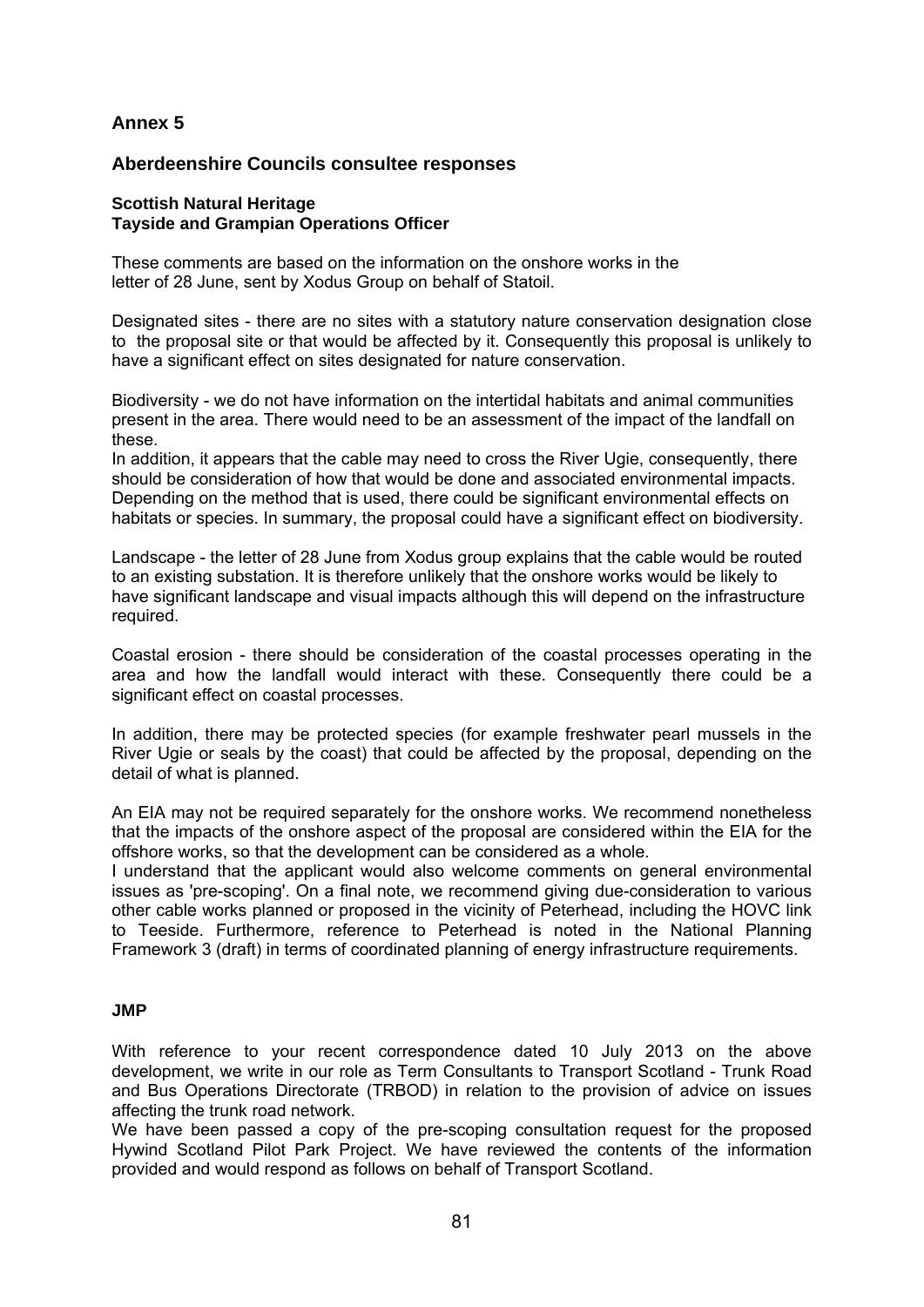### **Development Proposals**

We understand from the information provided by the applicant that the proposed development will involve the development of an offshore wind farm involving the installation of five floating wind turbines with a maximum total capacity of 30MW. We understand that the site for the proposed offshore wind farm is in an area of deep water called the Buchan Deeps which is located approximately 25 km offshore from Peterhead. We note that power generated by the wind farm will be transported to shore via an export cable to a landfall location north of Peterhead. From the landfall, cable will be routed to Peterhead to one of two substations (Peterhead Grange Substation and Peterhead North Street substation) for connection to the National Grid. We note that the exact location of the landfall is still to be determined.

It is understood that this consultation exercise is being undertaken to inform the emerging Environmental Statement (ES) to support the development proposals. We understand that a Marine Licence under the Marine (Scotland) Act 2010 is required for the offshore works while consent under the Town and Country Planning Act 2011 is also required for the onshore components of the development proposal. It should be noted that our comments below relate to the onshore works including the export cables and substations and not the wind farm itself which will be dealt with separately

Given that this is a scoping consultation and given the limited information available at this stage, we have simply set out below what we would expect to see in the ES to support this development. We hope that this provides you with some guidance and potentially allows the applicant to come back and seek to "scope out" some of the identified elements if appropriate.

The closest trunk road to the development area is the A90 which would likely provide strategic access to the site. We note that the origin of construction traffic is yet to be determined; however as a high proportion of construction vehicles are likely to travel to site via the A90(T) trunk road, Transport Scotland will require development traffic and associated impacts on the trunk road to be considered in some detail.

### **Assessments of Impacts**

With regard to the potential environmental impact of the development on receptors adjacent to the trunk road network, there are a number of issues which should be taken into consideration when assessing the merits of this development. In general it is expected that information will be provided on the wider impact of development related traffic together with the requirements for consequent mitigation.

The Environmental Statement should provide information relating to the preferred route options and access arrangements for the movement of any heavy goods vehicles along with an estimate of vehicle trip generation from the site and an indication of distribution I assignment of these trips. JMP would also ask that any cumulative impacts associated with other committed developments are taken on board.

We would generally advise that the assessment of environmental effects of road traffic should be undertaken in accordance with the guidance set out within the Institute of Environmental Assessment (lEA) publication "Guidelines on the Environmental Assessment of Road Traffic (Guidance Note 1)", 1993.

The lEA guidelines generally advises that further assessment should be undertaken on: • "Highway links where traffic flows will increase by more than 30% (or the number of HGV's will increase by more than 30%); and

• Any specifically sensitive areas where the traffic flows have increased by 10% or more."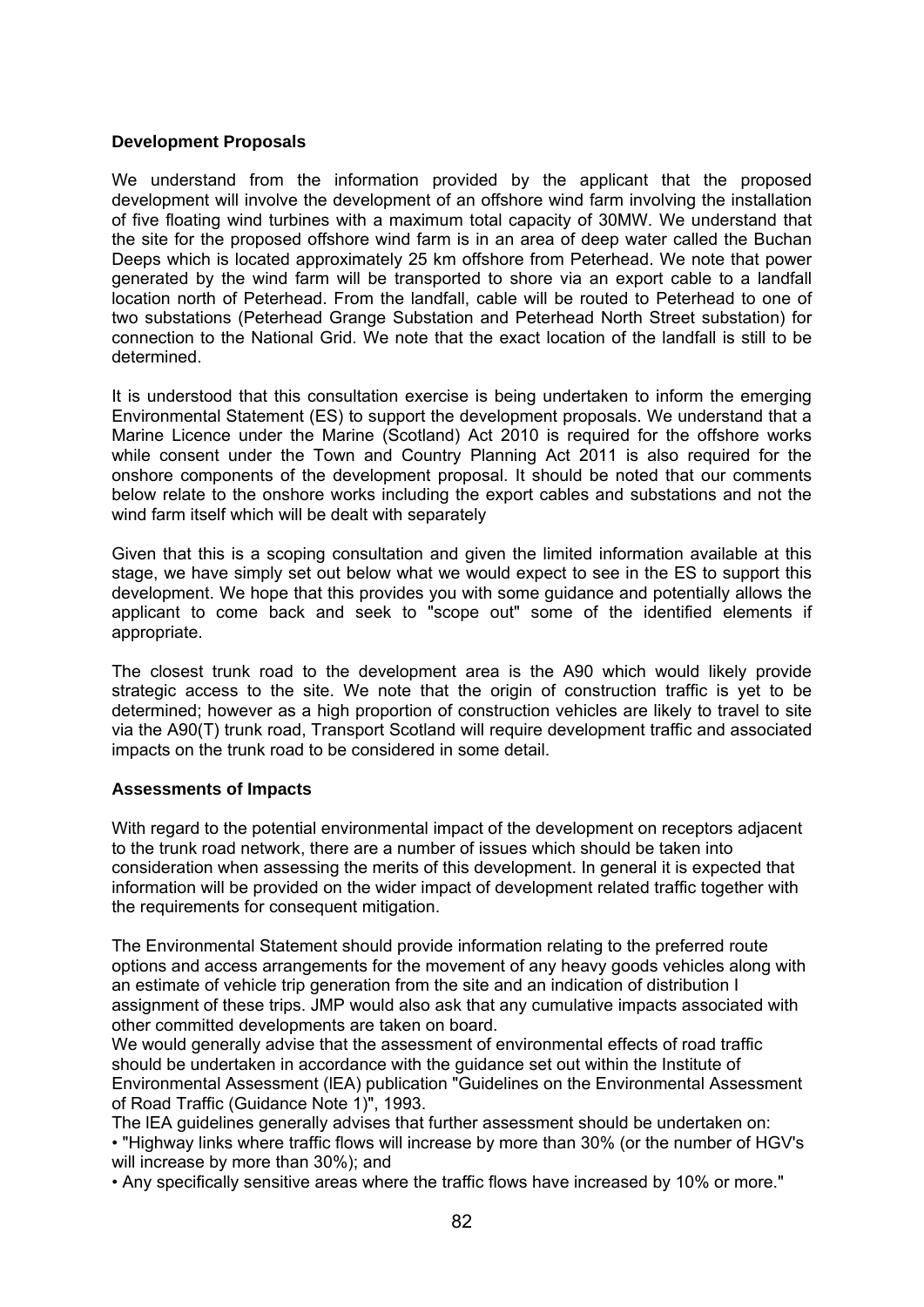Potential trunk road related environmental· impacts such as noise, air quality, driver delay, pedestrian amenity, safety etc. should be considered and assessed where appropriate (i.e. Where lEA thresholds for further assessment are exceeded). In the case of the

Environmental Statement, the methods adopted to assess the likely traffic and transportation impacts on traffics flows and transportation infrastructure, should comprise:

• Determination of the baseline traffic and transportation conditions, and the sensitivity of the site and existence of any receptors likely to be affected in proximity of the trunk road network;

• Review of the development proposals to determine the predicted construction and operational requirements; and

• Assessment of the significance of predicted impacts from these transport requirements, taking into account impact magnitude (before and after mitigation) and baseline environmental sensitivity.

### Noise and Vibration

Impacts to sensitive receptors associated with noise and vibration arising from the proposed development during the construction and operational phases should be considered. Operational traffic noise and construction traffic noise should be assessed by considering the increase in traffic flows and following the principles of CRTN. Design Manual for Roads and Bridges (DMRB) Vol.11 states:

"In the period following a change in traffic flow, people may find benefits or disbenefits when the noise changes are as small as 1 dB(A) - equivalent to an increase in traffic flow of 25% or a decrease in traffic flow of 20%. These effects last for a number of years. "

PAN1/2011 advises that a change of 3dB(A) is the minimum perceptible under normal conditions, and a change of 1 OdB(A) corresponds roughly to halving or doubling the loudness of a sound.

Therefore, the Environmental Statement should consider potential impacts to identified trunk road receptors, in terms of:

• Predicted noise levels from construction traffic; and

• Any increases to road traffic attributed to the Proposed Development.

#### **Air Quality**

Where a significant change in road traffic characteristics has been identified as a result of the proposed development, changes in air quality at a worst case sensitive receptor adjacent to the trunk road will require further assessment. The criteria considered to identify significant traffic changes with the potential to affect air quality are reproduced below.

The first criteria for identifying roads with a significant traffic change is the defined in the Environmental Protection UK "Development Control: Planning for Air Quality" publication:

A change in annual average daily traffic (AADT) flows of more than 5% or 10% (depending on local circumstances) on a road with more than 10,000 Annual Average Daily Traffic (AADT).

The second set of criteria is taken from the Design Manual for Roads and Bridges Air Quality Screening Criteria:

- Road alignment will change by 5m or more; or
- Daily traffic flows will change by 1,000 AADT or more; or
- Heavy Duty Vehicle (HDV) flows will change by 200 AADT or more; or .
- Daily average speed will change by 10 kilometres per hour (km/hr) or more; or
- Peak hour speed will change by 20 kmlhr or more.

In the assessment, a conservative approach should be utilised and traffic changes screened against both sets of criteria; if a road link triggers any of the criteria it should be assessed further. Where significant changes in traffic are not noted for any link, no further assessment needs to be undertaken. It is not necessary to include all the information gathered during the assessment of these impacts, although this information should be available, if requested. As indicated earlier, it may be possible to scope out some of the above requirements by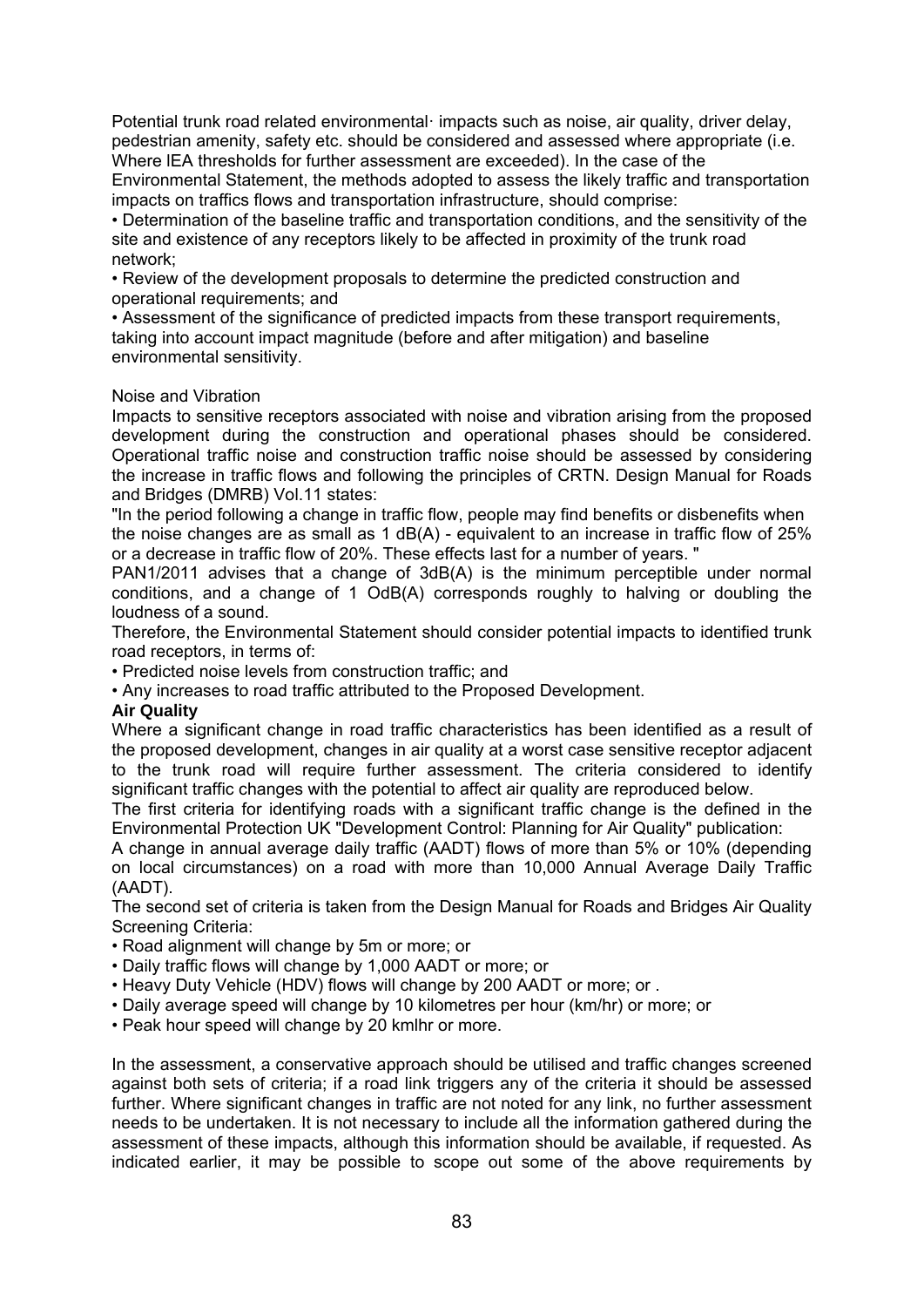presenting more information with regard to the trip generation potential of the development and the anticipated number of vehicle movements on the trunk road network.

### **Scottish Water**

A review of our records indicates that we do not have any water supply catchments in the vicinity. We do have waste water and water assets in the area that may be affected by the proposed development. Please see below advice for the developer, if you could please forward this information to them. As of 1st April 2012, you can order copies of our water or waste water network drawings from the undernoted Asset Plan Providers who have developed internet based, plan collation services which deliver substantial benefits over traditional methods of plan provisioning.

Our Asset Plan Providers have several years' experience supplying asset plans to the utility and developer industries and are ready to take your enquiry. This is distinct from your rights to seek access to and inspect apparatus plans at Scottish Waters area offices, for which no charge is applied. Our Asset Plan Providers have several years' experience supplying asset plans to the utility and developer industries and are ready to take your enquiry. This is distinct from your rights to seek access to and inspect apparatus plans at Scottish Waters area offices, for which no charge is applied.

Site Investigation Services (UK) Ltd. Tel: 0333 123 1223 Email: sw@sisplan.co.uk www.sisplan.co.uk National One-Call Tel: 0844 800 9957 Email: swplans@national-one-call.co.uk www.national-one-call.co.uklswplans

It is essential that these assets are protected from the risk of contamination and damage. The following is a list of precautions that we would ask you to take to ensure that the aforementioned does not occur or affect our assets:

1) A detailed method statement and a risk assessment must be submitted to Scottish Water and agreed prior to any operations taking place.

2) You and your developer must make every effort to reduce the risk of soil erosion and pollution from oils, etc. during and after the construction phase.

3) All structures must be a minimum distance of either, 3 metres or depth plus 1 metre, whichever is greater, from the nearest sewer. All structures must be a minimum distance of 10 metres from the nearest water main.

4) No stationary plant, equipment, scaffolding, construction or excavated material, etc. should be placed over or close to any Scottish Water assets.

5) Special care must be taken to avoid covering or filling Scottish Water assets.

Arrangements for altering the level of any chambers must be made in agreement with Scottish Water and constructed in accordance with our specifications. You will have to cover the costs of this work.

6) Excavation or pumping should not be carried out in the proximity of a waste water or water system without due notice having been given to Scottish Water. You will then be asked to comply with our requirements for the particular situation. Special care should be taken to prevent the removal of ground support systems. If they are exposed during excavation work, they must be supported and re-covered according to our requirements.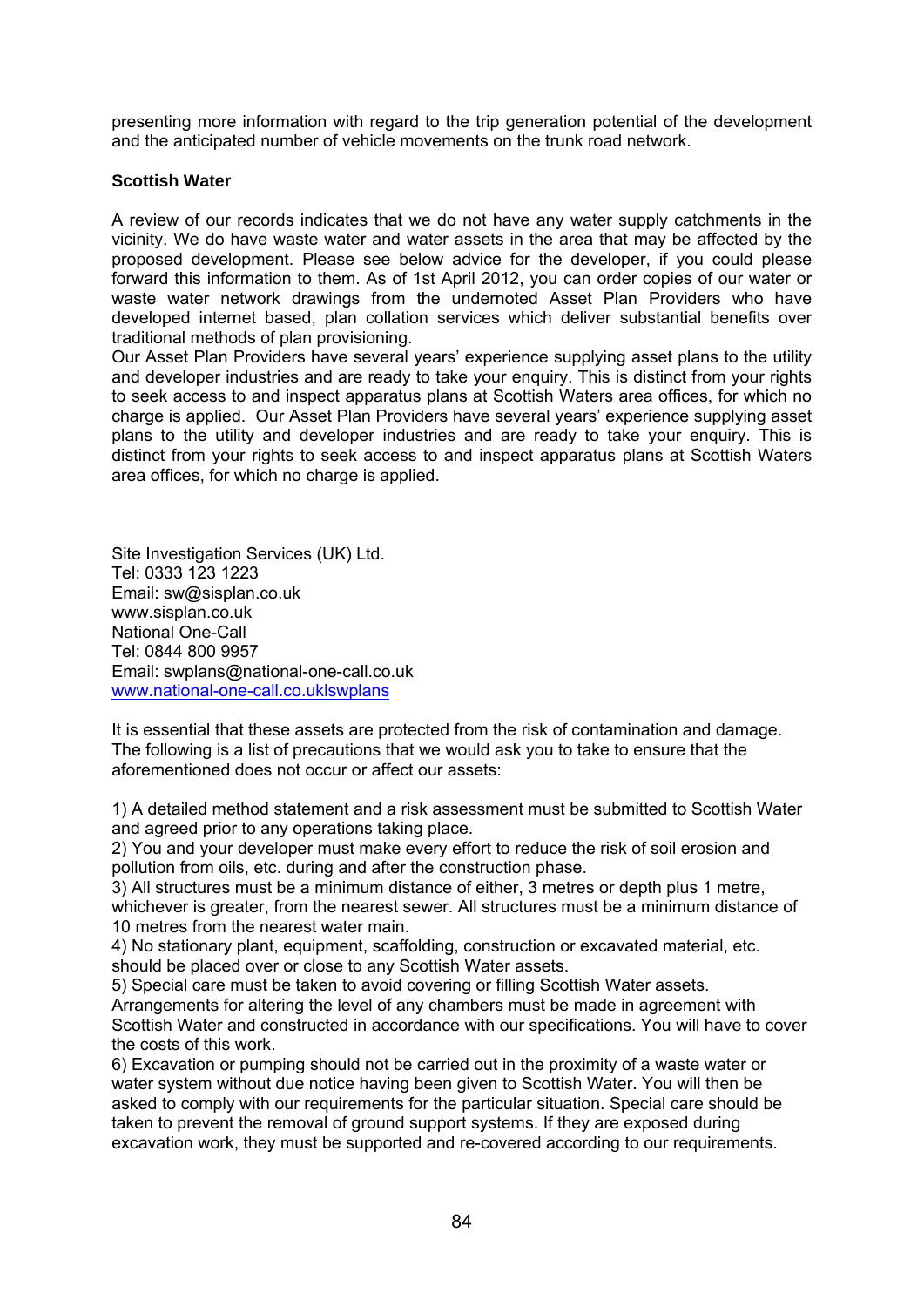7) In the event of any of our assets being damaged, full details must be passed immediately to our local Operations team. No-one can interfere with or operate any Scottish Water apparatus.

8) You must provide us with adequate notice and full information regarding all proposals for piling or other construction methods that may create vibrations in. Scottish Water pipelines or ancillary apparatus. It is imperative that your methods of construction adhere to the accepted Scottish Water standards in order to minimise vibrations and their effect on the pipelines which could create damage or leakage.

9) When construction plant is crossing over Scottish Water's existing apparatus, you should ensure the effective use of temporary protection to spread the weight on the waste water pipes to within safe working limits.

10) You or anyone working for you should not interrupt the flow of waste water pipes or water mains.

11) You should at all times allow us access to assets belonging to Scottish Water. You must avoid the obstruction or hindrance to the prompt and efficient use and manipulation of valves, hydrants, meters or other apparatus, water mains and or waste water pipes. There should be no interference with the free discharge of scours from water mains.

12) You will give full facilities to Scottish Water and our representatives to determine by inspection or otherwise whether our pipelines are properly protected and whether special requirements of Scottish Water are being observed.

13) Scottish Water will not accept liability for any costs incurred by you or your developer in fulfilling any of these requirements.

14) If a connection to the waste water and/or water network is required, you must make a separate application to Scottish Water Customer Connection section for permission to connect. It is important to note that the granting of planning consent does not guarantee a connection to Scottish Water assets.

SEPA

## **Advice for the planning authority**

1. Scope of the ES for onshore components

1.1 As you will be aware we previously provided scoping advice to Aberdeenshire Council and Xodus on the onshore aspects of the proposal in our correspondence of 22 July 2013 (our reference PCS/127748), your reference ENQ/2013/1329. We would refer you to this advice as it is still applicable, this has been appended below for your information.

1.2 From the information submitted, we understand the application will include both onshore and offshore components. As such, the development will be subject to a range of different consenting regimes. We note it is it is "intended that both the onshore and offshore components of the Project are considered in the EIA and written up in the Environmental Statement (ES)". We would encourage this approach as this will enable a full assessment of the potential effects of the development as a whole, rather than assessing certain details of the development individually.

1.3 For your information we can confirm that we have also received a scoping opinion request from Marine Scotland for the offshore components and will be responding to this by separate cover (our reference PCS/129297).

## **2. Flood risk**

2.1 We welcome the opportunity to provide flood risk advice at the pre application stage of the proposal and in response to your specific request for our comments on flood risk provide the following advice:

2.2 We understand that Statoil Wind Limited (SWL) have been awarded an Exclusivity Agreement by the Crown Estate for the deployment of floating Wind Turbine Generator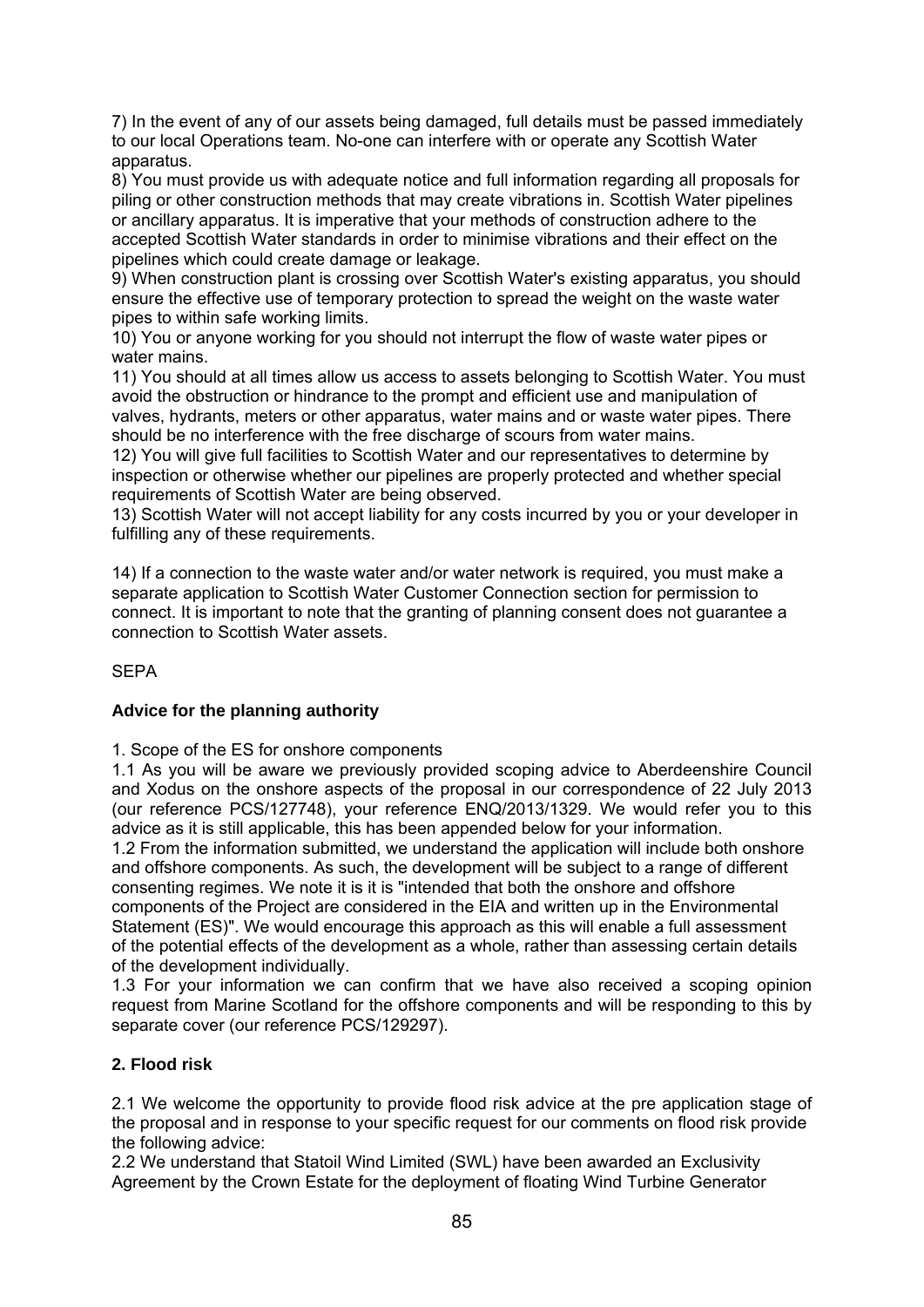(WTG) units to an area known as the Buchan Deeps approximately 25km off the coast of Peterhead. These WTG will be attached to cables which will transport the electricity, coming ashore at Peterhead and connected to the local distribution network at Peterhead Grange substation.

2.3 It is proposed that the WTG units will be assembled in an inshore area of deep water and then towed into position in the Buchan Deeps.

2.4 In the EIA Scoping Report, A100142-S00, by Statoil Wind Limited there are no specific details given of any construction developments onshore at Peterhead.

2.5 As presented in section 2.7 of the report the exact location where the electricity "export cable" will come ashore is still to be identified. This cable route has not yet been identified but will connect to Peterhead Grange substation. It is specified that additional electrical infrastructure will be necessary in the form of an onshore "switchgear yard" which will include additional buildings. It is proposed to locate this as close as possible to the present Peterhead Grange substation.

2.6 The Peterhead Grange Substation lies out with the Indicative River & Coastal Flood Map (Scotland) and therefore is at low risk of flooding. In addition we hold no information of any historical flooding at or close to this site.

2.7 For information the 1 in 200 year coastal flood level for this area is 2.85m AOD based on extreme still water level calculations using the CFB Method. This does not take into account the potential effects of wave action, funnelling or local bathymetry at this location. 2.8 As there is still uncertainty regarding the development we would like to reiterate the advice given earlier that any proposed development site(s) should be assessed for flood risk from all sources in line with Scottish Planning Policy (Paragraphs 196-211). Our Indicative

River & Coastal Flood Map (Scotland) is available to view online and further information and advice can be sought from your local authority technical or engineering services department and from our website.

2.9 If a flood risk is identified then a Flood Risk Assessment should be carried out following the guidance set out in the Annex to the SEPA-Planning Authority flood risk protocol. Our Technical flood risk guidance for stakeholders outlines the information we require to be submitted as part of a Flood Risk Assessment, and methodologies that may be appropriate for hydrological and hydraulic modelling.

2.10 As the project develops we welcome any further future consultation on flood risk.

2.11 Caveats & Additional Information for Applicant

2.12 The Indicative River & Coastal Flood Map (Scotland) has been produced following a consistent, nationally-applied methodology for catchment areas equal to or greater than 3 km2 using a Digital Terrain Model (DTM) to define river cross-sections and low-lying coastal land. The outlines do not account for flooding arising from sources such as surface water runoff, surcharged culverts or drainage systems. The methodology was not designed to quantify the impacts of factors such as flood alleviation measures, buildings and transport infrastructure on flood conveyance & storage. The Indicative River & Coastal Flood Map (Scotland) is designed to be used as a national strategic assessment of flood risk to support planning policy in Scotland. For further information please visit www.sepa.org.uk/flooding/flood extent maps.aspx.

2.13 We refer the applicant to the document entitled: "Technical Flood Risk Guidance for Stakeholders". This document provides generic requirements for undertaking Flood Risk Assessments and can be downloaded from www.sepa.org.uk/flooding/planning flooding.aspx.

### Please note that this document should

be read in conjunction with Annex B in SEPA Policy 41: "Development at Risk of Flooding, Advice and Consultation - a SEPA Planning Authority Protocof', available from www.sepa.org.uk/planning/flood risk.aspx.

2.14 Our Flood Risk Assessment checklist should be completed and attached within the front cover of any flood risk assessments issued in support of a development proposal which may be at risk of flooding. The document will take only a few minutes to complete and will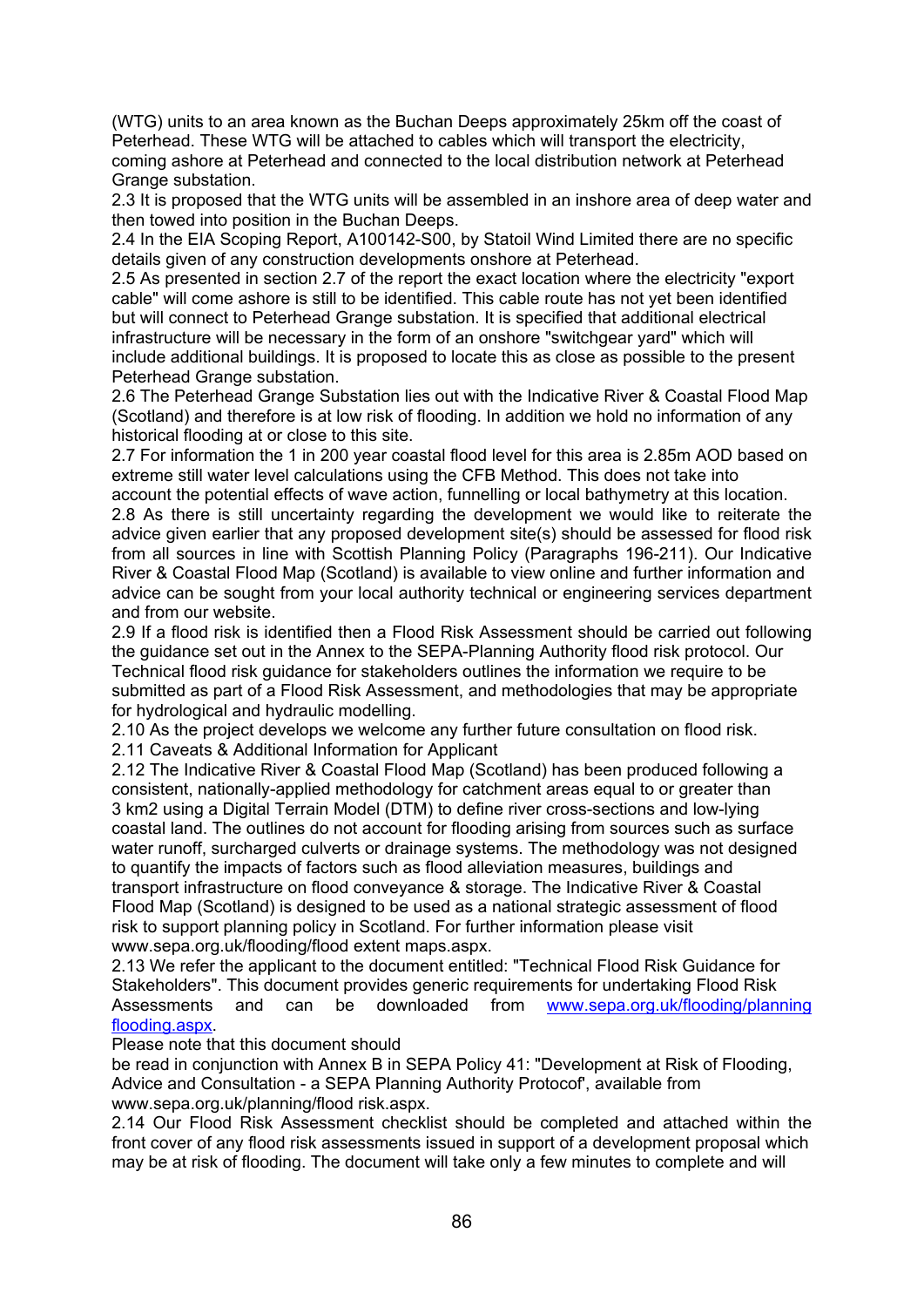assist our review process. It can be downloaded from www.sepa.org.uklflooding/planning flooding/fra checklist.aspx

2.15 Please note that we are reliant on the accuracy and completeness of any information supplied by the applicant in undertaking our review, and can take no responsibility for incorrect data or interpretation made by the authors.

2.16 The advice contained in this letter is supplied to you by SEPA in terms of Section 72 (1) of

the Flood Risk Management (Scotland) Act 2009 on the basis of information held by SEPA as at the date hereof. Our briefing note entitled: "Flood Risk Management (Scot/and) Act 2009: Flood risk advice to planning authorities" outlines the transitional changes to the basis of our advice inline with the phases of this legislation and can be downloaded from www.sepa.org.uk/planning/flood risk.aspx.

Appendix 1: Advice as previously given in correspondence of 22 July 2013 (our reference PCS/127748)

We consider that the following key issues should be addressed in the EIA process:

• Avoiding and minimising impacts on the water environment; and

• Ensuring suitable pollution prevention and environmental management.

Please note that all of the issues below should be addressed in the Environmental Statement (ES), but there may be opportunities for several of these to be scoped out of detailed consideration. The justification for this approach in relation to specific issues should be set out within the ES.

1. Site layout and nature of construction for marine developments

1.1 The ES should contain maps giving detailed information on the site layout, including details of all onshore and offshore components such as access tracks, buildings, cabling, jointing pits (not clear on location from current information), rock dumps or any other shoreline works. These maps should be supported by a statement detailing the development, as well as reasons for the choice of site and design of the development. 2. River Basin Management Planning

2.1 All coastal water out to three nautical miles seaward from the Scottish territorial baseline falls under the Water Framework Directive which requires them to be considered in terms of their chemical, ecological and hydromorphological status.

2.2 The ES should identify if the impacts of the proposal are likely to lead to deterioration in ecological status of any local water bodies. The ES should assess the loss of any seabed habitat within the footprint of the cabling, and magnitude and spatial extent of any modified coastal processes and should put these changes into context by comparing them to the area of the surrounding water body to demonstrate that there will be no deterioration in ecological status.

2.3 In order to assist both applicants and planning authorities we have made information available on our website (www.sepa.org.uklwater/riverbasinplanning.aspx).This includes a datasheets or the Ugie Estuary to Buchan Ness (Peterhead) water body (WB ID 200131). This datasheets should form part of the baseline characterisation in the ES.

2.4 The final River Basin Management Plans for the Scotland and the Solway Tweed river basin districts along with supporting Area Management Plans are available on our website. Measures to ensure the successful delivery of these plans have been developed in partnership with the responsible authorities. The GIS interactive map (complete with user guide) available on the River Basin Management Planning section of our website should be used in assessing any development proposal. The map enables a search by individual water bodies and provides water body data sheets www.gis.sepa.org.uklrbmp/ setting out each individual water body's current ecological status, any pressures upon it, measures set up to resolve any issues and targets for any improvement needed. In their role as responsible authorities, planning authorities should promote measures already agreed as well as considering how else the proposal in questions might contribute to Directive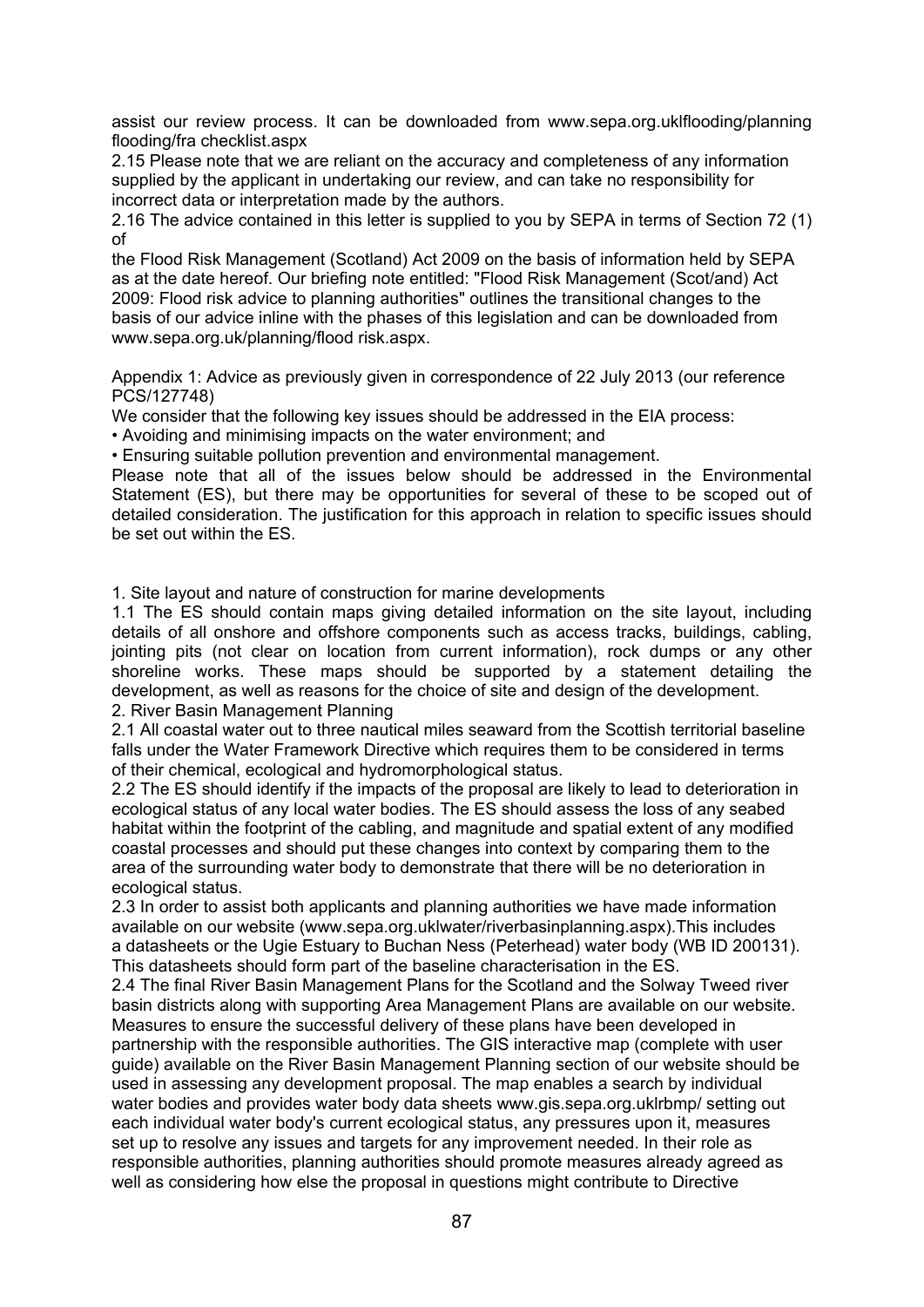objectives. SEPA's planning and river basin planning staff will be happy to discuss any suggestions further.

2.5 In order to meet the objectives of the Water Framework Directive, the on shore components of the development should be designed wherever possible to avoid engineering activities in the water environment. The water environment includes burns, rivers, lochs, wetlands, groundwater and reservoirs. We require it to be demonstrated that every effort has been made to leave the water environment in its natural state. Engineering activities such as culverts, bridges, watercourse diversions, bank modifications or dams should be avoided unless there is no practicable alternative.

Paragraph 211 of SPP deters unnecessary culverting. Where a watercourse crossing cannot be avoided, bridging solutions or bottomless or arched culverts which do not affect the bed and banks of the watercourse should be used. Further guidance on the design and implementation of crossings can be found in our Construction of River Crossings Good Practice Guide. Other best practice guidance is also available within the water engineering section of our website.

2.6 If the engineering works proposed are likely to result in increased flood risk to people or property then a Flood Risk Assessment should be submitted in support of the planning application and we should be consulted as detailed below.

2.7 A site survey of existing water features and a map of the location of all proposed engineering activities in the water environment should be included in the ES or planning submission. A systematic table detailing the justification for the activity and how any adverse impact will be mitigated should also be included. The table should be accompanied by a photograph of each affected water body along with its dimensions. Justification for the location of any proposed activity is a key issue for us to assess at the planning stage.

2.8 Where developments cover a large area, there will usually be opportunities to incorporate improvements in the water environment required by the Water Framework Directive within and/or immediately adjacent to the site either as part of mitigation measures for proposed works or as compensation for environmental impact. We encourage applicants to seek such opportunities to avoid or offset environmental impacts. Improvements which might be considered could include the removal of redundant weirs, the creation of buffer strips and provision of fencing along watercourses. Fencing off watercourses and creating buffer strips both helps reduce the risk of diffuse water pollution and affords protection to the riparian habitat.

3. Marine and shore ecology

3.1 An assessment of the existing intertidal and subtidal habitats and species should be included in the ES in the context of the landfall. This should include any UK Biodiversity Action Plan habitats and species (e.g. maerl, horse mussels). Additional information on the UK Biodiversity Action Plan is available at: www.jncc.defra.gov.uklpage-5155. Developers will then be able to ascertain if they are required to supplement or quantify the available data with in-field surveys.

3.2 The extent and significance of any change in wave regime and implications for the marine habitats and species in the nearshore environment from the landfall, should also be assessed in the impact assessment. It should be demonstrated how impacts have been minimised, and in relation to the dune habitat, how potential for erosion post installation will be avoided in the future.

3.3 We also recommend that information be submitted detailing how the development will contribute to sustainable development. Opportunities to enhance marine habitats in line with Water Framework Directive and The Nature Conservation (Scotland) Act 2004 objectives and Scottish Planning Policy guidance should be explored. Examples may include coastal realignment, the incorporation of naturalistic features in the design of shoreline works, control of marine non-native species and planting with salt tolerant species. These could be used as examples of best practice and demonstration sites under SEPA's Habitat Enhancement Initiative (HEI).

4. Groundwater protection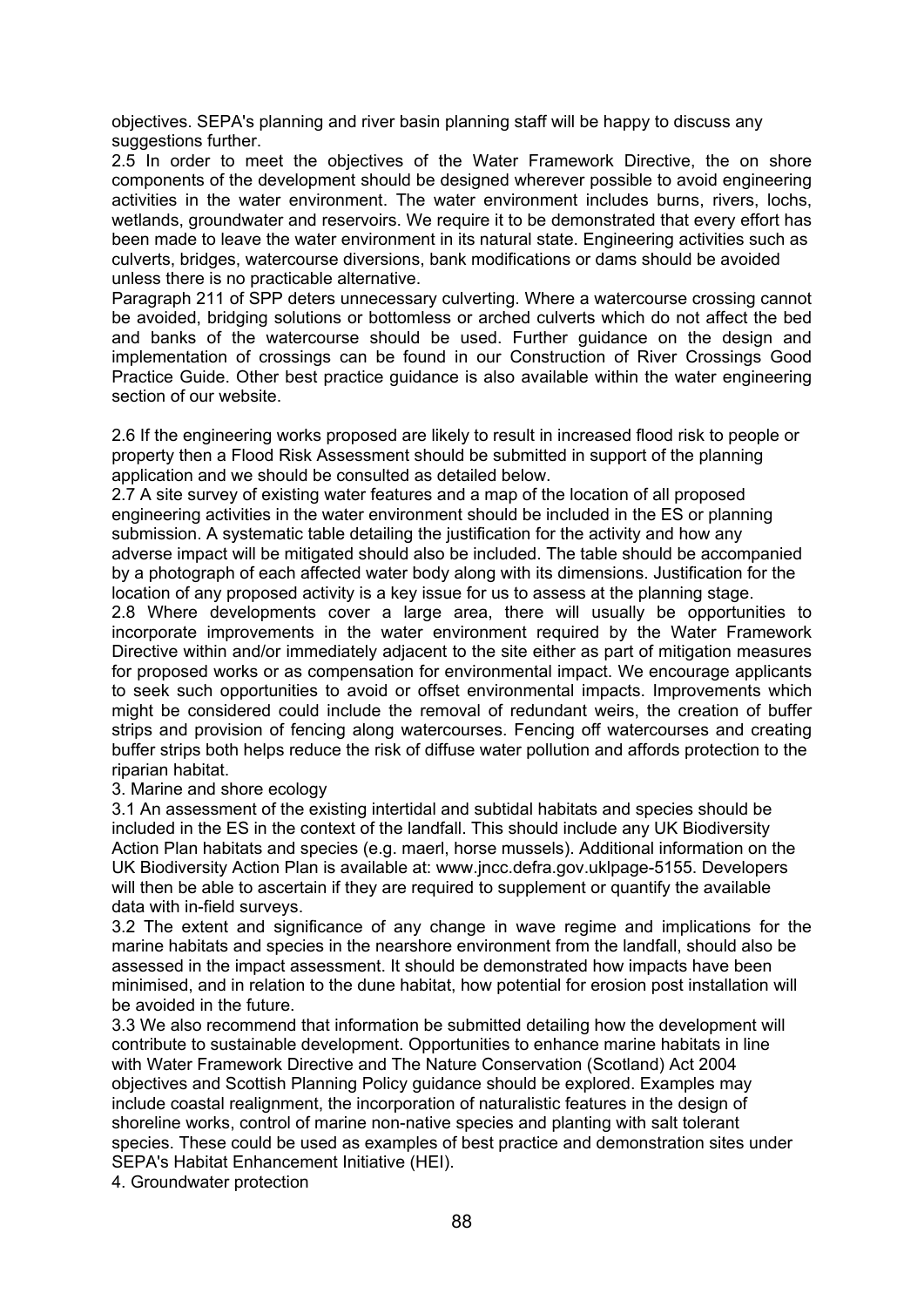4.1 It is noted that the proposed substation locations are both within the settlement boundary whereby most properties will be connected to the public water supply network. In order to protect groundwater abstractions including private water supplies (PWS) the applicant should provide full details of all PWS within 250 m of foundations and within 100 m of roads, tracks or trenches. Where PWS are identified within these buffer zones a quantitative risk assessment should be carried out demonstrating whether risk to PWS are significant or not in accordance with the Land Use Planning System SEPA Guidance Note 4, (LUPS-GU4) Appendix 2 available from

www.sepa.org.uk/planning/idoc.ashx?docid=e2f23e2a-8db8-4c9d-8495- 11228b266430&version--1.

4.2 Information on PWS within the area can be obtained by a site walk over in conjunction with information from local authorities. Local authorities may be able to provide a list of registered PWS, although co-ordinates provided from this source are likely to be locating the point of use rather than the point of abstraction.

### 5. Onshore water abstraction

5.1 Where water abstraction is proposed we request that the ES, or planning submission, details if a public or private source will be used. If a private source is to be used the information below should be included. Whilst we regulate water abstractions under The Water Environment (Controlled Activities) (Scotland) Regulations 2011, the following information is required at the planning stage to advise on the acceptability of the abstraction at this location:

- Source e.g. ground water or surface water;
- Location e.g. grid reference and description of site;
- Volume e.g. quantity of water to be extracted;
- Timing of abstraction e.g. will there be a continuous abstraction;
- Nature of abstraction e.g. sump or impoundment;
- Proposed operating regime e.g. details of abstraction limits and hands off flow;
- Survey of existing water environment including any existing water features;
- Impacts of the proposed abstraction upon the surrounding water environment.

5.2 If other development projects are present or proposed within the same water catchment then we advise that the applicant considers whether the cumulative impact upon the water environment needs to be assessed. The ES or planning submission should also contain a justification for the approach taken.

6. Pollution prevention and environmental management

6.1 One of our key interests in relation to major developments is pollution prevention measures

during the periods of construction, operation, maintenance, demolition and restoration. The construction phase includes construction of access roads and any other site infrastructure. 6.2 During the construction and operational phase there is the potential for the pollution of estuarine/coastal waters from silt, oil spills and chemicals. Information should be provided in the ES on measures to reduce these risks. We advise that the applicant should, through the EIA process or planning submission, systematically identify all aspects of site work that might impact upon the environment, potential pollution risks associated with the proposals and identify the principles of preventative measures and mitigation. This will establish a robust environmental management process for the development. A draft Schedule of Mitigation should be produced as part of this process. This should cover all the local environmental sensitivities (including for example the nearby EC designated bathing water at Peterhead (Lido», pollution prevention and mitigation measures identified to avoid or minimise environmental effects. It is important that good working practice is adopted and that habitat damage is kept to a minimum and within defined acceptable parameters.

6.3 Details of the specific issues that we expect to be addressed are available on the Pollution Prevention and Environmental Management section of our website. We produce a series of Pollution Prevention Guidelines, several of which maybe utilised in preparation of the ES and development of the proposals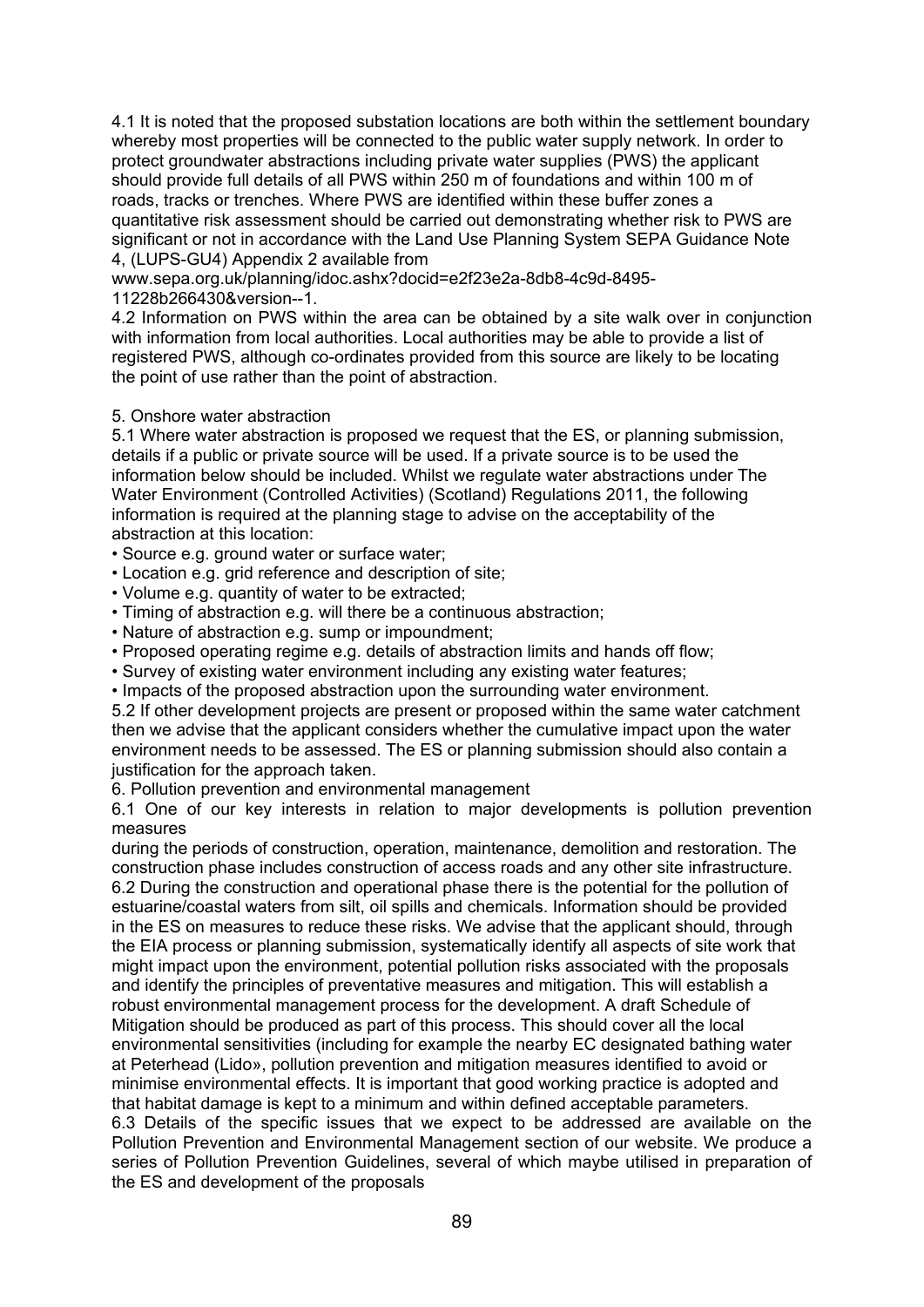www.sepa.org.uklabout us/publications/guidance/ppgs.aspx.

Useful guidance can also be found in CIRIA C584 entitled "Coastal and marine environmental site guide".

Reference can be made to the appropriate checklists and good practice advice generally in this document. Additionally, the Highland Council (in conjunction with industry and other key agencies) has developed a guidance note Construction Environmental Management Process for Large Scale Projects.

6.4 We welcome, as was requested, the confirmation provided that the environmental management plan will include measures that will be adopted to minimise the risks of introducing marine non-native species that are attached to marine plant and specialised equipment transported to the area before the constructional phase of the project begins. and before any maintenance works commence during the operation of the new development. Guidance that may be drawn upon includes:

• Scottish Government Code of Practice on non-natives

(www.scotland.gov.ukfTopics/EnvironmentIWildlifeHabitats/

invasive Species/legislation/Code of Practice on Non Native Species)

• The alien invasive species and the oil and gas industry guidance produced by the Oil & Gas industry (www.ogp.org.uklpubs/436.pdf).

• SNH web-based. advice on Marine non-native species (www.snh.gov.uk/land-andsea/ managing-coasts-and-sea/marine-non-natives/)

• Marine Non-Native guidance from the Green Blue (recreation advice)

(www.thegreenblue.org.uklclubs and training centres/antifoul and invasive species best practice invasive species.aspx).

7. Sustainable waste management

7.1 Details of how waste will be minimised at the construction stage should be included in the ES demonstrating that:

(i) Construction practices minimise the use of raw materials and maximise the use of secondary aggregates and recycled or renewable materials; and that

(ii) Waste material generated by the proposal is reduced and re-used or recycled where appropriate on site (for example in landscaping not resulting in excessive earth moulding and mounding). There may be opportunities to utilise surplus soils for sustainable purposes elsewhere.

7.2 To do this effectively all waste streams and proposals for their management should be identified, including waste peat and other materials excavated on site and the importation of any waste materials to the site. Accordingly, we recommend that a site specific Site Waste Management Plan is developed to address these points. This is in accordance with the objectives of Scottish Planning Policy and the Zero Waste Plan which aim to minimise waste production and reduce reliance on landfill for environmental and economic reasons. 7.3 Advice on how to prepare a site waste management plan is available on the netregs website and from Envirowise who also provide free advice on resource efficiency. Further advice on the reuse of demolition and excavation materials is available from the Waste and Resources Action Programme. Further guidance and information on waste prevention and waste minimisation can also be found at our website.

8. Surface water drainage

8.1 Information on surface water drainage for the development should be provided.

8.2 It is important to ensure that adequate space to accommodate SUDS is incorporated within the site layout and the opportunity to use SUDS features as wildlife corridors linking green spaces is maximised. The level of surface water treatment required is dependant on the nature of the proposed development (for example residential or non residential), the size of development, and the environmental risk posed by the development. The environmental risk is principally determined by the type of activity being proposed (residential, industrial, etc), the available dilution, and the sensitivity of the receiving water body.

The following levels of treatment represent best practice:

• Industrial developments require three levels of treatment for hard standing areas and two levels of treatment for roads. An exception is run-off from roofs which requires only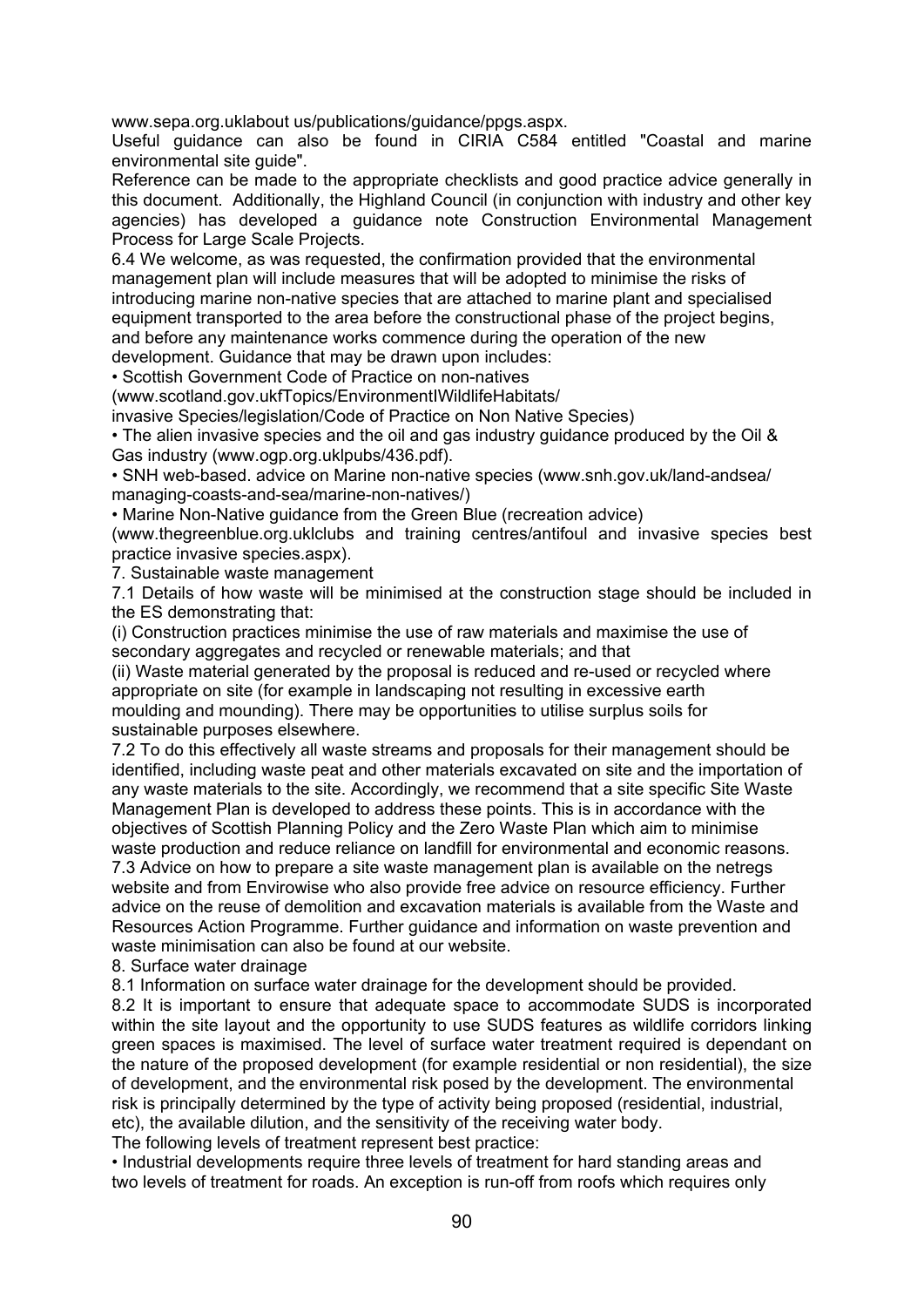one level of treatment. Best practice requires the first level of SUDS treatment to take the form of source control. Two levels of treatment may be provided using permeable paving or under-drained swales provided the requirements above have been met. A second/third level of treatment can be the formation of a basin or pond maximising opportunities for habitat enhancement and designed in accordance with Sewers for Scotland Second Edition. Developer contributions could also be made towards a second/third level taking the form roadside swale, which if appropriately designed can provide a valuable wildlife corridor.

• All roads schemes typically require two levels of treatment, except for residential developments of 50 houses or less and retail/commercial/business parks with car parks of 50 spaces or less. For technical guidance on SUDS techniques and treatment for roads please refer to the SUDS for Roads manual.

• For all developments, run-off from areas subject to particularly high pollution risk (eg yard areas, service bays, fuelling areas, pressure washing areas, oil or chemical storage, handling and delivery areas) should be i) minimised and ii) directed to the foul sewer. Where run-off from high risk areas cannot be directed to the foul sewer we can, on request, provide further site specific advice on what would be the best environmental solution.

9. Flood risk

9.1 The site(s) should be assessed for flood risk from all sources in line with Scottish Planning

Policy (Paragraphs 196-211). Our Indicative River & Coastal Flood Map (Scotland) is available to view online and further information and advice can be sought from your local authority technical or engineering services department and from our website.

9.2 If a flood risk is identified then a Flood Risk Assessment should be carried out following the guidance set out in the Annex to the SEPA-Planning Authority flood risk protocol. Our Technical flood risk guidance for stakeholders outlines the information we require to be submitted as part of a Flood Risk Assessment, and methodologies that may be appropriate for hydrological and hydraulic modelling.

10. Scottish Natural Heritage (SNH) designated areas

10.1 We note that the landfall lies adjacent to the Buchan Ness to Collieston Coast SPA and SAC. Advice on impacts on this designated site (and European protected species) should be sought from SNH who, in line with our agreed procedures, may contact us for advice in relation to our interests.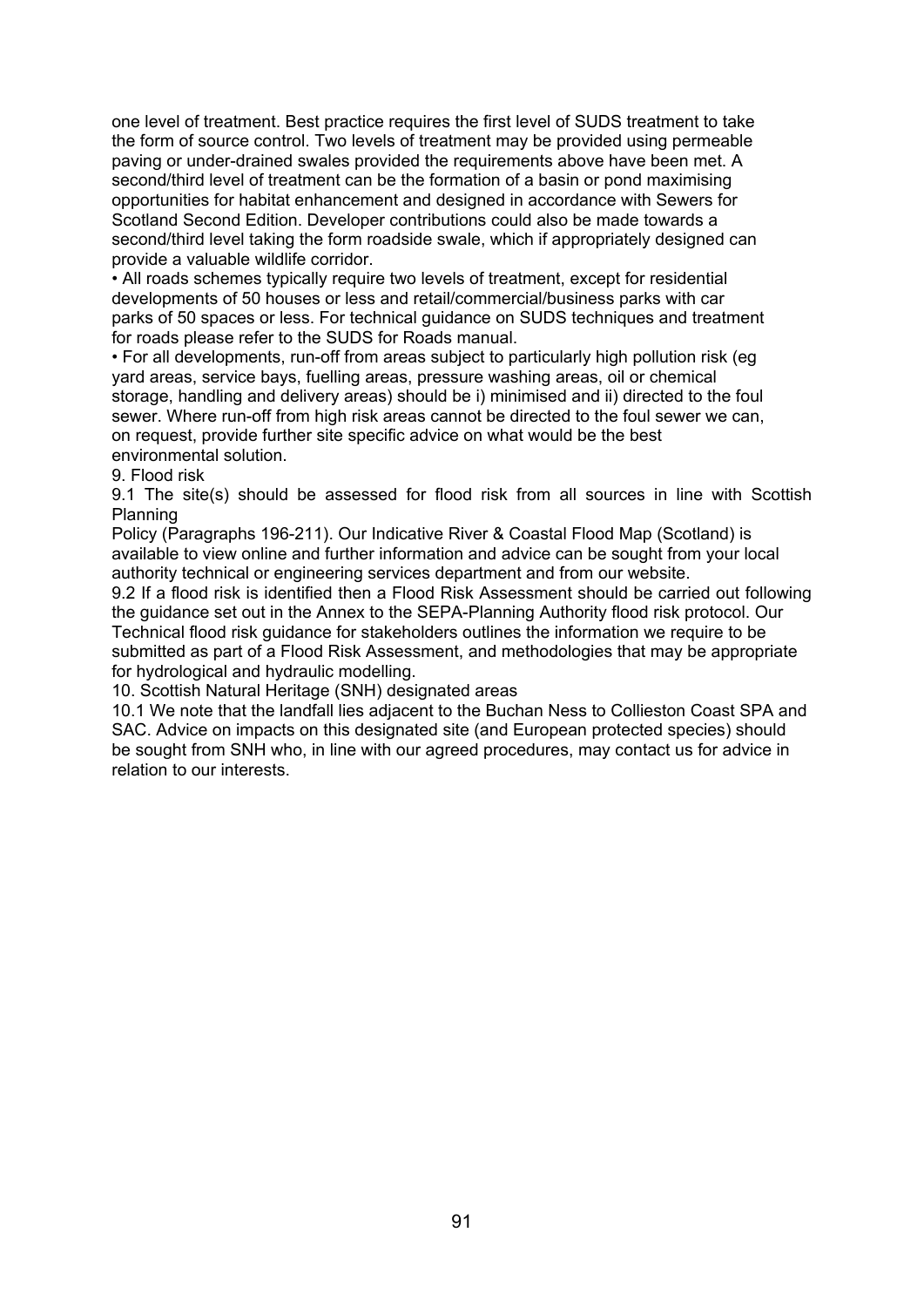### **Historic Scotland**

Based on the information to date, we do not consider that the onshore elements of the proposal are likely to have a significant adverse impact on heritage assets within our remit. I can also confirm that we are content with the proposed approach and method for carrying out the marine archaeological and cultural heritage assessment, set out in chapter 15 (page 87) of the submitted SWL Scoping Report.

### **Environment planner (Landscape)**

Proposal: EIA Screening Scoping Opinion for EIA Scoping Opinion for Onshore Elements at Peterhead of Hywind Pilot Park Project for 5No 6Mw (30Mw) Floating Wind Turbines in Buchan Deeps Approximately 25m off Peterhead Coast. Address: Grange Electricity Sub Station, Copland hill Road, Peterhead

#### Introduction:

The following comments are based on the Hywind Scotland Pilot Park Project, EIA Scoping Report, approved for use 01.10.13, and relate primarily to landscape and visual impact issues.

The section of the above report that covers the onshore components of the project states that; 'Aberdeenshire Council determined that the onshore components of the project are not likely to give rise to any significant effects on the environment and therefore an EIA is not required'.

The report goes on to state that the project only requires minimal small scale onshore infrastructure comprising an underground cable and switchgear yard to be located between the cable landfall and the existing Peterhead SSE substation. The specific location is still being investigated.

Given the still speculative quality of aspects of information in the EIA scoping report for onshore elements of the proposed application, these comments are more general regarding landscape and visual issues, and specific recommendations cannot be made until further details of the proposed onshore· development and its precise location are supplied by the applicant.

#### Background:

The onshore elements of the proposed development are understood to comprise of an export cable shore landfall site, onshore cable to be buried, onshore switchgear yard and an extension to the Peterhead Grange substation.

The information supplied by the applicant also mentions an onshore WTG unit assembly site and temporary onshore compound for storing equipment, finalised locations yet to be confirmed. It is accepted that these elements of the project will be most likely temporary, but they too should be subject to principles of best practice in terms of minimising any adverse effects on the landscape and visual resource that any future development as described would have.

Generally the current onshore development proposal, in terms of the export cable landfall, onshore cable, switchgear yard and extension to the Peterhead Grange substation would affect parts of north Peterhead. In terms of a landscape and visual impact assessment, a settlement and particularly the residential parts of a settlement would be most likely assessed as a sensitive receptor and this assessment will be enforced if any of the town's conservation areas are affected by the development. Peterhead also falls within the boundary for the Energetica initiative. This is a priority industry project for Aberdeenshire. The objective is to create diversity in the region's future economy by creating, over 15 years, a location of excellence for attracting low carbon and renewable research, development and manufacturing enterprises. It is envisioned that a quality environment is an essential aspect of this objective and to this end there is an emphasis on all proposed new development in the Energetica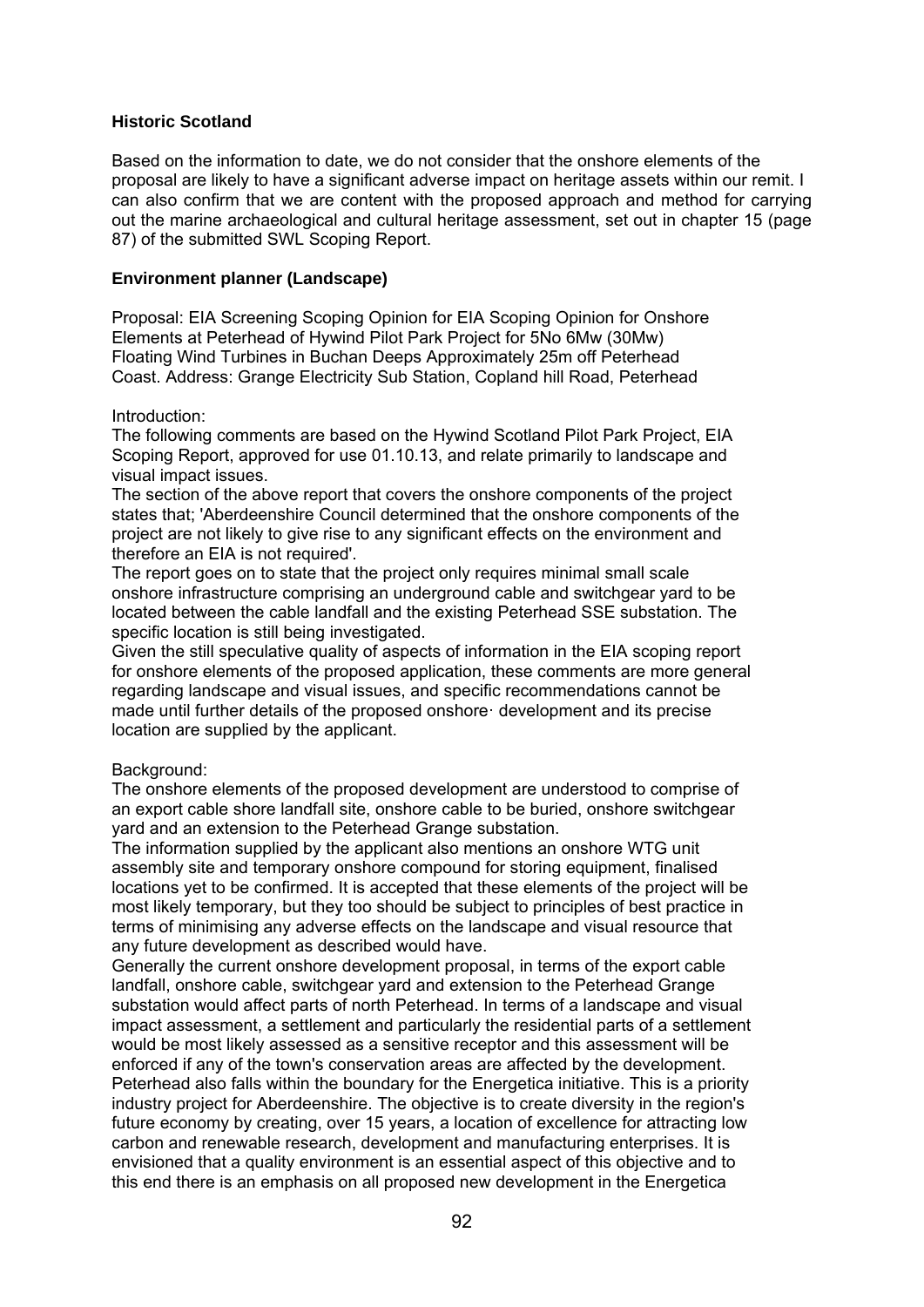corridor area now featuring quality environmental and architectural design. As a principle the applicant needs to locate the onshore elements of the development to minimise any adverse effects on the positive character of the town, and for above ground infrastructure all needs to be done to mitigate any adverse effects. Fundamentally this would be done by minimising the size and profile of any over ground development and where such development does occur implement boundary screening to minimise visual effects of the development and assimilate it positively into the character of its surroundings.

### Principles of EIA

The EIA process should contribute to the decision making in terms of locating the onshore infrastructure to cause minimum adverse impact on the local environment in terms of the location of the development and also its detail design.

Landscape and visual impact assessment:

In terms of a standard approach to the EIA process, for a full planning application, the applicant needs to carry out a landscape and visual impact assessment which should be produced in accordance with the Guidelines for Landscape and Visual Impact Assessment (third edition).

Sensitive viewpoints or receptors in the area of the development should be assessed include local residences, transportation corridors, settlements, places of tourist, cultural, conservation and heritage interest etc. Principles of identifying sensitive viewpoints or receptors can be gained from the Guidelines previously identified in this memo.

In terms of gaining an understanding of the local landscape character, the SNH Landscape Character Assessment document that covers Banff and Buchan should

be consulted and referred to in any baseline studies relating to a LVIA. Generally the coastal area of Aberdeenshire has been regarded as a sensitive landscape type and this needs to be taken into consideration by the applicant also.

In terms of development design best practice the EIA process should obviously contribute to the site development and design process, in terms of identifying site(s) opportunities and constraints and locating and designing the development to have minimal or ideally no adverse effects on valued aspects of the development site its landscape/townscape and setting.

### Detailed comments:

In terms of general locational and design principles relating to landscape and visual issues all elements of the proposed development should be designed to have minimal no impact on the landscape/townscape character of the local area. The initial indications are that the onshore switchgear yard and extension to the Grange substation have potential for visual effect on the surrounding area. Generally these facilities should be designed to have minimal visual affect and long term screening of these facilities will most likely be part of a package of reasonable mitigating measures .

A key mitigating factor for the site's general environment is the possible quality of design of the equipment and infrastructure in the onshore switchgear yard and extension to the Grange substation. Installed infrastructure with an aesthetically pleasing appearance would have a positive impact on the character of the area. It is therefore requested that the applicant consider employing techniques to establish a development with bespoke and positive aesthetics unique to the location. With regard to the landscape/environmental design aspect of the development, it would be appreciated if the applicant showed some initiative in commissioning a landscape design/design consultant to advise on the appearance of onshore infrastructure and design simple design solutions to make proposed infrastructure appear more aesthetically pleasing and put together a package of mitigating measures, most likely screen planting to minimise any adverse visual affects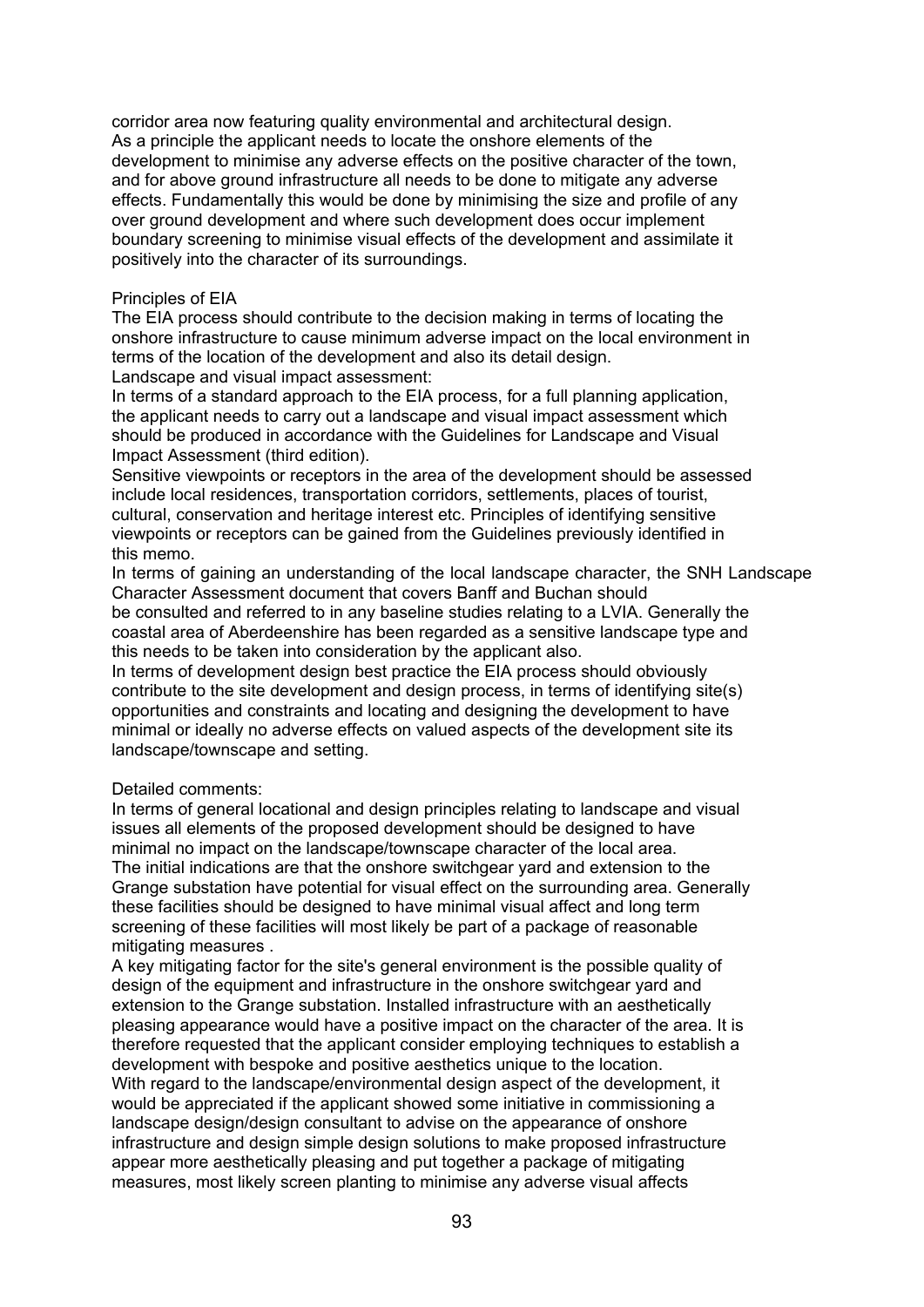predicted through the L VIA process. Given the scale of the proposed onshore development, this aspect of the project would be relatively small and in principle should be a reasonably straight forward process.

## Closing comments:

The onshore element of this proposed development is acknowledged to be potentially fairly localised in its potential landscape and visual effects. Further meaningful detailed comment cannot be made until further details are supplied of the location and specifications of onshore infrastructure. A LVIA would be useful in identifying potential visual impacts of the proposed development and in formulating a package of mitigating measures. The LVIA needn't be large scale if potential visual affects are known to be localised. If the applicant employ design consultants to carry out and assess the results of the LVIA process and formulate a package of design proposals to minimise any adverse visual effects caused by the proposed development, in terms of its design and mitigating measures, then this would be a positive approach to establishing such a development in Peterhead/in the Peterhead area. Possible additional mitigating work to the boundary area of the existing Grange substation would also be desirable as part of this application and should also be investigated as part of a future application for the onshore works as described.

## **Roads and Landscape Services**

The Town and Country Planning (Environmental Impact Assessment) (Scotland) Regulations 2011

• EIA Screening/Scoping Opinion for EIA Scoping Opinion As Consultee to Marine Scotland under S.13 of Marine Works (EIA) (Scotland) Regs 2007, as Amended for Offshore Elements of

Hywind Pilot Park Project for 5 No 6mW (30mW) Floating Wind Turbines in Buchan Deeps Approximately 25km off Peterhead Coast

• EIA Screening/Scoping Opinion for EIA Scoping Opinion under S.14 of Town and Country Planning (EIA) (Scotland) Regs 2011 for Onshore Elements at Peterhead of Hywind Pilot Park

Project for 5 No 6mW (30mW) Floating Wind Turbines in Buchan Deeps Approximately 25 km off Peterhead Coast

I have looked through the information submitted with this request for a scoping opinion\_

I am satisfied with what is proposed to be scoped in and out of the proposed EIA and with the surveys proposed as part of the EIA process in respect of ecology and ornithology.

Although the terrestrial elements will not be subject to a formal EIA I am satisfied with the proposal for walkover surveys to identify the location of, and any potential impacts on, protected species and important habitats.

## **Roads and Land scape Services**

Proposal: EIA Screening/Scoping Opinion for EIA Scoping Opinion under S.14 of Town and Country Planning (EIA) (Scotland) Regs 2011 for Onshore Elements at Peterhead of Hywind Pilot Park Project for 5 No 6mW (30mW) Floating Wind Turbines in Buchan Deeps Approximately 25km off Peterhead Coast

Address: Grange Electricity Sub Station Copland hill Road Peterhead Grid Reference: 411755.846508.4

I refer to the above and the memorandum dated 18/10/13.

I have had a look through the information supplied by the applicant and my comments refer to section

2.7 Onshore components applicable to the Pilot Park.

2.7.1 Cable landfall location.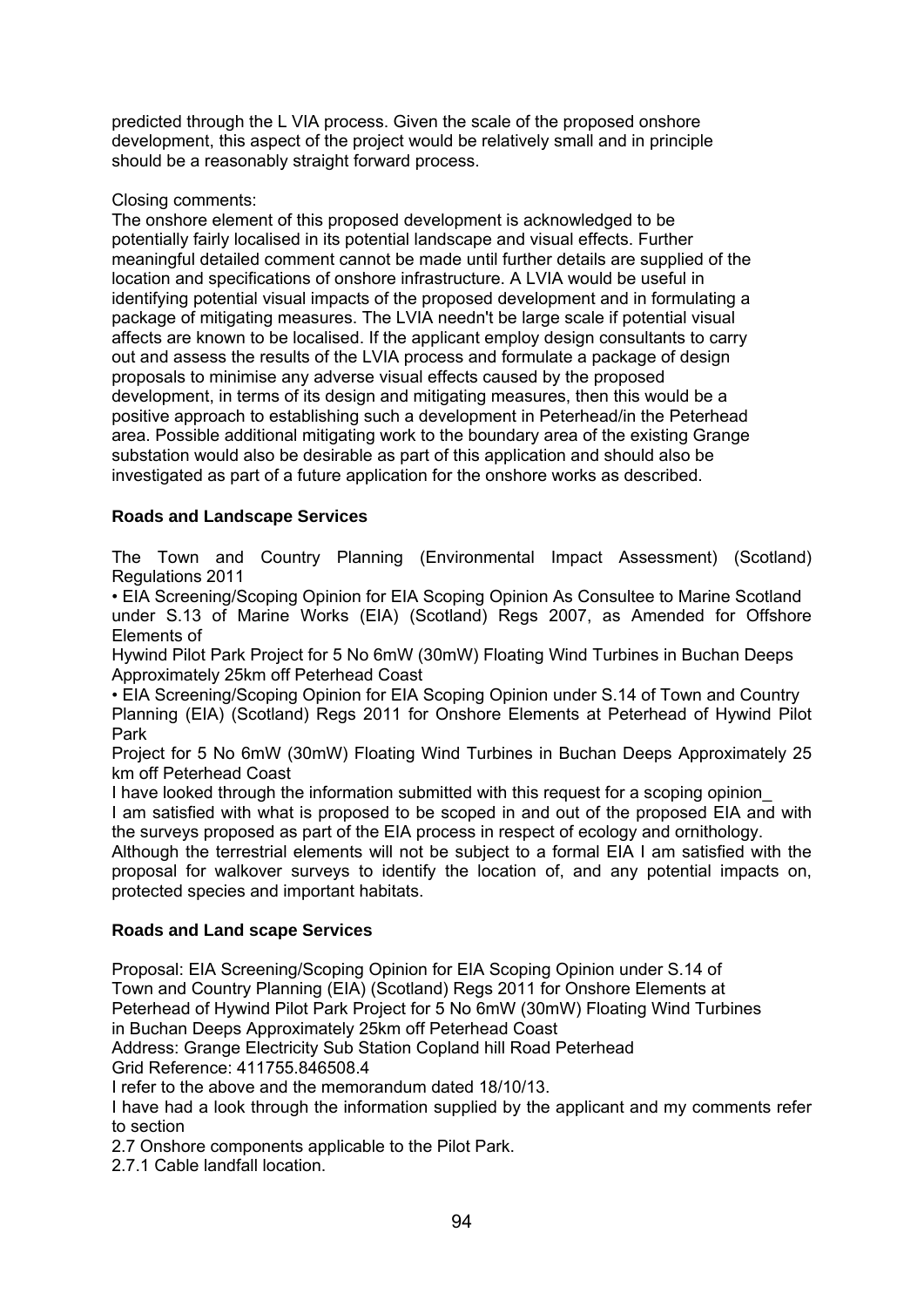The exact location of the landfall is still to be identified and the cable route corridor appears to be out with the Buchanhaven Conservation Area. There is an area of public open space (Gadle Braes)

running for approximately 700+ metres that is within the landfall corridor, this forms part of the coastal strip and footpath and will need to be reinstated on completion of the work assuming it is disrupted by the proposals.

## 2.7.2 Onshore cable route.

"The preferred method of installation will be to install the cable within the existing road network" This would be" Landscape Services preferred option rather than cross any large areas of open space 1 playing fields such as Barclay Park or Catto Park. It may be an option to utilise the Formartine and Buchan Way as a cable route from York Street to the south of the Peterhead Grange Substation. This option would certainly reduce the disruption to the existing roads network.

### 2.7.3 Onshore grid connection

The existing substation and Peterhead Grange is immediately adjacent to the Grange Cemetery; Phase 2 which is currently in use and Phase 3 yet to be developed.

2.7.4 Onshore switchgear yard Given the comment made in 2.7.3 above there appears to be little available land immediately adjacent to the Peterhead Grange Substation apart from that ground allocated for Phase 3 of the Grange Cemetery.

## Archaeologist Service

Following on from your letter of the 18th October 2013 seeking comments on the above Screening/Scoping Opinion, I can confirm that the approach outlined for the Cultural Heritage aspect of the EIA is acceptable.

### SNH

We understand that Aberdeenshire Council has determined that the onshore components themselves do not require an EIA under the TCP (EIA) Regs (scoping report section 1.5 para.

3). We welcome, nonetheless, the proposal for the EIA for the offshore components of the project to include consideration of the onshore works (cf 19.1).

We are providing jointly with the Joint Nature Conservation Committee, advice to Marine Scotland on the EIA scoping for the offshore elements of the proposal. Our advice below relates to the onshore elements.

### Summary of onshore works

The onshore works comprise a cable landfall from which the cable would lead to Peterhead Grange substation to connect to the grid. The cable route would be up to 3 km long and probably be installed within the existing road network. A separate onshore switchgear yard will be located along the cable route. The exact location of the landfall, cable route and switchgear yard have not yet been identified.

### Seascape and Landscape Visual Impact Assessment

There should be some commonality of approach between the Seascape Landscape and Visual Impact Assessment (SLVIA) required for the offshore components, and any Landscape and Visual Impact Assessment (LVIA) required as part of the ES to be submitted to Aberdeenshire Council. For example, there should be joint consultation with SNH and Aberdeenshire Council on aspects such as ZTV modelling, viewpoints and visualisations required for assessing offshore and onshore components, which may influence the approach to assessment of the onshore components (and vice-versa It appears there are several unknowns about the location and scale of temporary supportive development required to assemble and deliver turbines for installation in the Pilot Park).

We advise that this should be scoped into the EIA, contrary to the assessment in the scoping report.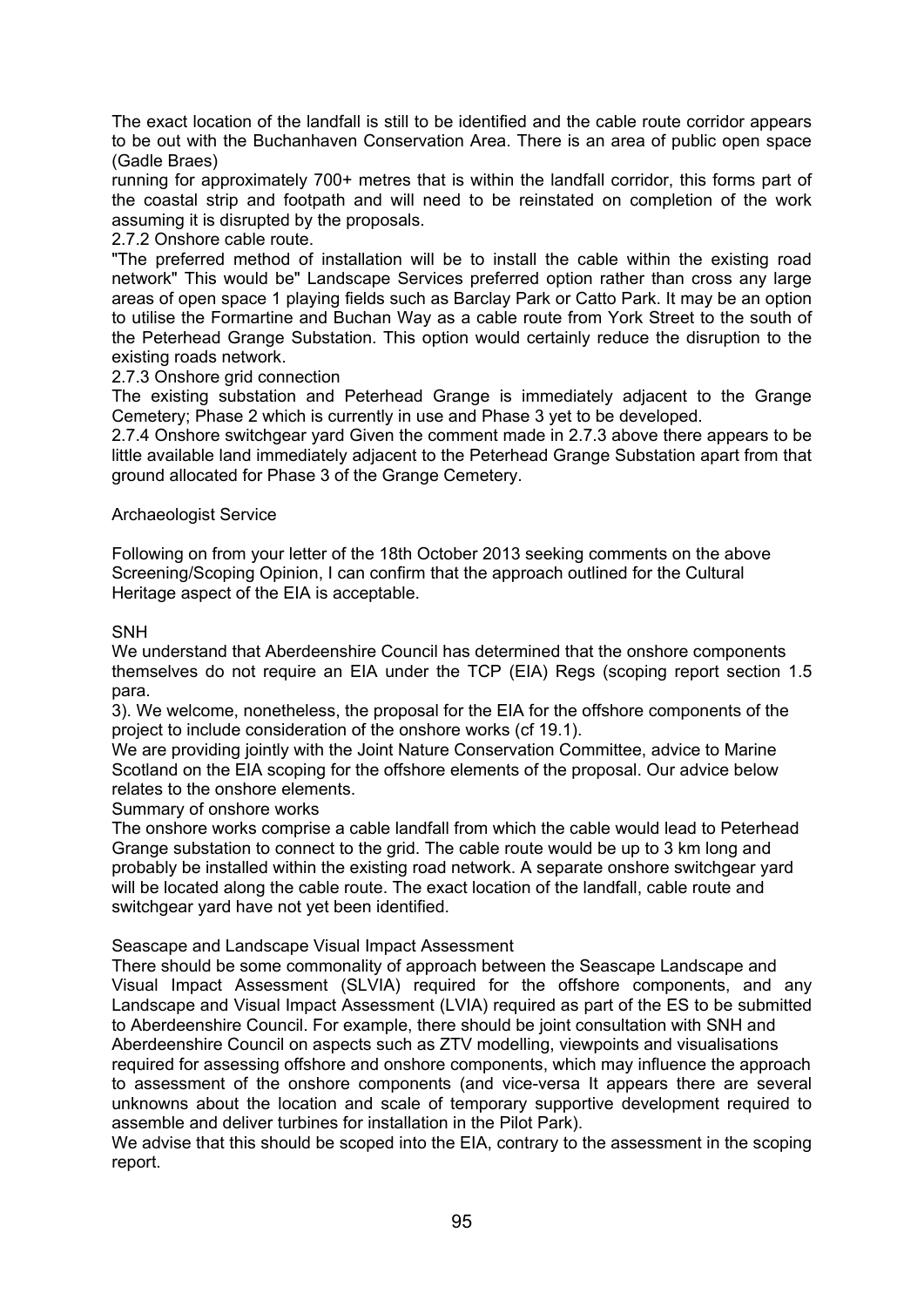Protected sites and species

We do not consider that the onshore components are likely to have an adverse impact on any designated sites in the vicinity, due to their distance and the type of works proposed. The scoping report identifies the potential for impacts to habitats and protected species along the onshore cable route and at the onshore switching yard. There should also be consideration of impacts to these at the landfall site and how to mitigate any impacts. Consideration should also be given to UK and LBAP habitats and species.

We agree that the ecological value is likely to be low due to the built up and urban character of the area and support a walkover survey to validate this. Further more detailed survey may then be required. These surveys should follow a suitable method and survey a sufficient buffer around the construction footprint.

The Environmental Statement should provide details of appropriate mitigation and state whether or not licences are likely to be required. Our website provides information on the legislation applying to protected mammals and licensing for activities which could affect them.

http://www.snh.gov.uklprotecting-scotlands-nature/protected-species

http://www.snh.gov.uklprotecting-scotlands-nature/species-licensing/mammal-licensingl

### Public Space and Amenity

We note that impacts on public space and amenity have been scoped out of the EIA. The report states at 2.7.4 that the onshore switchgear yard will not exceed 1 ha. If the switchgear yard could be located within an area of open space we advise that the impacts of this and how to mitigate them are considered within the ES.

### Cumulative Impacts

We recommend giving due strategic consideration to various other cable works planned or proposed in the vicinity of Peterhead as proposed in chapter 2.28 in the National Planning Framework 3 (draft). including the HDVC link to Teeside.